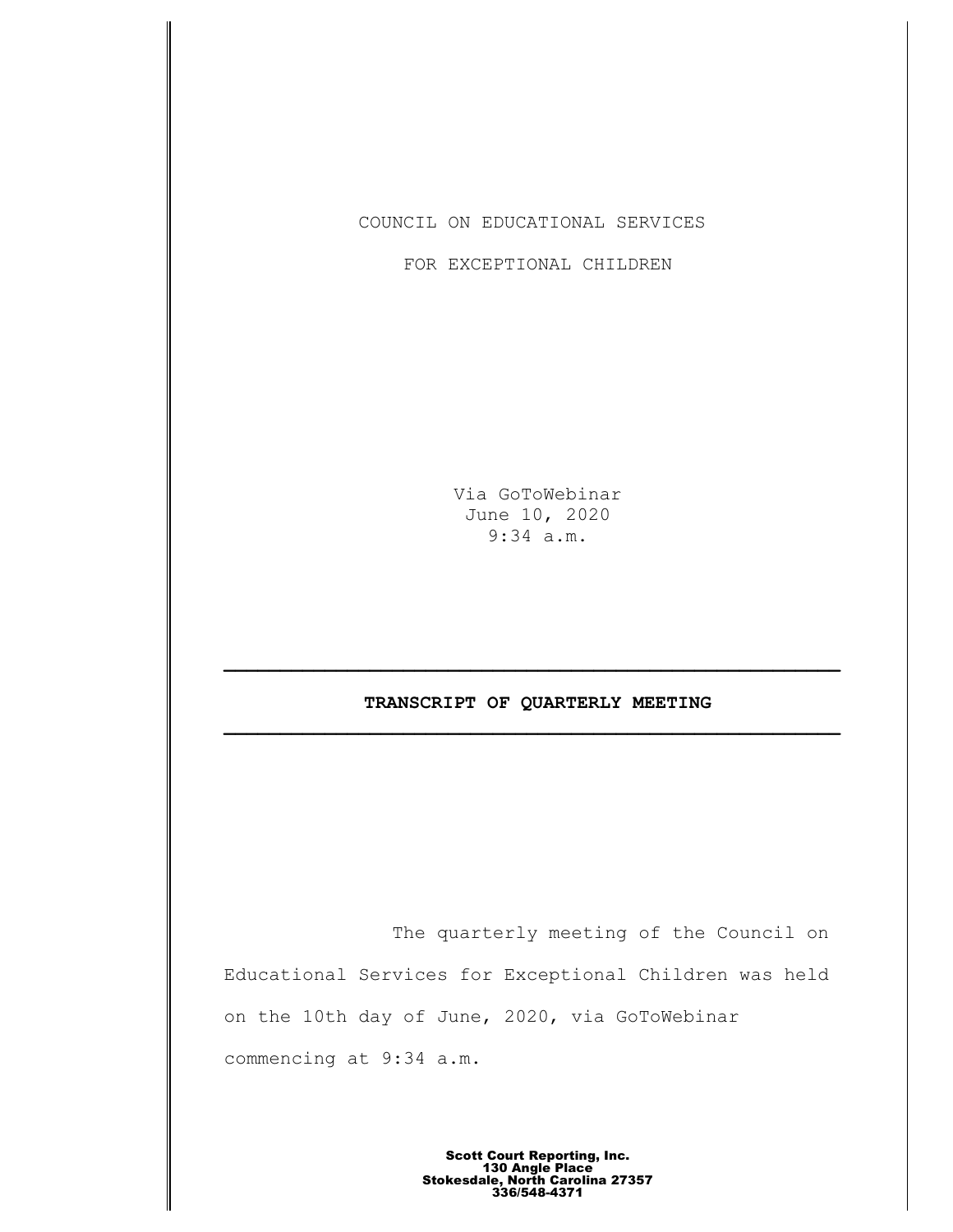## Quarterly Meeting and the state of the 3/11/20 and the state of the Page 2

# APPEARANCES

COUNCIL ON EDUCATIONAL SERVICES FOR EXCEPTIONAL CHILDREN BOARD MEMBERS PRESENT:

Cynthia Daniels-Hall, Chairperson Christy Hutchinson, Vice Chairperson

Sara Bigley Diane Coffey Jennifer Degen Leanna George Christy Grant Jennifer Grady Kristen Hodges Kimari Johnson Virginia Moorefield Cache Owens Marge Terhaar

STAFF:

**1**

Carol Ann Hudgens Danyelle Sanders Sherry Thomas Alexis Utz

COURT REPORTER:

Rebecca P. Scott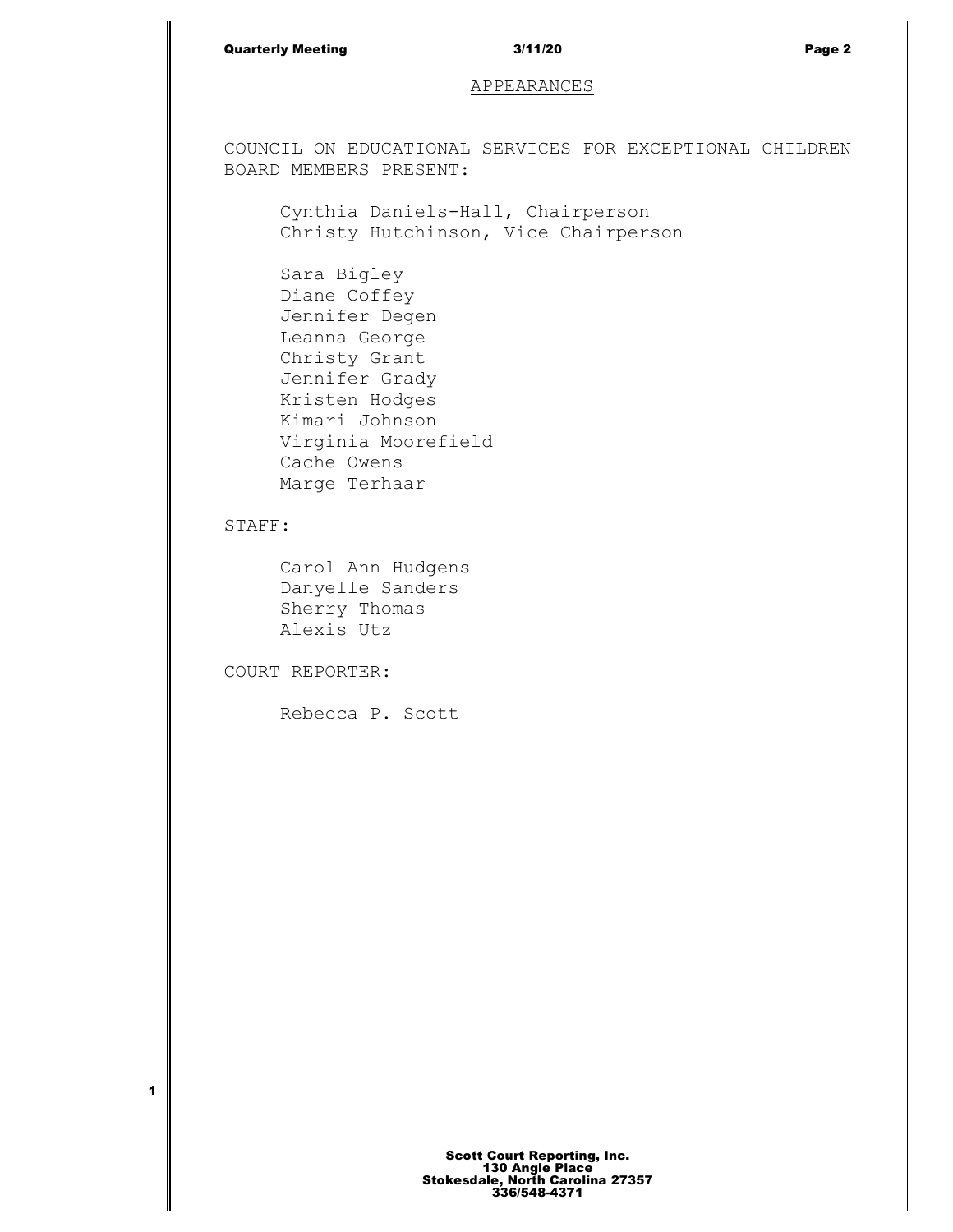|                         | <b>Quarterly Meeting</b><br>3/11/20                   | Page 3   |
|-------------------------|-------------------------------------------------------|----------|
| 1                       | TABLE OF CONTENTS                                     |          |
| $\mathbf{z}$            |                                                       | PAGE NO. |
| $\overline{\mathbf{3}}$ | Call to Order and Introductions                       | 4        |
| 4                       | Review of Agenda                                      | 10       |
| 5                       | Procedure for Providing Public Comments               |          |
| 6                       | presentation by Alexis Utz                            | 10       |
| $\overline{7}$          | Review and Approval of March 2020 Summary             |          |
| 8                       | of Actions                                            | 11       |
| 9                       | ECAC Presentation by Cache Owens                      | 12       |
| 10                      | EC Director Agency Updates Presentation               |          |
| 11                      | by Sherry H. Thomas                                   | 30       |
| 12                      | Local Impact of COVID-19                              | 54       |
| 13                      | Establish Goals of Committee Work                     | 83       |
| 14                      | Meeting Adjournment                                   | 97       |
| 15                      | Certificate of Reporter                               | 98       |
| 16                      |                                                       |          |
| 17                      |                                                       |          |
| 18                      |                                                       |          |
| 19                      |                                                       |          |
| 20                      |                                                       |          |
| 21                      |                                                       |          |
| 22                      |                                                       |          |
| 23                      |                                                       |          |
| 24                      |                                                       |          |
| 25                      |                                                       |          |
|                         | <b>Scott Court Reporting, Inc.</b><br>130 Angle Place |          |

∥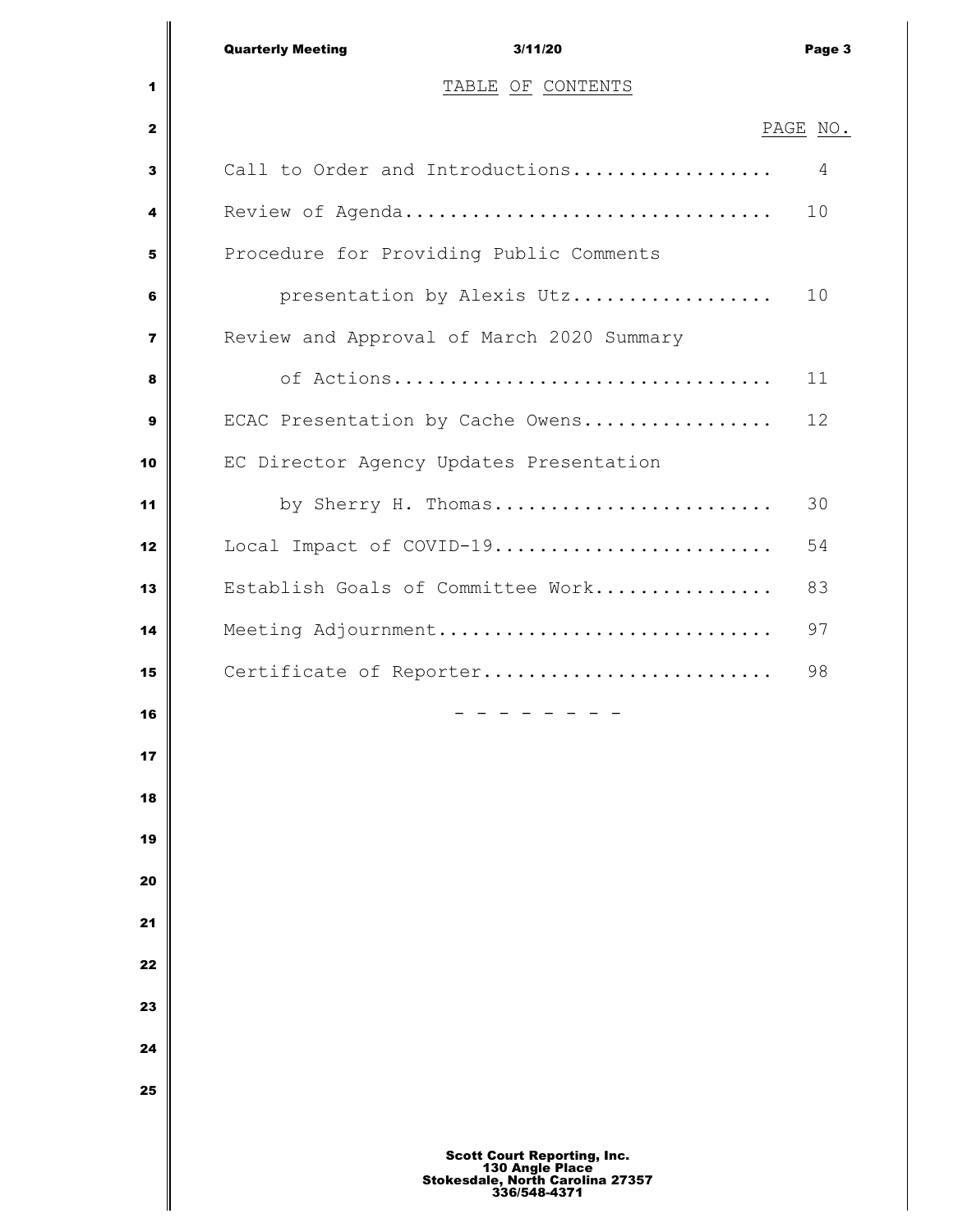Quarterly Meeting 3/11/20 Page 4 Thereupon, the following proceeding was held: THE CHAIRPERSON: Okay. Welcome, everyone. This is the Council on Educational Services for Exceptional Children's meeting. It's virtual because of COVID. I hope you all are well and I thank you for joining us today. So today we're going to do introductions, and we're going to go by the members list that we have available to us. Could you put that up maybe, Alexis, where everybody can see? And so I'll start, and my name is Cynthia Daniels-Hall. I'm a parent, I'm an advocate, and I'm from Wake County, and I have children on the autism spectrum. And next will be Diane Coffey. MS. COFFEY: Good morning. My name is Diane Coffey, and I'm a parent from Watauga County and also an advocate that works with families. **I** THE CHAIRPERSON: Leanna? MS. GEORGE: Sorry. I had to get unmuted. I'm Leanna George. I'm a parent from Johnston County. Both of my children have exceptionalities, and I am an advocate for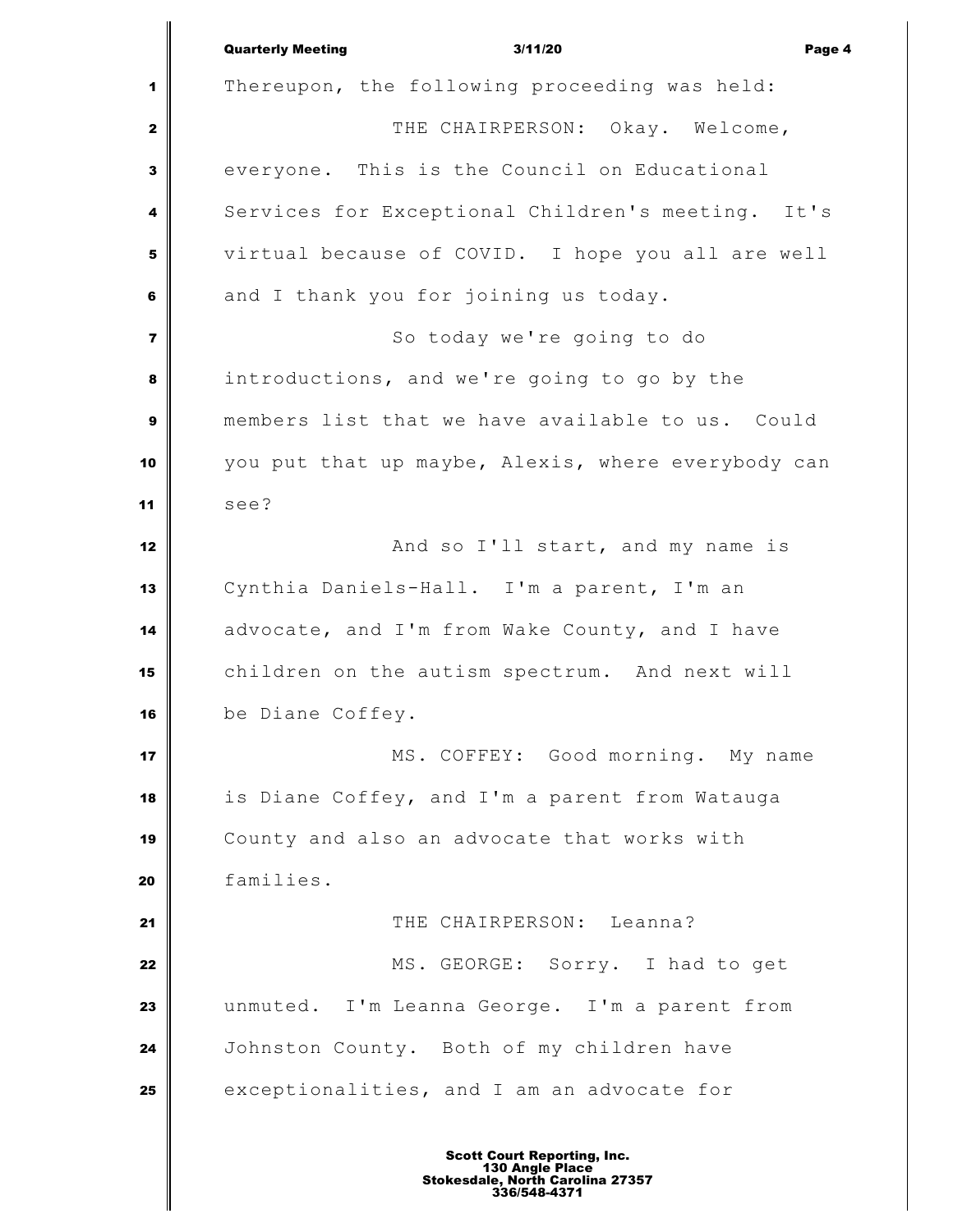Quarterly Meeting 3/11/20 Page 5 families with children with disabilities. Thank you. THE CHAIRPERSON: Leslie Sellars? MS. UTZ: I'm not seeing her name on here. THE CHAIRPERSON: Okay. We'll go on to Abby Childers. Sorry if I'm getting it wrong. Abby? MS. UTZ: I don't see her either. THE CHAIRPERSON: Okay. We'll skip over to Jennifer Frey. No? MS. UTZ: Nope. THE CHAIRPERSON: Okay. Kristen Hodges? Kristen Hodges? MS. HODGES: Hello, how are you? THE CHAIRPERSON: Oh. Good. MS. HODGES: This is Kristen Hodges. I'm a parent. I have three children. Two have IEPs. One is for speech and one is for a math learning disability. I also have a daughter who has a 504. I'm also a school counselor. So thank you for doing this. I'm actually calling in from a river by Maryland, so the magic of the Internet is really helpful sometimes. THE CHAIRPERSON: Thank you, Kristen. Scott Court Reporting, Inc. 130 Angle Place Stokesdale, North Carolina 27357 336/548-4371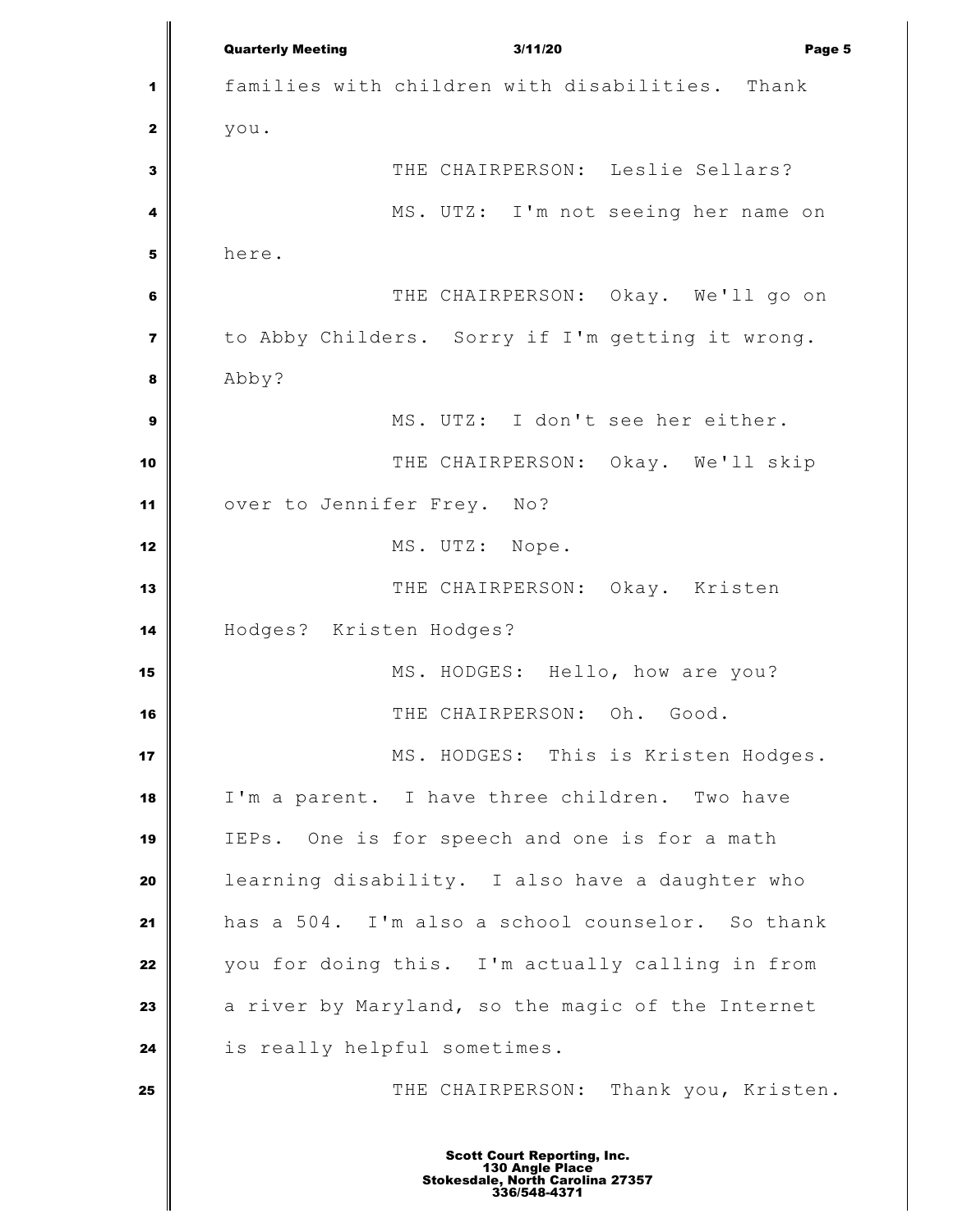Quarterly Meeting 3/11/20 Page 6 Lisa Black? MS. UTZ: I do not see her name. THE CHAIRPERSON: Okay. Sherita Jones? MS. UTZ: I do not see her name either. THE CHAIRPERSON: Jennifer Degen? MS. DEGEN: Hi. I'm Jennifer Degen. I'm with Charlotte-Mecklenburg Schools in Charlotte. I am a 20-year teacher of special ed. I'm also the compliance facilitator for my school. Good morning, everybody. THE CHAIRPERSON: Thank you. Christy Grant? MS. GRANT: Good morning. This is Christy Grant. I am the traditional LEA EC Director with Nash-Rocky Mount Schools.  $\parallel$  **THE CHAIRPERSON:** Thank you. Anthony Baker? MS. UTZ: Anthony sent me an email. It is his last day of school, so he has a lot going on, and he would not be able to attend today. **I** THE CHAIRPERSON: Excellent. Thank you. And Christy Hutchinson?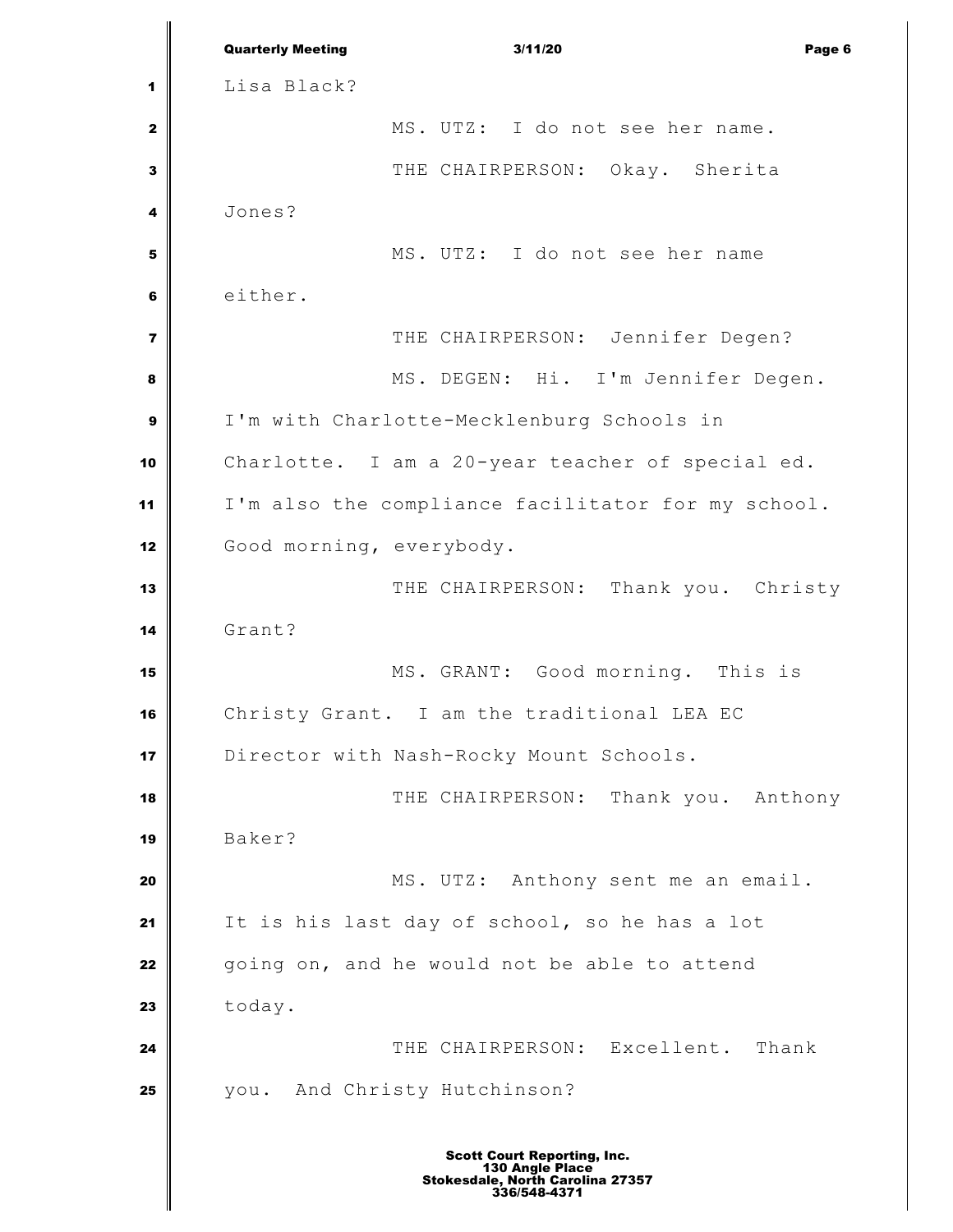Quarterly Meeting 3/11/20 Page 7 MS. TERHAAR: Excuse me. I'm Marge Terhaar. I'm above Christy's name on the list. THE CHAIRPERSON: Yes. Marge. Sorry. Marge Terhaar. MS. TERHAAR: No problem. Marge Terhaar. Hi. I'm a professor at Meredith, and I'm the coordinator for graduate programs in special education as well as a parent of two adult sons with ADHD. THE CHAIRPERSON: Thank you, Marge. Christy Hutchinson? MS. HUTCHINSON: Hey, guys. Christy Hutchinson here, EC Director representative for charter schools, and I currently work at Lincoln Charter School. THE CHAIRPERSON: Thank you. Cache Owens? MS. OWENS: Good morning, everybody. Cache here, the PTI Director at ECAC. THE CHAIRPERSON: Thank you, Cache. Jennifer Grady? MS. GRADY: Hi. This is Jennifer Grady. I work for Blue Cross and Blue Shield of North Carolina in the Health Policy Office, and I'm the parent of two children, one who has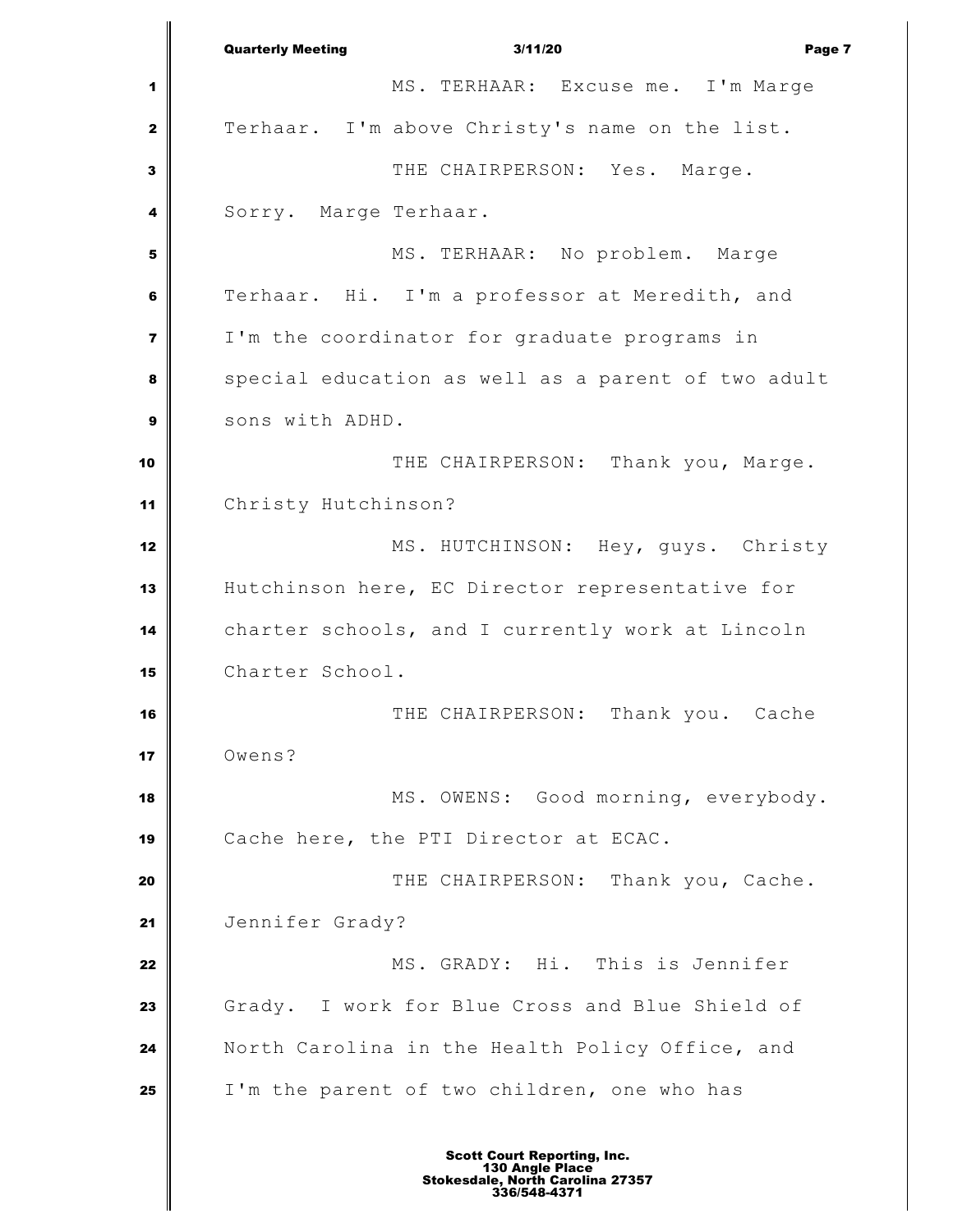Quarterly Meeting 3/11/20 Page 8 autism. THE CHAIRPERSON: Thank you. Selene Johnson? MS. UTZ: I do not see her name as being present.  $\parallel$  **THE CHAIRPERSON:** Okay. Do we have Representative Larry Strickland? MS. UTZ: I don't see his name. THE CHAIRPERSON: Okay. Virginia Moorefield? MS. MOOREFIELD: This is Ginny Moorefield. I am a parent to a middle-schooler with traumatic brain injury in the ID severe category. I'm also a regular ed world language teacher, interpreter for the deaf, and sort of the resident "that mom." THE CHAIRPERSON: Thank you. Sherry Thomas? MS. UTZ: She is not present currently. She's in another meeting, but she will be joining us later in the session to do her **presentation part.**  THE CHAIRPERSON: Okay. Carla McNeill? MS. UTZ: And this will be Kimari Scott Court Reporting, Inc. 130 Angle Place Stokesdale, North Carolina 27357 336/548-4371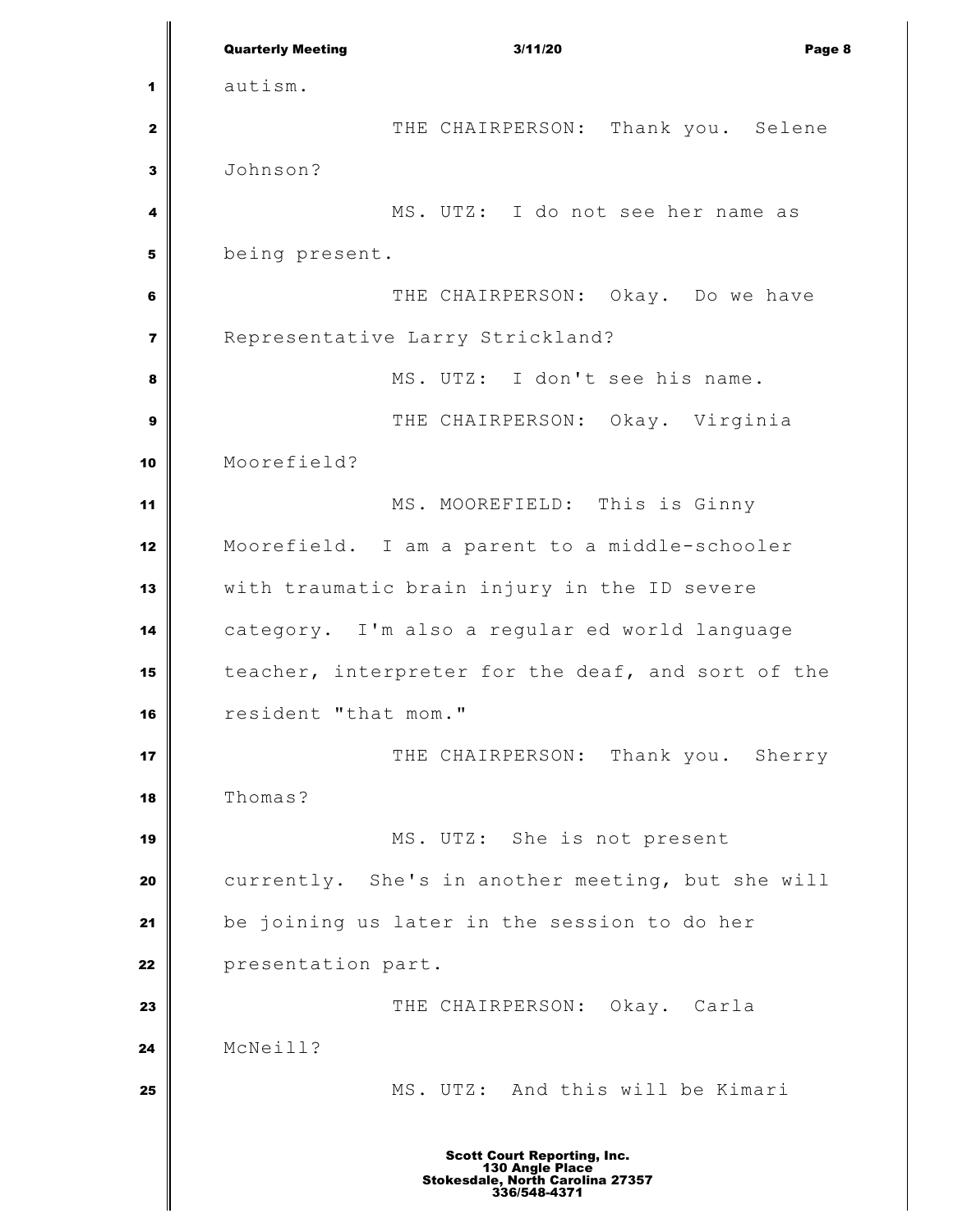Quarterly Meeting 3/11/20 Page 9 now. MS. JOHNSON: Yeah. This is Kimari. I'm filling in for Carla. Moving forward, I'll be replacing Carla on this. I am the Interim Program Manager for the Interstate Compact on the Placement of Children. THE CHAIRPERSON: Thank you. Kristi Snuggs? MS. UTZ: I do not see her. THE CHAIRPERSON: Do we have Kelli Terrell or Julie Jailall? MS. UTZ: I do not see either of their names either. **14 CHAIRPERSON:** Okay. Sara Bigley? MS. BIGLEY: Hey. Good morning, everybody. This is Sara Bigley. I'm the State Coordinator for Foster Care Education with DPI and 18 the SERVE Center at UNCG. Great to be here. Thank you. THE CHAIRPERSON: And Lisa Phillips? MS. UTZ: I do not see her name as well. THE CHAIRPERSON: Okay. Alexis, do you or Danyelle want to introduce yourselves? MS. UTZ: I was going to say I should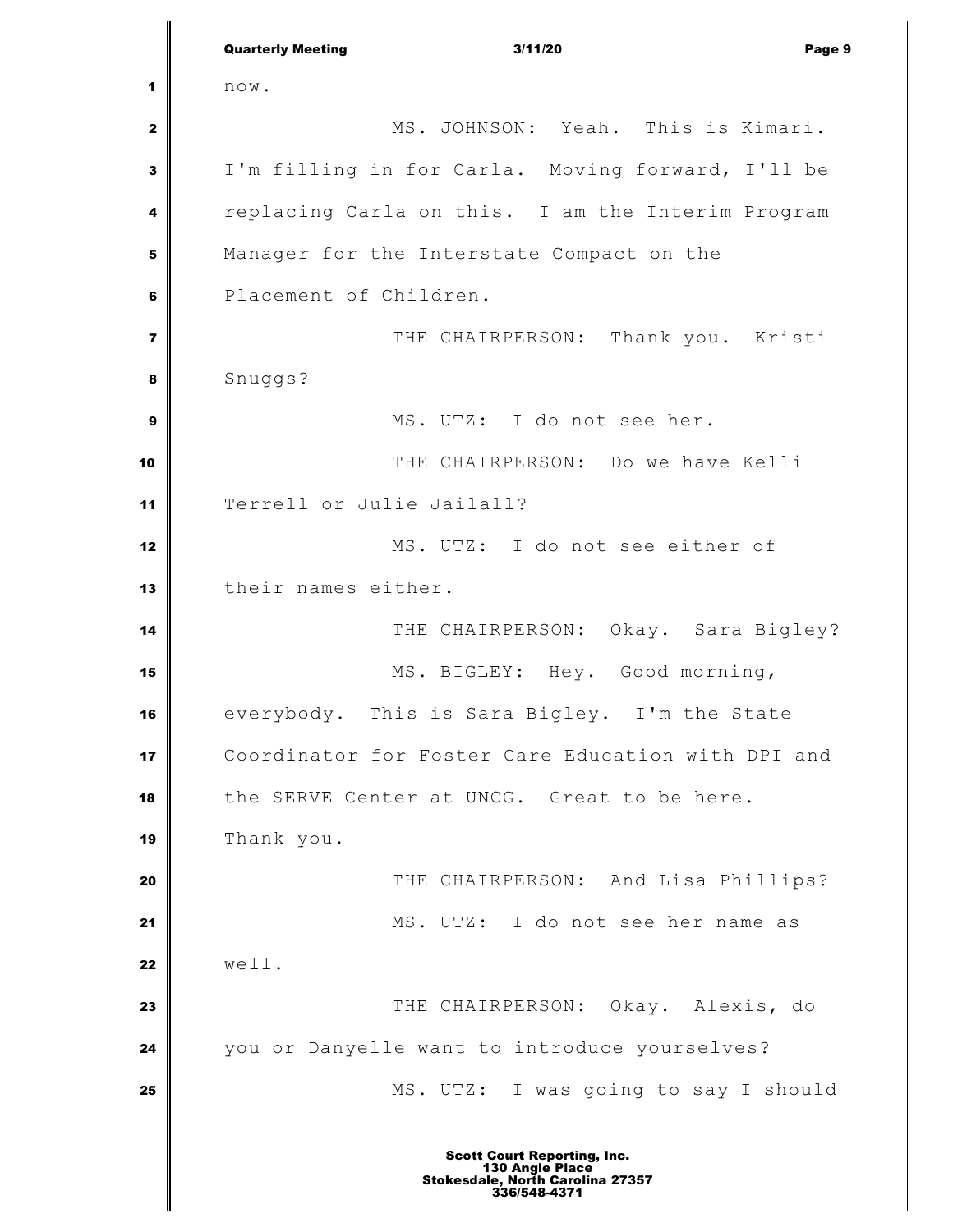|                | <b>Quarterly Meeting</b><br>3/11/20<br>Page 10     |
|----------------|----------------------------------------------------|
| 1              | probably introduce since I've been talking in the  |
| $\mathbf{z}$   | background. I am Alexis. I am the Parent Liaison   |
| 3              | in the EC Division helping to run the background,  |
| 4              | and Carol Ann is here as well helping me monitor   |
| 5              | things on the side.                                |
| 6              | THE CHAIRPERSON: Carol Ann, you can                |
| $\overline{7}$ | also introduce yourself, if you'd like.            |
| 8              | MS. HUDGENS: Good morning. This is                 |
| 9              | Carol Ann Hudgens. Happy to join you this          |
| 10             | morning. I work at the EC Division.                |
| 11             | MS. SANDERS: Good morning. This is                 |
| 12             | Danyelle Sanders, the admin for Carol Ann Hudgens, |
| 13             | also the admin for the Council.                    |
| 14             | THE CHAIRPERSON: Thank you,                        |
| 15             | everyone. So we're going to review the agenda.     |
| 16             | If you see anything that needs to be changed or    |
| 17             | corrected or added, please say so now.             |
| 18             | (No audible response.)                             |
| 19             | THE CHAIRPERSON: So hearing no                     |
| 20             | comments on that, Carol Ann, if you could just go  |
| 21             | over the procedure for providing public comment    |
| 22             | today.                                             |
| 23             | MS. UTZ: All right. I'm actually                   |
| 24             | going to do the talking here. Here's the           |
| 25             | guidelines for that. In looking at our attendees,  |
|                |                                                    |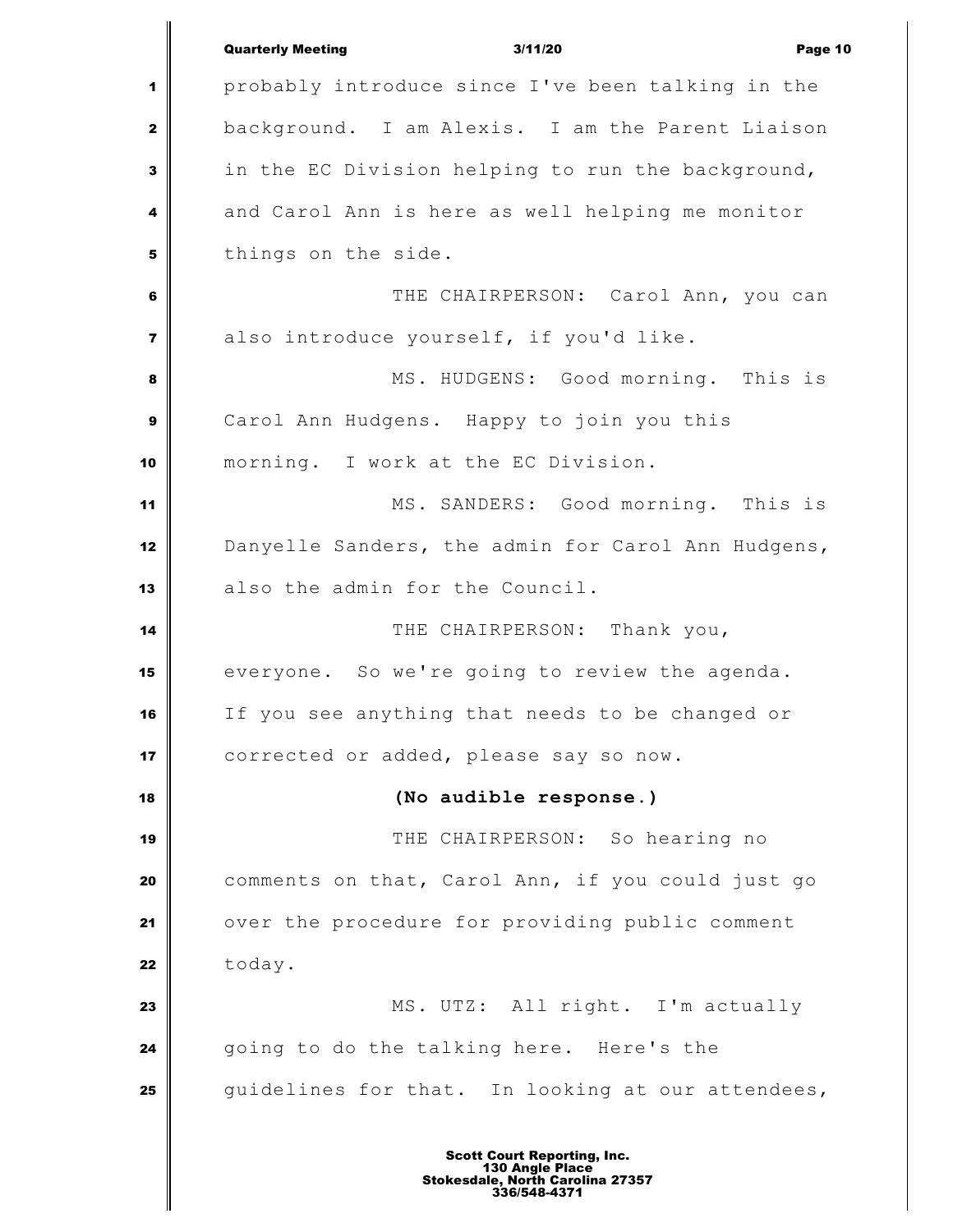|                         | <b>Quarterly Meeting</b><br>3/11/20<br>Page 11        |
|-------------------------|-------------------------------------------------------|
| 1                       | I don't see anyone that is not a council member       |
| $\mathbf{2}$            | right now that has joined us for public comment,      |
| $\mathbf{3}$            | but I'll keep an eye on that and see if anyone        |
| 4                       | pops up later.                                        |
| 5                       | If we do have someone, I'll just ask                  |
| 6                       | them to do the "raise your hand" button so that we    |
| $\overline{\mathbf{z}}$ | can unmute them, and then they can do their public    |
| 8                       | speaking.                                             |
| 9                       | THE CHAIRPERSON: Okay. So, Council,                   |
| 10                      | I'd like you to review the summary of the minutes     |
| 11                      | from the March 11th, 2020 meeting and see if there    |
| 12                      | is anything that needs corrections or additions or    |
| 13                      | anything else.                                        |
| 14                      | MS. UTZ: I'm not going to scroll                      |
| 15                      | through it since you have a copy you can download     |
| 16                      | it. I don't want to make people sick.                 |
| 17                      | THE CHAIRPERSON:<br>Okay.                             |
| 18                      | (No audible response.)                                |
| 19                      | THE CHAIRPERSON: So if we don't have                  |
| 20                      | any comments or any additions or corrections to       |
| 21                      | the minutes or the summary of actions, I'd like to    |
| 22                      | request that we go ahead and get a motion to          |
| 23                      | approve.                                              |
| 24                      | MS. GRANT: Cynthia, this is Christy.                  |
| 25                      | I make a motion to approve the minutes as written.    |
|                         | <b>Scott Court Reporting, Inc.</b><br>130 Angle Place |

∥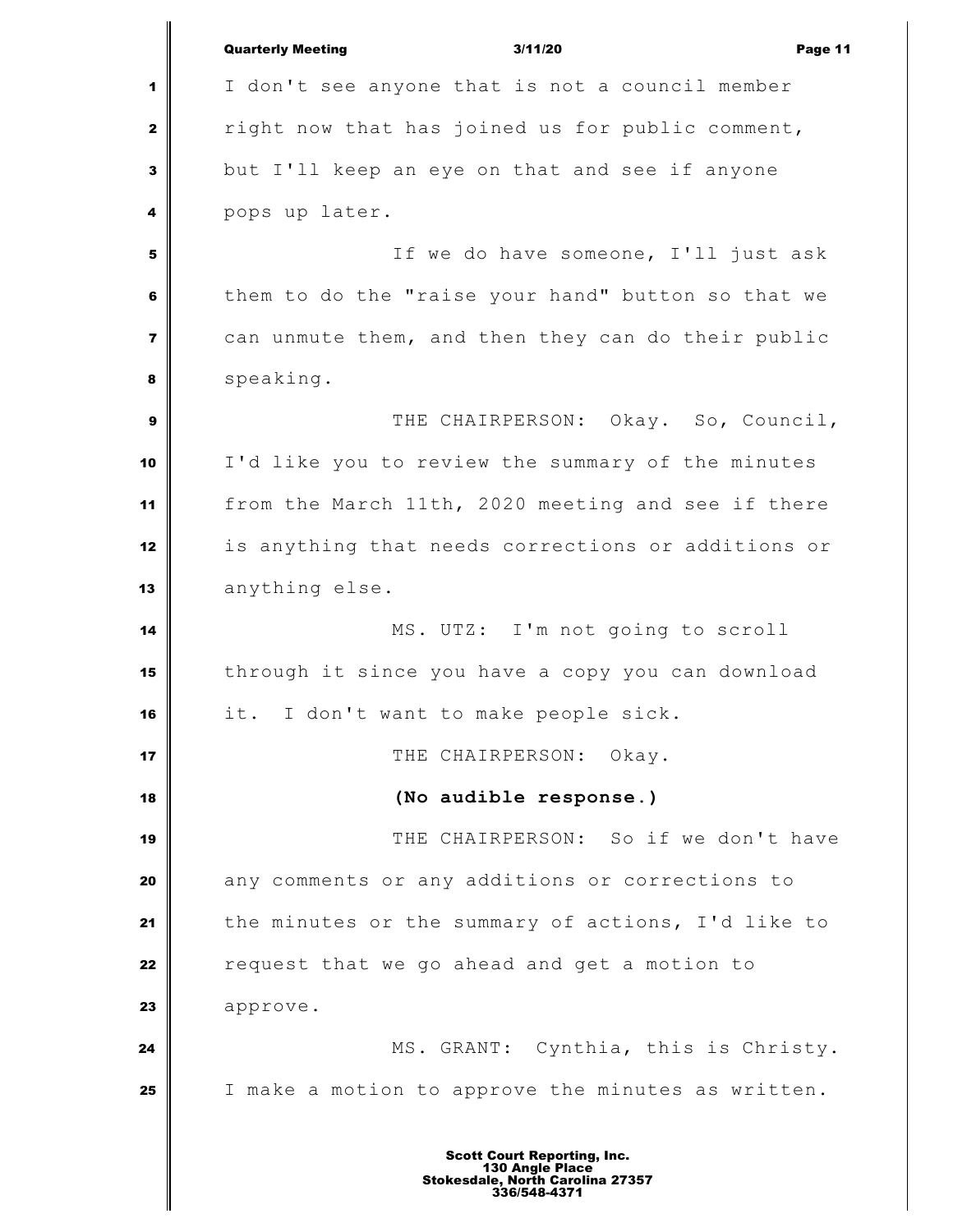Quarterly Meeting 3/11/20 Page 12 THE CHAIRPERSON: Thank you. A second? MS. GEORGE: Second. This is Leanna. THE CHAIRPERSON: So Christy made the motion and Leanna approved -- Leanna was the second. So all those who approve -- who vote to approve the minutes, please say aye. **(Multiple council members responded aye.)** THE CHAIRPERSON: Any nays? **(No audible response.)** THE CHAIRPERSON: Any abstentions? **(No audible response.)** THE CHAIRPERSON: So it looks like the minutes are approved. So we're going to move along quickly here. We're moving along to the ECAC presentation. Cache Owens? MS. OWENS: Good morning, everybody. Alexis, if you want to pull up the survey summary document first, that would be a great help. Thank you. So I will -- I can just let you know when I'm ready for you to scroll down, if that works. MS. UTZ: That's good. MS. OWENS: So good morning again,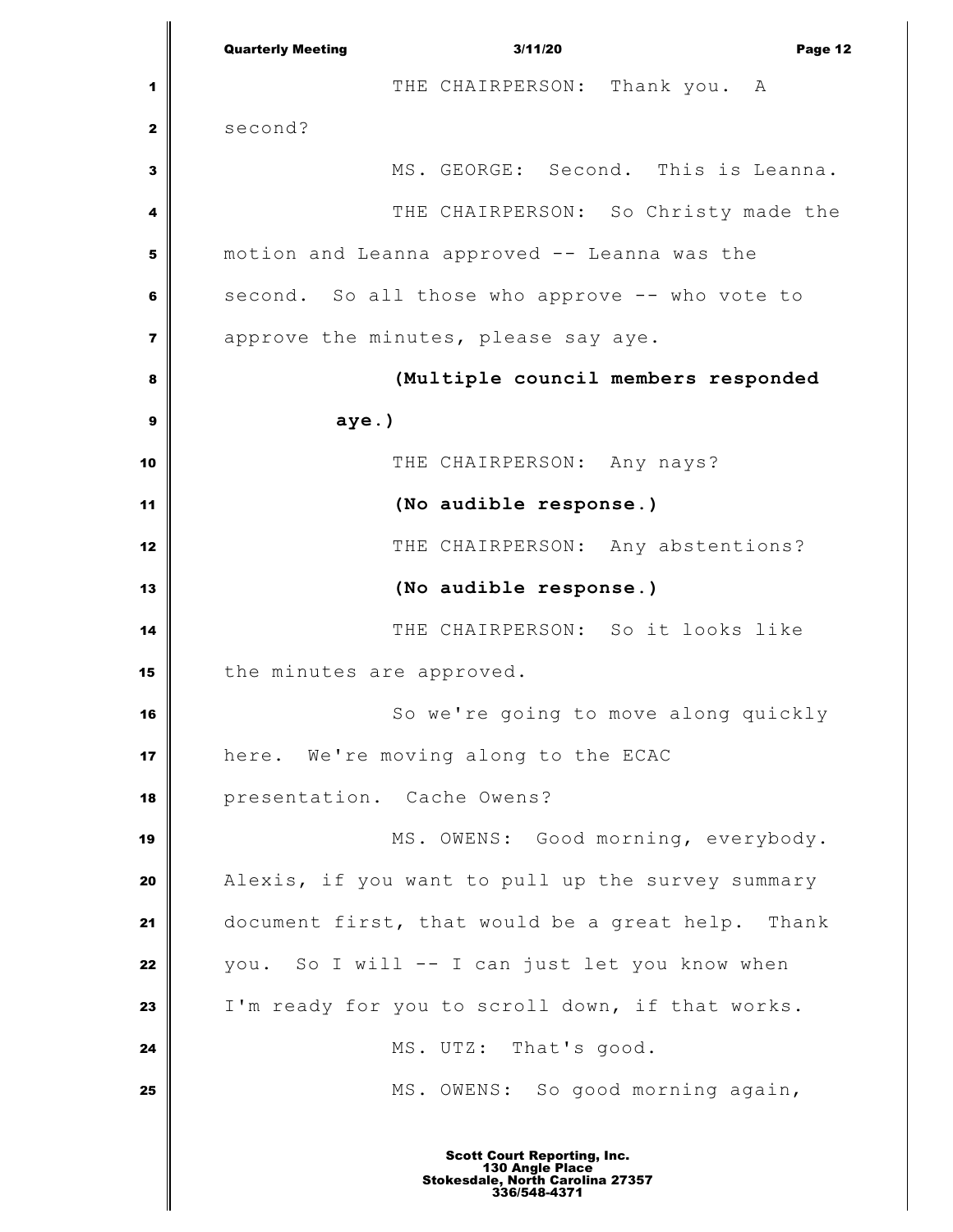Quarterly Meeting 3/11/20 Page 13 everybody. Alexis and Carol Ann just wanted me to talk a little bit about ECAC's survey efforts that we started kind of rather quickly after COVID really took off. So we were able to work really **closely with DPI on kind of going over a summary**  and figuring out next steps. So I just want to give you-all a little bit of context and background. As the Parent Training and Information Center, we have pretty regular calls with OSEP, and on an OSEP call about COVID-19 feedback from parent centers, I was able to share that we had done the survey, and OSEP was really interested in seeing our results. And so ECAC was able to work closely with some of the EC staff to give OSEP both a summary of the survey findings as well as some background as to the timeline of how things unfolded here in North Carolina.  $\parallel$  So we posted the survey and, in about 24 hours, had about 500 responses and left that open for a week, and when all was said and done, we had about 1100 responses. A small portion of those were Spanish-speaking, and we did a second

unfortunately, didn't get a huge response back

round of surveys to try to get that number up, but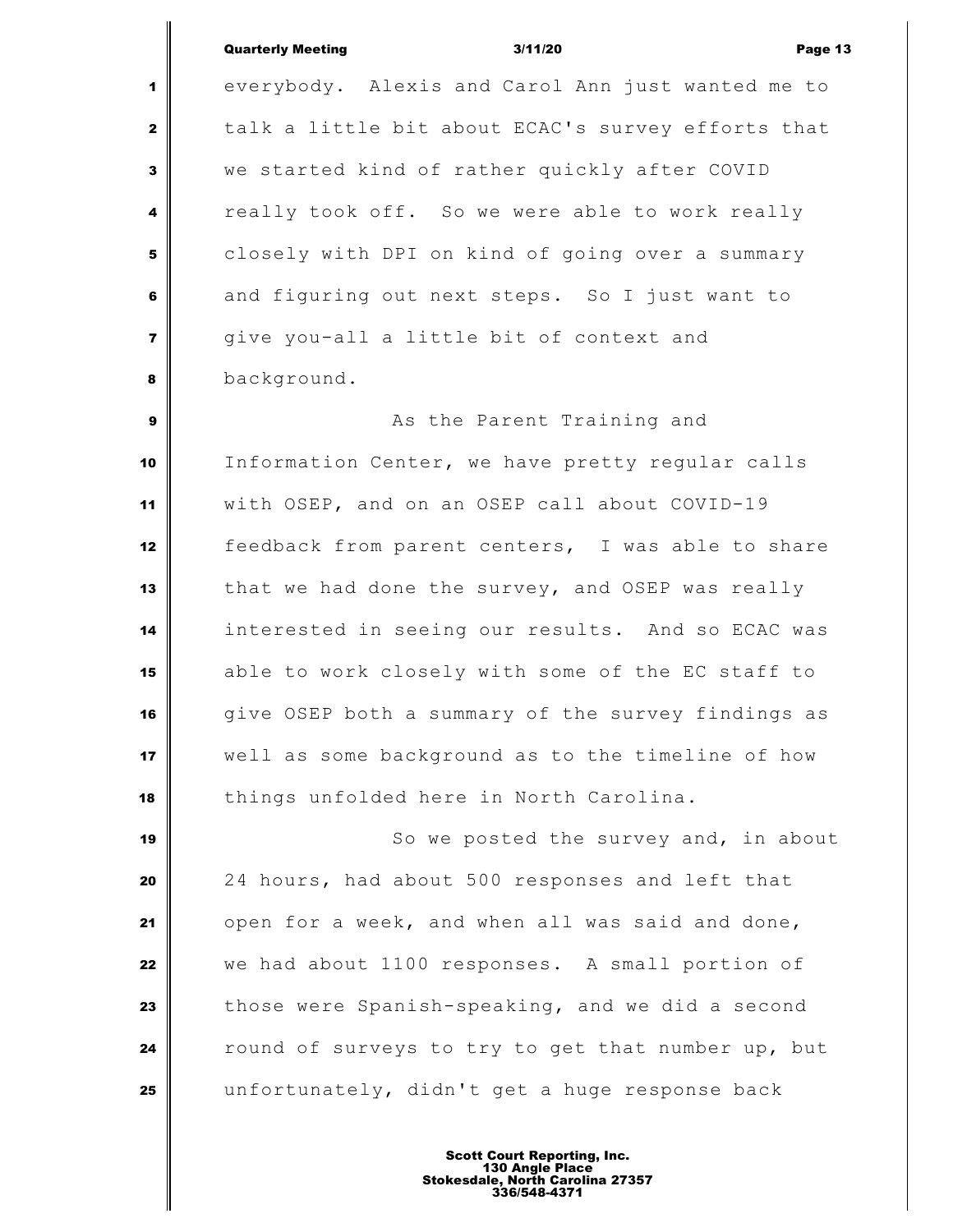|                         | <b>Quarterly Meeting</b><br>3/11/20<br>Page 14     |
|-------------------------|----------------------------------------------------|
| 1                       | from Spanish-speaking families, but we were able   |
| $\mathbf{2}$            | to get a lot of insights from the data that we     |
| $\mathbf{3}$            | were able to collect.                              |
| 4                       | And so I just wanted to walk through               |
| 5                       | some of the findings, and then when we're done     |
| 6                       | with this document, I will have Alexis pull up the |
| $\overline{\mathbf{z}}$ | document that DPI put together of the timeline     |
| 8                       | just so you have context for the survey answers,   |
| $\mathbf{9}$            | and these two documents are the ones that were     |
| 10                      | sent to OSEP.                                      |
| 11                      | So we had pretty equal representation              |
| 12                      | for a lot of age ranges, of course, with the big   |
| 13                      | bulk of them being elementary-aged children, but   |
| 14                      | we were happy to see that we could get feedback    |
| 15                      | from people with children in just about every age  |
| 16                      | group. So that's the breakdown there that you can  |
| 17                      | see of children's age.                             |
| 18                      | And then, Alexis, if you want to                   |
| 19                      | scroll down a little bit. Perfect. Right there     |
| 20                      | is good. So we had literally thousands of          |
| 21                      | comments to read through, pages and pages of       |
| 22                      | qualitative data from families, and so we asked    |
| 23                      | them kind of what are your needs.                  |
| 24                      | And so, of course, this was in April               |
| 25                      | when we were in the full swing of remote learning, |
|                         |                                                    |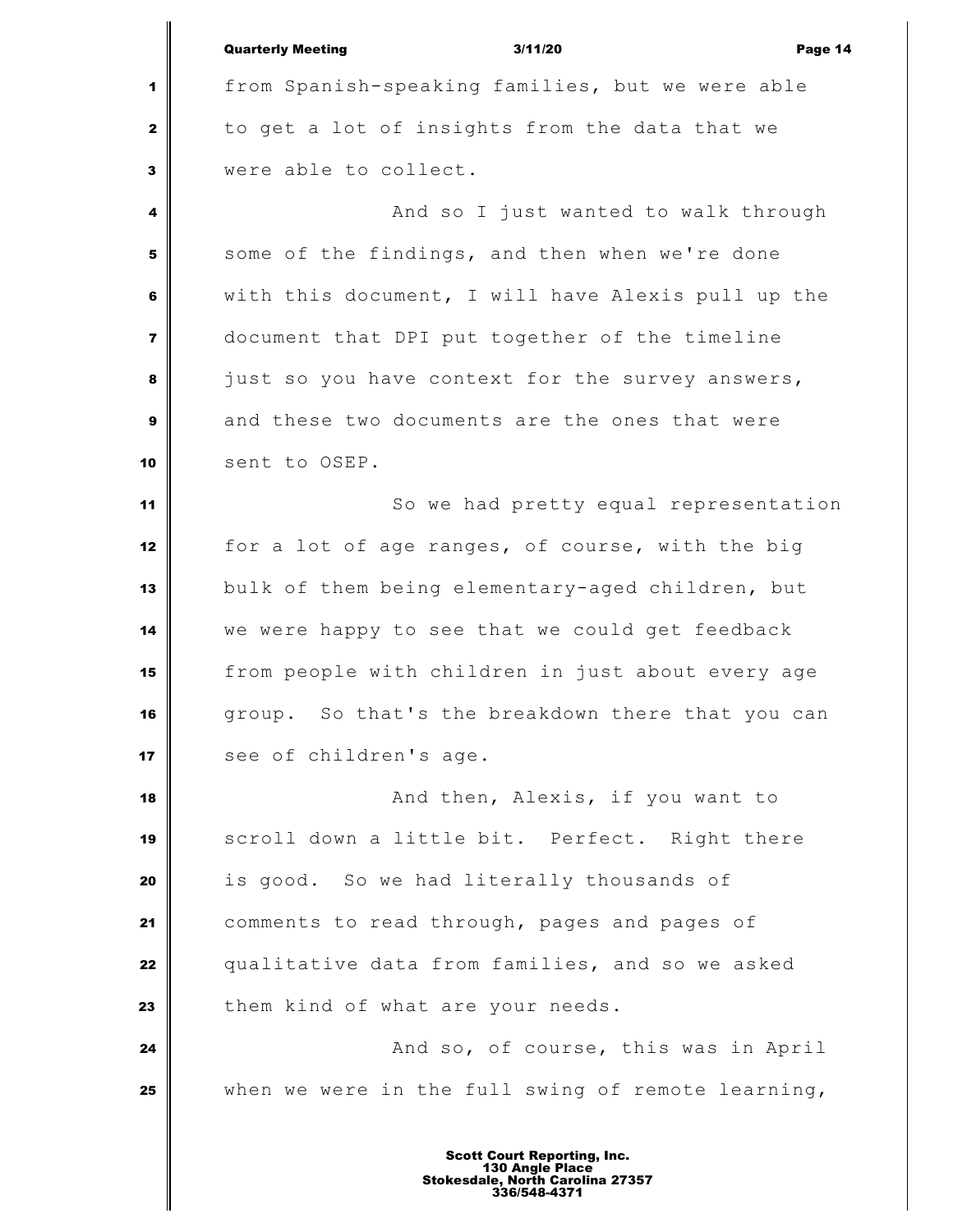|                         | <b>Quarterly Meeting</b><br>3/11/20<br>Page 15     |
|-------------------------|----------------------------------------------------|
| 1                       | and now I'm sure, if we did the survey again,      |
| $\mathbf{2}$            | which we hope to do, to talk about what your needs |
| 3                       | are now that we're entering into summer, we might  |
| 4                       | see things a little bit different.                 |
| 5                       | But the top needs were definitely                  |
| 6                       | focused on technology and really understanding how |
| $\overline{\mathbf{z}}$ | to navigate using remote learning platforms. We    |
| 8                       | have a lot of people in North Carolina,            |
| 9                       | particularly in rural areas, that do not have      |
| 10                      | Internet, or if they do have Internet, it might    |
| 11                      | not be the best speed. If they have Internet at a  |
| 12                      | low speed and they have, you know, more than one   |
| 13                      | child, that can be pulling on the bandwidth and,   |
| 14                      | you know, not a workable speed for the whole       |
| 15                      | household.                                         |
| 16                      | I know in my house, you know, we were              |
| 17                      | all trying to work from home, three adults, and    |
| 18                      | then having my son on his schooling, the Internet  |
| 19                      | was moving kind of slow some days. So even for     |
| 20                      | those people that have Internet, if it's not at a  |
| 21                      | high enough speed, its functionality is not where  |
| 22                      | it needs to be.                                    |
| 23                      | And then, of course, you have the                  |
| 24                      | issue of having a device, which is what we saw as  |
| 25                      | the number-one need. So if you have Internet but   |
|                         |                                                    |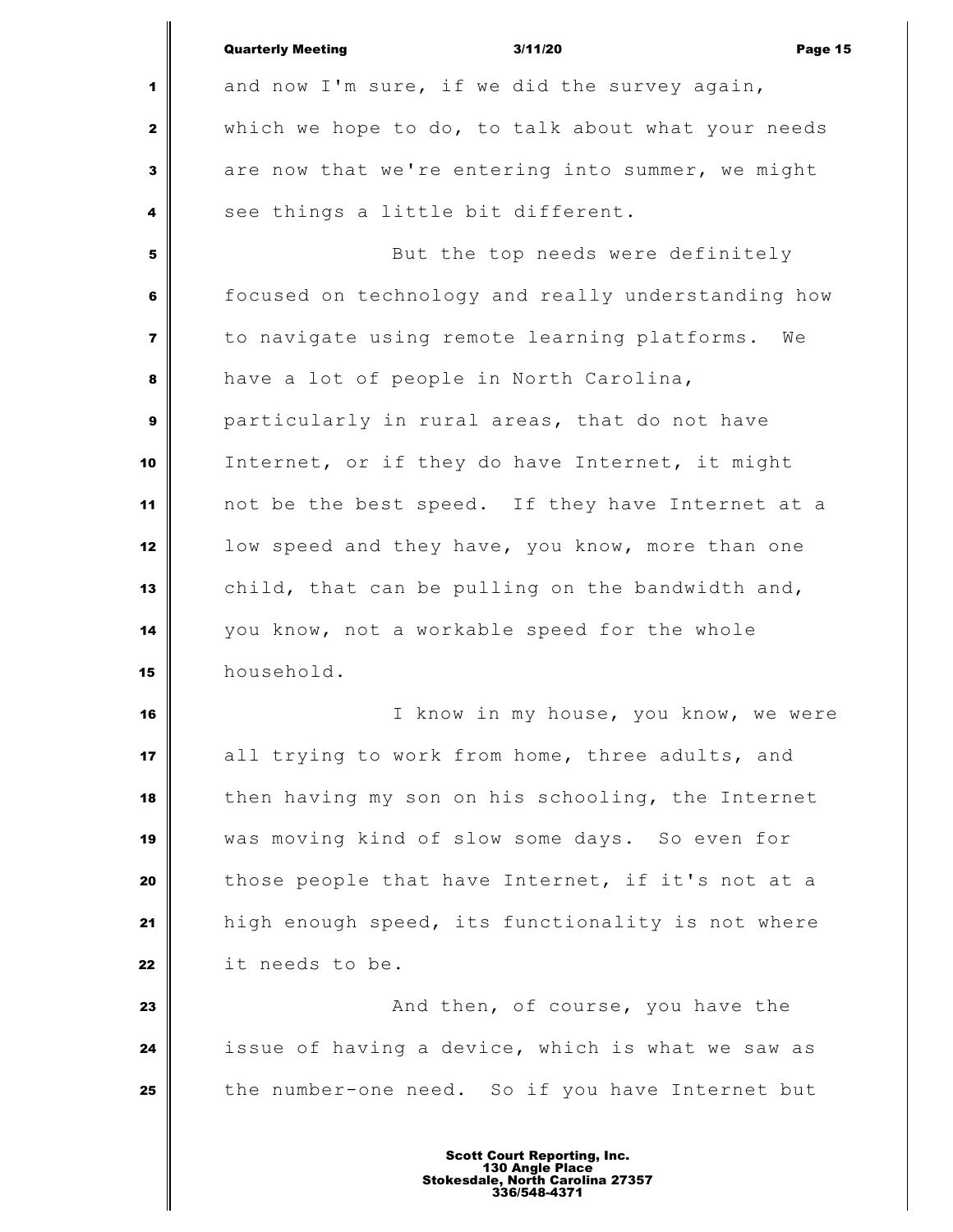| <b>Quarterly Meeting</b> | 3/11/20 | Page 16 |
|--------------------------|---------|---------|
|                          |         |         |

 you only have a phone maybe, it is really hard to, you know, log in to Google Classroom or Canvas or whatever your district was using on a cell phone and have the same experience as if you were on a laptop.

 **And then, of course, a similar issue**  of if you have more than one child and you only have one computer in the house. And so we had -- you know, some districts were able to loan out devices, which I know was a huge help to families. And then you kind of get to the next layer of that of if you have a device in the home, you have to have the digital literacy skills to be able to use it and know how to easily navigate it. So there's a lot of layers to some of these responses.

 **And then you'll see at number 5, the**  fifth highest need that we heard from families is that we have some families that are struggling to meet their basic needs, having challenges with housing security, food security, and really, you know, when you're worried about where your next meal is going to come from or where you're going to live, finding the time to prioritize, you know, **l** logging in to do remote learning, of course, is not high on the list. So this kind of gives us a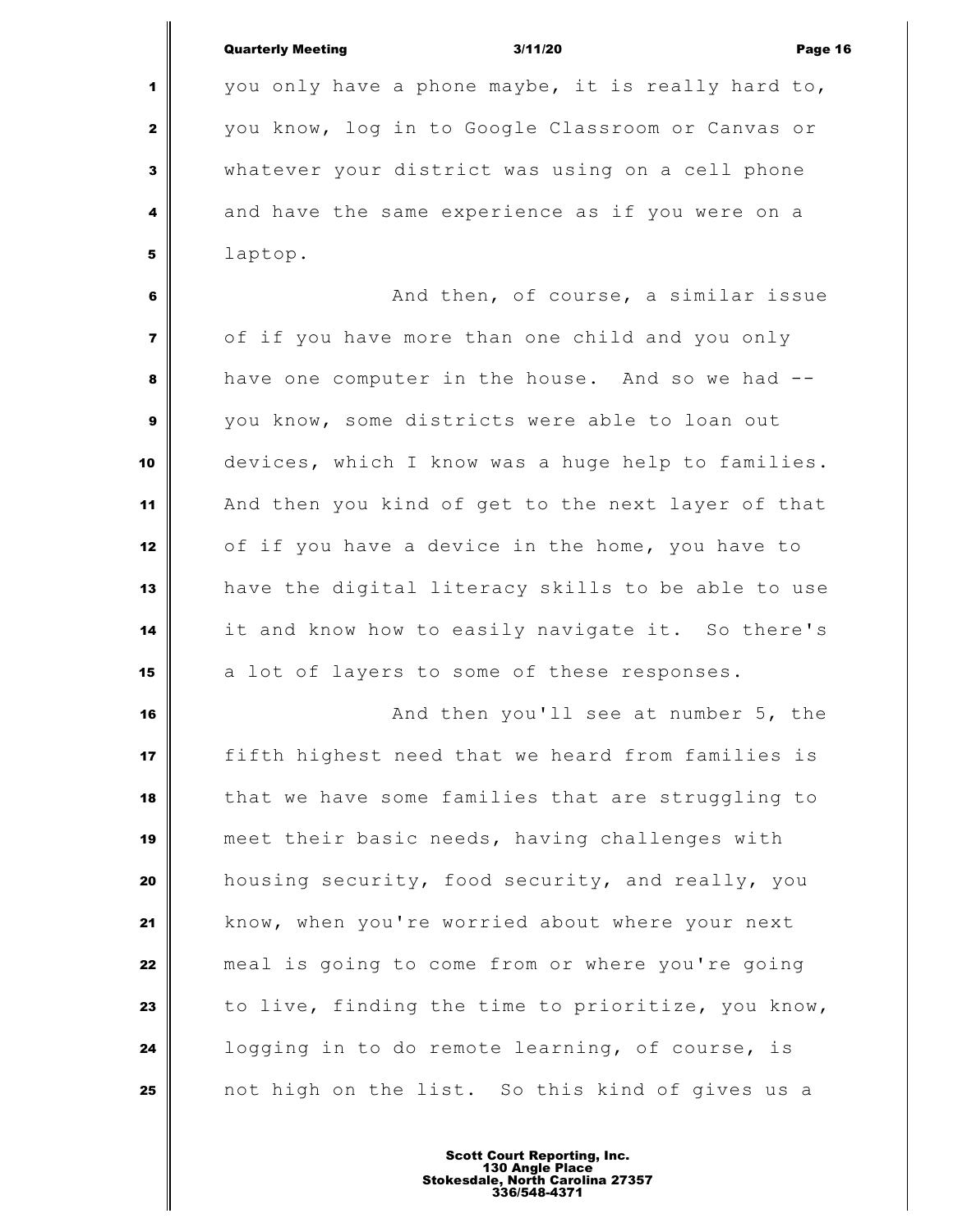|                | <b>Quarterly Meeting</b><br>3/11/20<br>Page 17     |
|----------------|----------------------------------------------------|
| 1              | snapshot in time of what our families were         |
| 2              | struggling with in April when we were in the full  |
| 3              | swing things.                                      |
| 4              | And, Alexis, if you want to scroll                 |
| 5              | down a little bit. So what we tried to do is --    |
| 6              | like I said, we had a lot of comments to sift      |
| $\overline{7}$ | through -- we tried to filter them out by age and  |
| 8              | really get a feel for what were the themes of      |
| 9              | comments based on the child's age. And so you can  |
| 10             | see here we tried to summarize those, and one big  |
| 11             | concern for parents and families with children of  |
| 12             | birth to three is they were really concerned about |
| 13             | keeping the learning going and keeping the         |
| 14             | services going.                                    |
| 15             | You had some people who really had an              |
| 16             | easy transition into telehealth or therapies and   |
| 17             | other people not so much. So that was a big        |
| 18             | concern, and then also how are they going to       |
| 19             | really be on top of that transition plan if their  |
| 20             | child is three and aging out into the next system. |
| 21             | For that three to five age, they                   |
| 22             | were, you know, similar concerns to birth to       |

 three, and then just really trying to figure out what do you do if your IEP is coming due, you're about to go into kindergarten, how do you really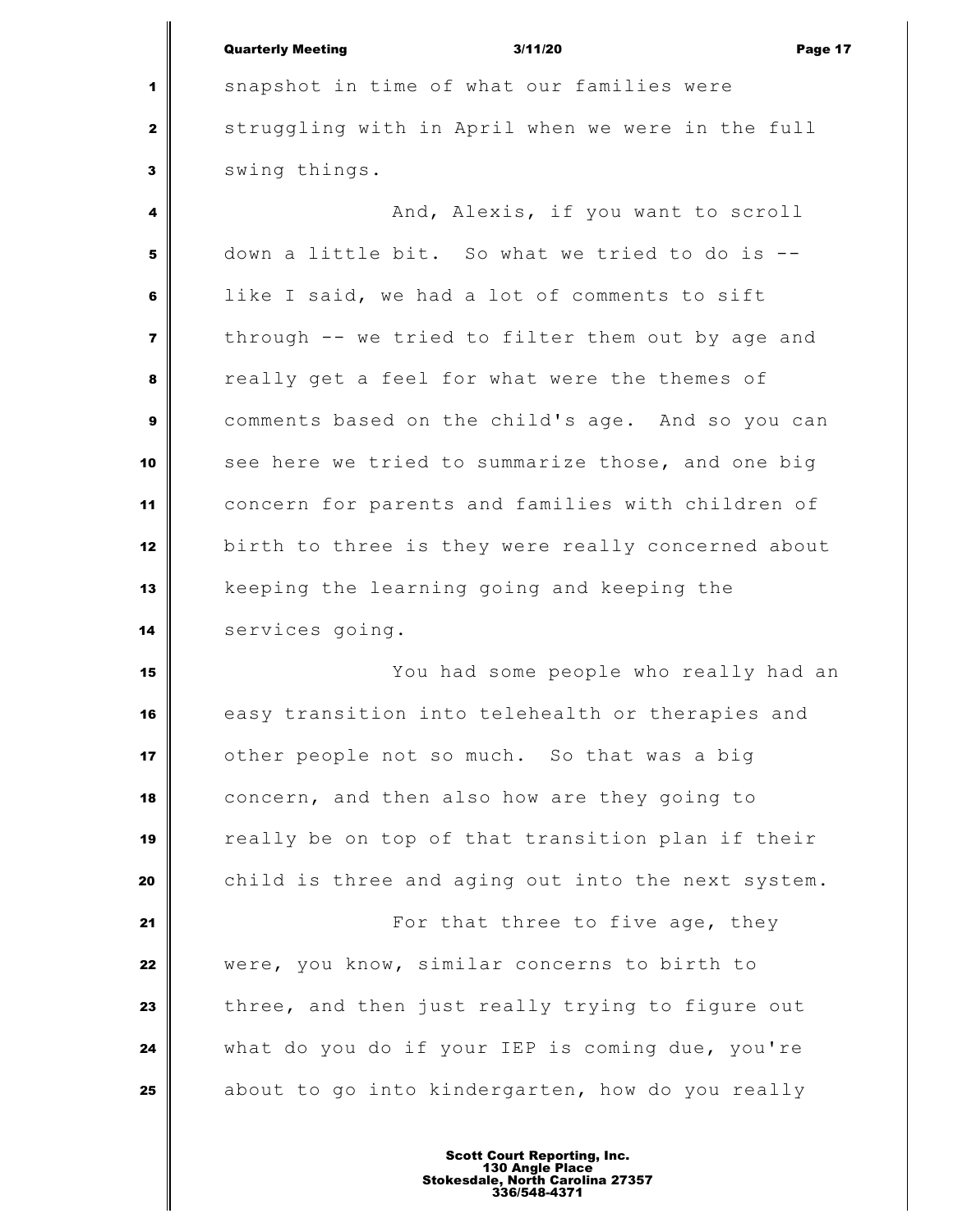|                         | <b>Quarterly Meeting</b> | 3/11/20                                           | Page 18 |
|-------------------------|--------------------------|---------------------------------------------------|---------|
| 1                       |                          | facilitate that when we're all, you know, under a |         |
| $\mathbf{2}$            |                          | stay-at-home order at this point in time when the |         |
| $\overline{\mathbf{3}}$ | survey was done.         |                                                   |         |
| $\overline{\mathbf{4}}$ |                          | And then the elementary age, again,               |         |
| 5                       |                          | similar, but the big difference here is, I'm a    |         |
| 6                       |                          | parent and I'm used to helping my child with      |         |
| $\overline{\mathbf{z}}$ |                          | homework, but I don't know how to teach them.     |         |

 $\mathbf{I}$ 

 And, you know, I can say from personal experience that was a rough, you know, couple of months in our house. My son is ten, and I think his teachers are a little bit more persuasive than myself as teacher-mom, and we definitely had some tears at the kitchen table.

 **And, you know, that's me speaking**  with a lot of privilege, as someone who's familiar with special education and education systems, and I have a PhD, I'm educated, and it was still really, really difficult. So you can imagine for families who maybe have low literacy levels or parents themselves who have disabilities, just the immense confusion around how to best help their child learn.

 **And then, of course, we know our**  children -- some of them have supports at school to figure out how to get through the school day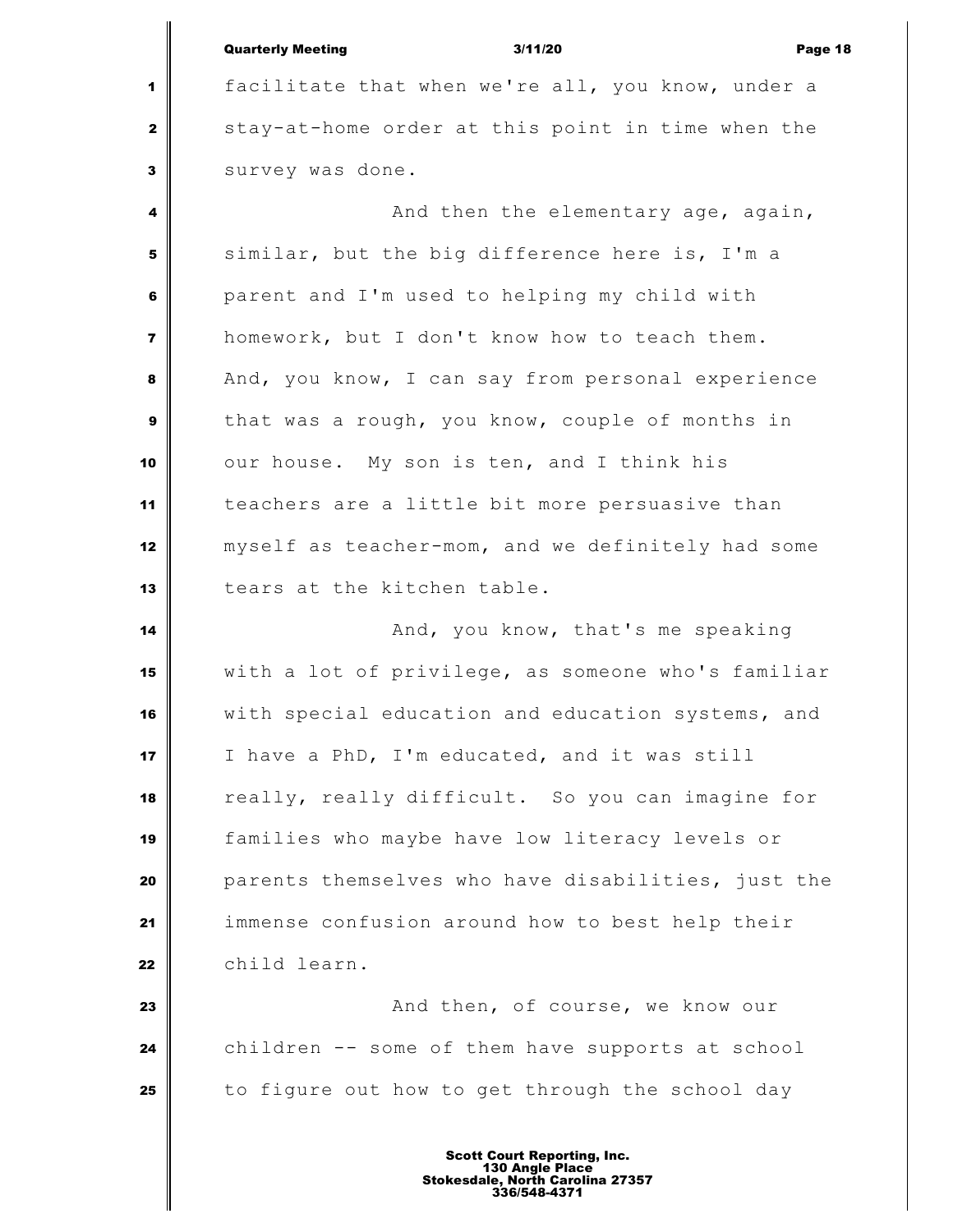|                         | <b>Quarterly Meeting</b><br>3/11/20<br>Page 19     |
|-------------------------|----------------------------------------------------|
| 1                       | with their behaviors or, you know, finding         |
| $\mathbf{z}$            | different accommodations to help them really get   |
| 3                       | their work done to the best of their ability, and  |
| 4                       | trying to implement those things at home was       |
| 5                       | something that a lot of folks had questions        |
| 6                       | around.                                            |
| $\overline{\mathbf{z}}$ | When you go to the middle school age,              |
| 8                       | you're seeing people wondering about how to really |
| 9                       | talk to their children about COVID and what the    |
| 10                      | anxiety looks like in children who are a little    |
| 11                      | bit older, maybe have a better understanding of    |
| 12                      | what's going on and wondering about how it's going |
| 13                      | to look when they transition to high school.       |
| 14                      | And so when we get to middle school                |
| 15                      | and high school age, you know, you're, of course,  |
| 16                      | dealing with a little bit more difficult           |
| 17                      | schoolwork, but then you're also having kids who   |
| 18                      | are, you know, able to grasp fully what's going on |
| 19                      | and maybe have ideas of their own of how their     |
| 20                      | remote learning is going to look, and so really    |
| 21                      | having parents know how to best support those      |
| 22                      | middle school and high schoolers was a question    |
| 23                      | that we saw.                                       |
| 24                      | And then, Alexis, if you'll scroll                 |
| 25                      | down just a little bit. The IEP, of course, was a  |
|                         |                                                    |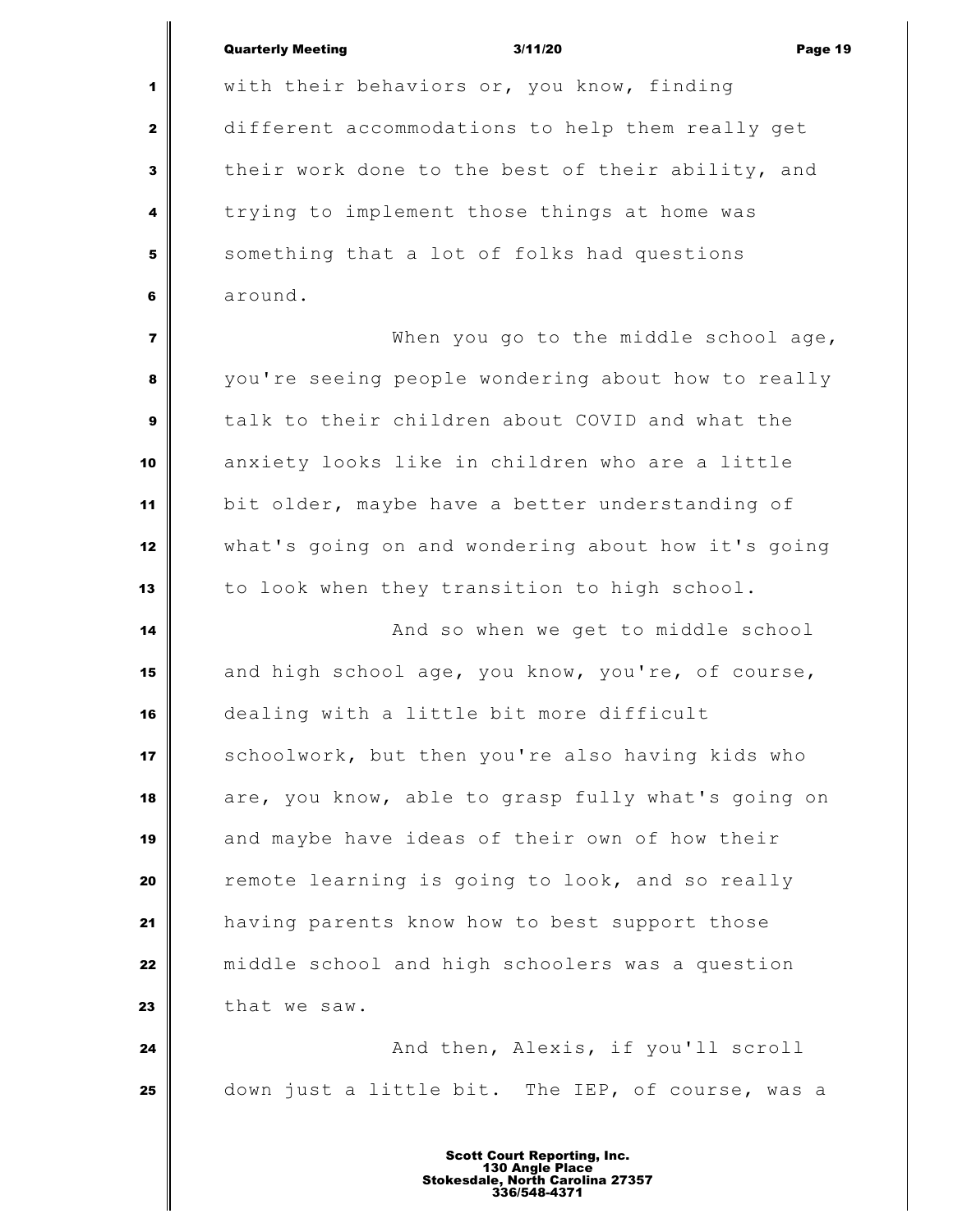### Quarterly Meeting 3/11/20 Page 20

 big question, you know, if they needed their annual review, how was that going to work. That was something that we heard from just about every age group. And then if you're looking at, you **k**now, young adults who have already finished high school -- ECAC serves families with young adults up to 26 -- they're really focused on how can they continue to work on those transition skills from home.  $\parallel$  So if you have somebody who's in his social group with autism and they're practicing, you know, social skills and interpersonal skills for the workplace, all of the sudden, they're stuck at home and how can you keep that going while we're all stuck in the house. So we were able to really bring these insights to DPI and work together to figure out how we can best 18 | support families. If you scroll down to the last page, Alexis. So we asked families how do they -- how do they best prefer to be communicated with, and the vast majority preferred email, but you can see it kind of runs the gamut of preferences. And so that is helpful so that when we are working on,

Scott Court Reporting, Inc. 130 Angle Place Stokesdale, North Carolina 27357 336/548-4371

you know, getting resources out to families that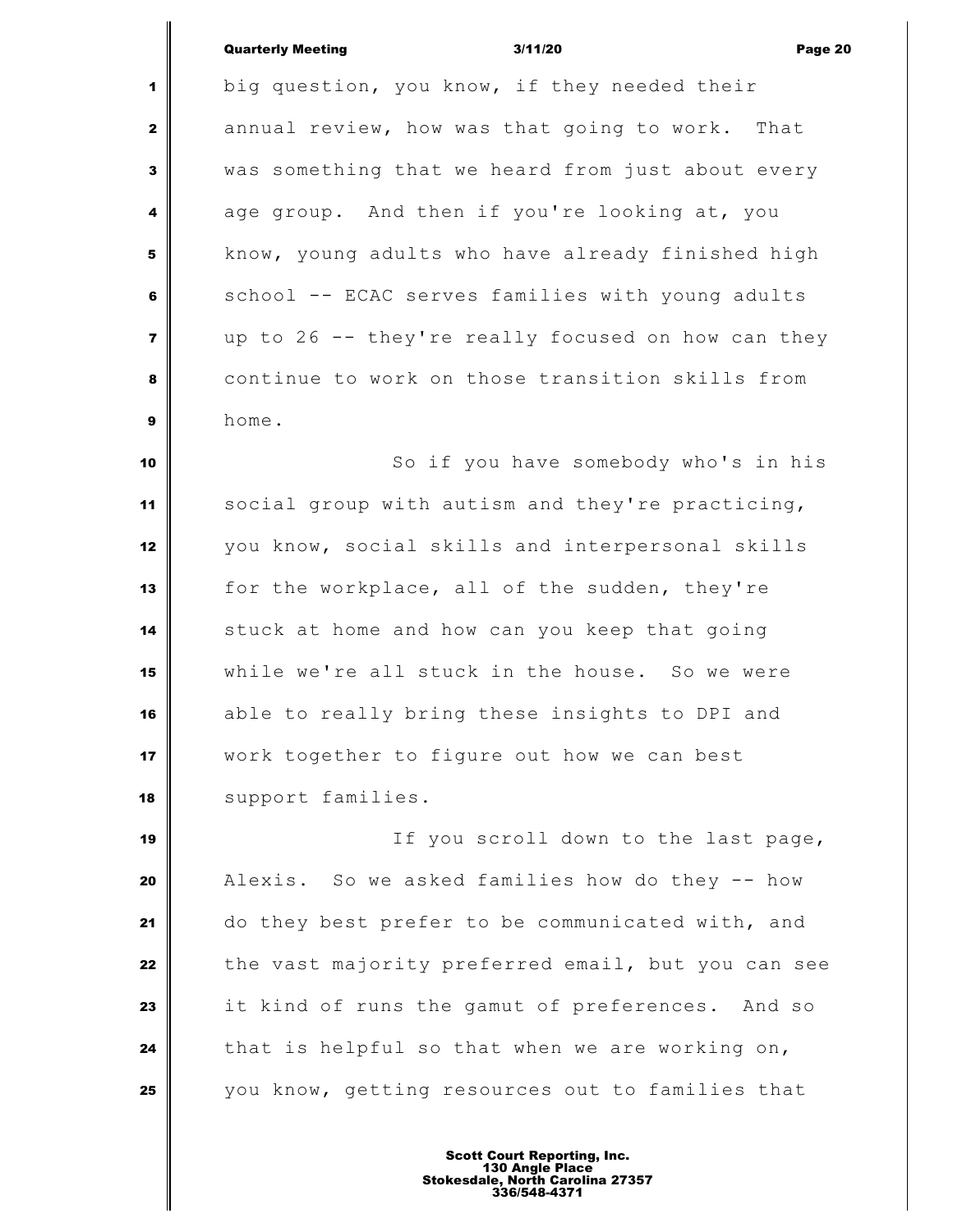|                         | <b>Quarterly Meeting</b><br>3/11/20<br>Page 21     |
|-------------------------|----------------------------------------------------|
| 1                       | we are able to know how they best want to receive  |
| 2                       | that information.                                  |
| 3                       | And so we decided to -- going                      |
| 4                       | forward, we're going to try to compile as many     |
| 5                       | resources as we can and to say, you know, if you   |
| 6                       | need help with housing, you can contact X, Y, and  |
| $\overline{\mathbf{z}}$ | Z and really organize all the resources by         |
| 8                       | categories and blast that out to as many families  |
| 9                       | as we can so that they can easily, you know, find  |
| 10                      | and search what they need.                         |
| 11                      | There is, and definitely in April                  |
| 12                      | was, just an information overload of resources     |
| 13                      | coming from all directions, and so we wanted to    |
| 14                      | provide something that was easy to use and you     |
| 15                      | could just go right to the topic area that you     |
| 16                      | really needed support with.                        |
| 17                      | And so we are really trying to think,              |
| 18                      | going into summer, how can we revisit the survey   |
| 19                      | effort so that we can see how sentiments of        |
| 20                      | families maybe have changed or stayed the same, to |
| 21                      | really reevaluate their needs as we head into      |
| 22                      | summer and then, you know, eventually back into    |
| 23                      | the fall, whatever school is going to start        |
| 24                      | looking like when we go back. So those were our    |
| 25                      | findings.                                          |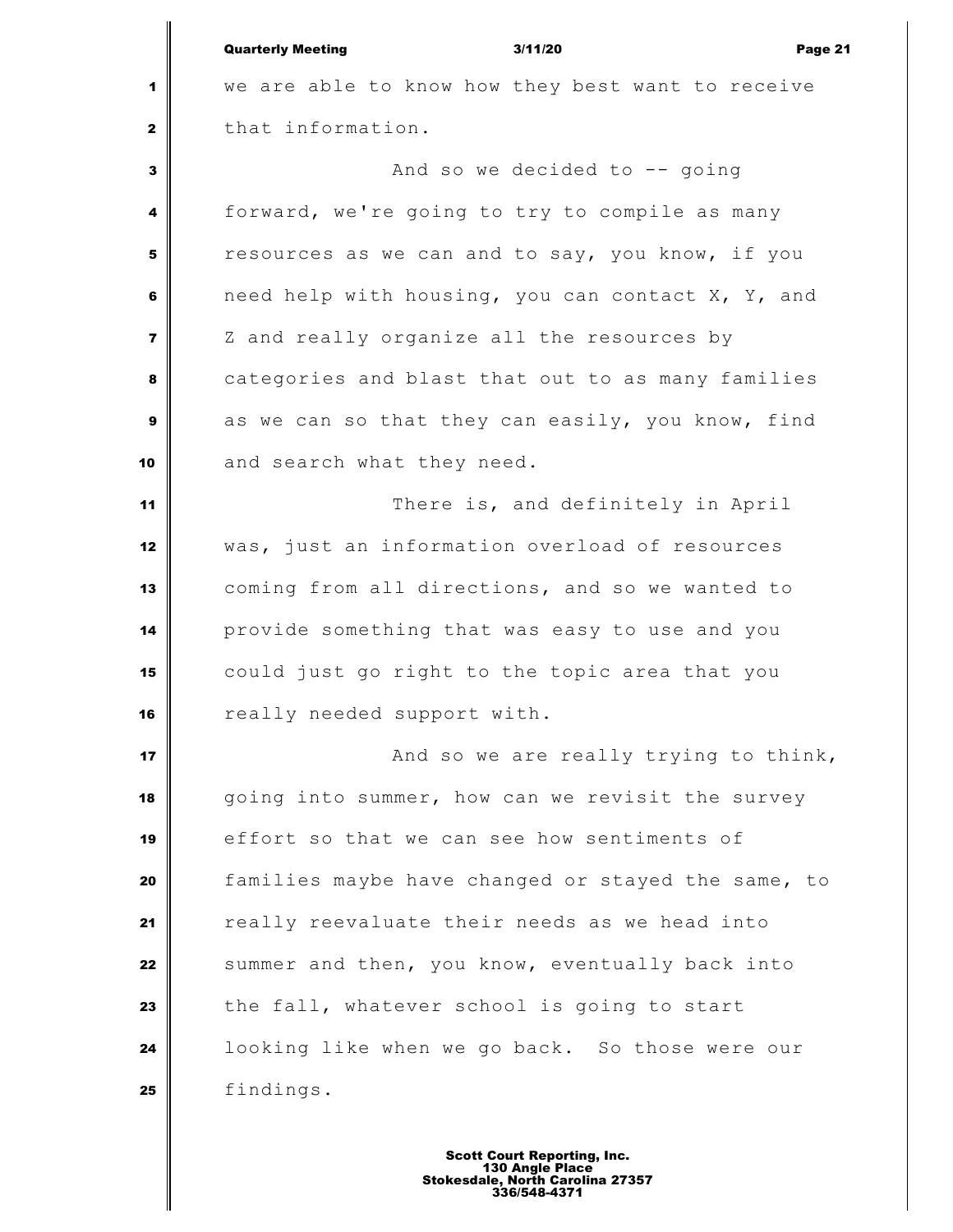Quarterly Meeting 3/11/20 Page 22 **And, Alexis, if you want to pull up**  the timeline, we can talk through that. So this is just -- and I'm sure a lot of the members on the Council already are familiar with, you know, the steps that DPI took to respond to COVID-19, and so this document -- I'm not going to go | through it all, but this was provided to OSEP to give context to the survey results. So, again, if you remember, the survey went out on April 3rd, and so this shows some of the steps that DPI had taken prior to that. **And then if you scroll down a little**  bit, Alexis, and it goes into what information was posted and provided and what guidance and so forth, and then it also shares, you know, the timeline of when schools were closed and then the extensions that occurred. So this is kind of the snapshot picture that we shared with OSEP, and I am curious to see, if we do this again -- now that School is just wrapping up this week, hopefully, we can do it the end of the month and see how families are feeling. **But, you know, the clear message from**  the survey was that families were just really overwhelmed, as we all were and all continue to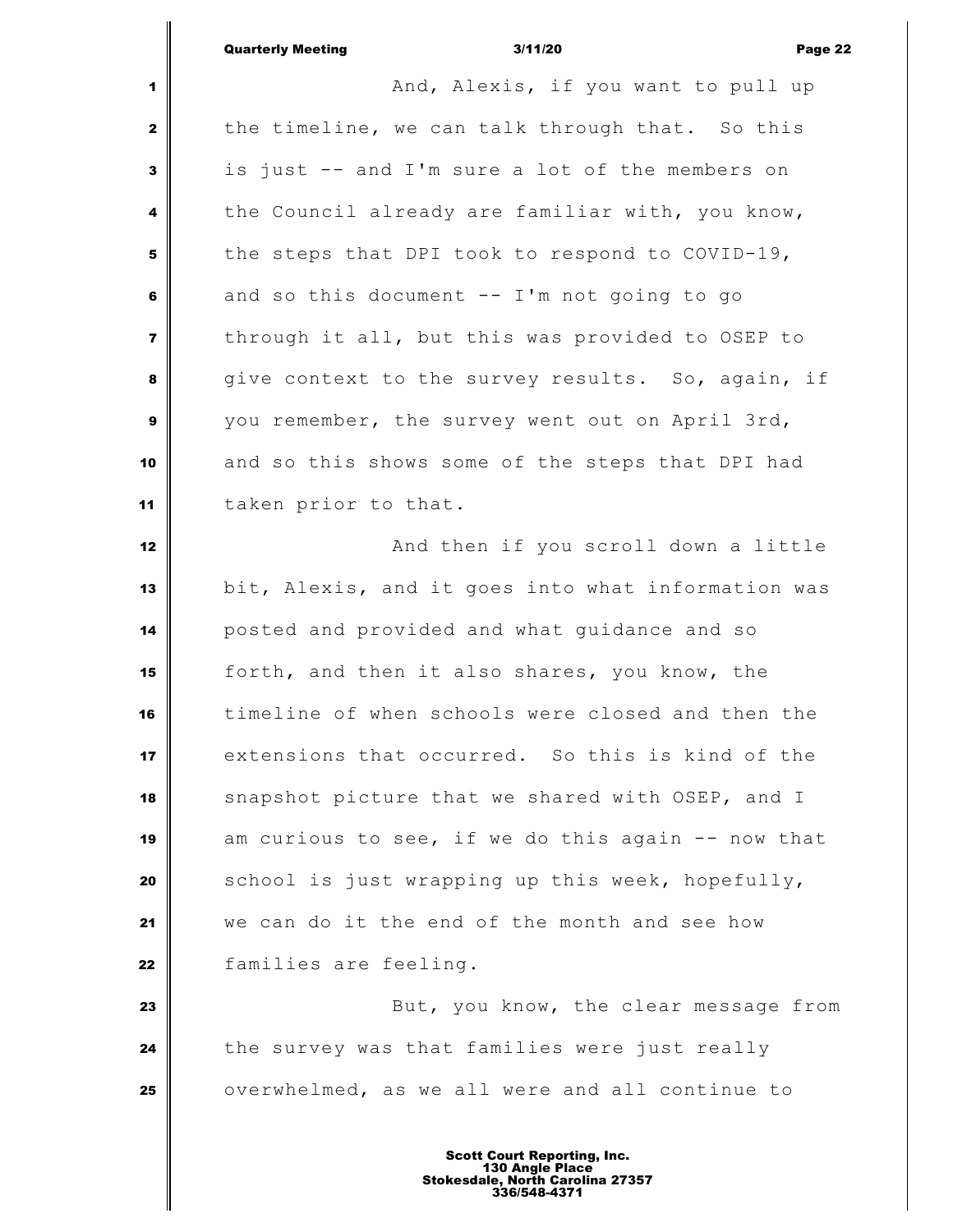|                         | <b>Quarterly Meeting</b><br>3/11/20<br>Page 23     |
|-------------------------|----------------------------------------------------|
| 1                       | be, and so it's just really key that we have a     |
| $\mathbf{z}$            | good understanding of what families are needing so |
| 3                       | we can connect them to resources. And so that is   |
| 4                       | where we are at with the survey.                   |
| 5                       | Carol Ann or Alexis, if you-all want               |
| 6                       | to add anything or chime in, please do, but that   |
| $\overline{\mathbf{z}}$ | is ECAC's part of it.                              |
| 8                       | MS. UTZ: I just wanted to say that I               |
| 9                       | did add these two documents that you should be     |
| 10                      | able to access to download. And I see Ginny has a  |
| 11                      | question. Ginny, can you unmute yourself? I lost   |
| 12                      | your name.                                         |
| 13                      | MS. MOOREFIELD: I'm sorry. I                       |
| 14                      | thought I had. I was just saying, Cache, I'm not   |
| 15                      | sure if you're the one to answer this, but maybe   |
| 16                      | someone else can. I've got a couple of small       |
| 17                      | questions.                                         |
| 18                      | First is just a comment. I saw that                |
| 19                      | in the birth to three block of comments that ALS   |
| 20                      | was listed as a comment, and I know that a lot of  |
| 21                      | our early intervention programs use that for       |
| 22                      | communication. I'm sure that Anthony has that      |
| 23                      | completely under control by now, but I just wanted |
| 24                      | to offer services if -- you know, if you need a    |
| 25                      | resource for that, please feel free to call me.    |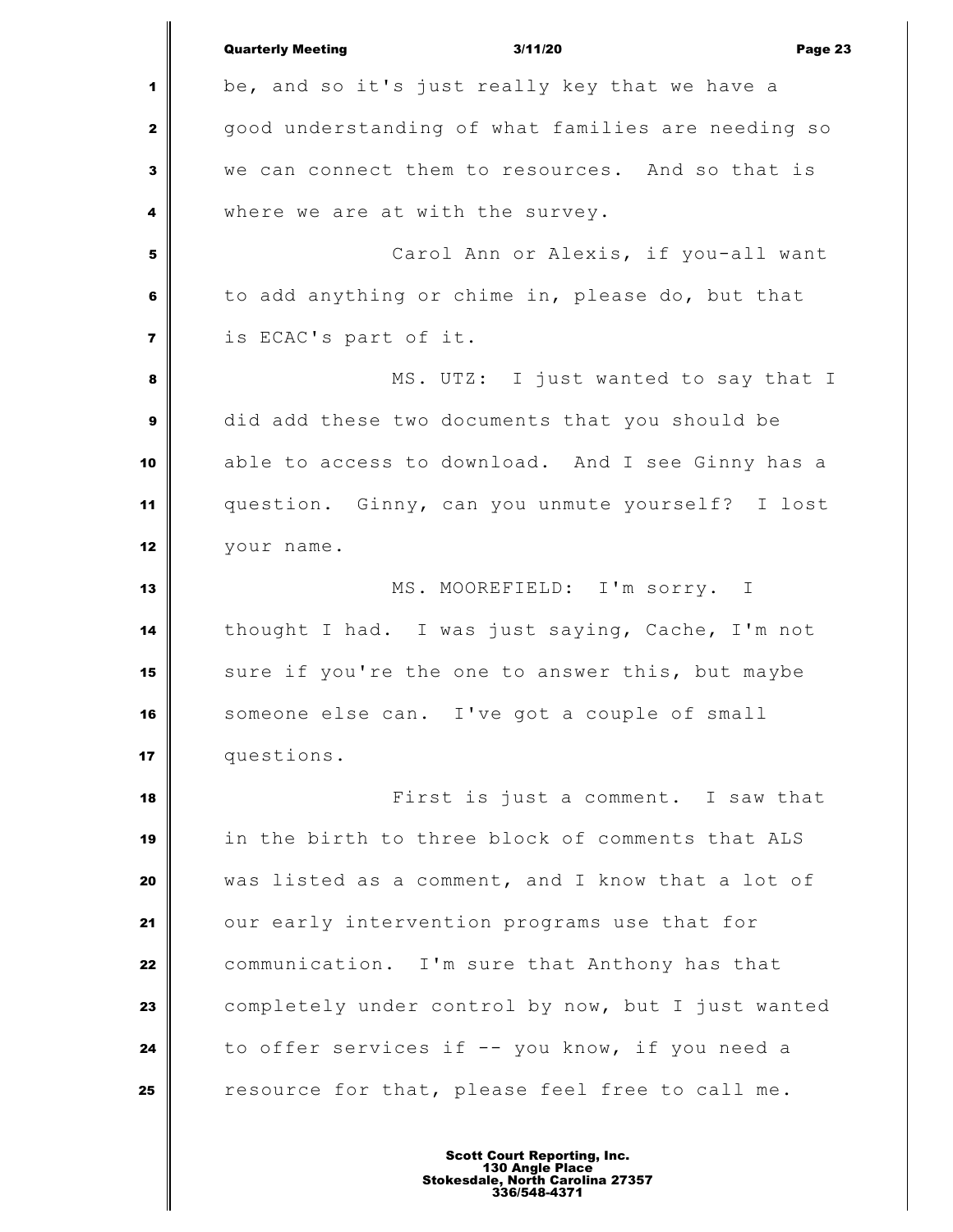|                         | <b>Quarterly Meeting</b><br>3/11/20<br>Page 24     |
|-------------------------|----------------------------------------------------|
| 1                       | But, also, I wanted to ask three                   |
| $\mathbf{2}$            | questions. I'll throw them all out there at once,  |
| 3                       | and then you-all can respond as appropriate. But   |
| 4                       | I wanted to know, first of all, when these surveys |
| 5                       | get sent out, can parents fill out multiple        |
| 6                       | surveys or like multiple times if they have        |
| $\overline{\mathbf{z}}$ | multiple children with disabilities?               |
| 8                       | And I'm just thinking about, you                   |
| 9                       | know, those parents who have more than one child   |
| 10                      | with a disability in more than one age group,      |
| 11                      | especially if it's like a significant age          |
| 12                      | difference. And sometimes I know that when I'm     |
| 13                      | filling things out for the school, it can get kind |
| 14                      | of frustrating because I need to answer one way    |
| 15                      | for one kid and then another way for the other     |
| 16                      | kid.                                               |
| 17                      | Then my second question was, can                   |
| 18                      | you -- oh, gosh, I've already forgotten the        |
| 19                      | acronym -- the ECAC as well as DPI -- can you guys |
| 20                      | help us as parents understand the--- Like I saw    |
| 21                      | the timeline. I totally get that, but from the     |
| 22                      | parent side, it felt like, yet again, our kids     |
| 23                      | were the last to be considered.                    |
| 24                      | And I mean, you know, I personally                 |
| 25                      | realize that having -- you know, having to         |
|                         |                                                    |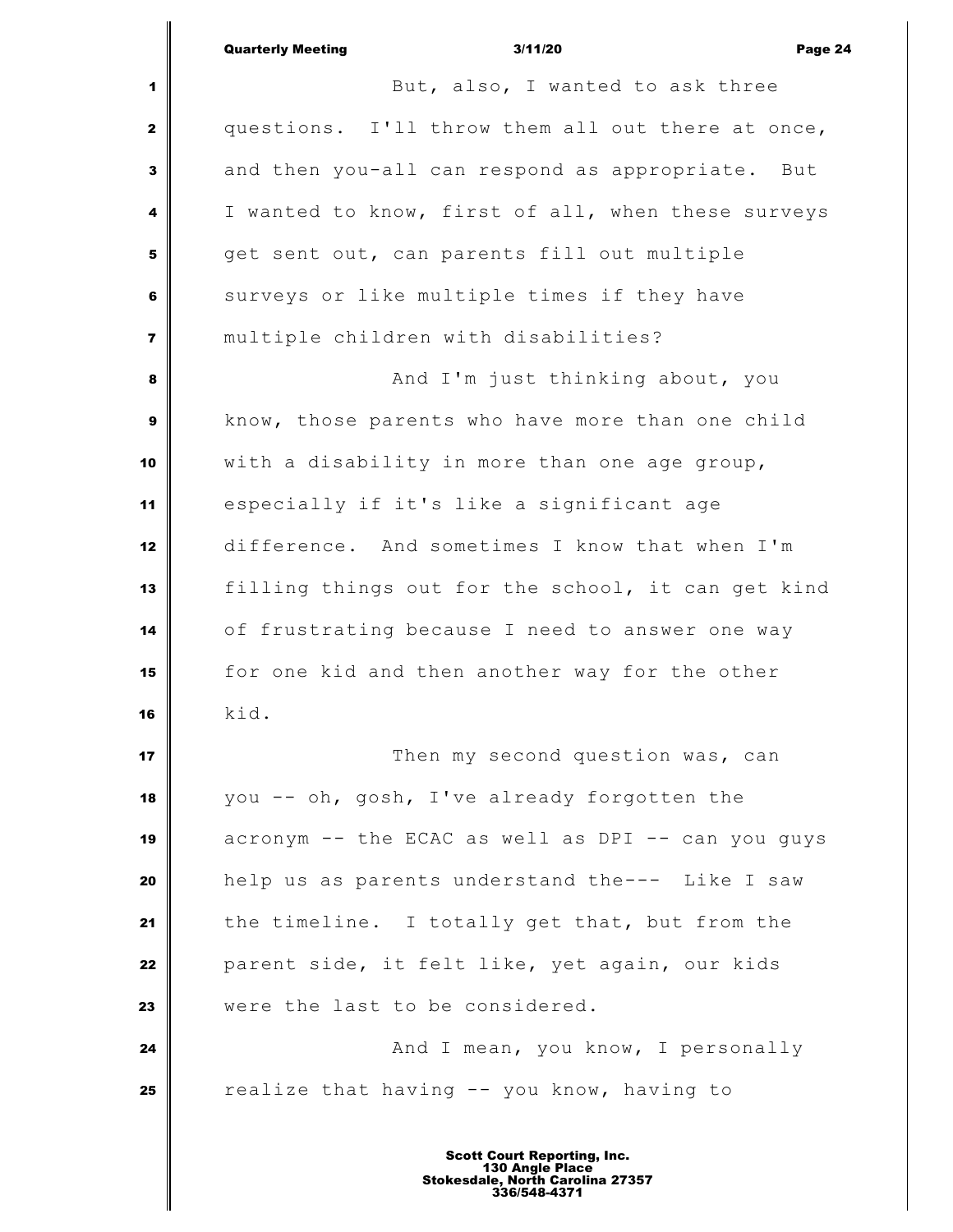|                         | <b>Quarterly Meeting</b><br>3/11/20<br>Page 25       |
|-------------------------|------------------------------------------------------|
| 1                       | completely switch gears in the middle of the         |
| $\mathbf{2}$            | school year for something like this is not an easy   |
| 3                       | task. Just from our perspective, we were last        |
| 4                       | again. So if you can maybe kind of speak to that.    |
| 5                       | And then the last question is, I know                |
| 6                       | that at least in Wake County, where we're starting   |
| $\overline{\mathbf{z}}$ | to make plans for reopening schools, we've gotten    |
| 8                       | a survey from Wake County about concerns that we     |
| $\mathbf{9}$            | have as parents. And so especially with our kids,    |
| 10                      | a lot of them do come with extra health issues,      |
| 11                      | and I'm wondering have we begun the planning phase   |
| 12                      | for reopening for kids with special needs and        |
| 13                      | where are we in that so that we don't -- we're not   |
| 14                      | the last ones to be considered again.                |
| 15                      | MS. OWENS: Yeah, I think those are                   |
| 16                      | really great questions, and I appreciate you         |
| 17                      | asking, and I also appreciate the ASL resource.<br>T |
| 18                      | will look into that.                                 |
| 19                      | And I can only really answer the                     |
| 20                      | first of your questions, which is we use a           |
| 21                      | check-all-that-apply format when we send it out.     |
| 22                      | So if you look at the comments that we get, we'll    |
| 23                      | sometimes see people say, you know, for one kid      |
| 24                      | it's this and for my other kid it's this in          |
| 25                      | comment boxes so that they can, you know, fully      |
|                         |                                                      |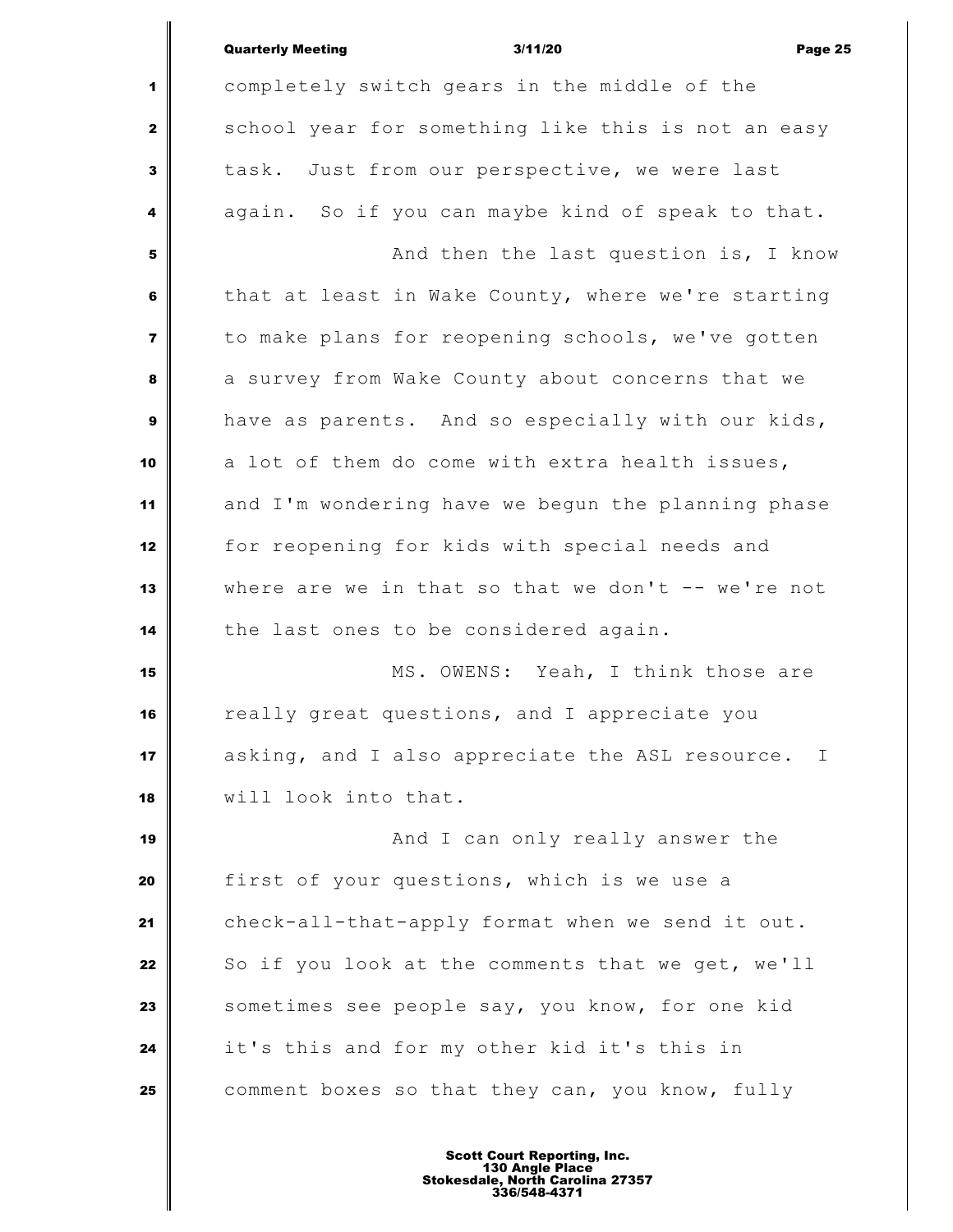|                         | <b>Quarterly Meeting</b><br>3/11/20<br>Page 26     |
|-------------------------|----------------------------------------------------|
| 1                       | tell us the diversity in their household. And so   |
| $\mathbf{2}$            | we did have people filling out the survey for more |
| 3                       | than one child because I can definitely understand |
| 4                       | how that would be difficult.                       |
| 5                       | But the other two questions, I think,              |
| 6                       | would kind of be out of ECAC's wheelhouse, and so  |
| $\overline{\mathbf{z}}$ | maybe someone at DPI can address those.            |
| 8                       | MS. UTZ: Okay. Can you still hear                  |
| $\mathbf{9}$            | me?                                                |
| 10                      | MS. OWENS: I can hear you.                         |
| 11                      | MS. UTZ: Okay. Sorry. I had to                     |
| 12                      | switch -- I'm getting work done in my house, and I |
| 13                      | had to switch to a headset. So I just wanted to    |
| 14                      | make sure that you could still hear me.            |
| 15                      | I do know -- I want to say in                      |
| 16                      | Sherry's presentation she's going to speak to some |
| 17                      | of those things that you had mentioned. So I       |
| 18                      | think instead of us answering it now, let's wait   |
| 19                      | until Sherry does her presentation, and then if    |
| 20                      | she does not touch base, then we can come back to  |
| 21                      | that. Is that okay with you, Ginny?                |
| 22                      | MS. MOOREFIELD: That sounds perfect.               |
| 23                      | Thanks. And also, Cache, for the "check all that   |
| 24                      | apply," apparently, it's just Wake County that     |
| 25                      | needs to get on board.                             |
|                         |                                                    |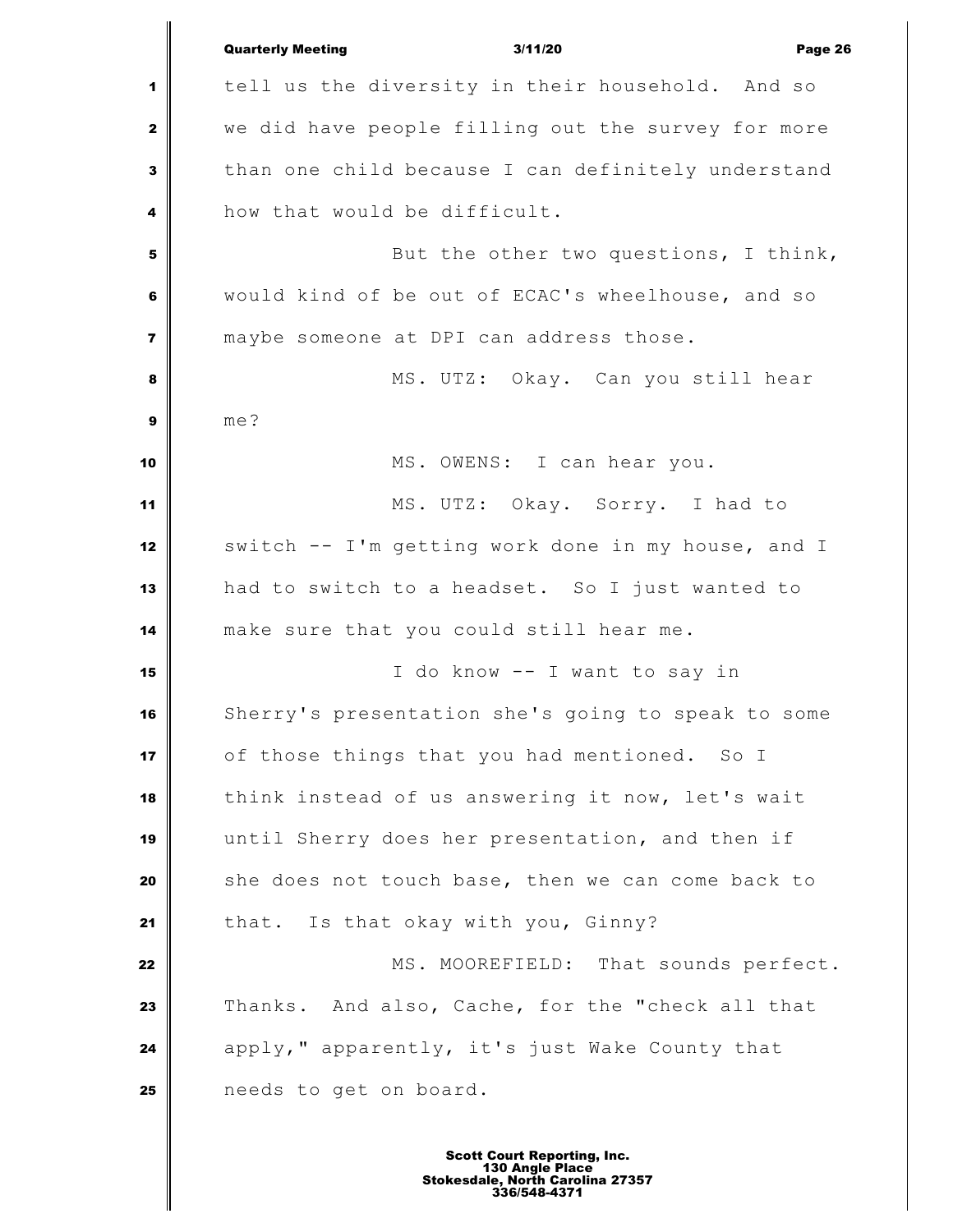|                | <b>Quarterly Meeting</b><br>3/11/20<br>Page 27   |
|----------------|--------------------------------------------------|
| 1              | MS. OWENS: I hear you. I hear you.               |
| $\mathbf{2}$   | MS. UTZ: Yes, Christy Grant, you                 |
| 3              | have your hand raised.                           |
| 4              | MS. GRANT: Yes. Cache, I really                  |
| 5              | like this information. I had not seen it, so     |
| 6              | thank you so much for sharing it. Did you-all    |
| $\overline{7}$ | track whether the families were in a traditional |
| 8              | LEA, charter, or homeschool, or was it just all  |
| $\mathbf{9}$   | together?                                        |
| 10             | MS. OWENS: In the first iteration                |
| 11             | that we did, we just left it anonymous, and then |
| 12             | in the second round, we did ask county, but we   |
| 13             | didn't ask difference in LEA. Unfortunately, we  |
| 14             | don't have that data.                            |
| 15             | MS. GRANT: Thank you.                            |
| 16             | THE CHAIRPERSON: Cache, Cynthia                  |
| 17             | Daniels-Hall here. I wondered if you had numbers |
| 18             | for how many parents responded to your first and |
| 19             | your second survey, and how did you do your      |
| 20             | outreach to parents?                             |
| 21             | MS. OWENS: Sure. So it was about                 |
| 22             | 600 in the first round and then the rest in the  |
| 23             | second round, so we had the bulk of responses    |
| 24             | coming in within the first 24 hours and then     |
| 25             | fizzling out. And so then once we did the second |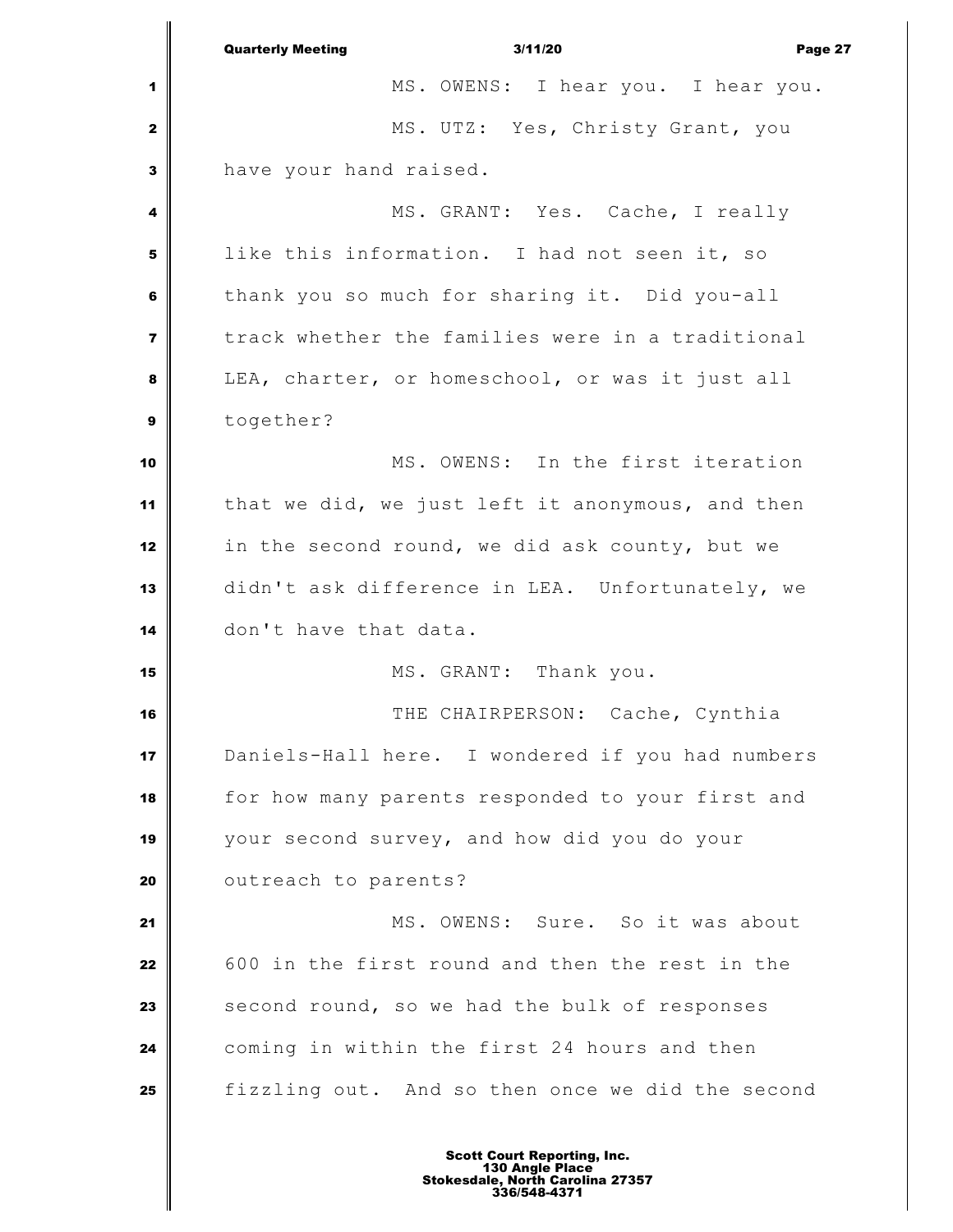|                         | <b>Quarterly Meeting</b><br>3/11/20<br>Page 28     |
|-------------------------|----------------------------------------------------|
| 1                       | blast, we got another big boost of numbers in.     |
| $\mathbf{z}$            | And we primarily did the outreach                  |
| 3                       | through our database. So we have about 8000        |
| 4                       | families and professionals in ECAC's database that |
| 5                       | we can blast out an email through Constant         |
| 6                       | Contact, and then our Facebook page is the other   |
| $\overline{\mathbf{z}}$ | platform that we use where we have 11,000          |
| 8                       | followers and a reach of about four million. So    |
| 9                       | between those two, we're able to get a pretty wide |
| 10                      | audience.                                          |
| 11                      | Now we saw in the results that                     |
| 12                      | there's families who don't have Internet access,   |
| 13                      | and if you have a phone, you might have missed --  |
| 14                      | just have a phone and not a laptop, you might have |
| 15                      | missed these things. So we did try to call         |
| 16                      | randomly and try to get their feedback, and didn't |
| 17                      | have huge success with that.                       |
| 18                      | So when we are thinking about our                  |
| 19                      | next round, we're going to try out a texting       |
| 20                      | platform and see if that reaches more people       |
| 21                      | because we know that that's a flaw in who we were  |
| 22                      | able to reach.                                     |
| 23                      | THE CHAIRPERSON: Thank you.                        |
| 24                      | MS. UTZ: All right. Diane has a                    |
| 25                      | question.                                          |
|                         |                                                    |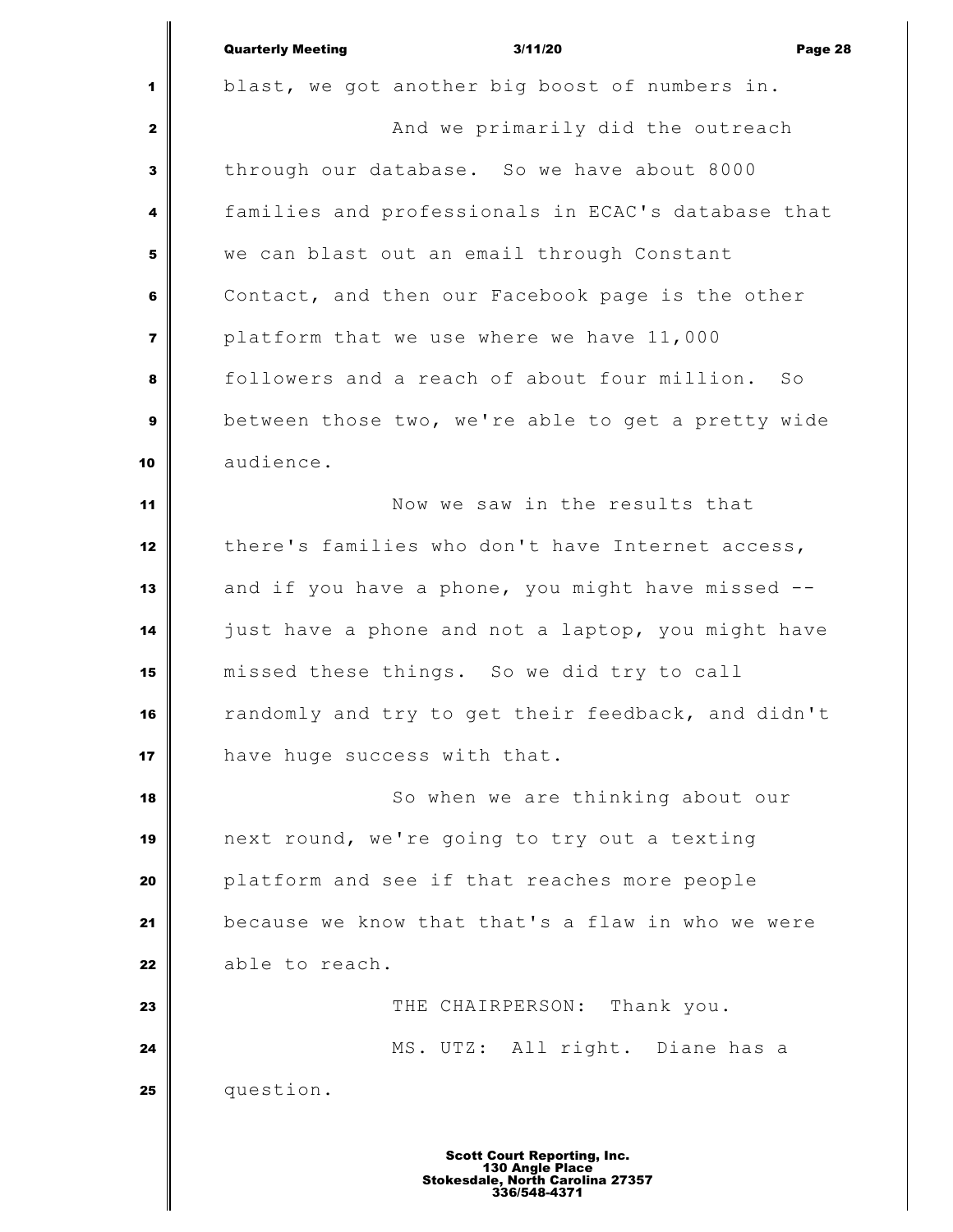Quarterly Meeting 3/11/20 Page 29 MS. COFFEY: Yes. Cache, you said you did counties. Is that something we can get broke down by the counties of what the needs were? MS. OWENS: Yes. We do have counties, but just keep in mind that we didn't ask that in the first round. So it's only about 600 responses that we have the counties for, but yes, we can break that down. Our data manager has been trying to kind of drill in different ways to see how it shakes out. MS. COFFEY: Would we need to email you or your data bank to get that? MS. OWENS: If you email me, I can definitely connect you and get kind of a summary 15 snapshot of that. MS. COFFEY: Perfect. Thank you. MS. OWENS: Yeah, no problem. MS. UTZ: All right. I don't see any more hands raised, but does anyone else have anything for Cache? **(No audible response.)** MS. UTZ: Okay. It doesn't look like **i** it. THE CHAIRPERSON: We are at a little 25 after 10:00, and I don't know if Sherry is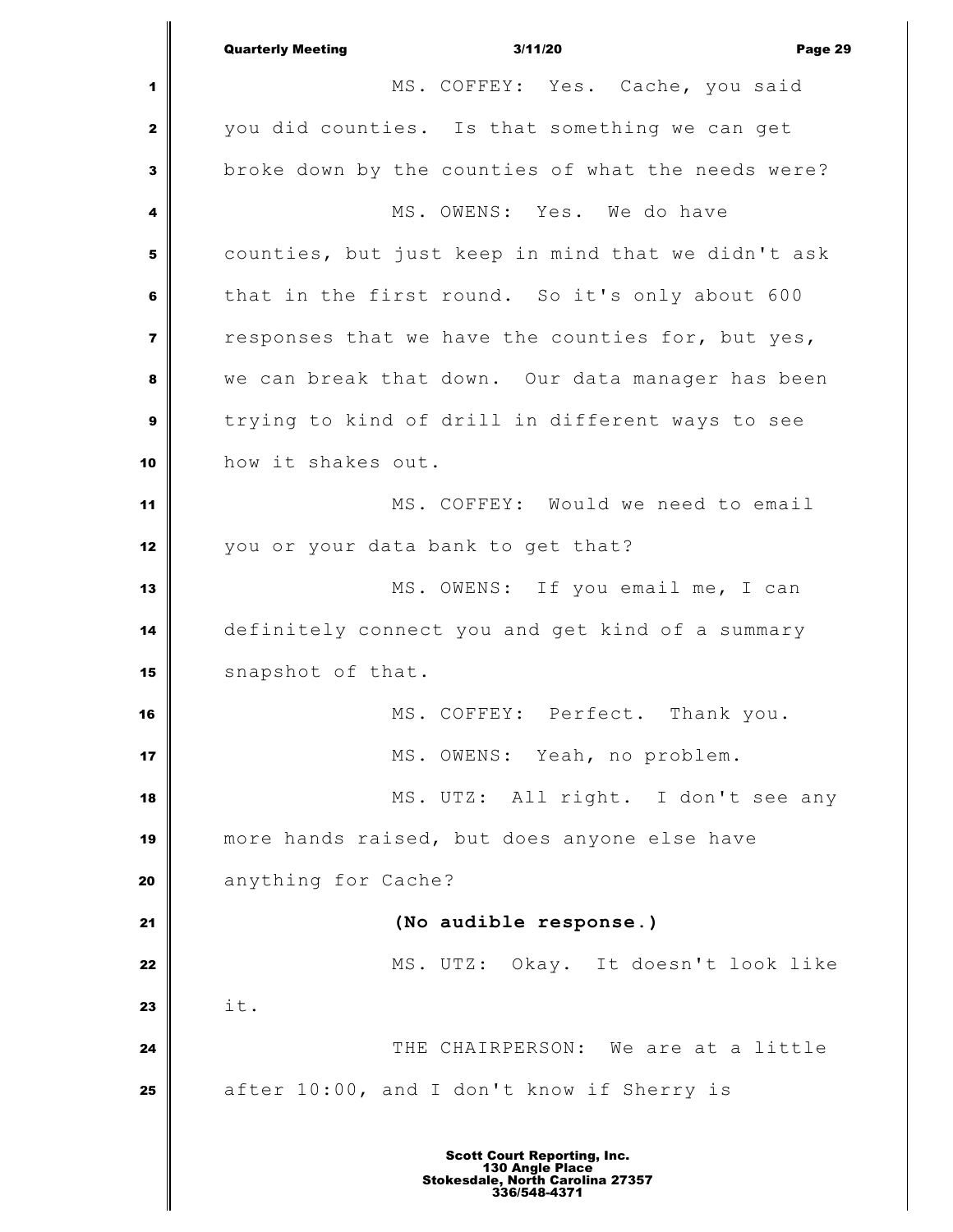Quarterly Meeting 3/11/20 Page 30 available now for her part of the conversation or if we want to take a little break or what. MS. UTZ: She is not here yet. She is finishing up to be here shortly, but maybe we can take like a ten-minute break as she finishes up her other meeting and then joins us.  $\parallel$  **THE CHAIRPERSON:** Okay. A ten-minute break, then, folks. Thank you. **(A brief recess was taken from 10:08 a.m. to 10:16 a.m.**) MS. UTZ: All right. So Sherry has been able to join us. Is it okay if we get back 13 | on track so that we can hear from her? THE CHAIRPERSON: Absolutely. MS. THOMAS: Good morning, everyone. I appreciate you being flexible with me and my inflexible schedule this morning. There is lots going on and lots of development of documents which requires lots of meetings, and unfortunately, we don't always have control over that. It feels like forever since we've been together in a council meeting, and there has been a whole lot of change and development and different focus of how we have been able to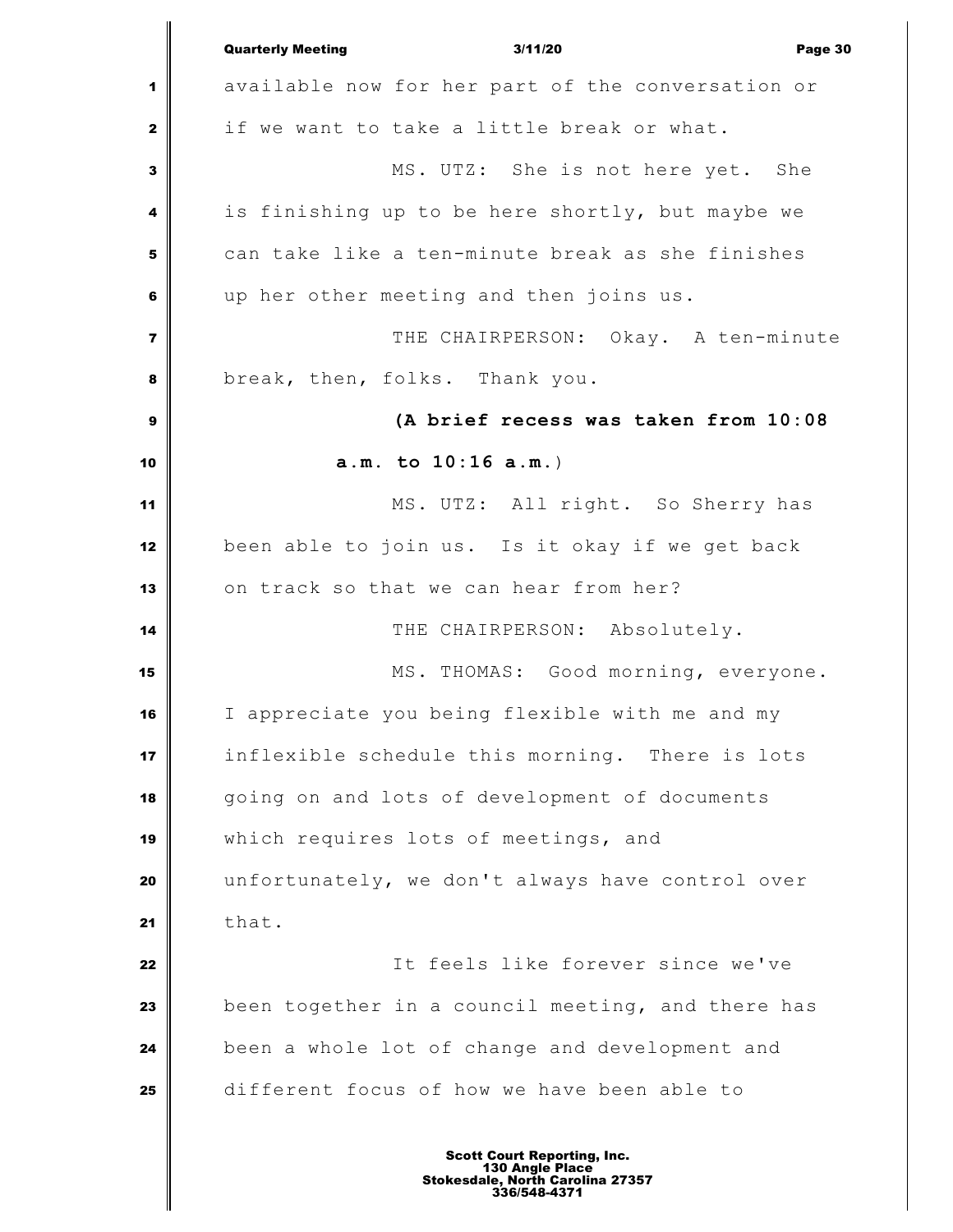|                         | <b>Quarterly Meeting</b><br>3/11/20<br>Page 31       |
|-------------------------|------------------------------------------------------|
| 1                       | deliver instruction for students with disabilities   |
| $\mathbf{z}$            | and all students with the onset of COVID-19.         |
| 3                       | So one of the things I wanted to do                  |
| 4                       | today is just make sure you were aware of some of    |
| 5                       | the resources that the Department has put out.<br>We |
| 6                       | have been involved with this intimately, as we       |
| $\overline{\mathbf{z}}$ | have supported guidance for all students to ensure   |
| 8                       | that students with disabilities were included and    |
| 9                       | then additional separate quidance around how some    |
| 10                      | of this guidance applies to students with            |
| 11                      | disabilities.                                        |
| 12                      | So thank you, Alexis. I think you                    |
| 13                      | pulled up kind of the home page which is on the      |
| 14                      | DPI website. So there's a general statewide COVID    |
| 15                      | landing page, and then if we can get down, you can   |
| 16                      | see where it connects to the Department of Public    |
| 17                      | Instruction somewhere down there it is. I'm          |
| 18                      | sorry, Alexis. I'm probably talking faster than      |
| 19                      | you are moving.                                      |
| 20                      | But, generally, everything that we've                |
| 21                      | done at the agency has been connected back to the    |
| 22                      | overall guidance -- thank you -- that came from      |
| 23                      | the State. We tried to take the guidance from        |
| 24                      | DHHS and the Department of Safety and Governor       |
| 25                      | Cooper's Executive Orders and align it so that we    |
|                         |                                                      |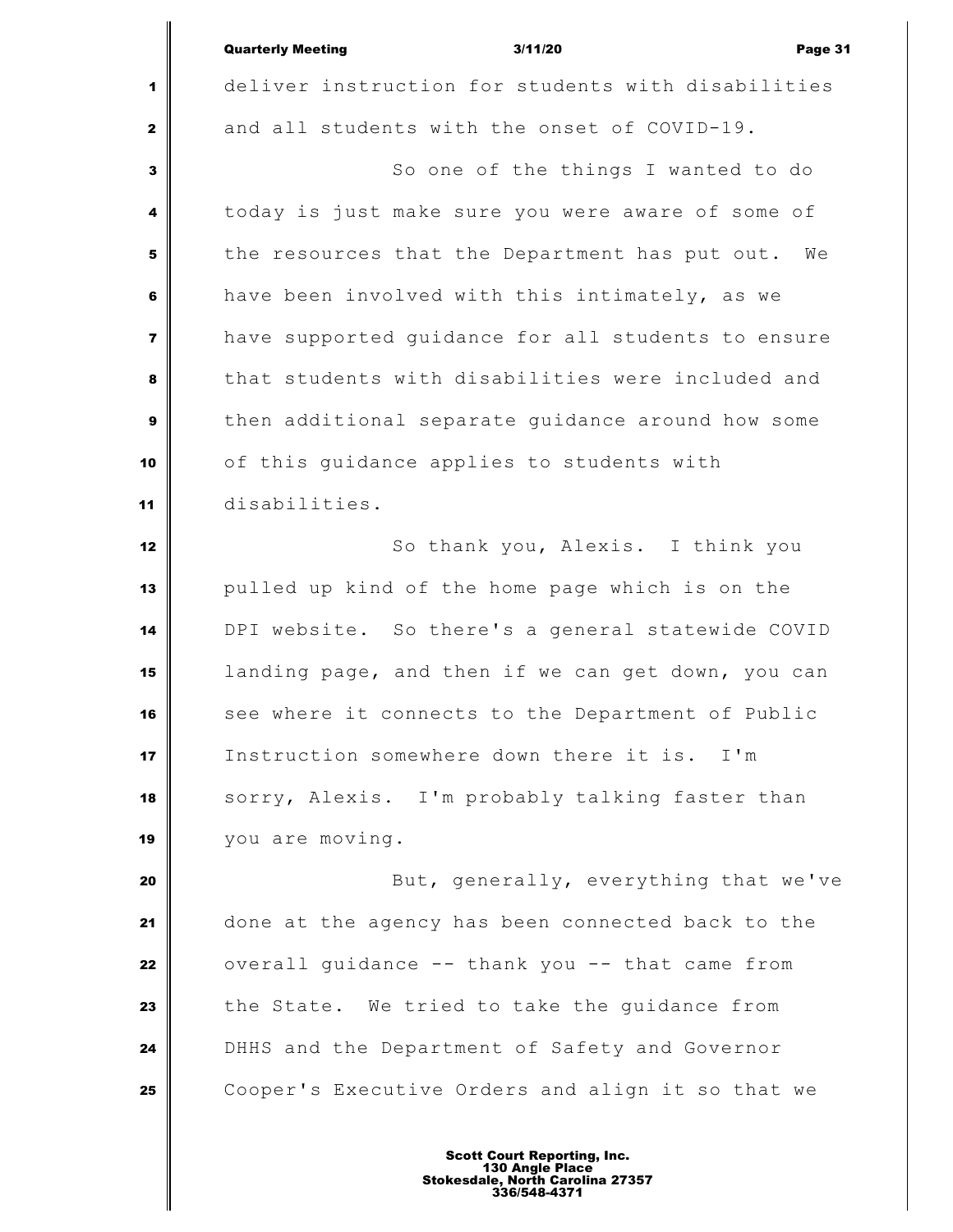|                         | 3/11/20<br><b>Quarterly Meeting</b><br>Page 32     |
|-------------------------|----------------------------------------------------|
| $\blacktriangleleft$    | are supporting the statewide requirements, but     |
| $\mathbf{2}$            | then applying that to an educational setting.      |
| $\overline{\mathbf{3}}$ | So this that you're seeing right now               |
| 4                       | is the home page for DPI, I believe, where we have |
| 5                       | remote learning. And, Alexis, if you would not     |
| 6                       | mind scrolling on down under "Remote Learning      |
| $\overline{7}$          | Resources." As I said before, there are resources  |
| 8                       | for all students, and then located under this, if  |
| $\mathbf{9}$            | you'll scroll up just a little bit more, you'll    |
| 10                      | see "Students with Disabilities Supplemental       |
| 11                      | Optional Remote Learning." I think it's the        |
| 12                      | second tab down. Yes, if you don't mind clicking   |
| 13                      | on that.                                           |

 **And then this is where we have 14 And then this is where we have**  provided a resource for teachers, for parents, for EC directors, for superintendents, anyone in administration. It's a public site so anyone can access this, and we worked to really provide a listing of guidance around how to access remote **learning, how to provide that support for remote** learning.

 If you haven't been on this website, I would encourage you to go look. Our staff, I believe, did an incredible job of pulling these resources together and creating this Google site.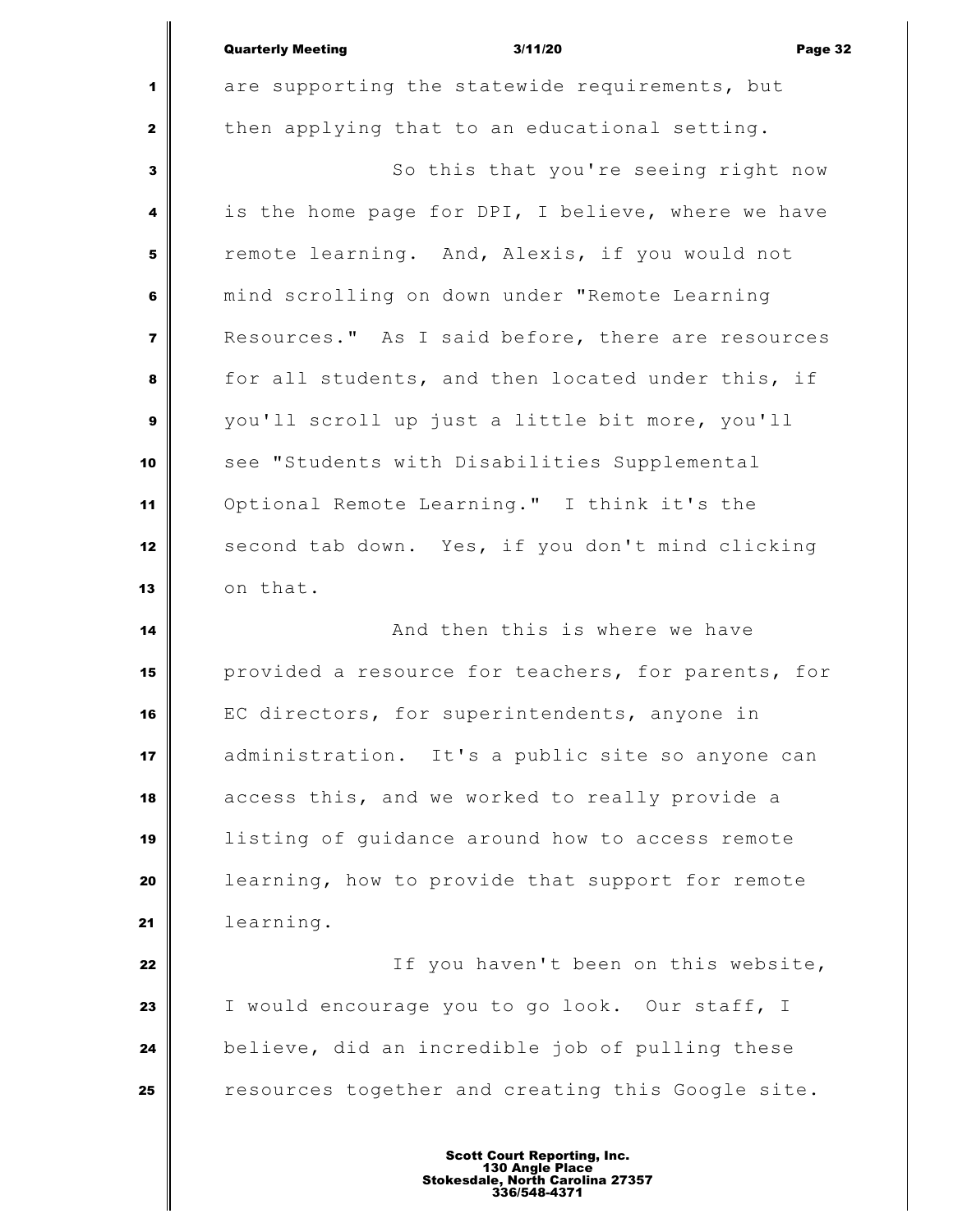| <b>Quarterly Meeting</b> | 3/11/20 | Page 33 |
|--------------------------|---------|---------|

 I think they did this in about a week, and we continue to update and provide additional information.

 And if you look to the left, the last thing we did add was adapted physical education, and so that was from the request of lots of folks asking for additional information. We've also linked that back to PE and the PE resources from gen ed because we know that adapted physical education has to be in line with general physical education, just as many of our services do.

 We tried to break this site down as far as different content areas. So you're going to see progress monitoring, you're going to see literacy, math, again the adapted PE, social and emotional support, and then we've gone into some specific disability areas like hearing impaired, visually impaired, deaf-blind as well as our significant disabilities, and there's a tab for preschool.

 So, again, if you haven't been here, I would encourage you to go look. You're welcome to share this with any groups that you may be a part of. We pushed this out through our EC directors listserv. It's gone out, I believe,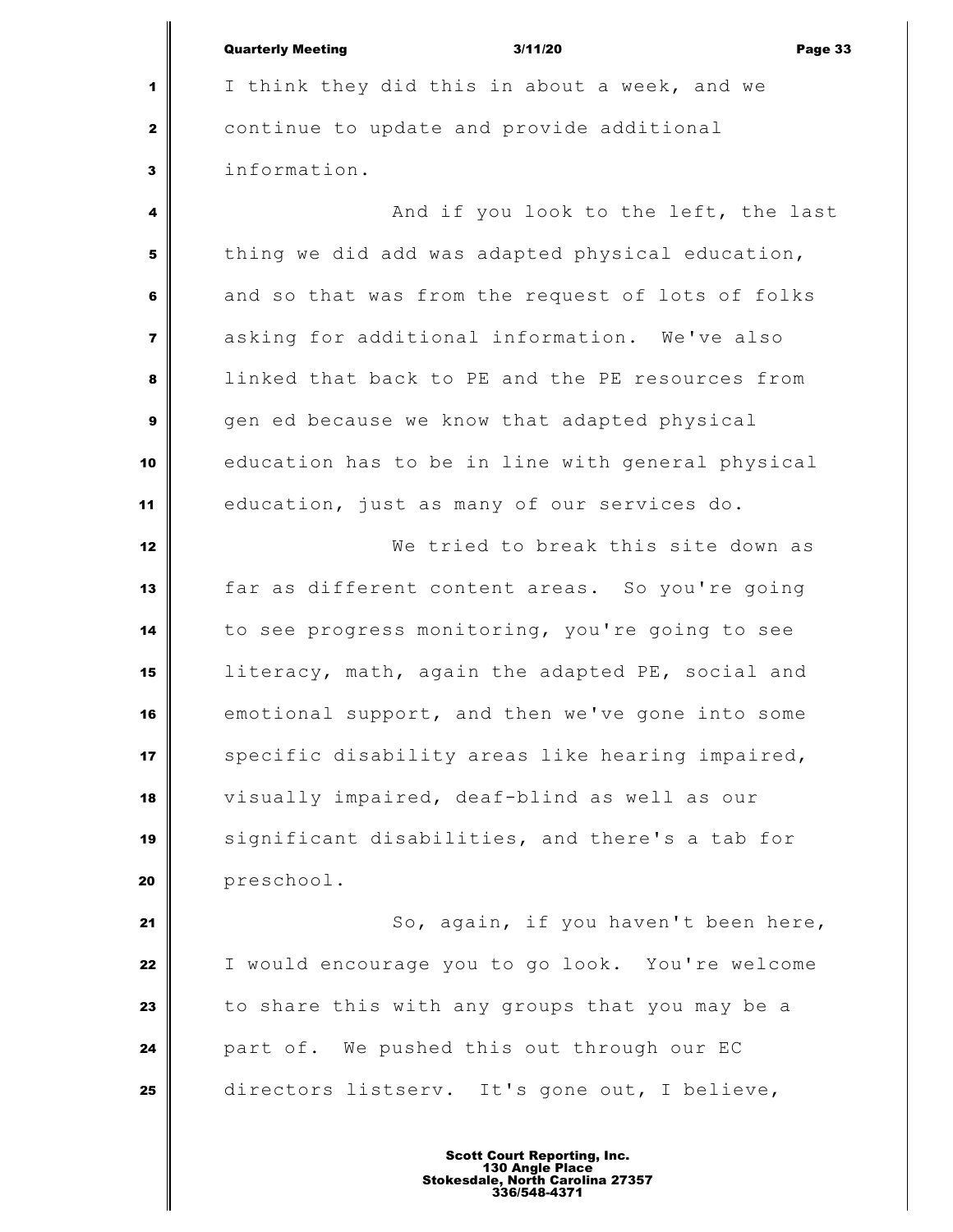|                | 3/11/20<br><b>Quarterly Meeting</b><br>Page 34     |
|----------------|----------------------------------------------------|
| 1              | through our parent newsletter network that we      |
| $\mathbf{2}$   | have.                                              |
| $\mathbf{3}$   | And, Alexis, if you'll just click                  |
| 4              | on -- let's just click on "Literacy," if you don't |
| 5              | mind. So what we tried to say at every page is     |
| 6              | we're not endorsing or saying this is what you     |
| $\overline{7}$ | must use, but we are providing this as a resource, |
| 8              | so a place to start. We never wanted anyone to     |
| $\mathbf{9}$   | think we were telling them what to do. That's not  |
| 10             | an option we have. That's not a role we play, but  |
| 11             | we do provide resources and support.               |
| 12             | And so this resource is there for all              |
| 13             | to use. We had really good feedback. We can        |
| 14             | track the number of hits, and we've had other      |
| 15             | states and even other countries log into this      |
| 16             | website and look at materials. It's been a pretty  |
| 17             | active site. It's been shared out with some of     |
| 18             | the national organizations I'm involved with as    |
| 19             | the State Director, and so I feel really good      |
| 20             | about at least having a portal of resources for    |
| 21             | teachers and parents and administrators to go to.  |
| 22             | If you have questions about this, I'm              |
| 23             | happy to -- I don't know if you're taking          |
| 24             | questions as we go through, but I'm happy to       |
| 25             | address those questions if you have any specific   |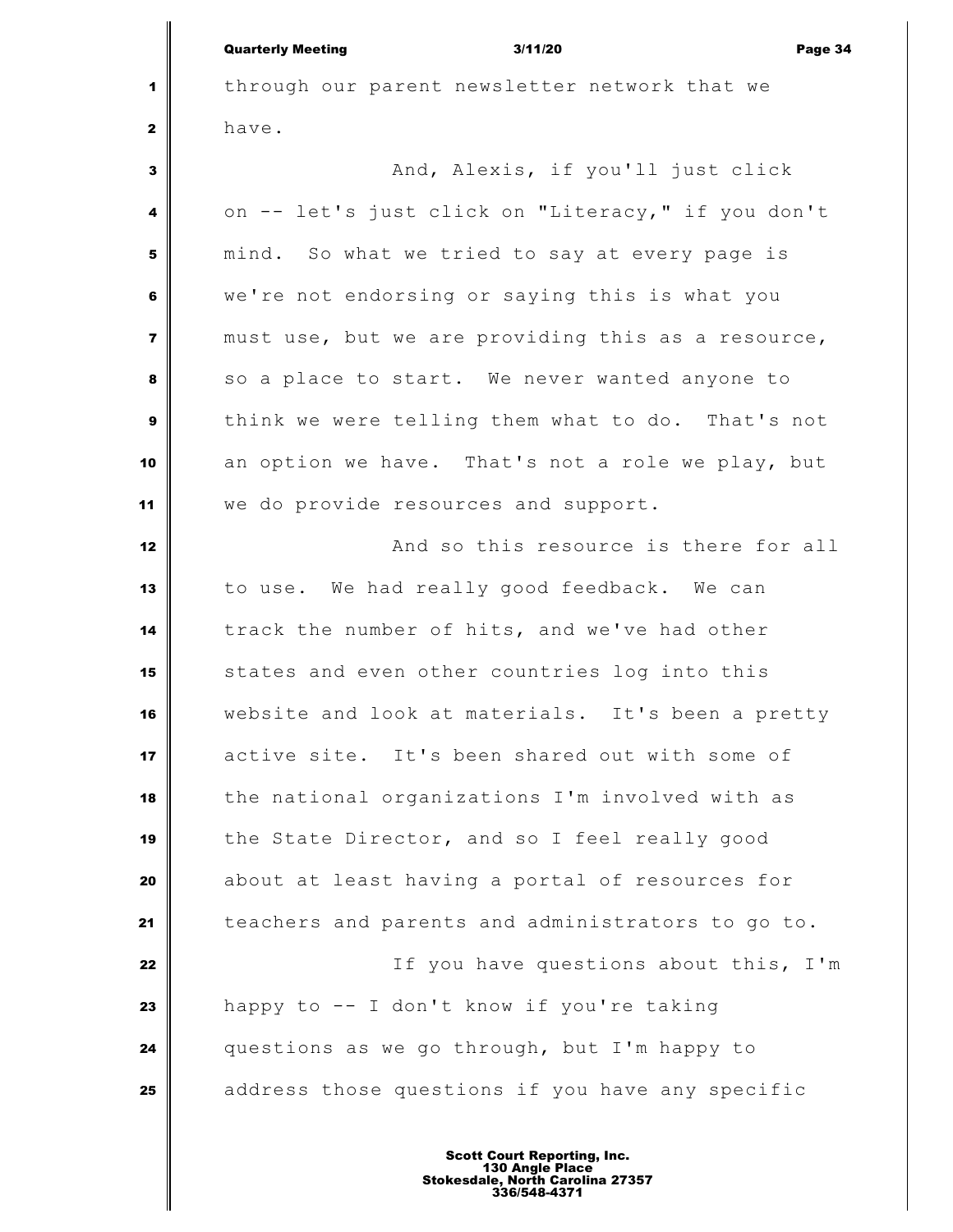|                         | <b>Quarterly Meeting</b><br>3/11/20<br>Page 35     |
|-------------------------|----------------------------------------------------|
| 1                       | questions. Otherwise, we'll move on to the next    |
| $\mathbf{2}$            | item that was on my agenda. And, again, if you     |
| 3                       | haven't been here, I do encourage you to go to     |
| 4                       | that website to just see what's been provided, and |
| 5                       | I think someone's added the link there so that you |
| 6                       | can get directly to that website.                  |
| $\overline{\mathbf{z}}$ | MS. UTZ: And, Sherry, there's no                   |
| 8                       | hands raised right now.                            |
| 9                       | MS. THOMAS: Okay. Super. Then,                     |
| 10                      | let's go to the next one, if you don't mind. So    |
| 11                      | this has been updated as of May 21st, but the      |
| 12                      | State Board has approved the requirements for the  |
| 13                      | '20-21 Remote Learning Instruction Plan, and these |
| 14                      | are instruction plans that have to be developed at |
| 15                      | the LEA level inclusive of all students. So there  |
| 16                      | is not a special plan for how special ed will      |
| 17                      | receive remote learning. It should be integrated   |
| 18                      | into the whole plan, just like any school          |
| 19                      | improvement plan should include all students.      |
| 20                      | If you're following the State Board                |
| 21                      | at all, you've seen that they have met multiple    |
| 22                      | times each month. For a while, they were meeting   |
| 23                      | weekly. I think we've gotten to about an           |
| 24                      | every- other-week instance, but with all the       |
| 25                      | remote learning and the recent DHHS guidance       |
|                         |                                                    |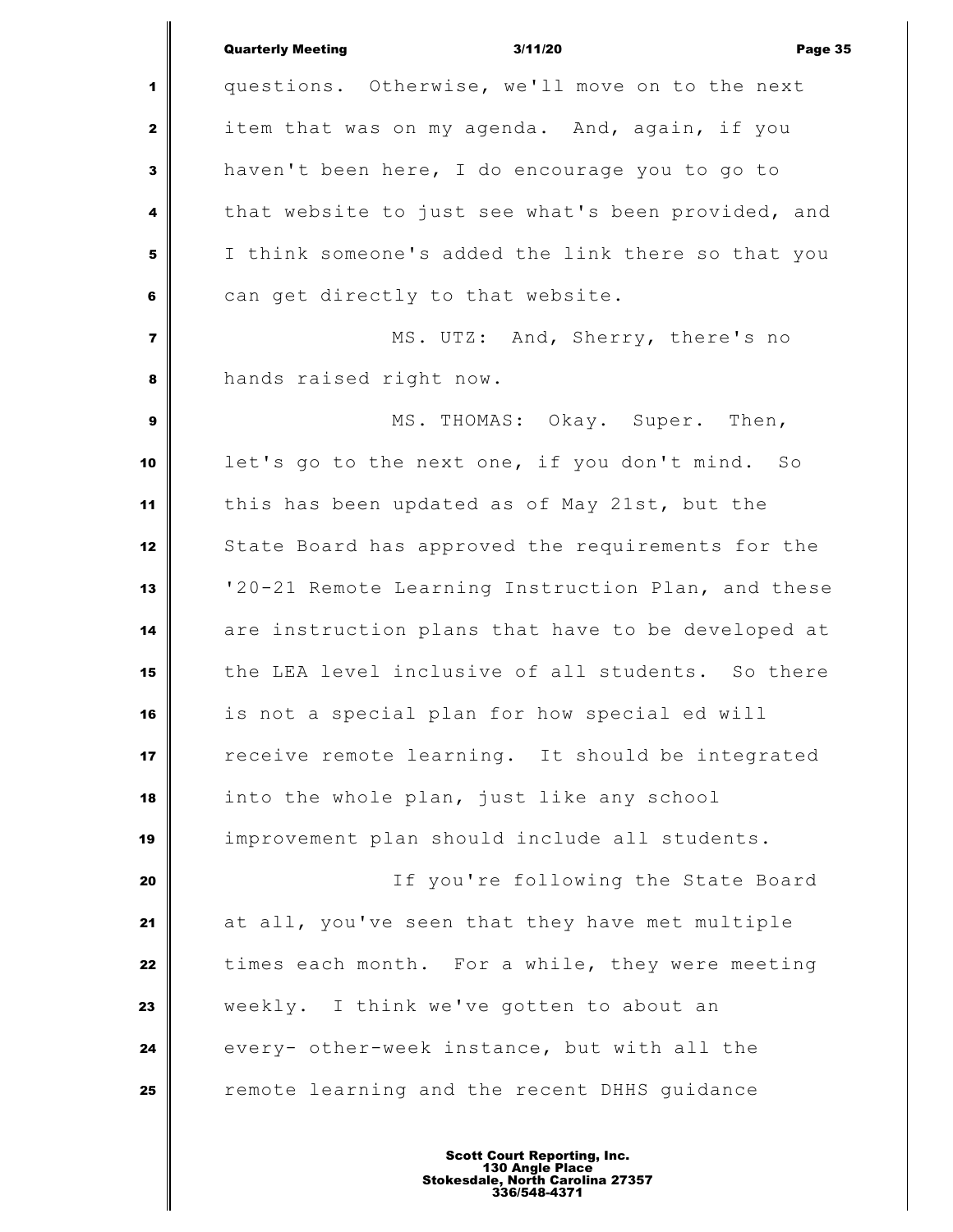# Quarterly Meeting 3/11/20 Page 36

 around opening of school guidelines and recommendations, I believe we're going to see another uptick of those State Board meetings to stay on top of the quidance that is coming out. As you know, everything that comes out from the Department has to be vetted and approved through the State Board.

 So this was one of the last items that came through, and it's really describing those remote learning plans that are due to DPI, not for approval, but the legislation required that the plans be submitted to DPI for review, and I believe this was just -- my interpretation -- it was just to ensure that each district had developed a plan, and if not, then the agency then has the opportunity to reach out to help support those districts who may be not yet completing their plan or may need help in developing that plan.

 **And so there was some criteria and 15**  components that needed to be included. I want to go to that fourth bullet down there, and it was just ensuring that students have equal access. And this isn't just students with disabilities, but all students must have equal access to the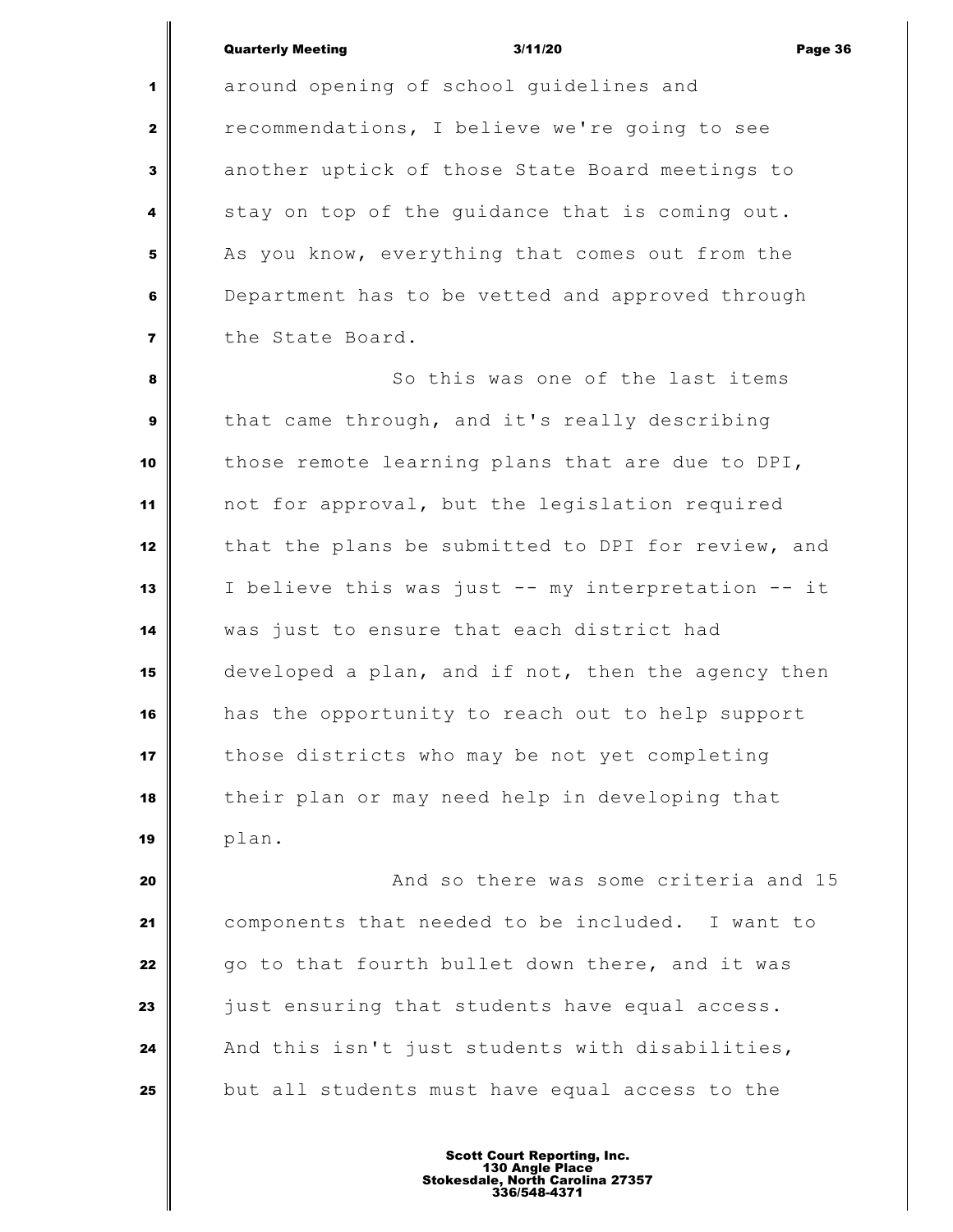# Quarterly Meeting **Contract Contract Contract Contract Contract Contract Contract Contract Contract Contract Contract Contract Contract Contract Page 37**

 $\mathsf I$ 

| $\mathbf{1}$            | remote learning, but especially our students with  |  |  |  |
|-------------------------|----------------------------------------------------|--|--|--|
| $\mathbf{z}$            | disabilities must be able to receive their         |  |  |  |
| 3                       | specially designed instruction or their 504        |  |  |  |
| 4                       | accommodations and any interventions that were     |  |  |  |
| 5                       | included in a 504 Plan. So it's not separating     |  |  |  |
| 6                       | them out, but it's ensuring that they are included |  |  |  |
| $\overline{\mathbf{z}}$ | in the development of the plan for all students.   |  |  |  |
| 8                       | And, again, this came from                         |  |  |  |
| $\boldsymbol{9}$        | legislation. We did have some opportunity for      |  |  |  |
| 10                      | feedback. As you know, our feedback doesn't        |  |  |  |
| 11                      | always get put into the language of legislation,   |  |  |  |
| 12                      | but we've at least been involved and been able to  |  |  |  |
| 13                      | provide feedback to legislators as they've moved   |  |  |  |
| 14                      | quickly through some of these bills to support     |  |  |  |
| 15                      | remote learning and to support our students with   |  |  |  |
| 16                      | disabilities in particular.                        |  |  |  |
| 17                      | And if you'll scroll on. I don't                   |  |  |  |
| 18                      | think there's anything else there I needed to      |  |  |  |
| 19                      | touch base on. Any questions about this            |  |  |  |
| 20                      | requirement for a remote learning plan from        |  |  |  |
| 21                      | districts? I will add, we are working with our     |  |  |  |
| 22                      | directors advisory council and with our internal   |  |  |  |
| 23                      | membership team to provide additional guidance     |  |  |  |
| 24                      | around the remote learning plan. There's           |  |  |  |
| 25                      | information that will be released today to         |  |  |  |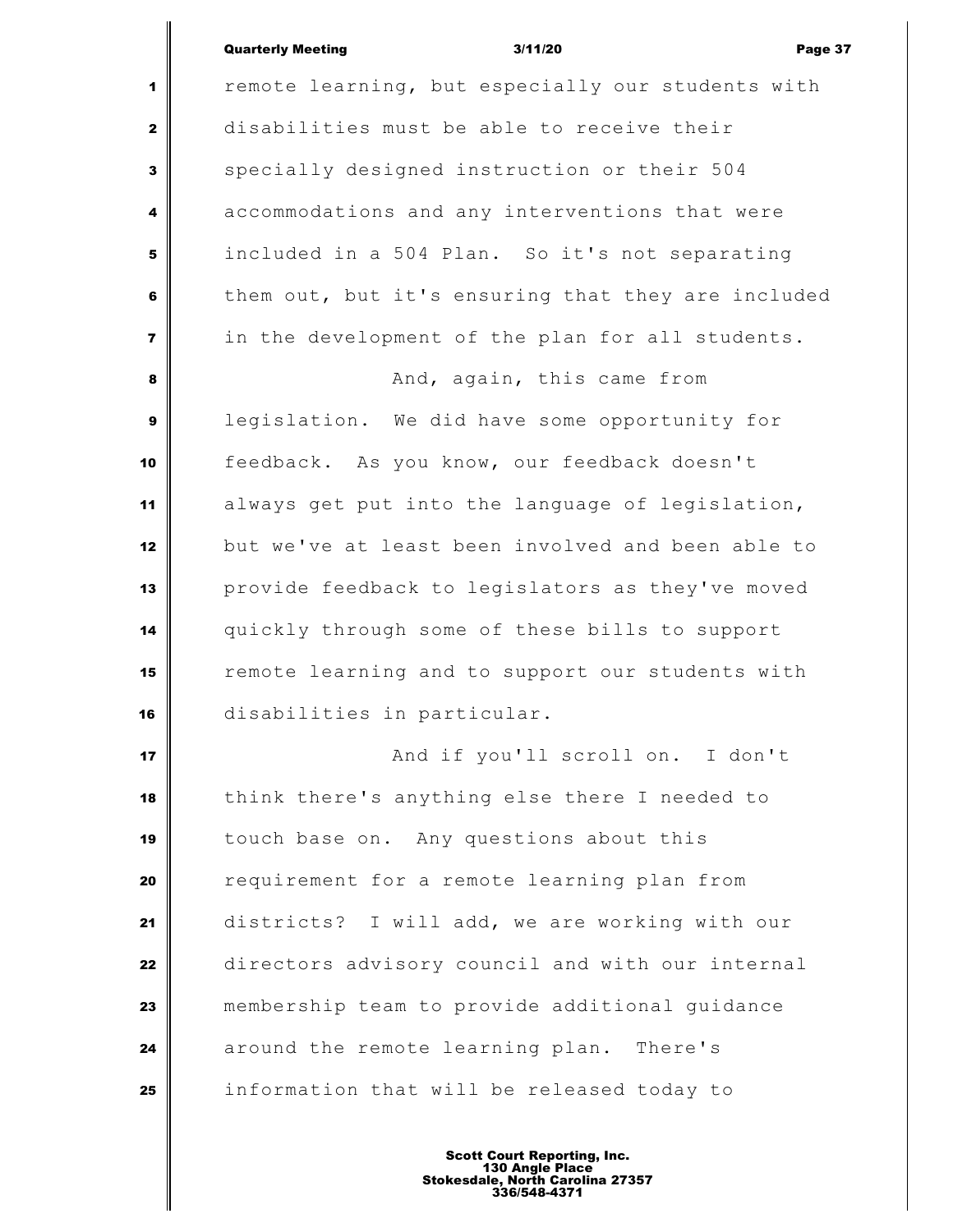## Quarterly Meeting 3/11/20 Page 38

 superintendents and to charter coordinators that will address the work that's coming out of a larger stakeholder group.

 So the Superintendent created a stakeholder group across the state of involved parties: educators, parents, students, advocates, universities, related service providers. And so that large stakeholder group has been vetting the guidance from DHHS and from the Governor's Office and then moving that to the Department. There have been subcommittees created to support what **12** remote learning will look like in the opening of -- could potentially look like, if needed, at the opening of school, what the opening of school requirements will be, again, based on DHHS and Department of Safety and the Governor's guidance through Executive Orders.

 Those committees have worked to create a document that is encompassing the Jump Start legislation that came out and summer learning that was legislated to occur as well as instructional remote learning plans, school building safety and facility requirements, social and emotional needs in learning, school nutrition, staff guidance around special leave that's been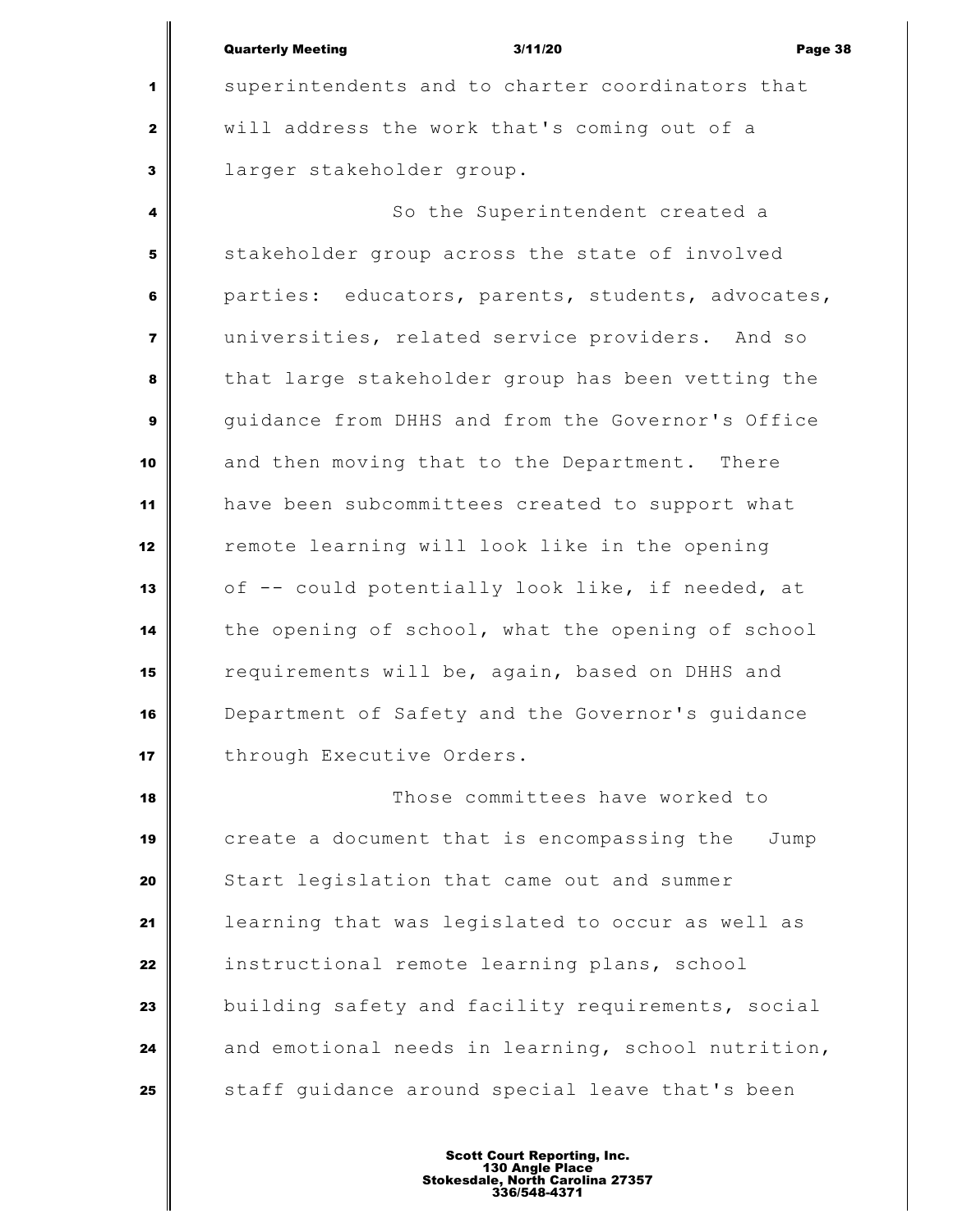|                         | <b>Quarterly Meeting</b><br>3/11/20<br>Page 39     |  |  |
|-------------------------|----------------------------------------------------|--|--|
| 1                       | approved for staff who may have COVID-19 issues    |  |  |
| $\mathbf{2}$            | and are not able to return to work.                |  |  |
| 3                       | All that guidance is coming out today              |  |  |
| 4                       | to superintendents in a meeting, which is why I    |  |  |
| 5                       | had to shift my time with you today. It's later    |  |  |
| 6                       | this afternoon, and then that will go to the State |  |  |
| $\overline{\mathbf{z}}$ | Board tomorrow for their approval, and then be     |  |  |
| 8                       | released to the field. And, again, it is taking    |  |  |
| 9                       | what DHHS released Monday -- I think it was Monday |  |  |
| 10                      | afternoon with the Governor's meeting that he held |  |  |
| 11                      | late -- I think it was like 3:00 Monday afternoon. |  |  |
| 12                      | So we've taken that DHHS guidance,                 |  |  |
| 13                      | all the requirements, and implemented that         |  |  |
| 14                      | guidance within this document working from a DPI   |  |  |
| 15                      | standpoint. We've ensured that EC students are     |  |  |
| 16                      | included. We have ensured that there are           |  |  |
| 17                      | considerations for accessibility for all students, |  |  |
| 18                      | and there's still work to be done as far as        |  |  |
| 19                      | implementing that.                                 |  |  |
| 20                      | Once those documents from the State                |  |  |
| 21                      | Board approval are released, then the EC Division  |  |  |
| 22                      | will be working to do clarification on any of      |  |  |
| 23                      | those areas that we need to provide for districts  |  |  |
| 24                      | on how that specifically may apply to a student    |  |  |
| 25                      | with a disability and looking at their special ed  |  |  |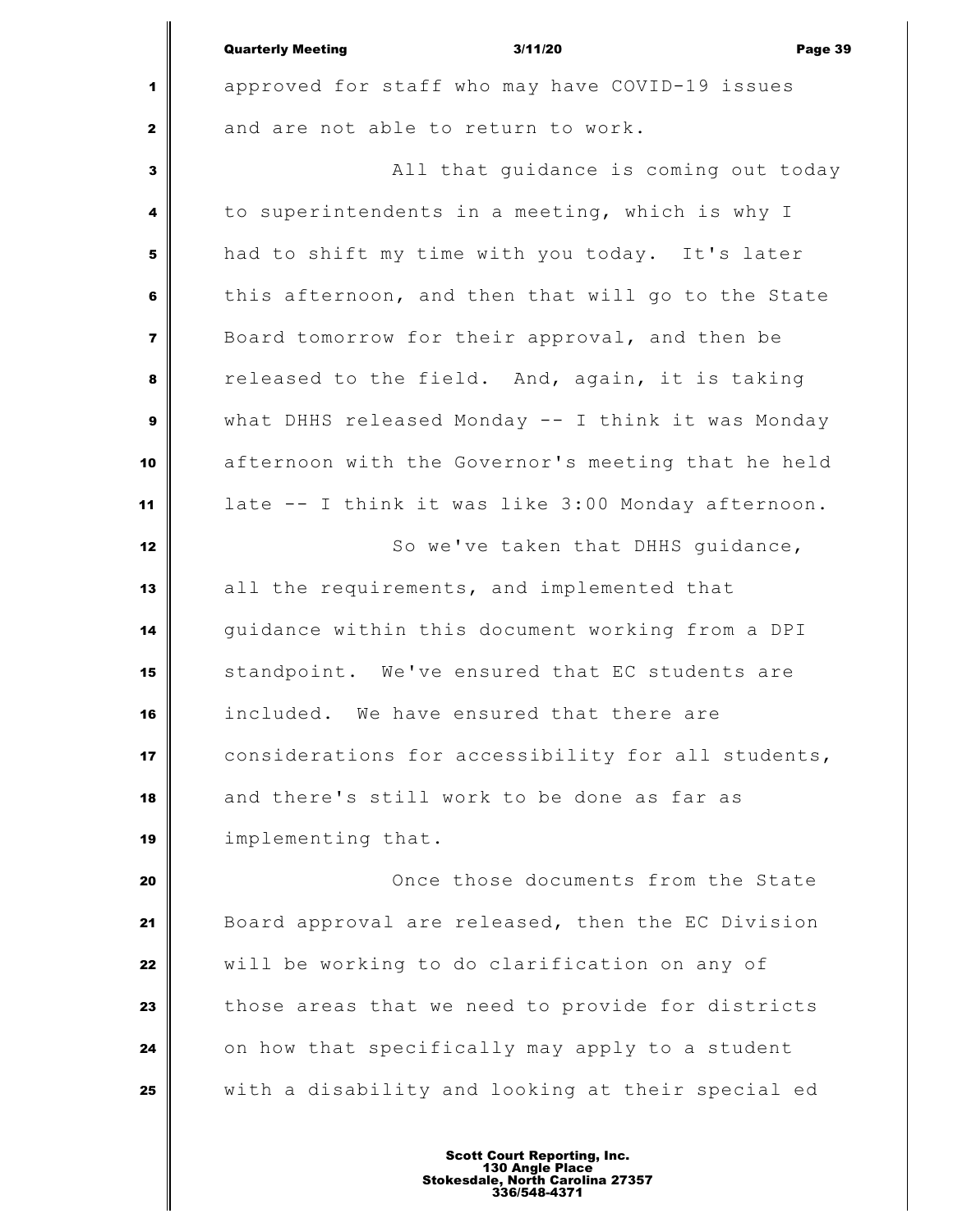|                | <b>Quarterly Meeting</b><br>3/11/20<br>Page 40     |  |
|----------------|----------------------------------------------------|--|
| 1              | services -- special ed and related services that   |  |
| $\mathbf{z}$   | they will need to be provided. So there will be    |  |
| 3              | continued guidance from us coming to support       |  |
| 4              | what's coming out from the entire agency, and      |  |
| 5              | that's kind of how we've worked since about March  |  |
| 6              | 13th of this year.                                 |  |
| $\overline{7}$ | Let me see. I'm looking at the                     |  |
| 8              | agenda, and it looks like the next item is the     |  |
| 9              | specific learning disability policy. So, as you    |  |
| 10             | are aware, in 2016, the Board approved a new       |  |
| 11             | eligibility criteria policy for specific learning  |  |
| 12             | disabilities that eliminated the discrepancy model |  |
| 13             | and requires considering a multitude of data       |  |
| 14             | including the response to instruction that was     |  |
| 15             | provided to the student prior to moving to that    |  |
| 16             | eligibility.                                       |  |
| 17             | We've had some feedback over the                   |  |
| 18             | years around some of the language that was         |  |
| 19             | problematic. You've had council members that have  |  |
| 20             | been a part of additional stakeholder groups that  |  |
| 21             | have reviewed that language, and we presented in   |  |
| 22             | May the recommended language. We had some great    |  |
| 23             | feedback during the public comment period, and     |  |
| 24             | based on the public comment, we adjusted           |  |
| 25             | additional language in that policy.                |  |
|                |                                                    |  |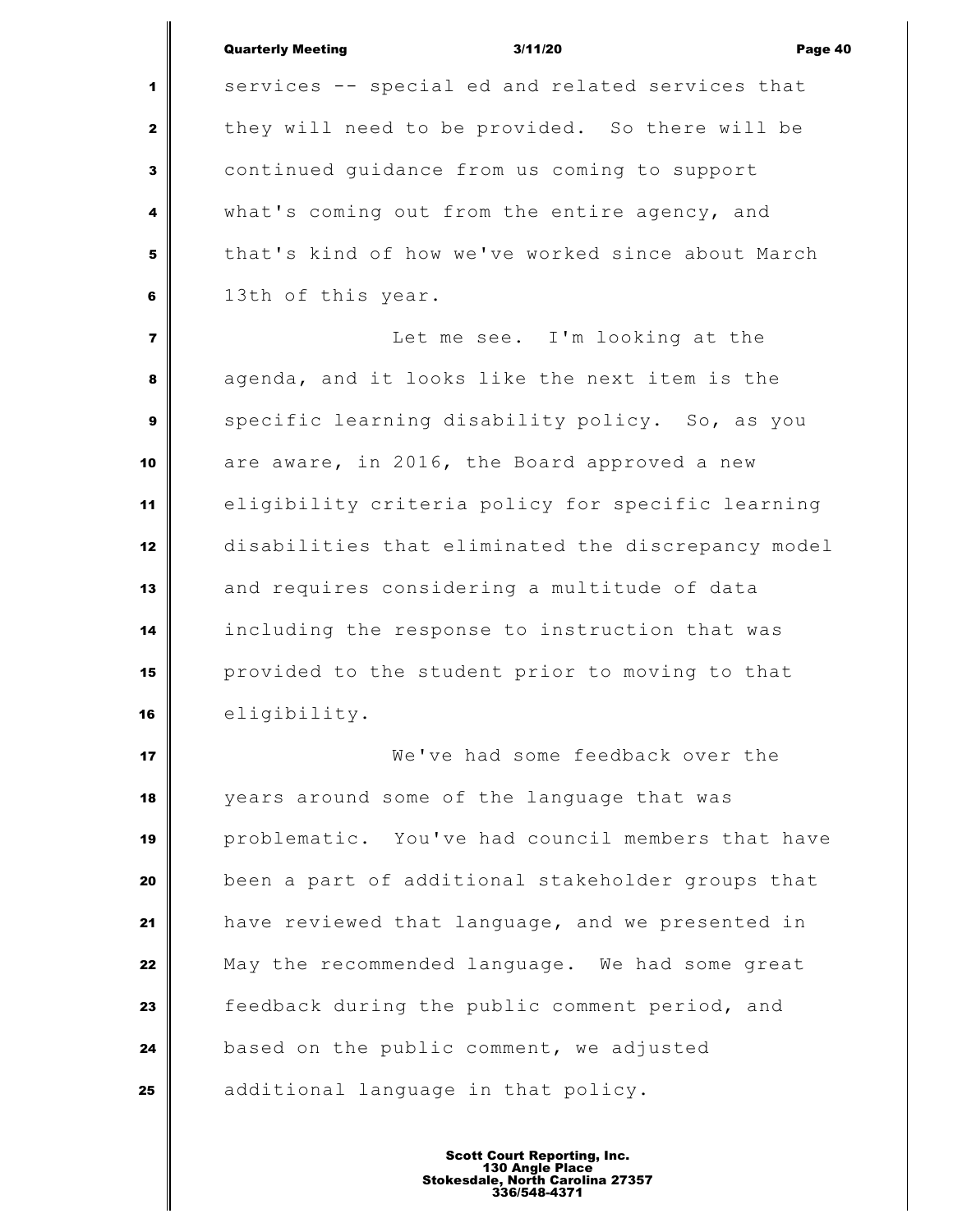Quarterly Meeting 3/11/20 Page 41 That did go to the Board earlier this month -- gosh, I guess it was just last week, but it seems like forever ago -- and the Board did approve the amended policy. So that will be quickly added to our website as soon as Web Publishing can get it up, and Carol Ann may have a better feel of when we think that's going to happen. I would think it's in the next week or so. It doesn't change the process. It just clarified the language in some places that parents, advocates, organizations that support students with disabilities like the Learning Disabilities Association and Parents of Students with Dyslexia. I believe we've come to a really good place of common language and terminology, and we've aligned it a little more appropriately with what the ESSA guidance gives us around evidence- based practices as opposed to scientific-based practices. **As you-all know, IDEA has not been**  updated since 2004. We have not had a **reauthorization since then.** Lots of research has happened. Lots of changes have happened out in

the field, but IDEA maintains some very old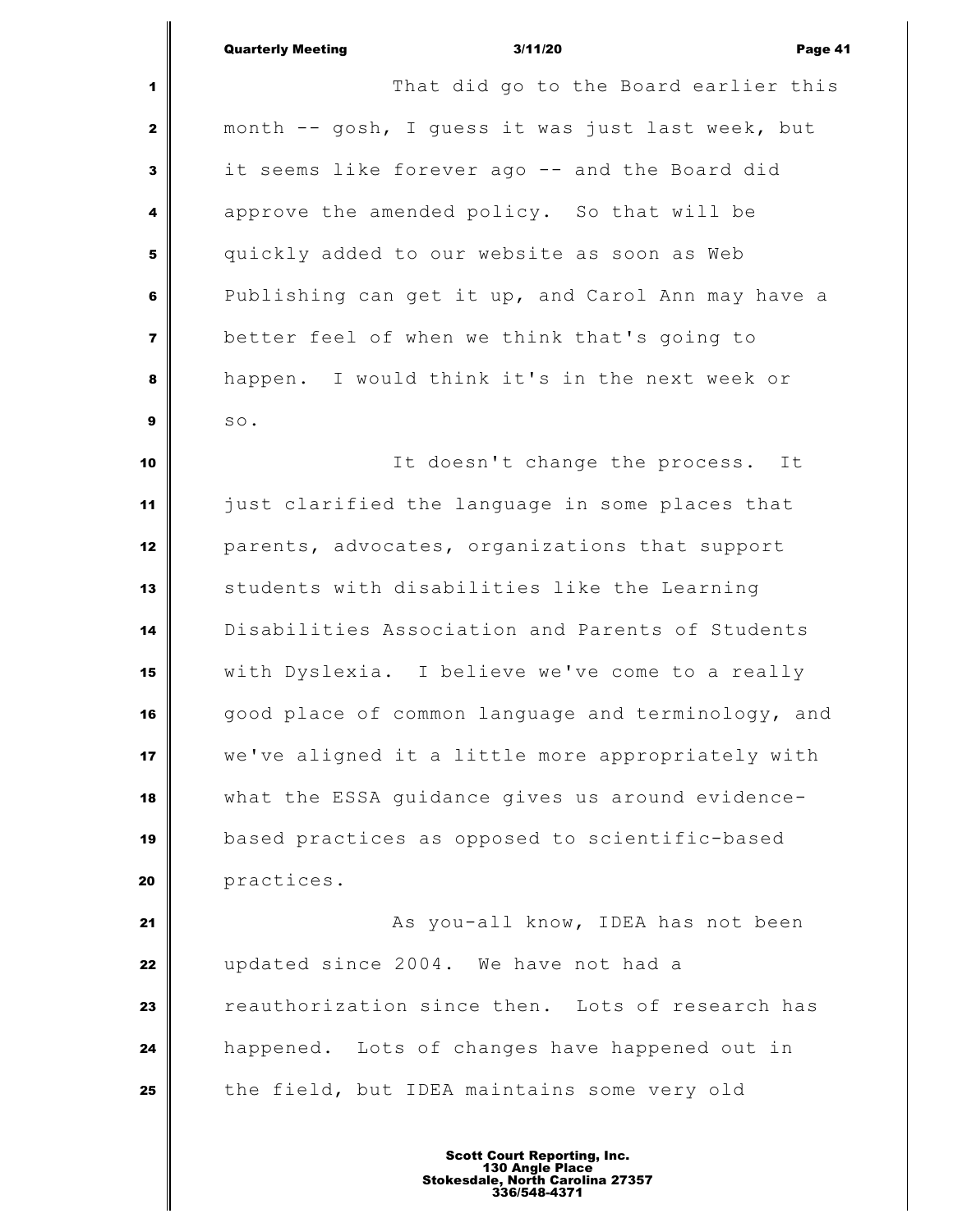|                         | <b>Quarterly Meeting</b><br>3/11/20<br>Page 42     |  |
|-------------------------|----------------------------------------------------|--|
| 1                       | language that is not really routine practice or    |  |
| $\mathbf{2}$            | best practice or research-validated practice now.  |  |
| 3                       | So we tried to align some of those definitions     |  |
| 4                       | with ESSA, and that will be available to you as    |  |
| 5                       | well on the website. I believe we've shared that   |  |
| 6                       | out as well and made you aware that there was a    |  |
| $\overline{\mathbf{7}}$ | public comment period going on.                    |  |
| 8                       | We will continue to move forward with              |  |
| $\boldsymbol{9}$        | additional training as needed. We're always doing  |  |
| 10                      | quidance documents, working with school            |  |
| 11                      | psychologists, with educators, with EC directors,  |  |
| 12                      | and that's been an ongoing process since the       |  |
| 13                      | original policy was changed in 2016, and that will |  |
| 14                      | not stop now. So we will continue, but as of       |  |
| 15                      | July 1, we will not be looking at a discrepancy    |  |
| 16                      | model for students with disabilities under the     |  |
| 17                      | area of specific learning disabilities.            |  |
| 18                      | So I'm going to pause there to see if              |  |
| 19                      | there are any questions about that policy change   |  |
| 20                      | or comments.                                       |  |
| 21                      | MS. UTZ: I don't see any in the chat               |  |
| 22                      | box or the question box regarding this one.        |  |
| 23                      | MS. THOMAS:<br>Okay.                               |  |
| 24                      | MS. UTZ: Diane did ask a question                  |  |
| 25                      | about a document being available, but I missed     |  |
|                         |                                                    |  |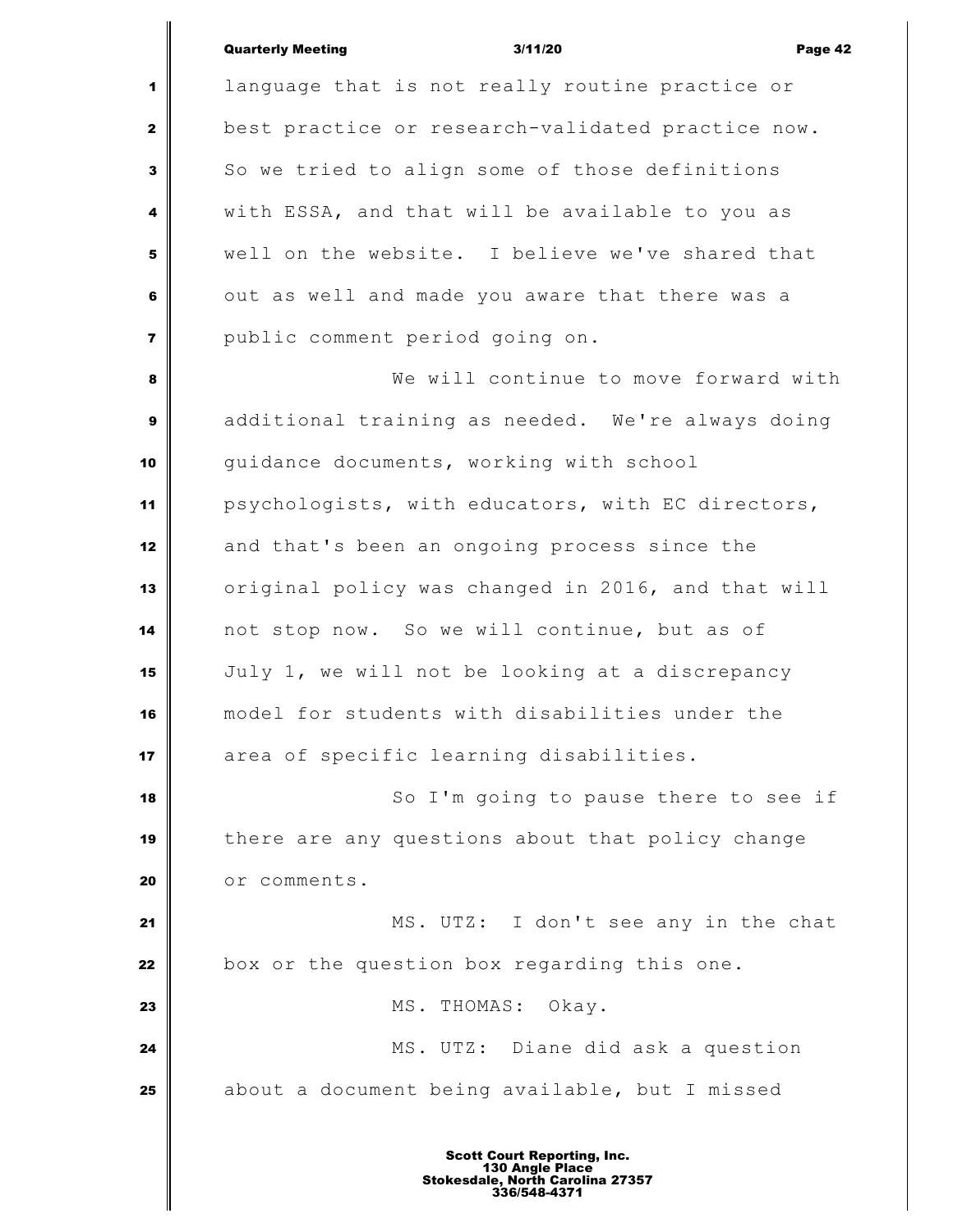Quarterly Meeting 3/11/20 Page 43 when she commented. So I'm not sure what document she's referring to. MS. THOMAS: Okay. I'll wait just a minute for her to maybe update that for you. MS. UTZ: Diane, I don't know if you can just unmute yourself. That might be easier. MS. COFFEY: Thank you. That is easier. The one you were talking about that's going to superintendents and then will go out to the field, can that one be sent to us when it goes to the field, or is that something that's only going that way? MS. THOMAS: No, no. Absolutely. Once it is released from the Department, we will be sending that out through our EC director listserv, through the parent listserv, and we will make sure it goes to all council members as well. MS. COFFEY: Thank you. MS. THOMAS: Sure. And then to follow up, our guidance will probably not be released until sometime next week because this has all happened very fast, but we're also trying to implement a vetting process through our directors advisory council, and so any clarifications we will be providing will then be released sometime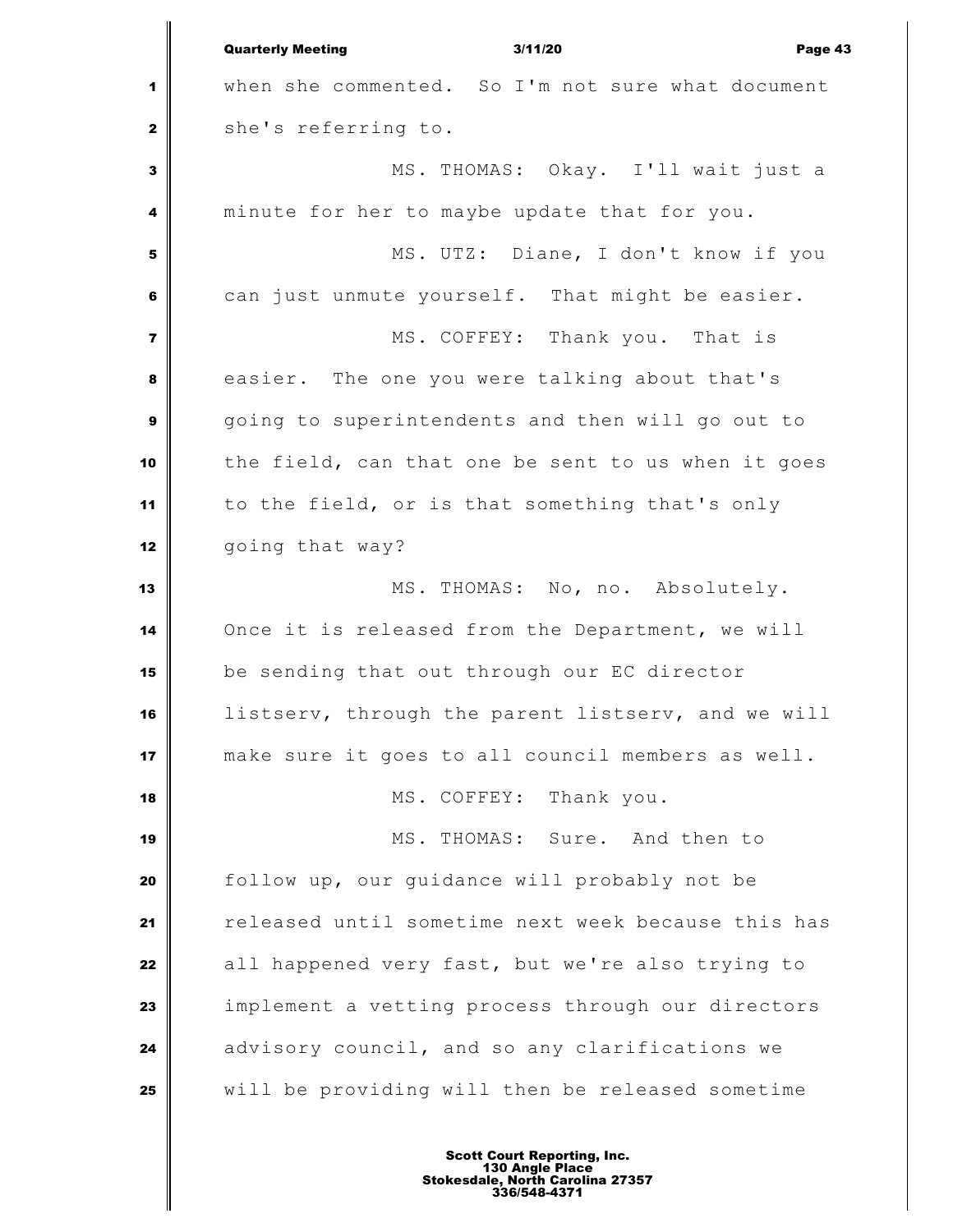Quarterly Meeting 3/11/20 Page 44 next week as well. So we'll make sure you have that. And I hope that most of you are signed up for the parent information listserv. If not, I would encourage you to do that so that you can then share with others as we push quidance out through that form of communication as well. Any other questions? MS. UTZ: There are none that are popping up right now. MS. THOMAS: And then I think -- have we covered everything in that agenda? MS. UTZ: Ginny, did Sherry answer your question that you had mentioned right before she got on? MS. MOOREFIELD: I was just looking to check. And, Sherry, I just wanted to ask if you were okay. It kind of sounded like you had a 19 touch of the COVID there. MS. THOMAS: No, it is my asthma and I'm out on my [inaudible] working because, you know, they've isolated me at home because I talk all day on my computer. And I have a lot of plants. I get a lot of oxygen out here, and I hadn't turned the fan on, and it just -- it was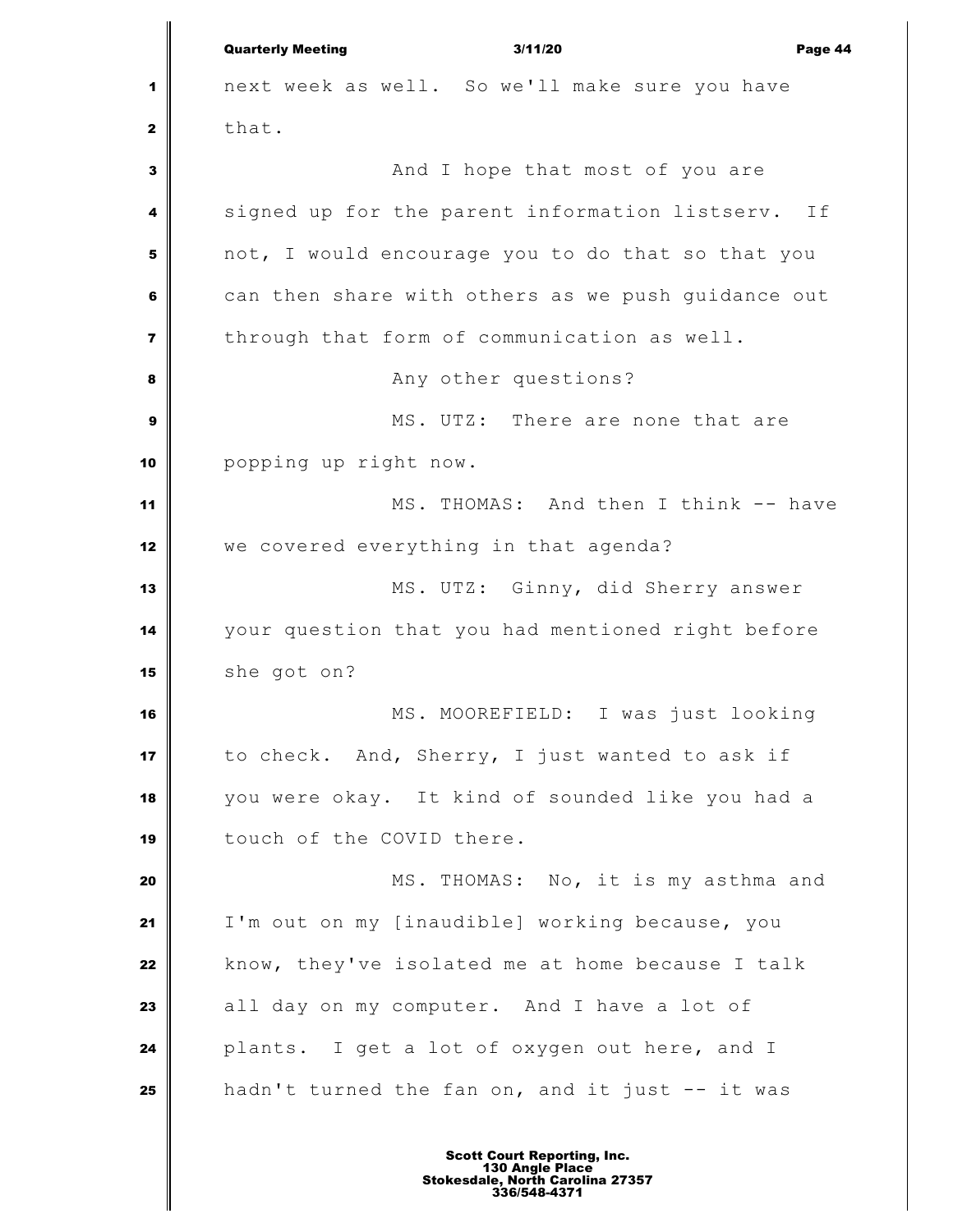|                | <b>Quarterly Meeting</b><br>3/11/20<br>Page 45     |
|----------------|----------------------------------------------------|
| 1              | just my asthma. I'm good. Thank you for asking.    |
| $\mathbf{z}$   | MS. MOOREFIELD: So, Sherry, I did                  |
| 3              | have just a couple of questions earlier when Cache |
| 4              | was sharing the information from the ECAC survey   |
| 5              | that was sent out.                                 |
| 6              | MS. THOMAS: Sure.                                  |
| $\overline{7}$ | MS. MOOREFIELD: So the two that we                 |
| 8              | felt that you might be able to answer better       |
| 9              | were -- so just from a parent point of view, it    |
| 10             | just felt like, you know, our kids were, you know, |
| 11             | thought of last again for the preparations for     |
| 12             | switching to remote learning.                      |
| 13             | And I mean, you know, we know what an              |
| 14             | impossible task that is to get an entire state     |
| 15             | shifted that quickly, but it just felt like, yet   |
| 16             | again, our kids were the last ones. And that       |
| 17             | could have been a county thing. I'm not sure.      |
| 18             | And then my second question was, as                |
| 19             | we're talking about reopening -- and I think you   |
| 20             | did already mention this -- as we were talking     |
| 21             | about reopening, I know that Wake County was       |
| 22             | starting to contact parents about their thoughts   |
| 23             | and concerns. And I had just asked earlier about   |
| 24             | like, has the State already started to prepare for |
| 25             | those reopening things, and it sounds like you     |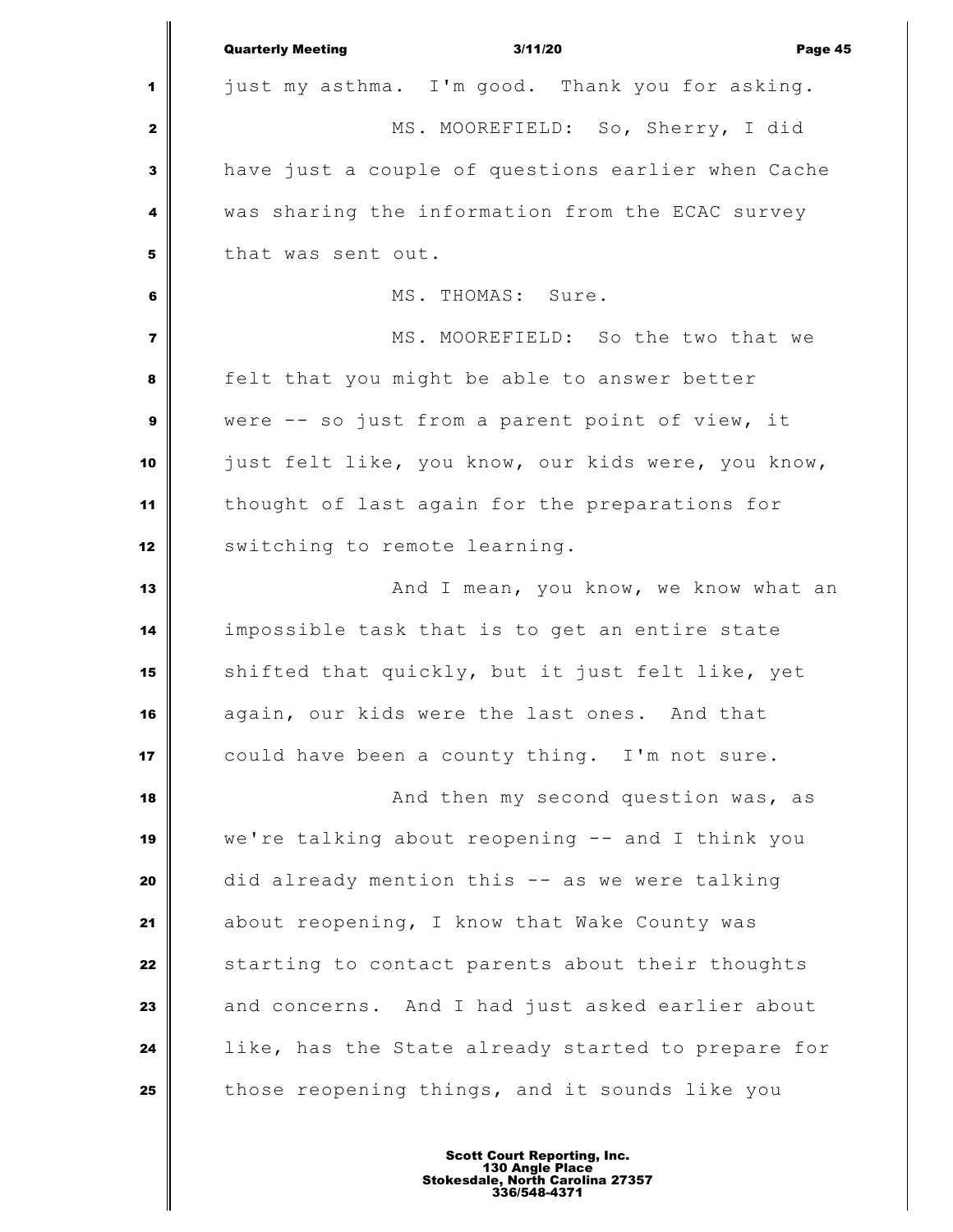|                         | <b>Quarterly Meeting</b><br>3/11/20<br>Page 46     |  |
|-------------------------|----------------------------------------------------|--|
| 1                       | guys have already started those conversations that |  |
| $\mathbf{2}$            | are now like in the reviewing process, is that     |  |
| $\mathbf{3}$            | right?                                             |  |
| 4                       | MS. THOMAS: That is correct, and                   |  |
| 5                       | those documents are -- that's what being shared    |  |
| $6\phantom{1}6$         | with superintendents and charter administrators    |  |
| $\overline{\mathbf{z}}$ | today. That's what will go to the State Board      |  |
| 8                       | tomorrow.                                          |  |
| 9                       | MS. MOOREFIELD: Right.                             |  |
| 10                      | MS. THOMAS: It's -- I'm going to                   |  |
| 11                      | give you the title of the document. It's called    |  |
| 12                      | "Lighting Our Way Forward."                        |  |
| 13                      | MS. MOOREFIELD: And I also wanted to               |  |
| 14                      | ask -- because I don't think I am on that          |  |
| 15                      | listserv. Where is the -- do you just go to the    |  |
| 16                      | EC Division's page to sign up to join that         |  |
| 17                      | listserv?                                          |  |
| 18                      | MS. THOMAS: Alexis just pulled that                |  |
| 19                      | up for you, Virginia.                              |  |
| 20                      | MS. UTZ: However, it's in Spanish.                 |  |
| 21                      | Essentially, you go to DPI's home page, not the    |  |
| 22                      | Exceptional Children, and at the bottom, you'll    |  |
| 23                      | see "Sign Up for Updates," and then you'll input   |  |
| 24                      | your information and you can select the            |  |
| 25                      | Exceptional Children for Parents information.      |  |
|                         |                                                    |  |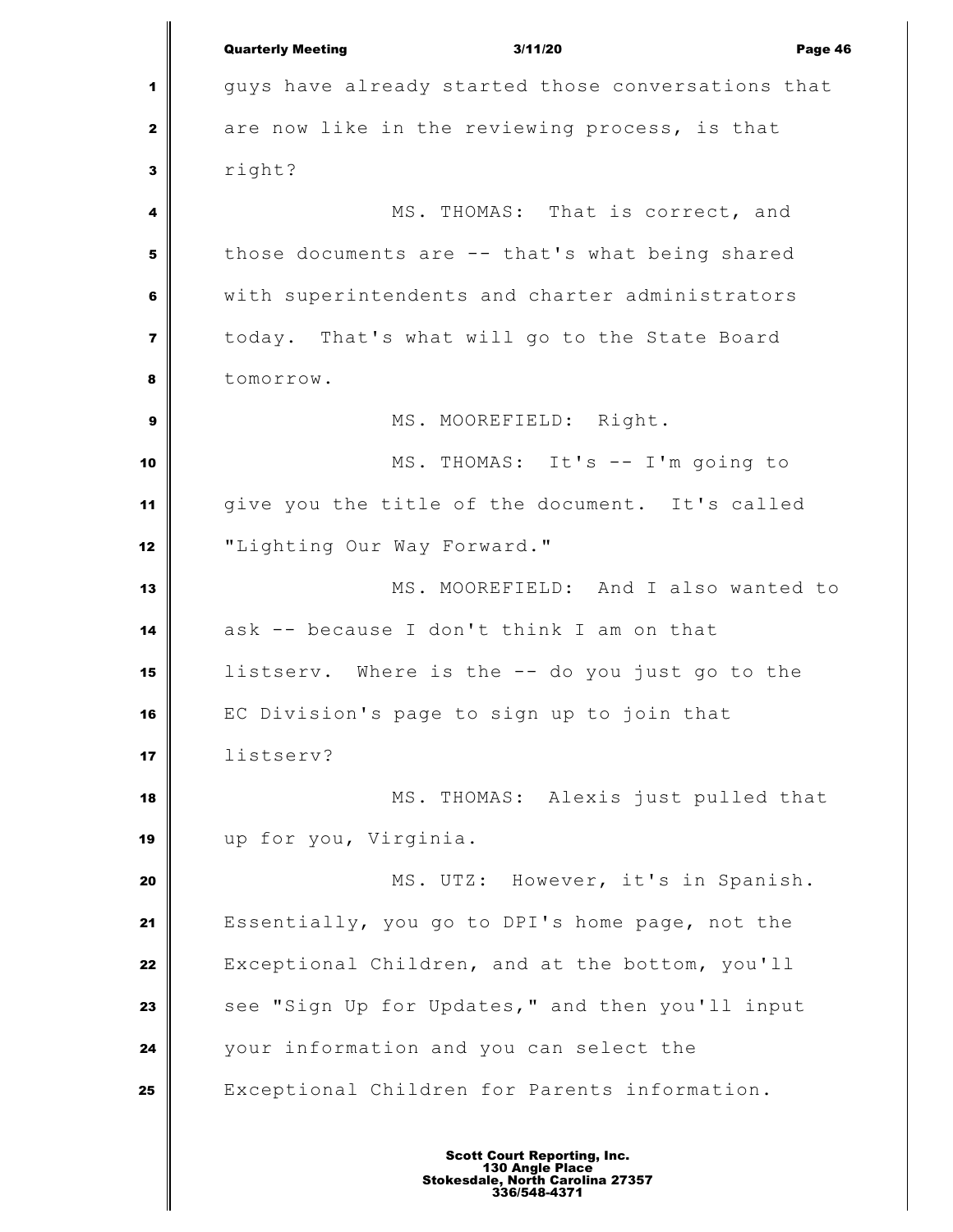|                         | 3/11/20<br>Page 47<br><b>Quarterly Meeting</b>     |  |
|-------------------------|----------------------------------------------------|--|
| 1                       | MS. MOOREFIELD: Perfect. Thank you.                |  |
| $\mathbf{2}$            | MS. THOMAS: You put in your name and               |  |
| 3                       | email, and then it will give you your choices.     |  |
| 4                       | All right. I'm going to jump back to               |  |
| 5                       | your question now. When we left the building       |  |
| 6                       | March the 13th, school buildings had not been      |  |
| $\overline{\mathbf{z}}$ | shuttered. School buildings had not been closed,   |  |
| 8                       | but we were already working with our EC directors  |  |
| $\mathbf{9}$            | to start putting in place documentation, making    |  |
| 10                      | plans, and determining how they would start to     |  |
| 11                      | deliver remote instruction for students with       |  |
| 12                      | disabilities because we saw that coming.           |  |
| 13                      | I think it was the 14th of March,                  |  |
| 14                      | that Saturday, when Governor Cooper issued         |  |
| 15                      | Executive Order 117, maybe, that shuttered school  |  |
| 16                      | buildings or closed school buildings, so not       |  |
| 17                      | stopping instruction but closing school buildings. |  |
| 18                      | Those next two weeks, there was a huge difference  |  |
| 19                      | in how all districts responded. Some took a        |  |
| 20                      | spring break, some treated those as workdays, some |  |
| 21                      | put a big pause on all instruction.                |  |
| 22                      | The guidance that we gave to all                   |  |
| 23                      | directors at that point in time was to take two    |  |
| 24                      | weeks to make a good plan, determine how they      |  |
| 25                      | could provide those services, and then begin       |  |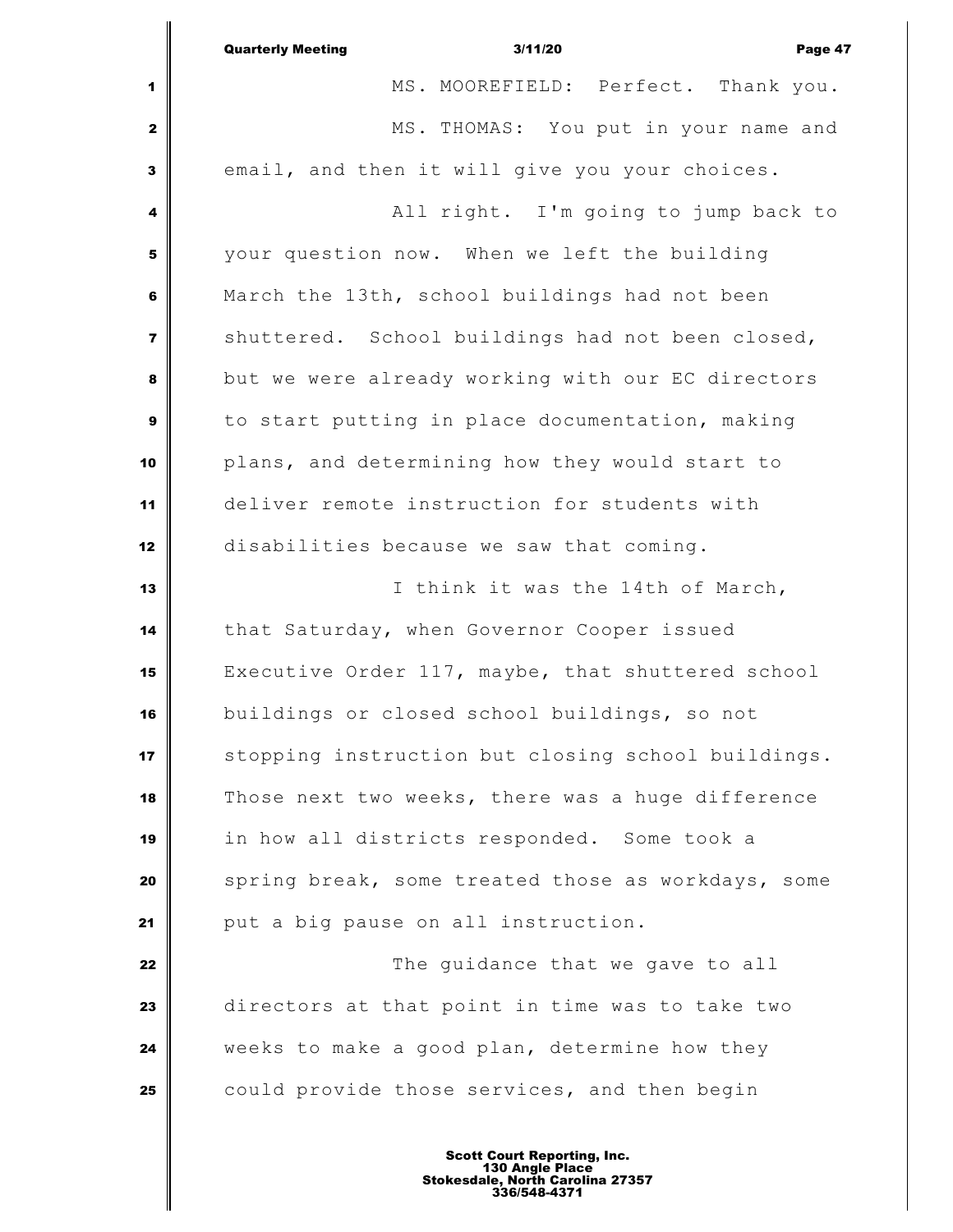### Quarterly Meeting 3/11/20 Page 48

 communicating with parents on how that service delivery would occur, and we asked them to take that two-week pause because we felt like they needed some time to plan. I mean, think about our individualized instruction, just the whole framework of what an IEP is. It doesn't lend itself immediately to now I'm going to do this remotely, now I'm going to do this online. And so we encouraged districts to take the two weeks as a pause, knowing that whatever services they missed during those two

weeks, they would need to somehow be able to catch

up, provide extra information for. I know a lot

of districts went ahead and did supplementary

 materials. They didn't start true instruction until they could start true instruction for all kids. So the intent was never that our students were left behind. We wanted to make sure they had a real plan of how they were going to deliver that and time to communicate with parents and set that schedule up with parents to document what they were going to be able to deliver and how

they were going to be able to deliver it.

I think Wake County is one of those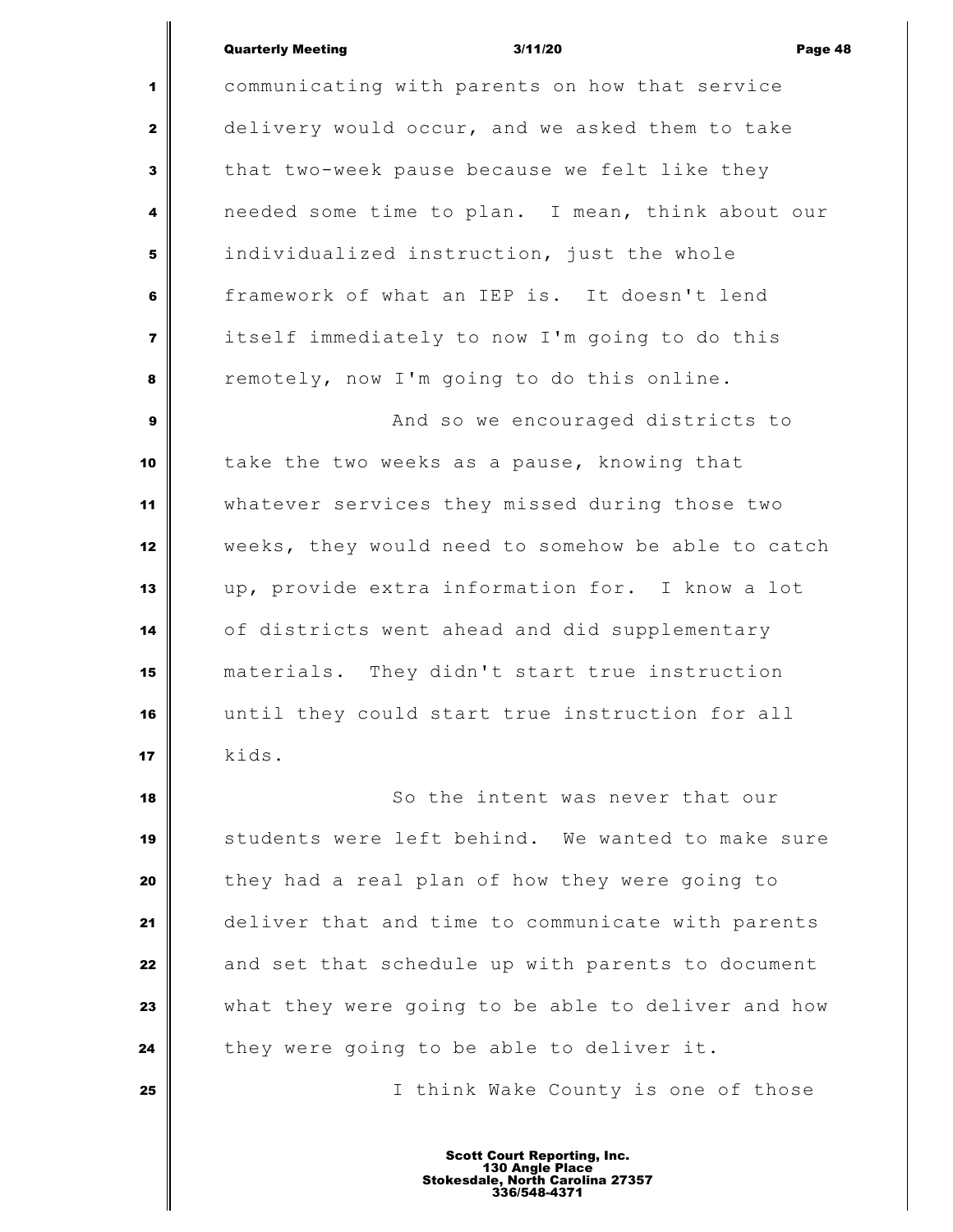|                | <b>Quarterly Meeting</b><br>3/11/20<br>Page 49     |
|----------------|----------------------------------------------------|
| 1              | that started with supplemental, and they took then |
| $\mathbf{2}$   | a real spring break, and I think when they came    |
| $\mathbf{3}$   | back is when they did new instruction.             |
| 4              | There have been a lot of terms thrown              |
| 5              | out by a lot of people that commingled. We tried   |
| 6              | to get superintendents to stop using the word      |
| $\overline{7}$ | "mandatory" because mandatory just means everybody |
| 8              | has to get it; that doesn't mean new instruction.  |
| $\mathbf{9}$   | So we tried to move them either into supplemental  |
| 10             | or new instruction. I will say we weren't very     |
| 11             | successful because didn't have that power to       |
| 12             | change their terminology, but we did voice that.   |
| 13             | What I hope is that every district                 |
| 14             | has done the best they can to reach out and        |
| 15             | provide instruction or supplemental support to all |
| 16             | students. What we were very clear on from every    |
| 17             | piece of guidance we pushed out was, whatever you  |
| 18             | are offering to all students, be it supplemental   |
| 19             | or new instruction, must be delivered to special   |
| 20             | ed. So if everybody is getting supplemental, then  |
| 21             | everybody, including special ed, gets              |
| 22             | supplemental. If everybody's getting new           |
| 23             | instruction, then that includes special ed getting |
| 24             | new instruction.                                   |
| 25             | And I do feel that they've done their              |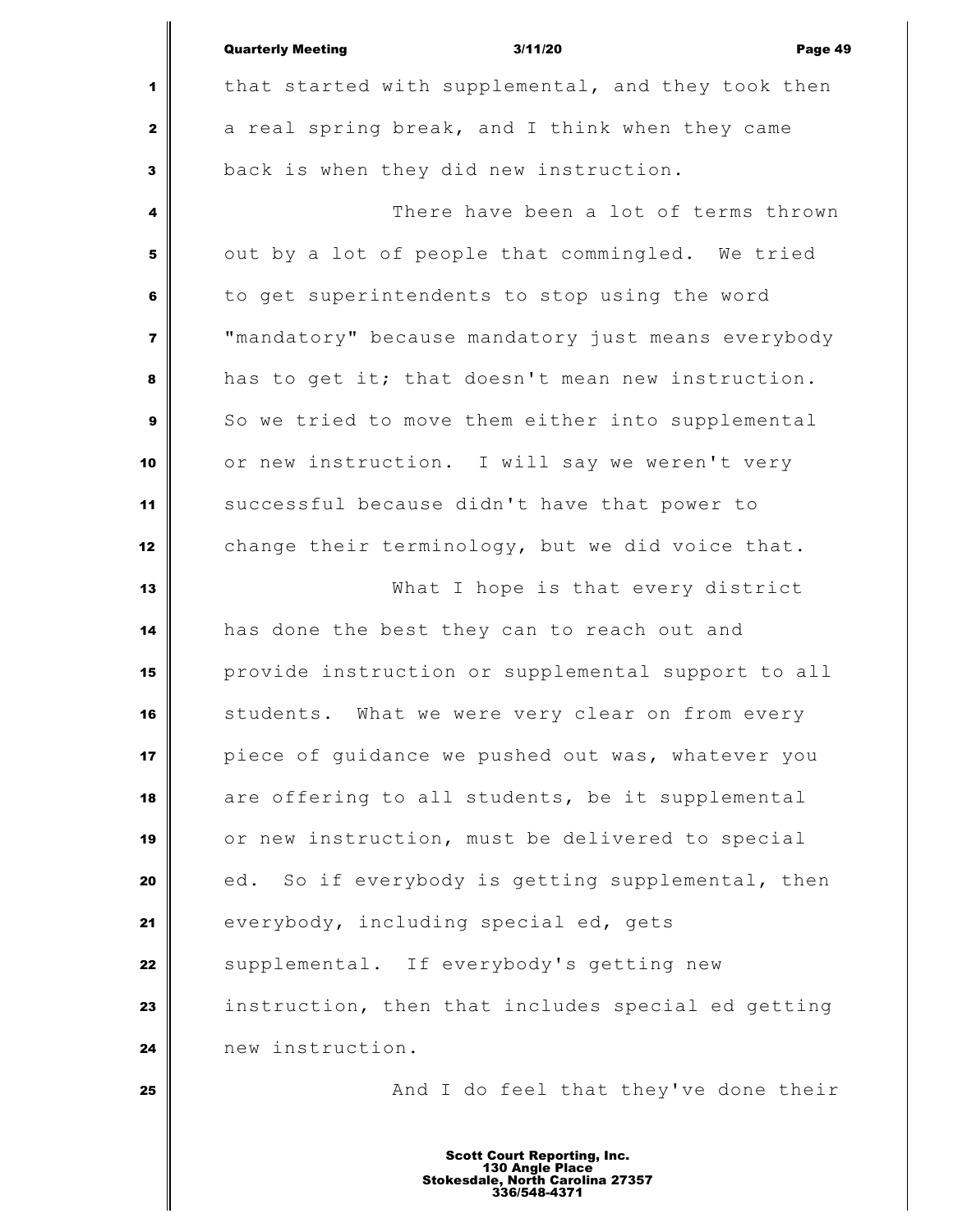# Quarterly Meeting 3/11/20 Page 50

 best to honor that, but one thing we said is, you can't not do special ed and do general ed services because then you've denied FAPE. Did it look like it would have had students been back in a brick-and-mortar building? Absolutely not. There's no way to replicate that. We tried to respond to questions from parents that we've received. We worked with directors to provide guidance and clarity, and there have been a number of quidance documents that we have pushed out addressing instruction. The one thing that we know is that if you are not providing full instruction or real instruction or new instruction for all kids, we can't hold FAPE to that same level. I mean FAPE means you're providing your special ed instruction that aligns with your general ed instruction. So I'm sorry. I know people have missed services. Districts are saying we know we've missed, but we've got some funding in place this summer for them to be able to provide some of those services they just could not deliver. And if you have noted any of the quidance we've pushed out, we are encouraging -- and even the national group that works with parent advocates and student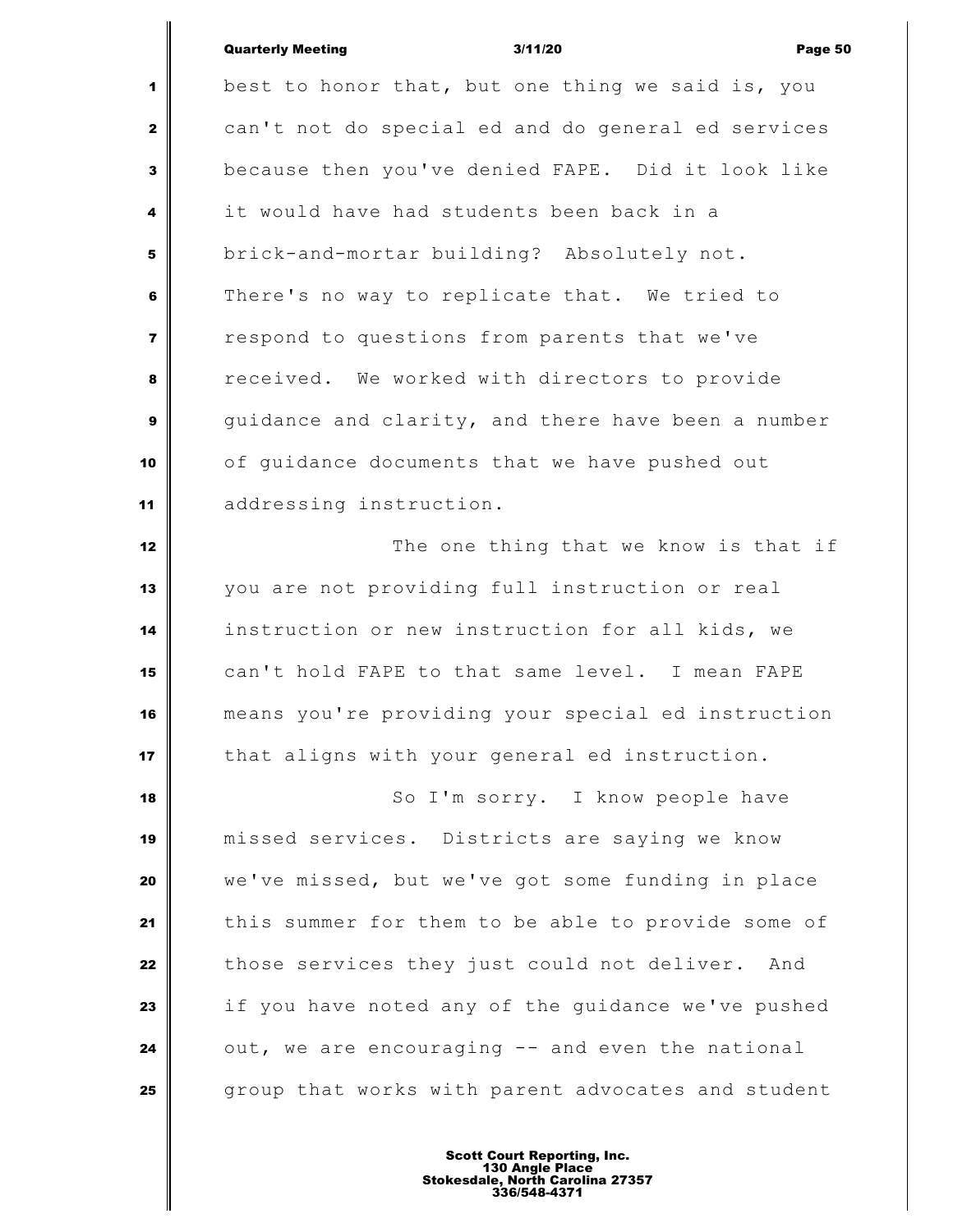|                         | <b>Quarterly Meeting</b><br>3/11/20<br>Page 51     |  |  |
|-------------------------|----------------------------------------------------|--|--|
| 1                       | advocates, COPAA, has come out and said this       |  |  |
| 2                       | really isn't a time for compensatory ed unless you |  |  |
| 3                       | just refuse to provide something. So comp ed       |  |  |
| 4                       | doesn't mean that we couldn't deliver it; it means |  |  |
| 5                       | we just chose not to.                              |  |  |
| 6                       | We refused -- we denied that, but                  |  |  |
| $\overline{\mathbf{r}}$ | what we called future services are those services  |  |  |
| 8                       | that districts will recognize and own that they    |  |  |
| 9                       | weren't able to completely fulfill with that       |  |  |
| 10                      | student for whatever reason. ESY is not an         |  |  |
| 11                      | automatic for all kids, but it still applies this  |  |  |
| 12                      | summer if there's the documentation to move        |  |  |
| 13                      | through Extended School Year.                      |  |  |
| 14                      | So we worked really hard with our                  |  |  |
| 15                      | directors through our directors advisory council   |  |  |
| 16                      | and through some other outside stakeholders to get |  |  |
| 17                      | that language clean and clear and aligned with     |  |  |
| 18                      | IDEA, knowing we've had basically no guidance      |  |  |
| 19                      | since the end of September from OSEP. We've        |  |  |
| 20                      | really kind of been out there on our own.<br>I can |  |  |
| 21                      | tell you we are totally aligned with what all      |  |  |
| 22                      | other states are doing.                            |  |  |
| 23                      | I have been on sometimes weekly calls              |  |  |
| 24                      | with other state directors through a TA            |  |  |
| 25                      | Center or through our NASD or our National         |  |  |
|                         |                                                    |  |  |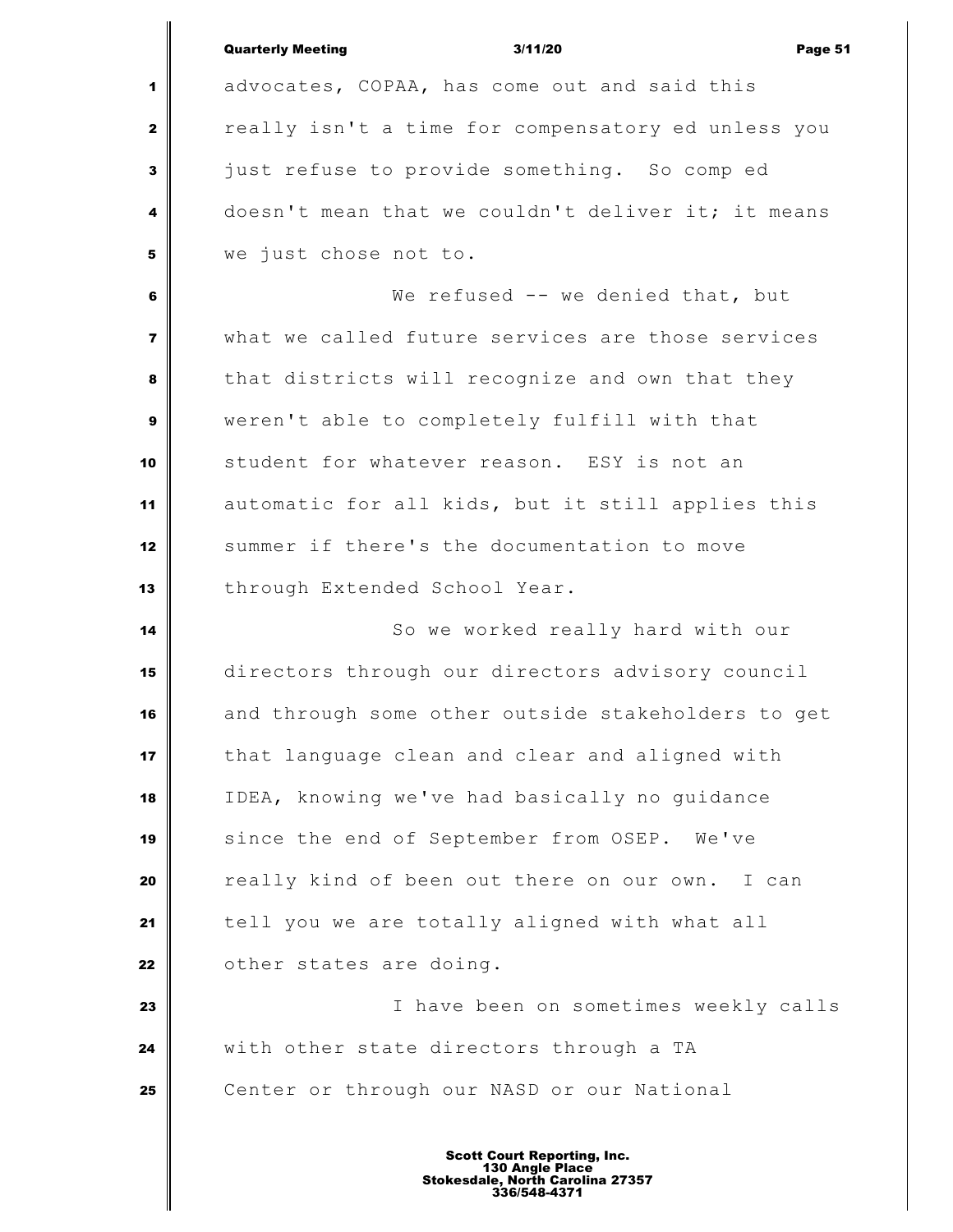|                         | <b>Quarterly Meeting</b><br>3/11/20<br>Page 52                 |  |
|-------------------------|----------------------------------------------------------------|--|
| 1                       | Association of State Directors organization, and I             |  |
| $\mathbf{2}$            | can tell you North Carolina has really followed                |  |
| 3                       | the same protocol and procedure that other states              |  |
| $\overline{\mathbf{4}}$ | have. We all shared resources. So things we've                 |  |
| 5                       | done that was helpful to other states we've shared             |  |
| 6                       | and vice versa, and it's been a national                       |  |
| $\overline{7}$          | collaborative effort to try to align all these                 |  |
| 8                       | services together.                                             |  |
| $\mathbf{9}$            | That was a very long response to your                          |  |
| 10                      | question. I hope I answered your question.                     |  |
| 11                      | MS. MOOREFIELD: You did, Sherry, and                           |  |
| 12                      | thank you for explaining that. That makes total                |  |
| 13                      | sense to make sure that you have a good solid plan             |  |
| 14                      | instead of just throwing something out there                   |  |
| 15                      | that's going to end up having a lot of bugs that               |  |
| 16                      | have to be fixed and cause further delays in                   |  |
| 17                      | access to learning.                                            |  |
| 18                      | I just -- you know, I, like a lot of                           |  |
| 19                      | parents, just didn't know what was happening, and              |  |
| 20                      | it's highly possible that we missed a message, you             |  |
| 21                      | know -- with all that was coming at us in April,               |  |
| 22                      | you know, that we just missed a message that said,             |  |
| 23                      | you know, we're planning this, we are working on               |  |
| 24                      | this, we're going to get this out to you soon.<br>$\mathbb{I}$ |  |
| 25                      | just -- I could have possibly missed it, but it                |  |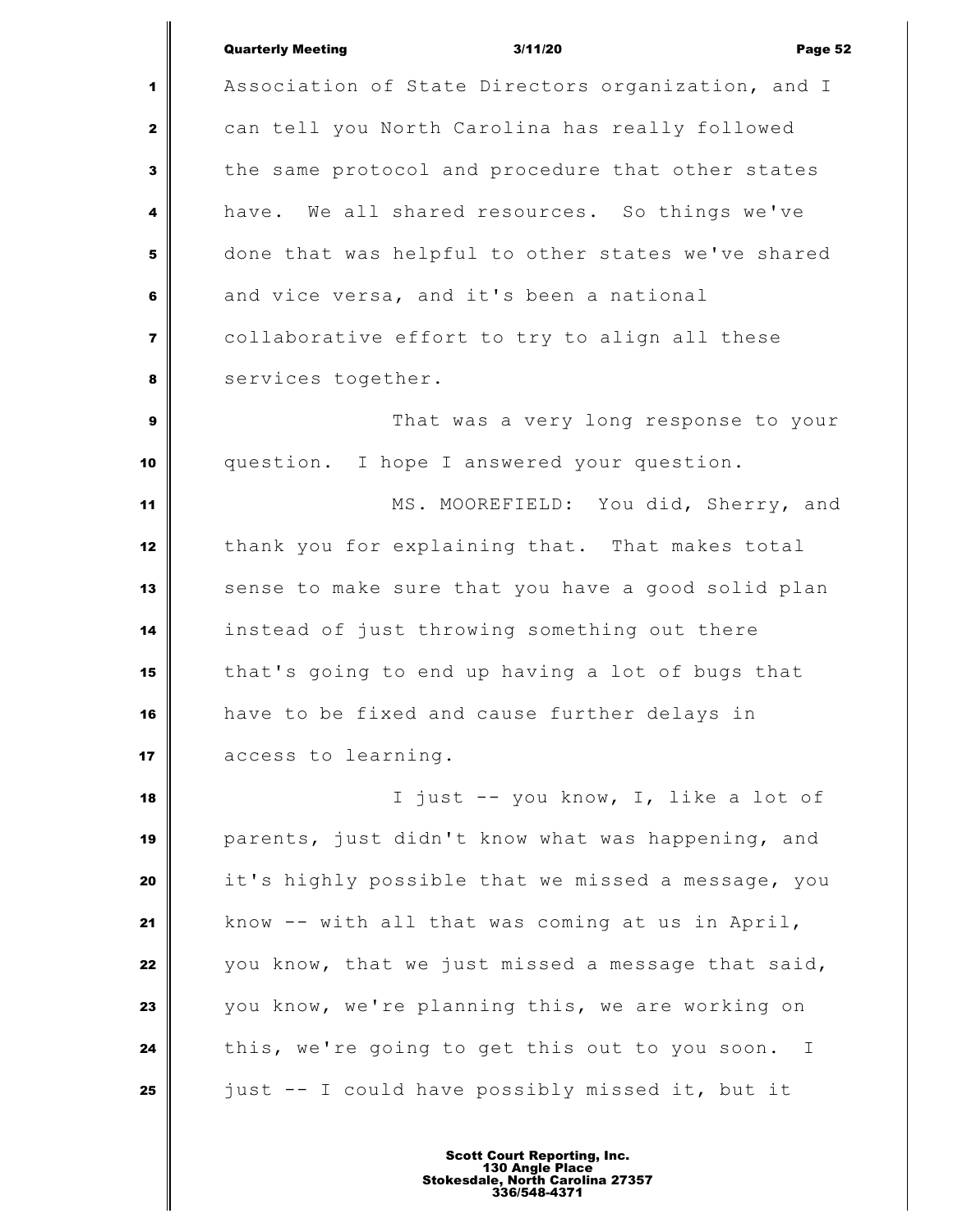| <b>Quarterly Meeting</b> | 3/11/20 | Page 53 |
|--------------------------|---------|---------|
|                          |         |         |

 makes total sense to make sure that there is a good solid plan before just running with something quickly.

 MS. THOMAS: Well, that was our **feeling because we didn't want this to be just**  throwing something out there and calling it instruction. I know, from talking to directors, they've had to leave that communication piece up to individual schools and individual teachers because there was no way they could communicate clearly to all parents because they didn't know what that -- how that teacher was going to be able to deliver that service.

 But I hope at some point you did have a conversation with the teacher around the services that were being offered and would have been provided. That is something we consistently encouraged districts to ensure that they were doing, and we've continued that conversation. Even as they began this remote learning optional plan, as we've gotten this guidance from DHHS about the criteria for opening schools, our strongest message has been communication because I think if we don't have that, then we all get in trouble. So thank you for that response that our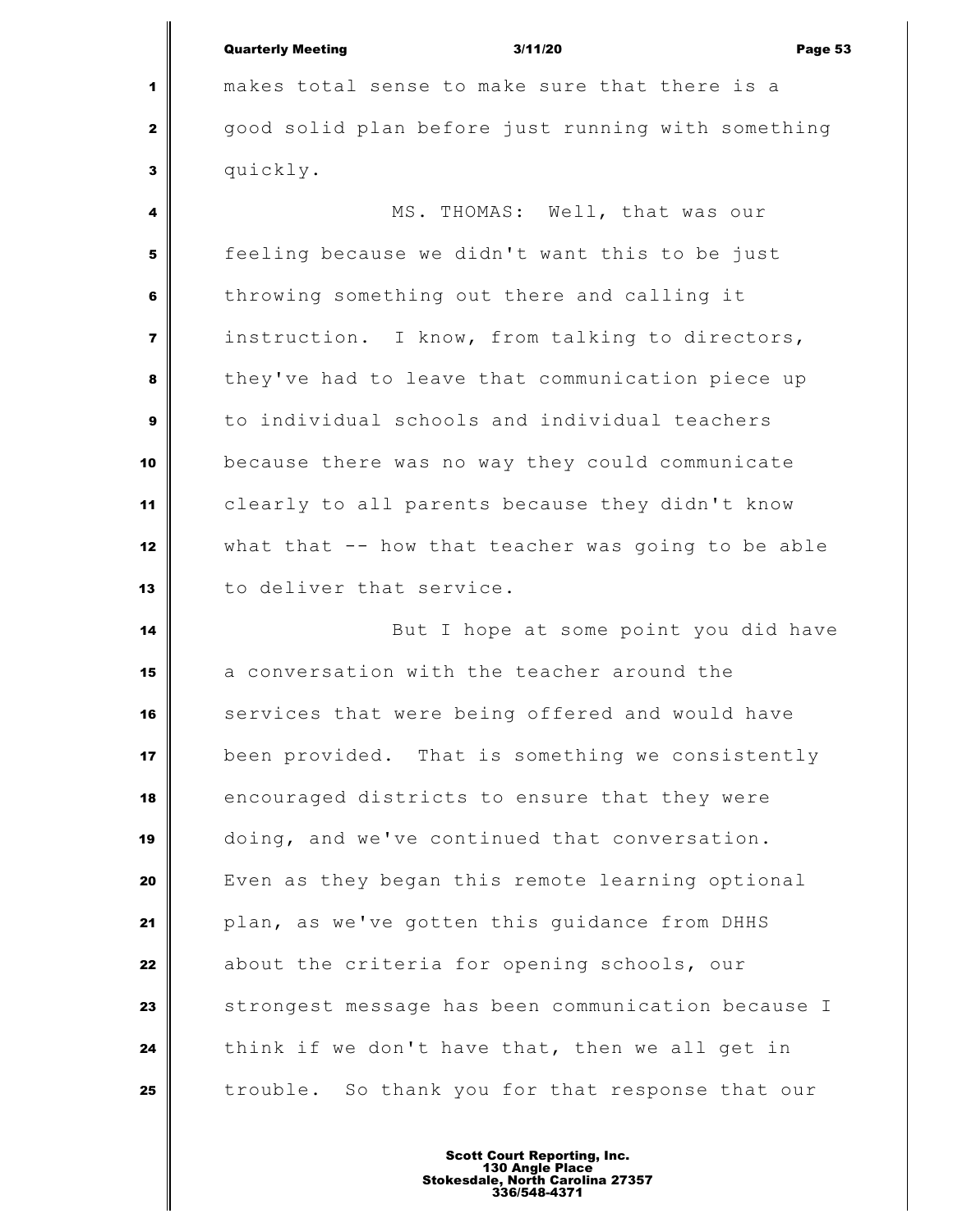Quarterly Meeting 3/11/20 Page 54 thinking was in line and made sense. **Are there other questions for me**  today? MS. UTZ: I do not see any. MS. THOMAS: All right. Thank you for allowing me to shift up the agenda. I appreciate your service to the Council. I appreciate all that you do and just know we are here to support you in any way we can.  $\parallel$  THE CHAIRPERSON: Thank you so much, Sherry. MS. THOMAS: You are most welcome. THE CHAIRPERSON: So, Council, we're going to move on to our next item on the agenda, and we open this up for local impact. So if you have some information you want to share about the local impact of COVID-19 on your particular districts or the districts you serve or work in or where your family and children go to school, this is the time to share that. 21 || So I'll start. Wake County, as you've heard many times, had some difficulties in the beginning trying to work on providing services for children -- for all children, but especially for children with disabilities. We had some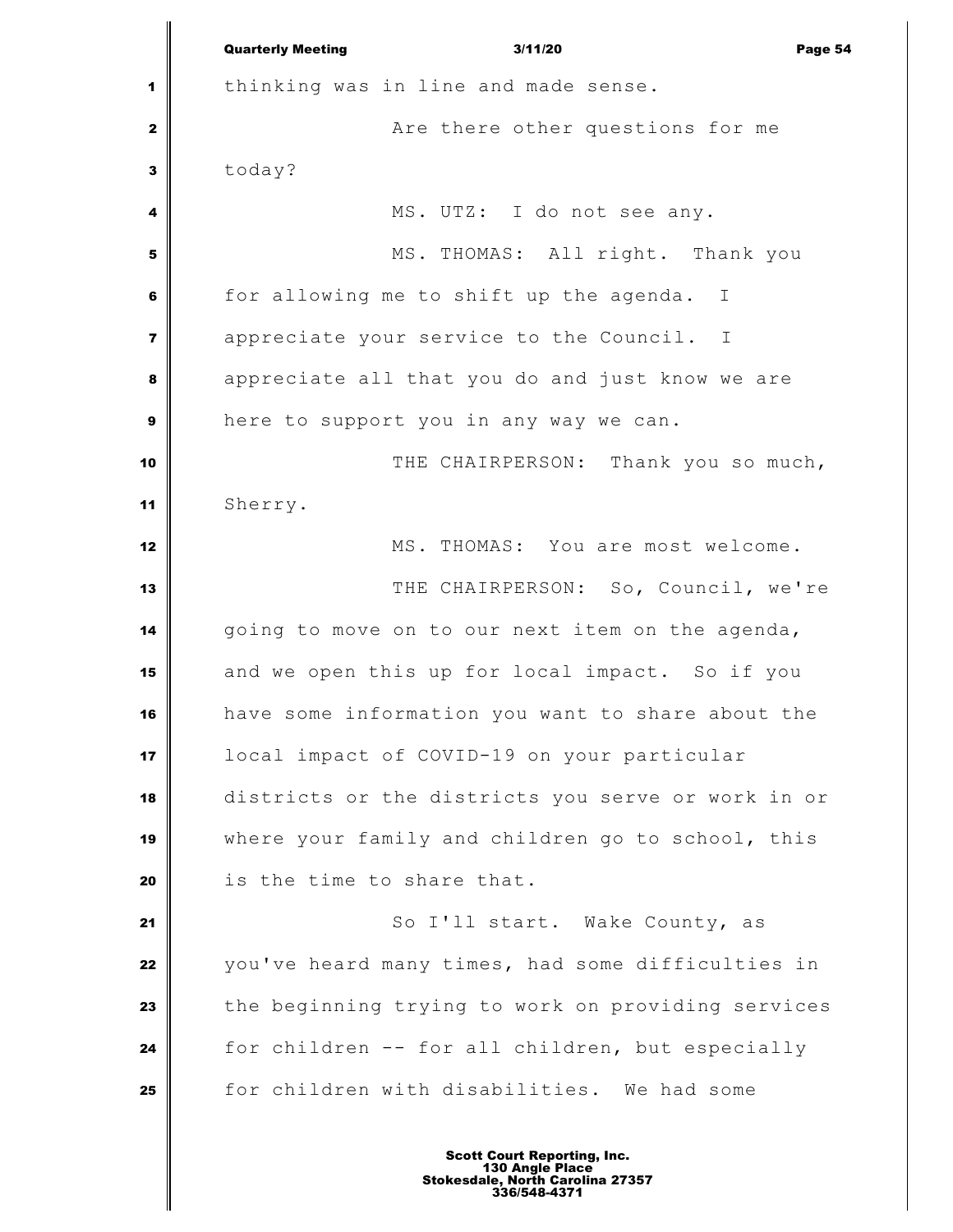Quarterly Meeting 3/11/20 Page 55 issues with, of course, hotspots, how the children were going to connect even if they had access to technology. We also had some issues with technology, getting out to students those Chromebooks, or whatever technology the districts were offering. We had some issues with they had to order lots of technology and get those out to students. So April was very complex and many families felt that they weren't getting the services they needed. I think we got it together by May, and I think there was a shift in how we were doing things in Wake County. And then you look at all the counties that surround Wake County -- Durham County, Chapel Hill-Carrboro. Those counties as well had some initial glitches and they worked it through. So anyone else want to talk about what happened in their area? MS. HODGES: This is Kristen Hodges. I'm in Rowan County. I'm happy to talk a little bit about what I saw as a lot of success. We are a one-to-one county from grades 3 through 12. All the students have technology. May [sic] 13th was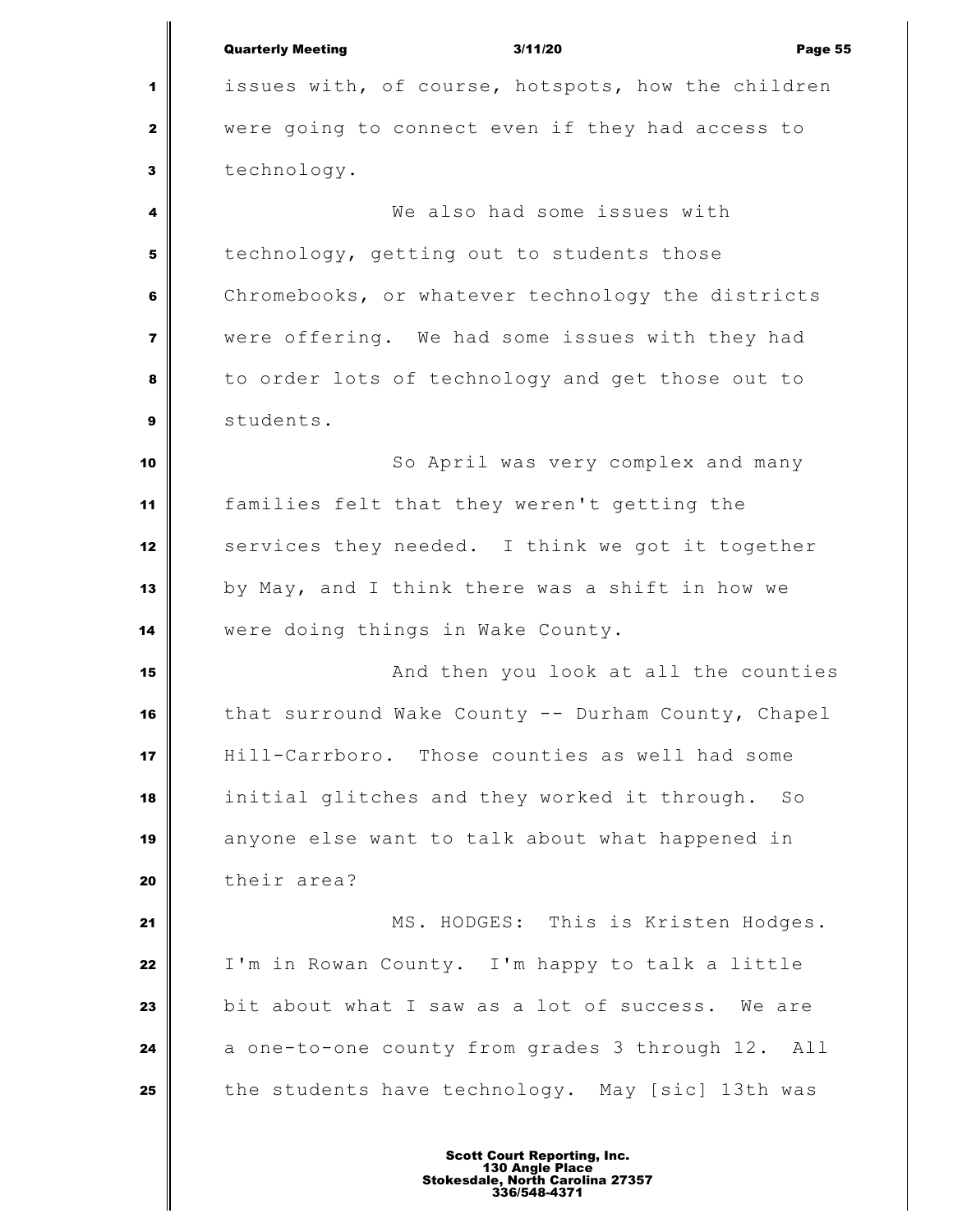|                         | <b>Quarterly Meeting</b><br>3/11/20<br>Page 56     |
|-------------------------|----------------------------------------------------|
| 1                       | a Friday and it just, on the schedule, happened to |
| $\mathbf{2}$            | be at workday. So those students had taken their   |
| $\mathbf{3}$            | technology home with them.                         |
| 4                       | When it was apparent that we wouldn't              |
| 5                       | be coming back for at least a little while, the    |
| $\bf 6$                 | superintendent asked the technology coordinators   |
| $\overline{\mathbf{z}}$ | to ensure that the K-2 students had iPads going    |
| 8                       | home with them as well. So that Monday, that was   |
| $\boldsymbol{9}$        | arranged and that was dropped off by buses.        |
| 10                      | And from that point forward, it was                |
| 11                      | pretty seamless in terms of the instruction being  |
| 12                      | given to students. Each of the schools -- and      |
| 13                      | they did it in different, various ways, but        |
| 14                      | created documents and the teachers worked with the |
| 15                      | students to find out what the individual family's  |
| 16                      | needs were. And like was done with the previous    |
| 17                      | survey, it was varied.                             |
| 18                      | We did have -- in Salisbury, we have               |
| 19                      | Hotwire technology that's a very good [inaudible]. |
| 20                      | They volunteered to set up free Internet service   |
| 21                      | at anyone's home who didn't have it. So that was   |
| 22                      | helpful to a lot of our families. Outside of the   |
| 23                      | City of Salisbury, it took a couple of weeks, but  |
| 24                      | Spectrum volunteered to set up free Internet       |
| 25                      | service for anybody who didn't have it. So we got  |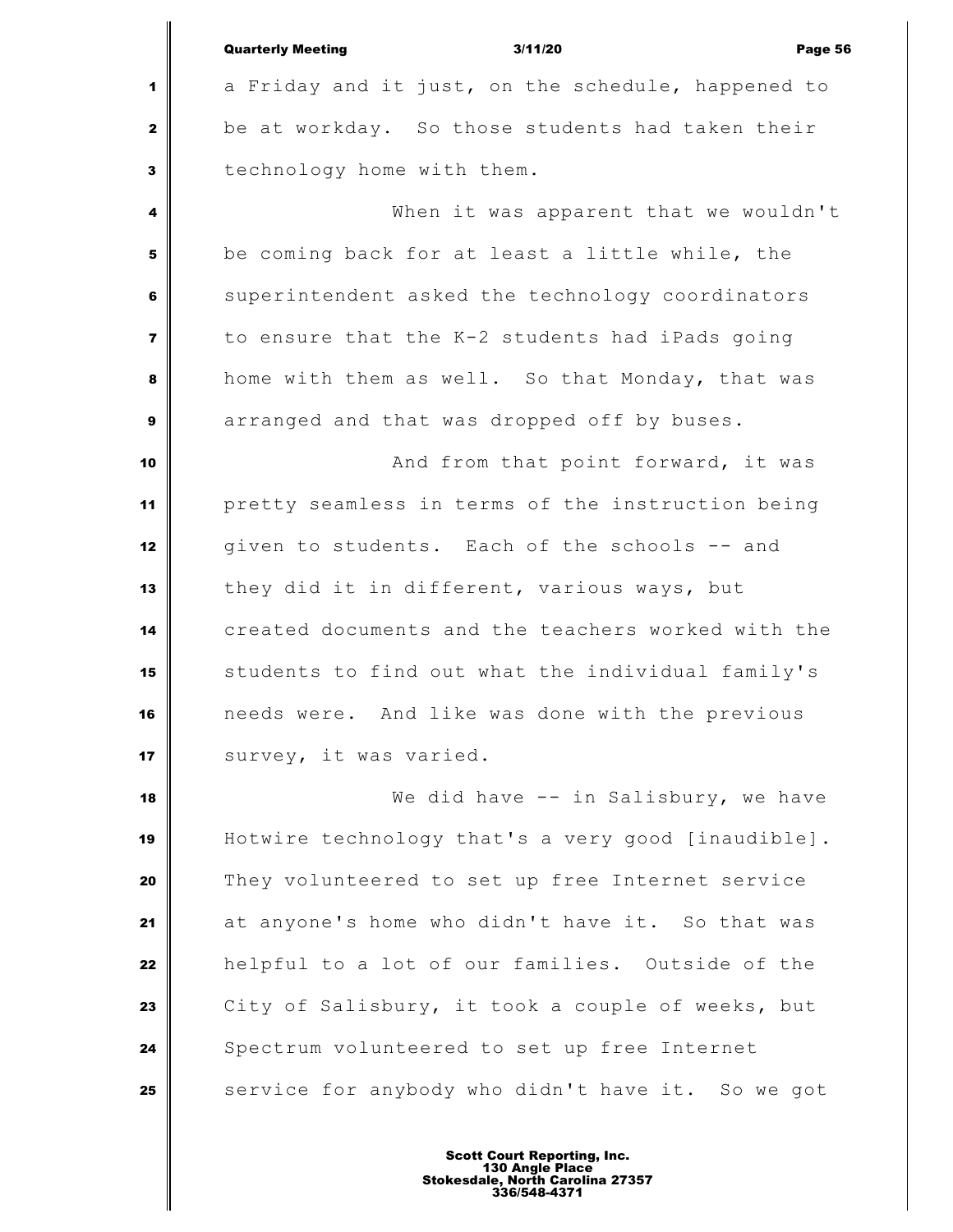|                | <b>Quarterly Meeting</b><br>3/11/20<br>Page 57     |
|----------------|----------------------------------------------------|
| 1              | it out to our kids as well.                        |
| $\mathbf{z}$   | We did experience some challenges                  |
| 3              | with parents not necessarily being as familiar     |
| 4              | with the technology as students were in being able |
| 5              | to set up and connect. That Monday, that's when    |
| 6              | we started the food service on the buses as well.  |
| $\overline{7}$ | Overall I think it was -- it was done              |
| 8              | pretty well. We were able to complete our third    |
| 9              | quarter because we had started -- we have a        |
| 10             | schedule that starts early, and this year students |
| 11             | are supposed to start August 3rd -- supposed to.   |
| 12             | So I'm not sure if that will happen. I think, in   |
| 13             | general, it worked well. Individually, we          |
| 14             | experienced a lot of the challenges that a lot of  |
| 15             | people do. Not everybody logged on. They didn't    |
| 16             | necessarily show up to the Zoom meetings, and      |
| 17             | there was a constant effort put in to help with    |
| 18             | the connection.                                    |
| 19             | So, you know, this is evolving, and I              |
| 20             | know that there's been a spectrum. Overall --      |
| 21             | because we had practiced e-learning days previous  |
| 22             | to this, overall teachers were a bit familiar with |
| 23             | how to teach remotely, not to this extent, by any  |
| 24             | means, and it certainly doesn't meet the needs of  |
| 25             | all of our students.                               |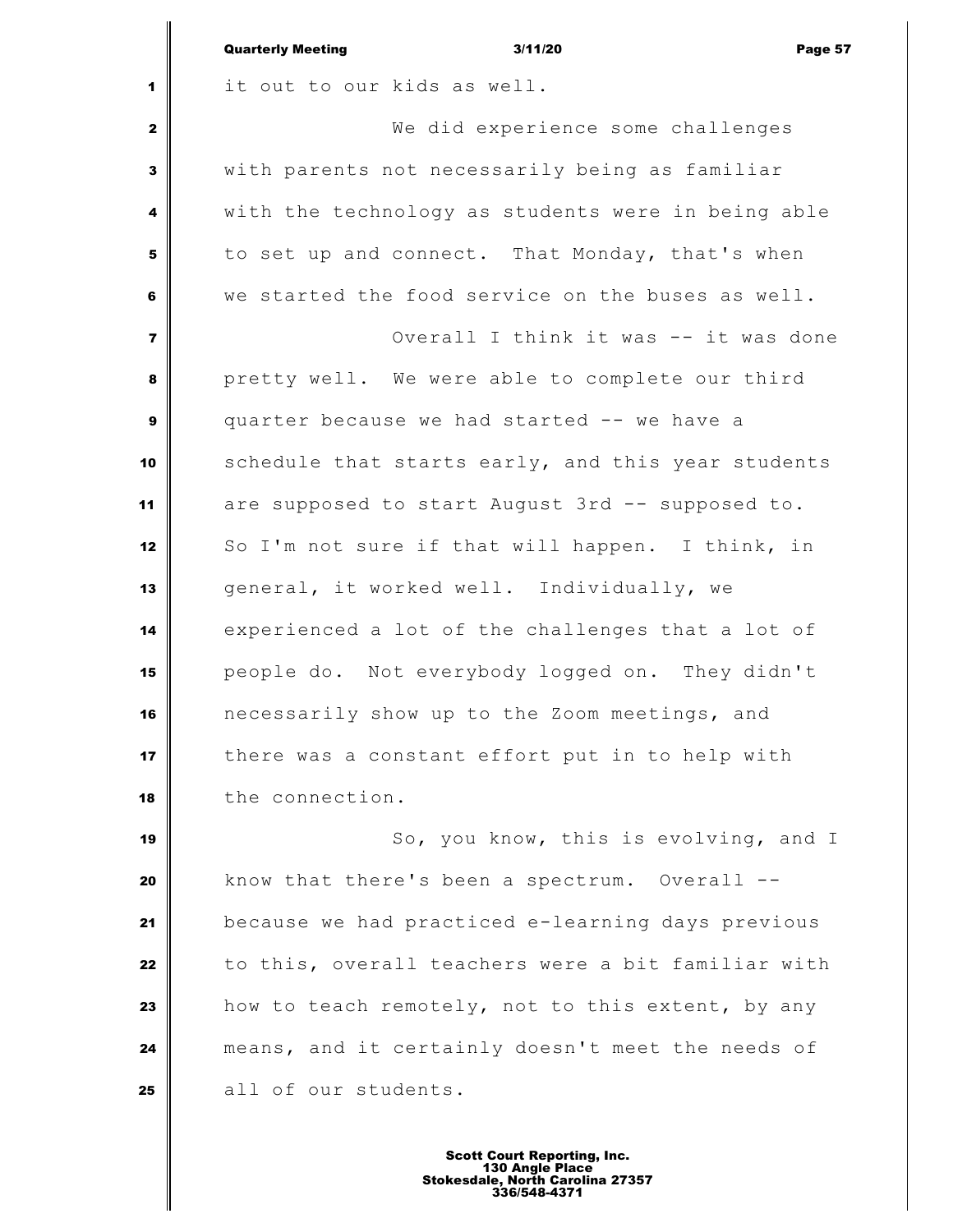# Quarterly Meeting 3/11/20 Page 58

 Some of the weaknesses, I think, were in terms of -- in terms of EC students in terms of the variation. If you have an EC teacher who was reaching out to their EC students and ensuring that they were Zooming and getting the lessons, and that was in the case of my elementary student. From week one, she was getting her speech lessons, and she received some -- we have a Title I teacher meeting with her. But my middle school student didn't have that connection with his EC teacher. So I think, to some extent, it did vary widely. I think we have to recognize the importance of parents. I mean parents are obviously important in every aspect of education, but even more so with this. There's a co-teaching component here that parents were thrown into, and so teachers recognizing that and making sure that they're communicating with the parents even more so than when we normally teach. I think that that's something we really need to acknowledge. But overall I was pleased with how Rowan County handled it. It was a really challenging situation for everybody involved. Thank you. THE CHAIRPERSON: Thank you. Anyone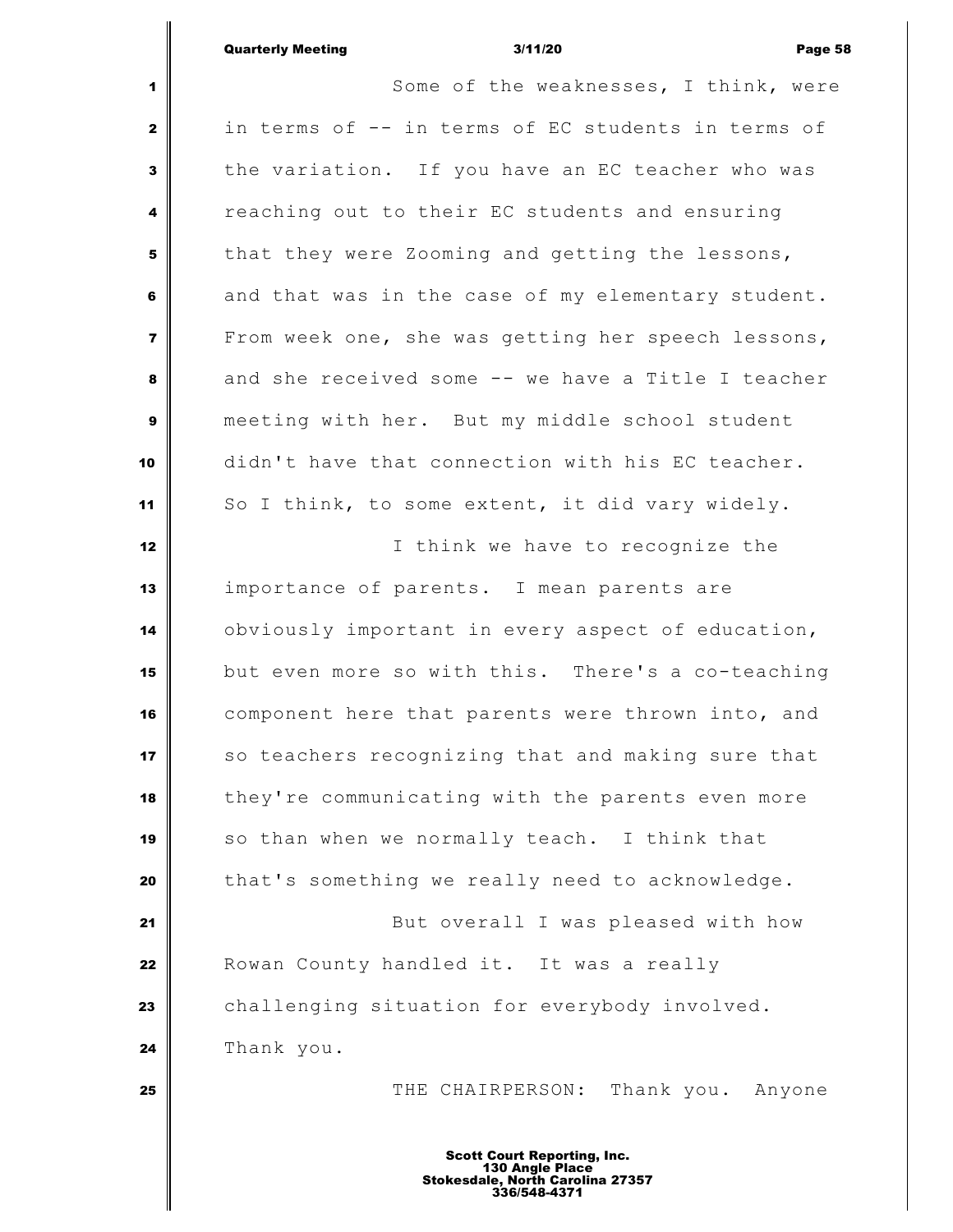|                         | <b>Quarterly Meeting</b><br>3/11/20<br>Page 59     |
|-------------------------|----------------------------------------------------|
| 1                       | else?                                              |
| 2                       | MS. UTZ: Leanna has her hand up to                 |
| 3                       | share.                                             |
| 4                       | MS. GEORGE: Yes. Mine is more of                   |
| 5                       | a -- something I've noticed with at least one      |
| 6                       | concern I've found with a friend of mine online    |
| $\overline{\mathbf{z}}$ | is, there is a lot of questions about initial      |
| 8                       | eligibility determinations during this time. I     |
| 9                       | have a parent who started the process in March     |
| 10                      | before COVID hit. Her son has turned three, so     |
| 11                      | she's just entering into this whole special        |
| 12                      | education world.                                   |
| 13                      | They started the process, and ever                 |
| 14                      | since COVID struck, it's come to a screeching      |
| 15                      | halt, and now she's being told it's going to be    |
| 16                      | next school year before they can get [inaudible],  |
| 17                      | which I know goes against what came out in the OCR |
| 18                      | Fact Sheet March 21st.                             |
| 19                      | I just wanted to share that. It's                  |
| 20                      | probably not just this one family. It's probably   |
| 21                      | happening in multiple counties with multiple       |
| 22                      | families [inaudible] care or services. And so I    |
| 23                      | just wanted to make sure that was made aware of so |
| 24                      | that our [inaudible] families. That's all I        |
| 25                      | wanted to comment on.                              |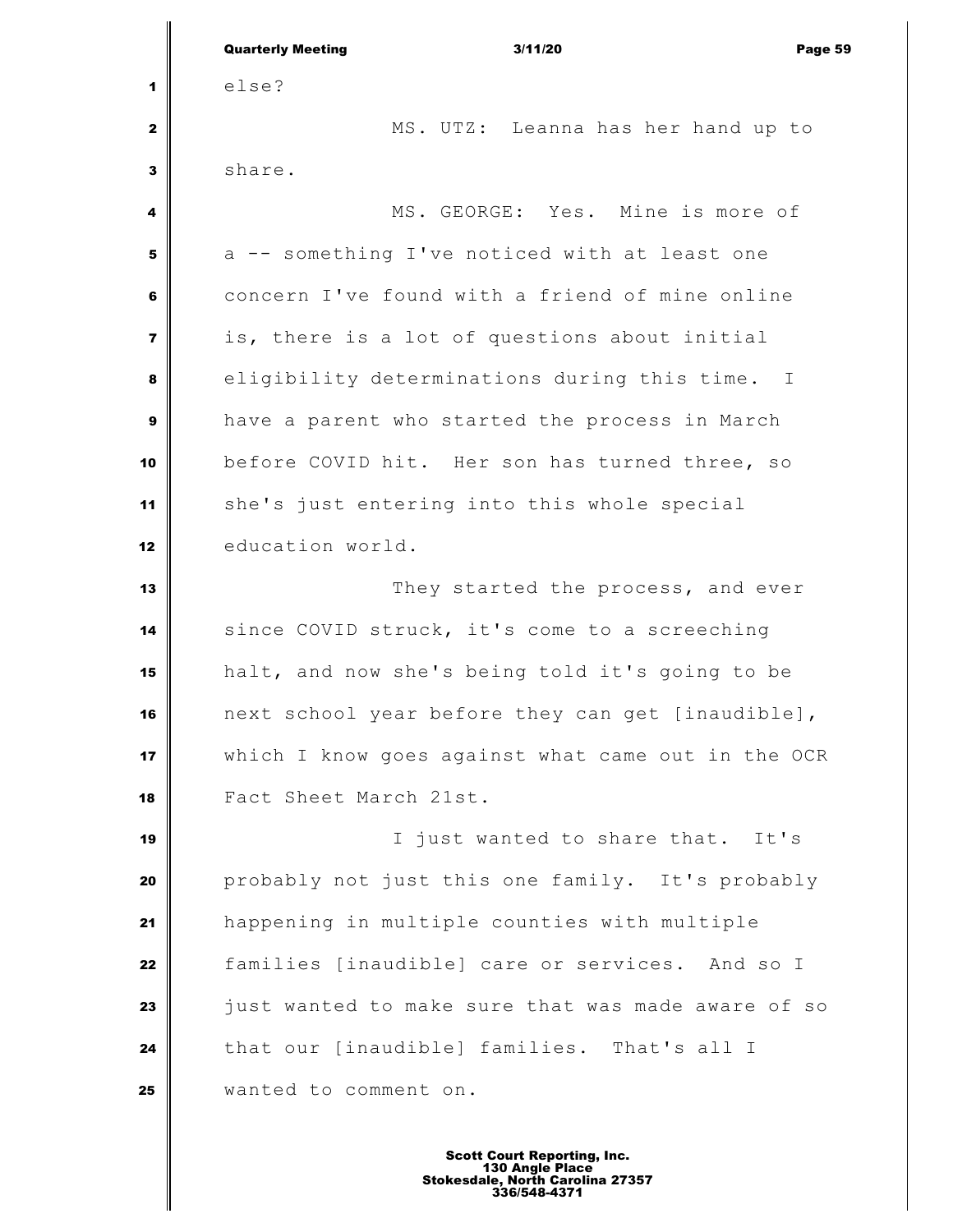|                         | <b>Quarterly Meeting</b><br>3/11/20<br>Page 60      |
|-------------------------|-----------------------------------------------------|
| 1                       | THE CHAIRPERSON: Carol Ann, would                   |
| $\mathbf{2}$            | you like to comment on the fact that there was      |
| $\mathbf{3}$            | guidance from the Secretary of Education that no    |
| 4                       | parts of IDEA was waived, and so even with the      |
| 5                       | initial evaluations, there needs to be some effort  |
| 6                       | on the part of the school district to work that     |
| $\overline{\mathbf{z}}$ | out with families.                                  |
| 8                       | MS. HUDGENS: Of course, Cynthia, I'd                |
| 9                       | be happy to. This is Carol Ann Hudgens. And to      |
| 10                      | follow up on the question and the comment that      |
| 11                      | Cynthia has offered, there was no flexibility or    |
| 12                      | no waiver, if you will, to the 90-day timeline for  |
| 13                      | the initial evaluation or any other associated      |
| 14                      | timeline. I know that that was a primary concern    |
| 15                      | that we were hearing from families about            |
| 16                      | timelines.                                          |
| 17                      | Additionally, there has been guidance               |
| 18                      | in how to move forward with those evaluations.<br>Ι |
| 19                      | think -- I think a prime consideration is, one,     |
| 20                      | the safety of all folks involved, safety of the     |
| 21                      | child, safety of the parent, safety of the school   |
| 22                      | staff in being able to administer the evaluation.   |
| 23                      | And so to the extent that some                      |
| 24                      | evaluations could be done remotely, we would have   |
| 25                      | certainly encouraged that to have occurred, and by  |
|                         |                                                     |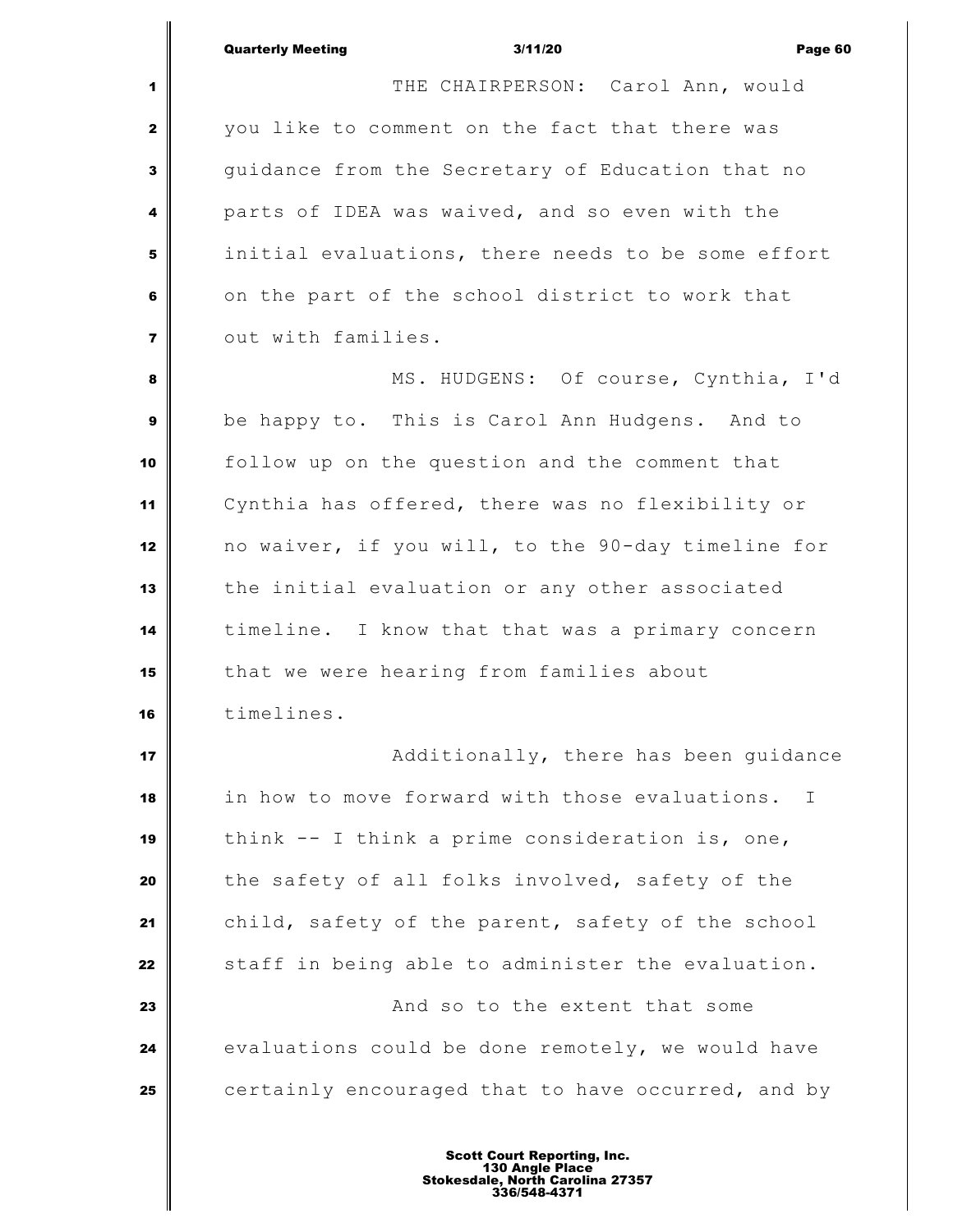|                | <b>Quarterly Meeting</b><br>3/11/20<br>Page 61      |
|----------------|-----------------------------------------------------|
| 1              | that, sometimes there are checklists used for       |
| $\mathbf{2}$   | children, sometimes there are interviews that are   |
| 3              | done for gathering social and emotional history.    |
| 4              | There certainly should be progress monitoring data  |
| 5              | definitely up through March the 13th.               |
| 6              | However, at some point, some of those               |
| $\overline{7}$ | evaluations are difficult to complete. For          |
| 8              | example, some evaluations require that there are    |
| 9              | presentation materials that the school              |
| 10             | psychologists have to present to the child to have  |
| 11             | them to be able to interact and to collect          |
| 12             | information, and there are certain guidelines with  |
| 13             | the testing protocol that have to be observed in    |
| 14             | order to make sure that there are accurate results  |
| 15             | that are returned.                                  |
| 16             | And so, yes, this is a very difficult               |
| 17             | and challenging area that we're trying to wrestle   |
| 18             | To the extent that evaluations are able to<br>with. |
| 19             | be continued, we certainly encourage that.<br>In    |
| 20             | some unique circumstances, there may be             |
| 21             | evaluations that cannot be completed until it's     |
| 22             | safe to return to school because of the nature of   |
| 23             | the piece of evaluation that is required.           |
| 24             | THE CHAIRPERSON: Thank you, Carol                   |
| 25             | Ann. Anybody else want to share about their local   |
|                |                                                     |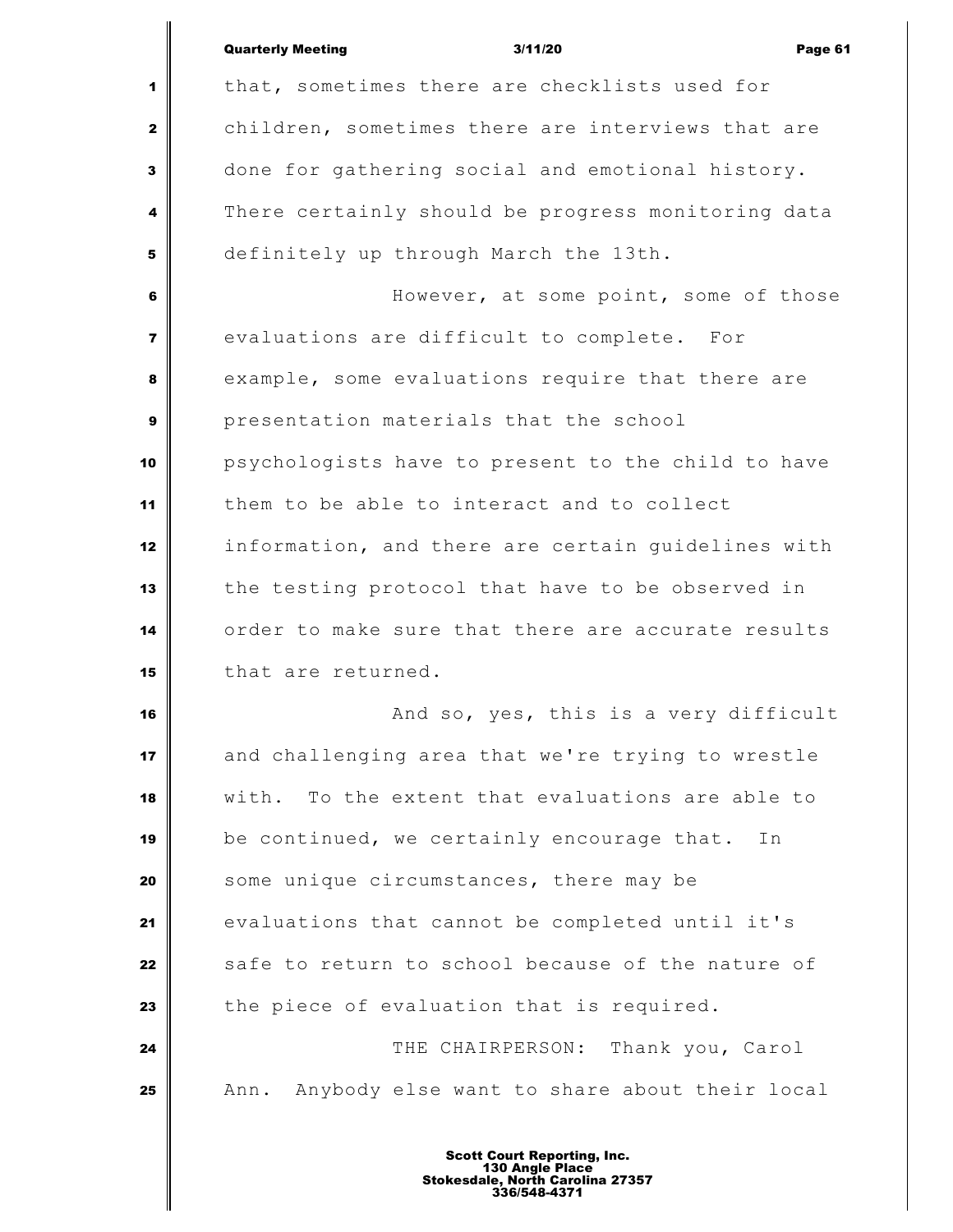|                | <b>Quarterly Meeting</b><br>3/11/20<br>Page 62     |
|----------------|----------------------------------------------------|
| 1              | impact?                                            |
| $\mathbf{z}$   | MS. UTZ: So I have two hands up, so                |
| 3              | I just kind of jotted it here. Whoever was         |
| 4              | speaking, go ahead.                                |
| 5              | MS. MOOREFIELD: That was me.<br>This               |
| 6              | is Ginny Moorefield. Not really a local issue.     |
| $\overline{7}$ | You know, once Wake County got up and running,     |
| 8              | everything has been running fairly smoothly. But   |
| 9              | when Leanna was talking about parents and kids who |
| 10             | were just starting to enter into the evaluation    |
| 11             | process and begin that process, you know, it just  |
| 12             | made me think.                                     |
| 13             | I just wanted to throw this idea out               |
| 14             | for LEAs, that it would be great if parents had    |
| 15             | almost like a mentor parent because we don't -- we |
| 16             | don't know what we don't know, and there's no like |
| 17             | one clearinghouse of information for services in   |
| 18             | school or in the community or anything like that.  |
| 19             | So I know that I have learned everything that I    |
| 20             | know just from networking with other parents and   |
| 21             | running into other people.                         |
| 22             | So I just wanted to throw that out as              |
| 23             | an idea just for, you know, local. If anybody has  |
| 24             | anything like that set up or if they want to set   |
| 25             | anything up just to give parents -- instead of     |
|                |                                                    |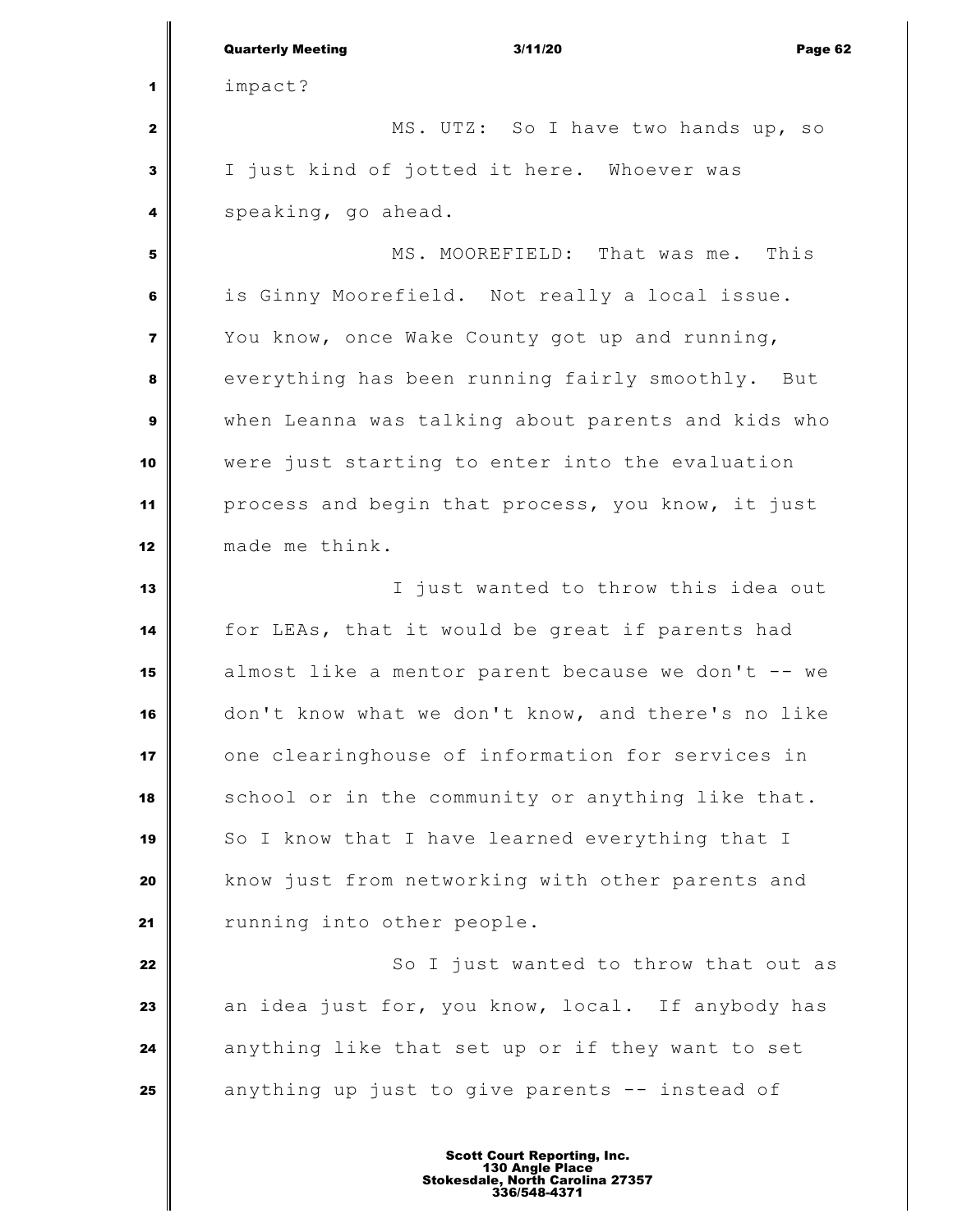|                         | <b>Quarterly Meeting</b><br>3/11/20<br>Page 63     |
|-------------------------|----------------------------------------------------|
| 1                       | these huge organizations that you feel like you    |
| $\mathbf{z}$            | kind of get lost in or overwhelmed by, having like |
| 3                       | a mentor parent program that's just more           |
| 4                       | one-on-one or like one-on-two.                     |
| 5                       | MS. UTZ: Okay. Thank you. Diane                    |
| 6                       | and Christy both -- I saw your hands raised.       |
| $\overline{\mathbf{z}}$ | MS. COFFEY: This is Diane. I just                  |
| 8                       | want to say, you know, overall our area went as    |
| $\mathbf{9}$            | smooth as it can in doing something in a shift so  |
| 10                      | quick. I mean the initial was definitely crazy     |
| 11                      | times, I think, for everybody. The concerns I am,  |
| 12                      | as far as from families, hearing, it is a lot      |
| 13                      | around just the differences and it not being       |
| 14                      | consistent across the board.                       |
| 15                      | And that, I can say, is very true                  |
| 16                      | especially -- because I work in three counties, so |
| 17                      | I -- from hearing from parents, there is great     |
| 18                      | differences depending on the counties as to how    |
| 19                      | services got handled and the consistency of that,  |
| 20                      | but then also even just consistency in how the     |
| 21                      | teachers -- like if you're talking middle school   |
| 22                      | where you have multiple teachers, that piece --    |
| 23                      | it's like you had -- most families were having to  |
| 24                      | go like from multiple platforms to get information |
| 25                      | they needed instead of it all coming out in a      |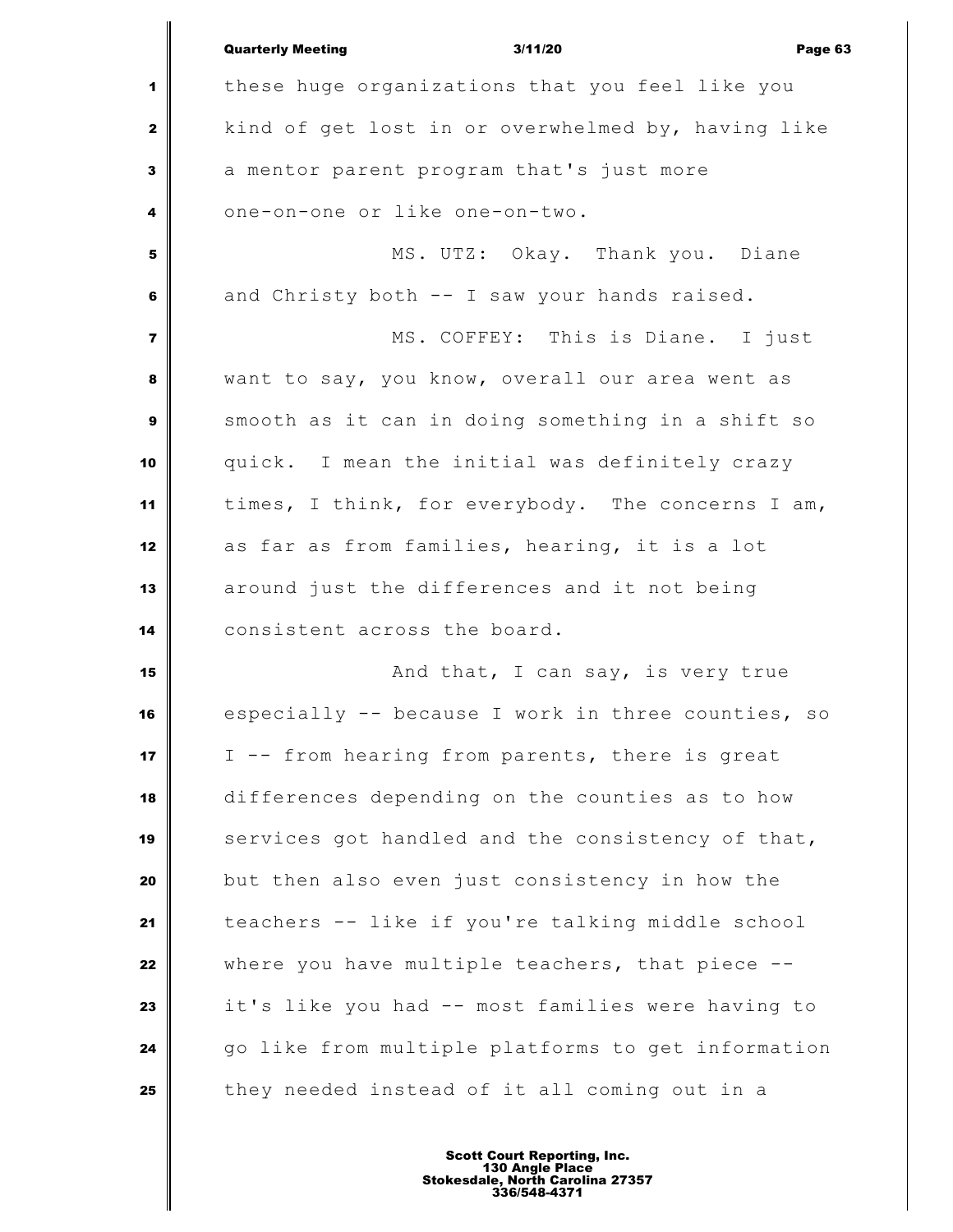|                | <b>Quarterly Meeting</b><br>3/11/20<br>Page 64     |
|----------------|----------------------------------------------------|
| 1              | similar fashion.                                   |
| $\mathbf{2}$   | So that's some areas I feel like, if               |
| 3              | we do go back remotely, we need to make sure we're |
| 4              | thinking about, is more how to make it smoother in |
| 5              | those areas.                                       |
| 6              | THE CHAIRPERSON: Thank you.                        |
| $\overline{7}$ | Christy?                                           |
| 8              | MS. GRANT: This is Christy. I just                 |
| 9              | wanted to kind of put out some of the -- what kind |
| 10             | of the local impact was with COVID as a school     |
| 11             | district.                                          |
| 12             | One of the things that I think -- I'm              |
| 13             | not sure if it was Diane that mentioned it on      |
| 14             | Ginny, but you know, overnight our whole           |
| 15             | traditional educational setting just kind of was   |
| 16             | thrown up in the air, and we had to bring all the  |
| 17             | pieces back down and put them together and figure  |
| 18             | out pretty quickly how we were going to address    |
| 19             | the new layers of complexity that we were faced    |
| 20             | with.                                              |
| 21             | And I do believe, as somebody already              |
| 22             | said, the technology barriers were the -- were     |
| 23             | huge for us. We were a one-to-one district.        |
| 24             | However, we have areas of our district that are    |
| 25             | very rural and do not get Internet access.<br>We   |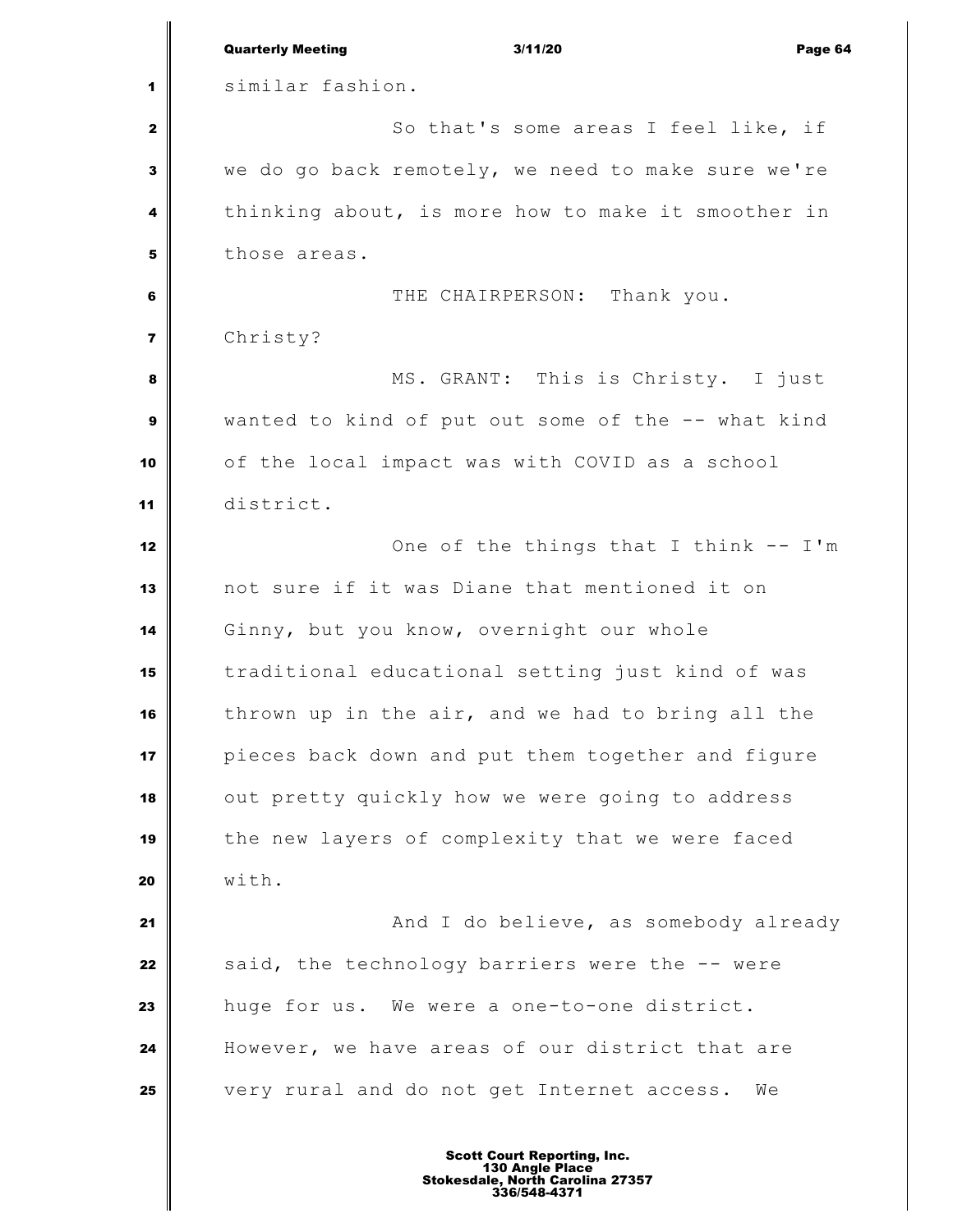|                         | <b>Quarterly Meeting</b><br>3/11/20<br>Page 65     |
|-------------------------|----------------------------------------------------|
| 1                       | could not provide a MiFi to our parents. It just   |
| $\mathbf{2}$            | didn't matter. In some of our areas, even though   |
| 3                       | they had access, it was very slow -- very slow     |
| 4                       | Internet access.                                   |
| 5                       | And Cache mentioned parents who had                |
| 6                       | multiple -- parents working, children working from |
| $\overline{\mathbf{z}}$ | home. It was just -- the Internet access was very  |
| 8                       | slow for some of the areas that even have it. So   |
| 9                       | then just having to work through the whole         |
| 10                      | technology barriers that we had.                   |
| 11                      | Even the assistive technology, we                  |
| 12                      | were good with assistive technology within our     |
| 13                      | classrooms, but when it became remote and having   |
| 14                      | to look at oh, my gosh, now how do we infuse       |
| 15                      | assistive technology in a remote setting and teach |
| 16                      | parents how to use a lot of the assistive          |
| 17                      | technology that we did. Another one was we found   |
| 18                      | parent proficiency with new technology, and to be  |
| 19                      | honest, some of our staff members, just really     |
| 20                      | having to work through the proficiency with        |
| 21                      | technology with really our parents.                |
| 22                      | When we talk specifically kind of                  |
| 23                      | away from technology a little bit, you know,       |
| 24                      | serving our most vulnerable populations was        |
| 25                      | already a challenge, and now having to meet their  |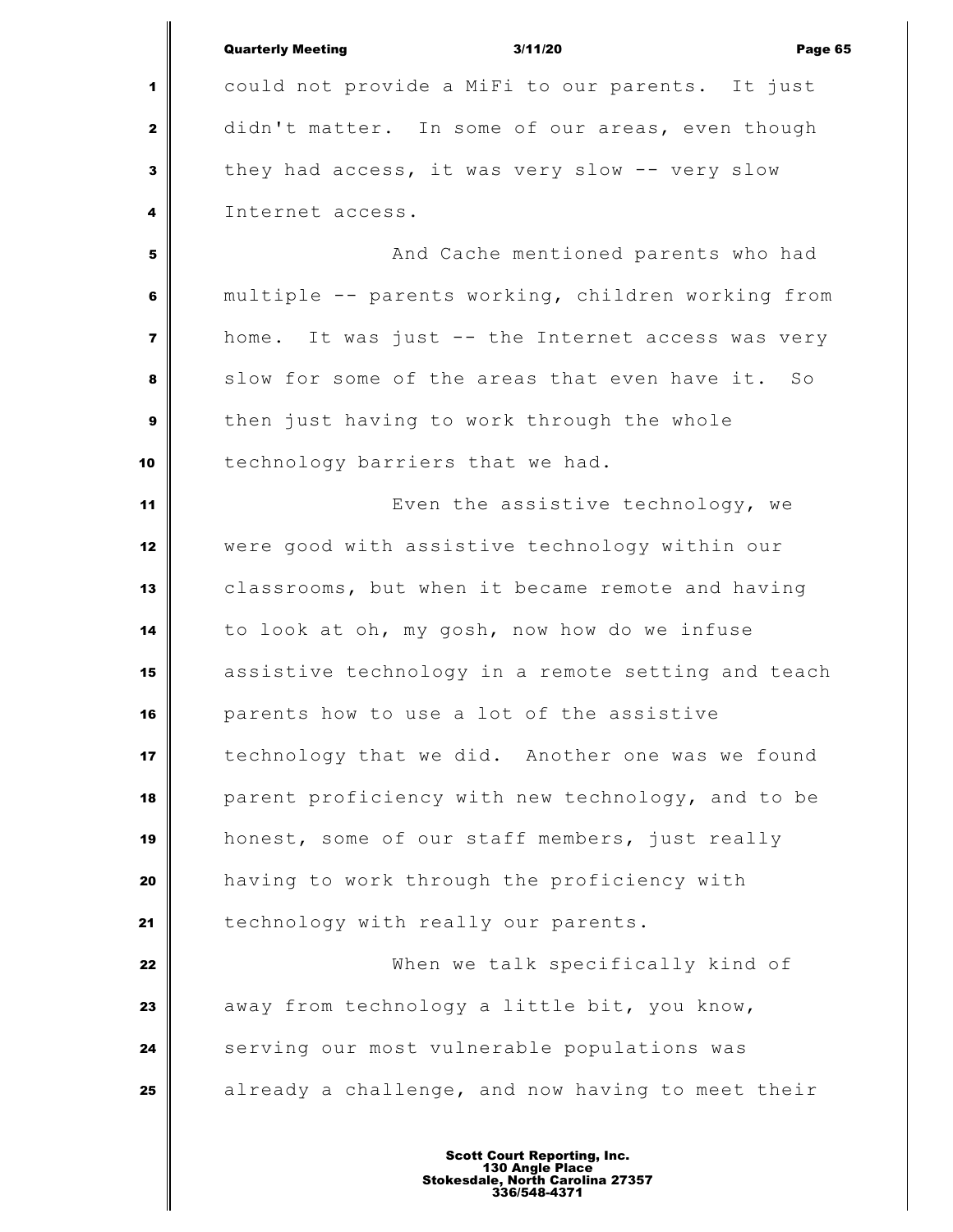|                | <b>Quarterly Meeting</b><br>3/11/20<br>Page 66     |
|----------------|----------------------------------------------------|
| 1              | needs via a computer was extremely challenging.    |
| $\mathbf{2}$   | And we are constantly problem-solving in how to -- |
| 3              | what are the best ways that we can do that.        |
| 4              | So students with significant                       |
| 5              | cognitive disabilities and mental health needs, we |
| 6              | really had to take a lot of time on a student-by-  |
| $\overline{7}$ | student approach to figure out how can we best     |
| 8              | meet their needs in this setting. And, quite       |
| 9              | honestly, we did the absolute best we can, but do  |
| 10             | I feel like we met all of their needs like we      |
| 11             | truly needed to? No, I don't think we did. I       |
| 12             | think that's one area that we're constantly having |
| 13             | to figure out, you know, different ways that we    |
| 14             | can do and work with.                              |
| 15             | Our preschool students, our three- to              |
| 16             | five-year-olds was another area that we kind of    |
| 17             | struggled with because getting the attention of a  |
| 18             | preschool child to a Zoom on a computer was very   |
| 19             | difficult. So really just finding a better way or  |
| 20             | a more intensive way, I guess you'd say, that I'm  |
| 21             | not even really sure that meet the needs of our    |
| 22             | preschool students. And then just searching out    |
| 23             | alternative ways as much as possible.              |
| 24             | The other part was that the                        |
| 25             | caregivers -- you know as parents your kitchen     |
|                |                                                    |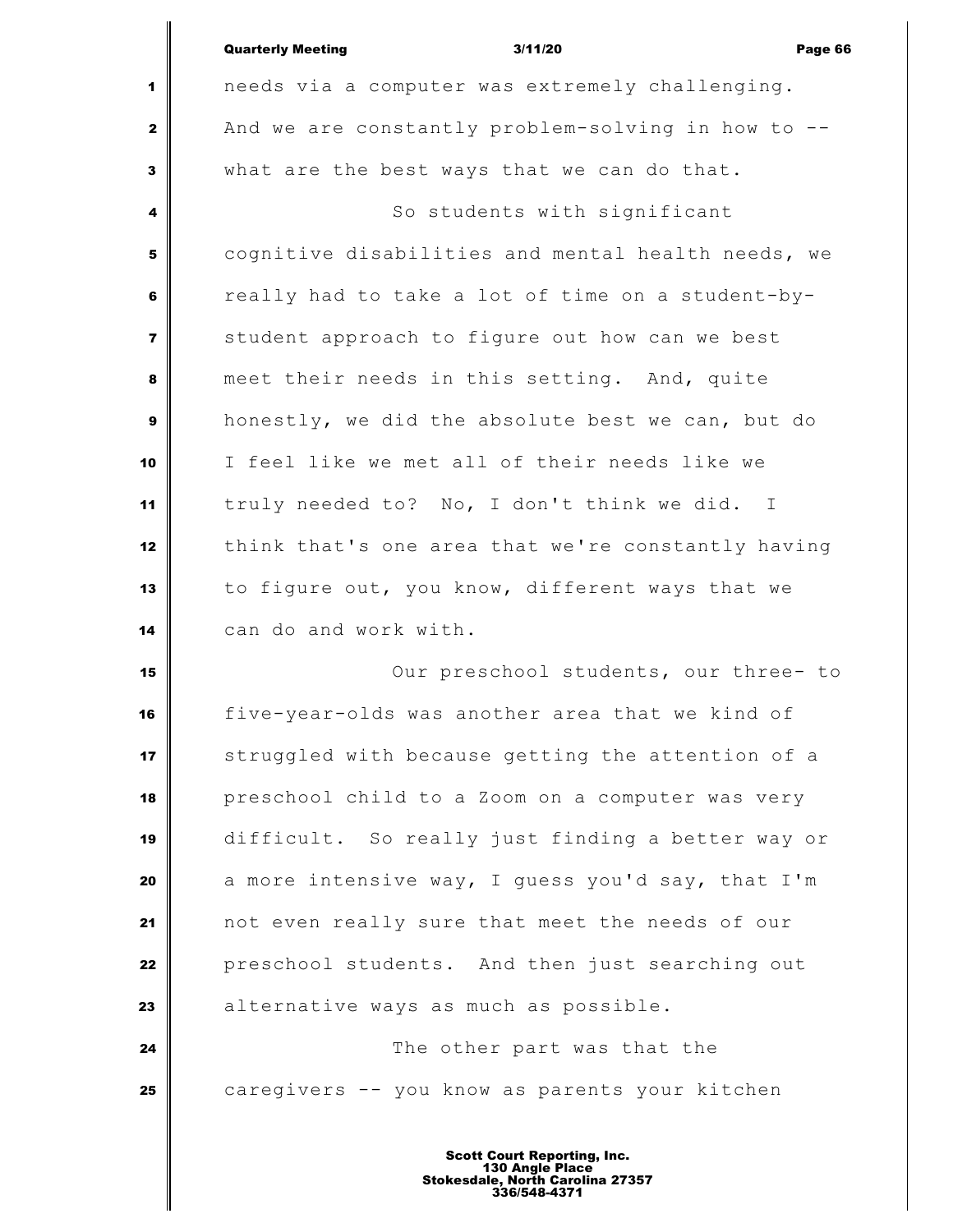### Quarterly Meeting 3/11/20 Page 67

 tables basically became classrooms overnight, and you became the educators and the therapists and all along while coping with the anxiety of what was going on in society with COVID, I think. So the importance of family engagement and support for the families became -- rose to the top of oh, my gosh, we've got to provide that because that was just critical.

 We had parents with, you know, a lot of anxiety about, you know, "I work in the healthcare field, my husband's a law enforcement officer. I don't even know how I'm going to deal with my family right now, continue the education, and now teach my child how to -- how to learn." So I think that the caregiver responsiveness and the responsiveness of the districts to the caregivers is one thing that's going to be -- continue to be critical.

 You know, like you-all talked about Wake County, it took us -- it took us a little while. We finally ended up problem-solving and getting there. Are we where we need to be? No, but going through this process helped us realize that we do have some students in our district that perform better through remote instruction than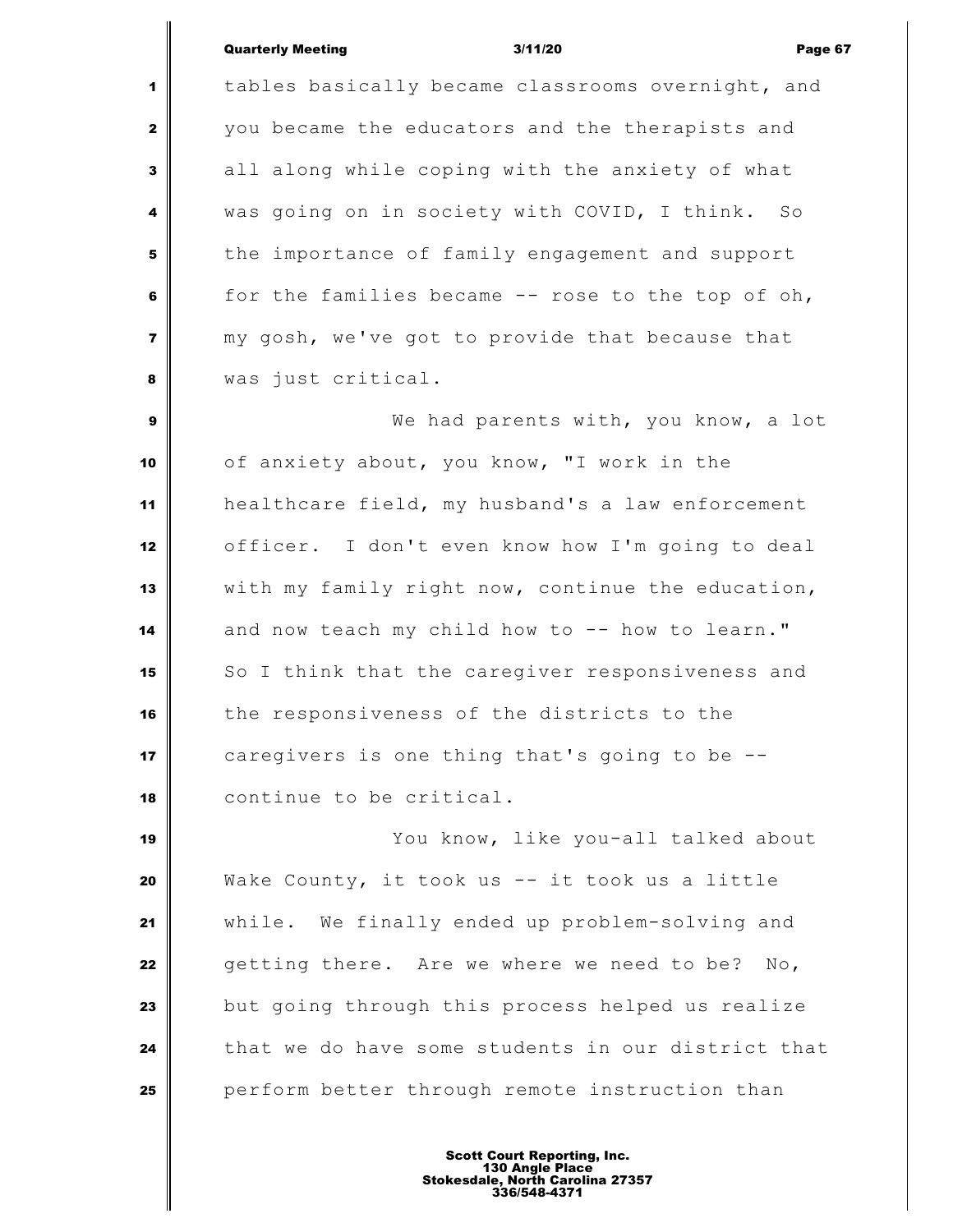|                         | <b>Quarterly Meeting</b><br>3/11/20<br>Page 68     |
|-------------------------|----------------------------------------------------|
| 1                       | they did in a classroom.                           |
| 2                       | Because oftentimes we have students                |
| 3                       | who they don't want their classmates to know that  |
| 4                       | they can't read or that they can't do the math,    |
| 5                       | so they continue -- they act up to try to remove   |
| 6                       | themselves from that situation. So we did have a   |
| $\overline{\mathbf{z}}$ | lot of success stories with our students that made |
| 8                       | a lot of progress, and we are continuing to see    |
| 9                       | how can we keep children in a situation where they |
| 10                      | were thriving through remote instruction.          |
| 11                      | So just the variance, I think, is                  |
| 12                      | just one thing, but just wanted to kind of give    |
| 13                      | some of the big moments that we had just from an   |
| 14                      | LEA/district kind of perspective.                  |
| 15                      | THE CHAIRPERSON: Thank you, Christy.               |
| 16                      | Alexis, do we have any other hands up or---        |
| 17                      | MS. UTZ: Yes. Christy Hutchinson                   |
| 18                      | and then Ginny again.                              |
| 19                      | THE CHAIRPERSON: Okay. So Christy                  |
| 20                      | Hutchinson just finished.                          |
| 21                      | MS. UTZ: No. That was Christy                      |
| 22                      | Grant.                                             |
| 23                      | THE CHAIRPERSON: Oh, Grant. Okay.                  |
| 24                      | MS. HUTCHINSON: Sorry. I apologize.                |
| 25                      | This is Christy Hutchinson, and I'd just like to   |
|                         |                                                    |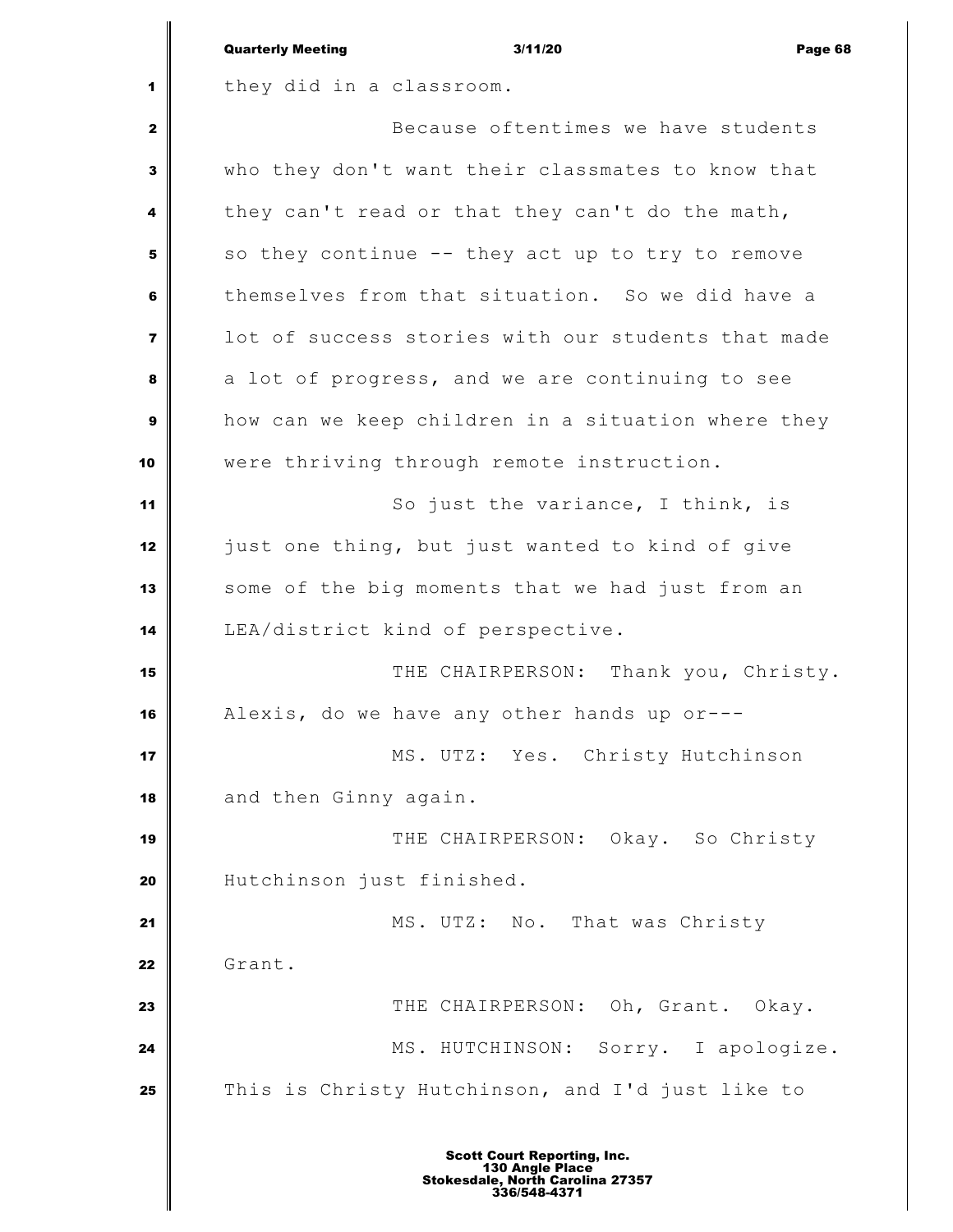|                         | <b>Quarterly Meeting</b><br>3/11/20<br>Page 69     |
|-------------------------|----------------------------------------------------|
| 1                       | speak from like a smaller district, but a really   |
| $\mathbf{z}$            | spread out district. I want to echo every single   |
| 3                       | thing that Christy Grant -- like my little notes   |
|                         |                                                    |
| 4                       | here in front of me, she checked off three-        |
| 5                       | quarters of them.                                  |
| 6                       | But one of the things that we're                   |
| $\overline{\mathbf{z}}$ | continuing to be challenged with is, we're all     |
| 8                       | talking about the parents and students accessing   |
| 9                       | the technology, the parents and students and       |
| 10                      | what they're going through, but one thing to       |
| 11                      | keep in mind is, all of our staff members -- be    |
| 12                      | it EC teachers, related services providers,        |
| 13                      | contractors -- all of our staff members are also   |
| 14                      | experiencing some of those same challenges, and    |
| 15                      | many of our staff members -- I know personally,    |
| 16                      | looking at a staff of just about 200 or so -- a    |
| 17                      | vast majority of those folks were having to be     |
| 18                      | caregivers for young children or other adults      |
| 19                      | during this time. So their availability between    |
| 20                      | 8:00 and 3:00 or a traditional day did not look    |
| 21                      | the same as when those folks can get the           |
| 22                      | appropriate care for their young children or       |
| 23                      | dependents and come to work and focus on just work |
|                         |                                                    |
| 24                      | for the day.                                       |
| 25                      | So their attention was split, and                  |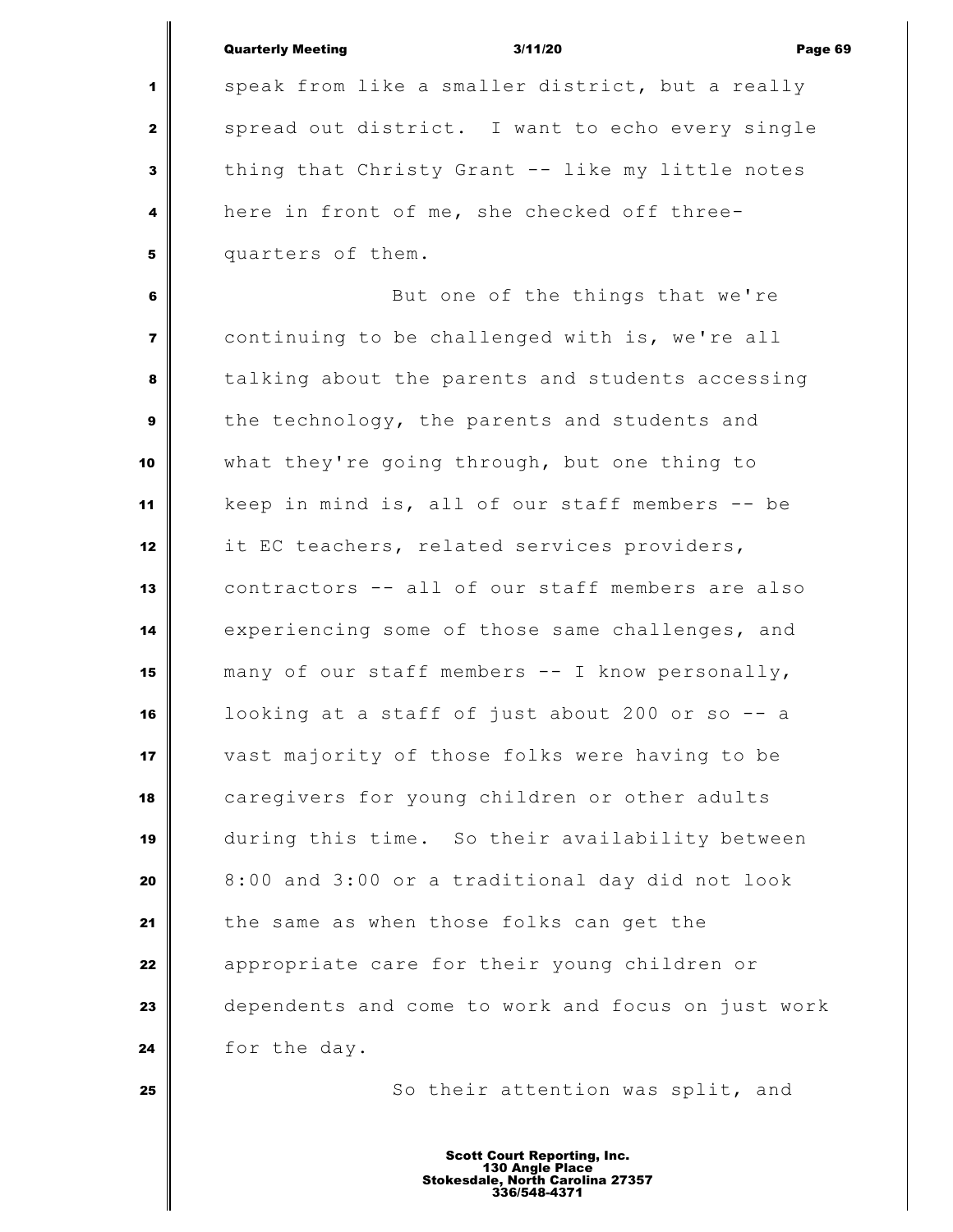Quarterly Meeting 3/11/20 Page 70

 while you might have parents desiring to and speaking out about their need for children to be engaged in an online format during the school day, that might not be what we can provide as a school because of the complications of our amazing staff members, but they also have lives. Some of the additional challenges we struggled with was with our VI students because the platform being utilized is predominantly visual. Some of the other challenges that I think we've all struggled with is the mental health, and we're all fearful of what we're going to walk back into in August because trauma does not look like the trauma you see in a thriller in a movie. Trauma can be a lot of different things to a lot of folks, and we have a lot of parents that have lost jobs that have always held jobs and been very 18 | functioning members of society. We were working with lots of grandparents, and so that technology gap was even greater. We've had a number of children that have had to be relocated due to parents' employment status and parents' employment in the medical field and such. So that was -- I feel like COVID is the great unequalizer and barrier creator for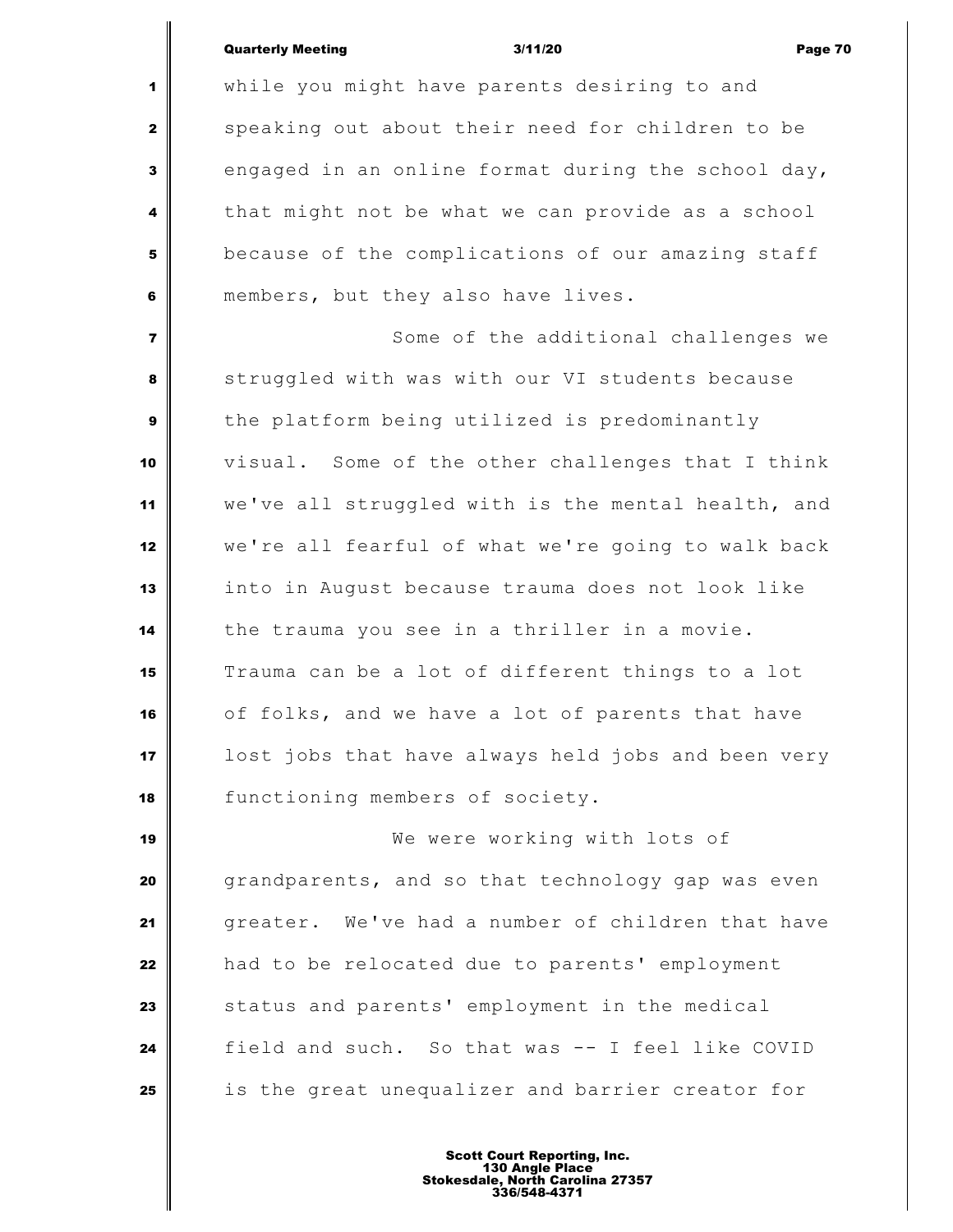|                         | <b>Quarterly Meeting</b><br>3/11/20<br>Page 71       |
|-------------------------|------------------------------------------------------|
| 1                       | lots of our families.                                |
| $\mathbf{2}$            | Some of the greatest ones we                         |
| 3                       | struggled with were early -- early intervention,     |
| 4                       | our youngest students, and functional goals were     |
| 5                       | almost impossible to work on during this time.<br>So |
| 6                       | functional goals, either, you know, social-          |
| $\overline{\mathbf{z}}$ | emotional relationships with peers or functional     |
| 8                       | goals related to functioning in the school           |
| 9                       | setting, submitting work, completion of tasks, all   |
| 10                      | that was nearly impossible to work on during this    |
| 11                      | time.                                                |
| 12                      | One of the things that was a                         |
| 13                      | highlight is our -- some of our high school          |
| 14                      | students transition plans have changed because,      |
| 15                      | like Christy said, we had a lot of high school       |
| 16                      | students that were incredibly successful on the      |
| 17                      | online platform, and for my small district,          |
| 18                      | predominantly some of our -- some of our students    |
| 19                      | with autism were very successful during this time,   |
| 20                      | and we talked with their parents through the idea    |
| 21                      | of potentially looking at an online opportunity      |
| 22                      | for postsecondary education as opposed to the        |
| 23                      | traditional.                                         |
| 24                      | One of the greatest barriers that we                 |
| 25                      | haven't talked about today -- and I know this        |
|                         |                                                      |

I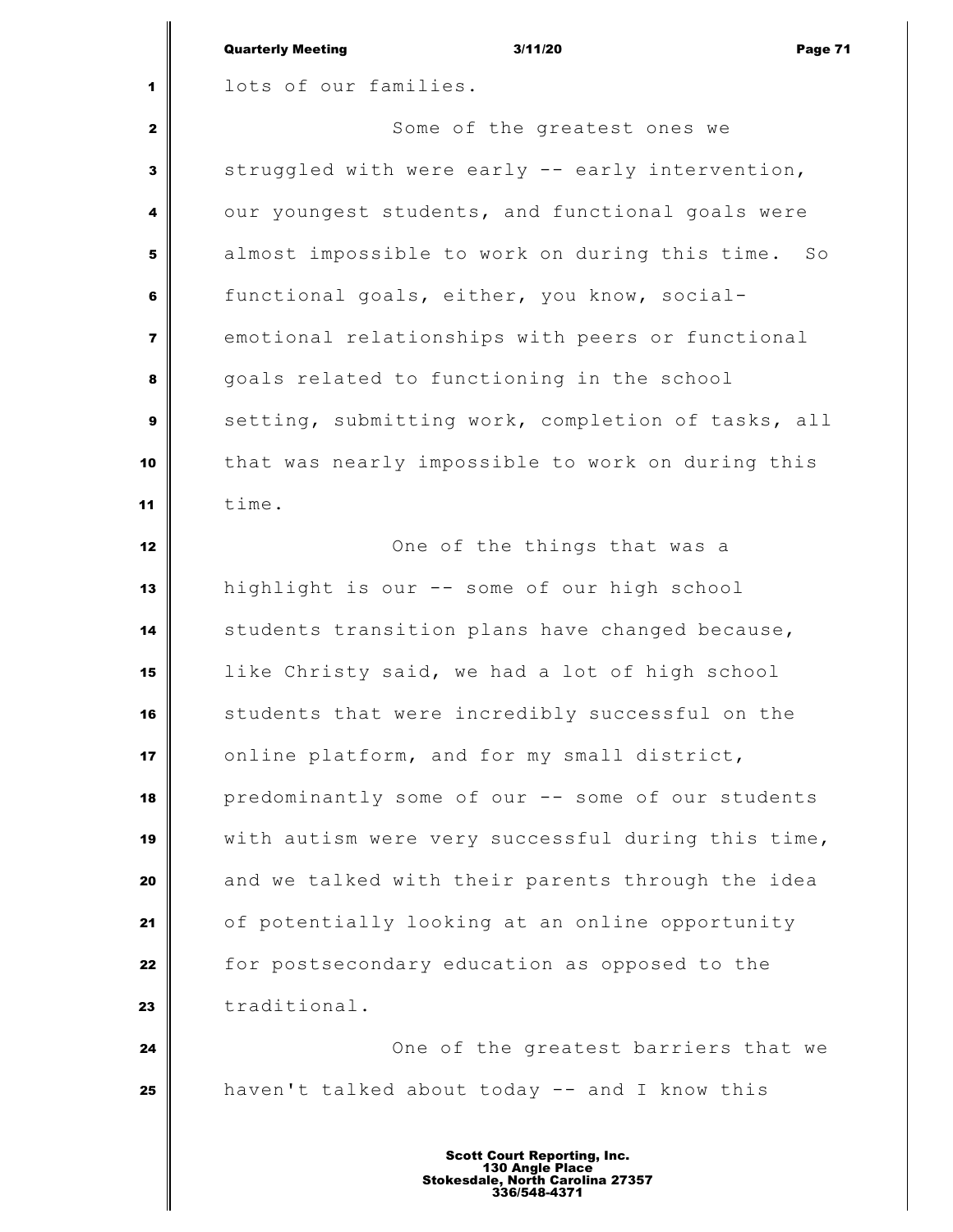|                         | <b>Quarterly Meeting</b><br>3/11/20<br>Page 72     |
|-------------------------|----------------------------------------------------|
| 1                       | isn't the group, but ESL was a gigantic barrier.   |
| $\mathbf{2}$            | We found that very, very few of our ESL students   |
| 3                       | were able to get the proper support at home or     |
| 4                       | understand the directions. So some of those        |
| 5                       | students were at the greatest -- the greatest      |
| 6                       | deficit. And we also had high school kids working  |
| $\overline{\mathbf{z}}$ | 40 hours a week because of the need of the family  |
| 8                       | to get that income.                                |
| 9                       | So flexibility was the name of the                 |
| 10                      | game, and I feel like COVID is the great           |
| 11                      | unequalizer because those barriers were just so    |
| 12                      | great, and we cannot make one decision for all     |
| 13                      | disability areas or all districts. We really had   |
| 14                      | to individualize all decisions.                    |
| 15                      | My greatest concern is if this                     |
| 16                      | continues, I feel like all of the barriers that we |
| 17                      | can take away here in school and we can level the  |
| 18                      | playing field here at school because we can        |
| 19                      | provide the access -- we are not able to control   |
| 20                      | the home environments, and so we are not able to   |
| 21                      | level that playing field at all.                   |
| 22                      | THE CHAIRPERSON: Okay. Thank you.                  |
| 23                      | Anyone else, Alexis?                               |
| 24                      | MS. UTZ: Ginny had her hand raised.                |
| 25                      | I don't know if she still needs to speak.          |
|                         |                                                    |

I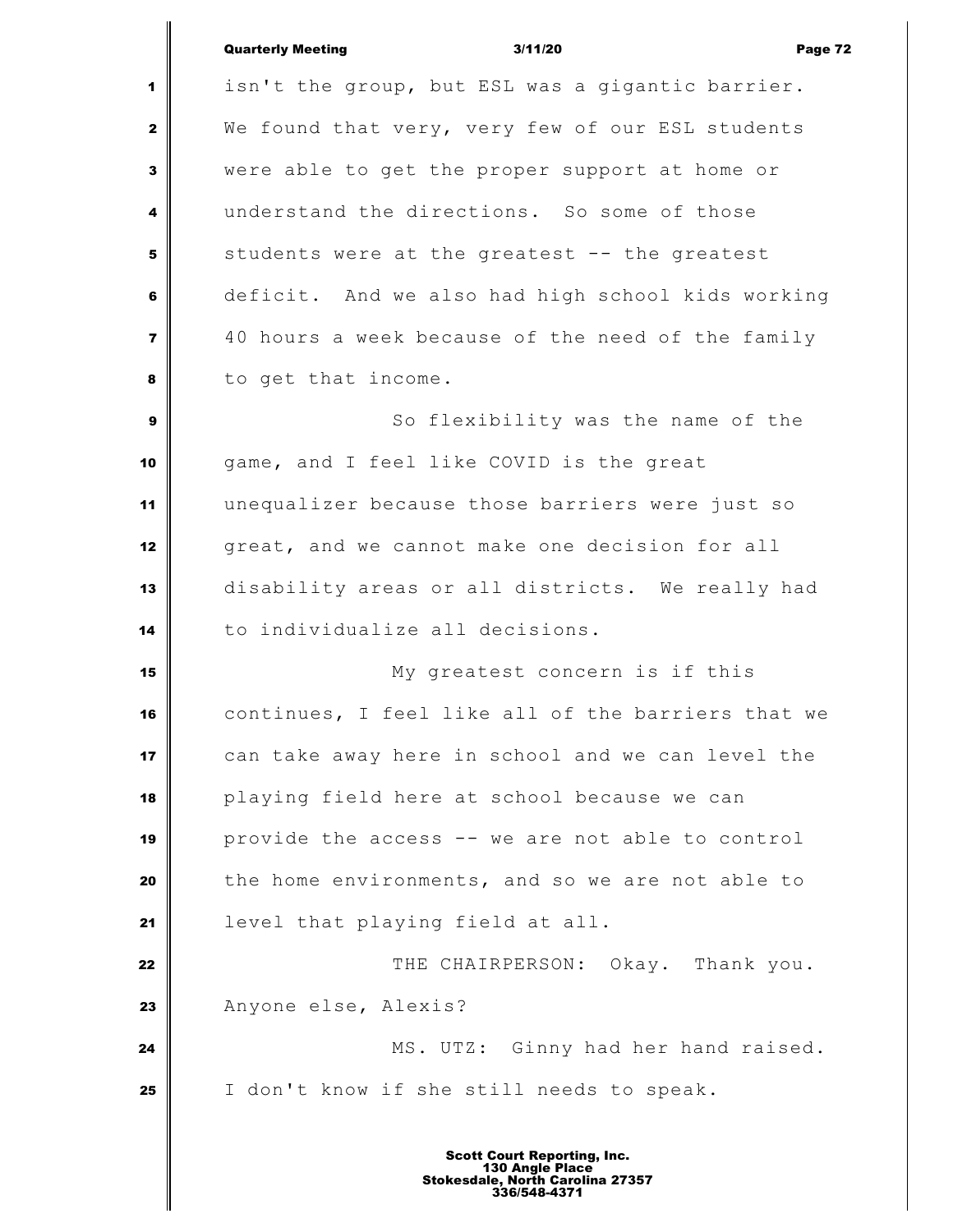|                         | 3/11/20<br><b>Quarterly Meeting</b><br>Page 73     |
|-------------------------|----------------------------------------------------|
| 1                       | MS. MOOREFIELD: Well, to be quite                  |
| $\mathbf{z}$            | honest, I forgot to put my hand down. But I did    |
| 3                       | want to say just real quick thank you so much      |
| 4                       | to -- when Sherry shared and the Christys squared. |
| 5                       | It really helps to be reminded, but also for, you  |
| 6                       | know, those of us labeled "that mom," you know,    |
| $\overline{\mathbf{z}}$ | even though we know how much work goes into        |
| 8                       | teaching our kids, it helps to know what's going   |
| 9                       | on in the background to keep us from feeling like, |
| 10                      | you know, we're the last considered and the last   |
| 11                      | left out.                                          |
| 12                      | So I'm so very glad that you guys                  |
| 13                      | shared what you're doing in your districts so      |
| 14                      | that, you know, I can go on, and when I hear       |
| 15                      | parents grumbling, I can remind them hey, you      |
| 16                      | know, this is what's going on that you don't see.  |
| 17                      | THE CHAIRPERSON: Thank you, Ginny.                 |
| 18                      | Alexis, anyone else?                               |
| 19                      | MS. UTZ: I don't see any, no.                      |
| 20                      | THE CHAIRPERSON: So we're going to                 |
| 21                      | move on and talk about an action to consider based |
| 22                      | on the information we've all shared and the        |
| 23                      | information that we haven't shared but we know     |
| 24                      | about in our communities and our school systems,   |
| 25                      | and we're going to talk about the Unmet Needs      |
|                         |                                                    |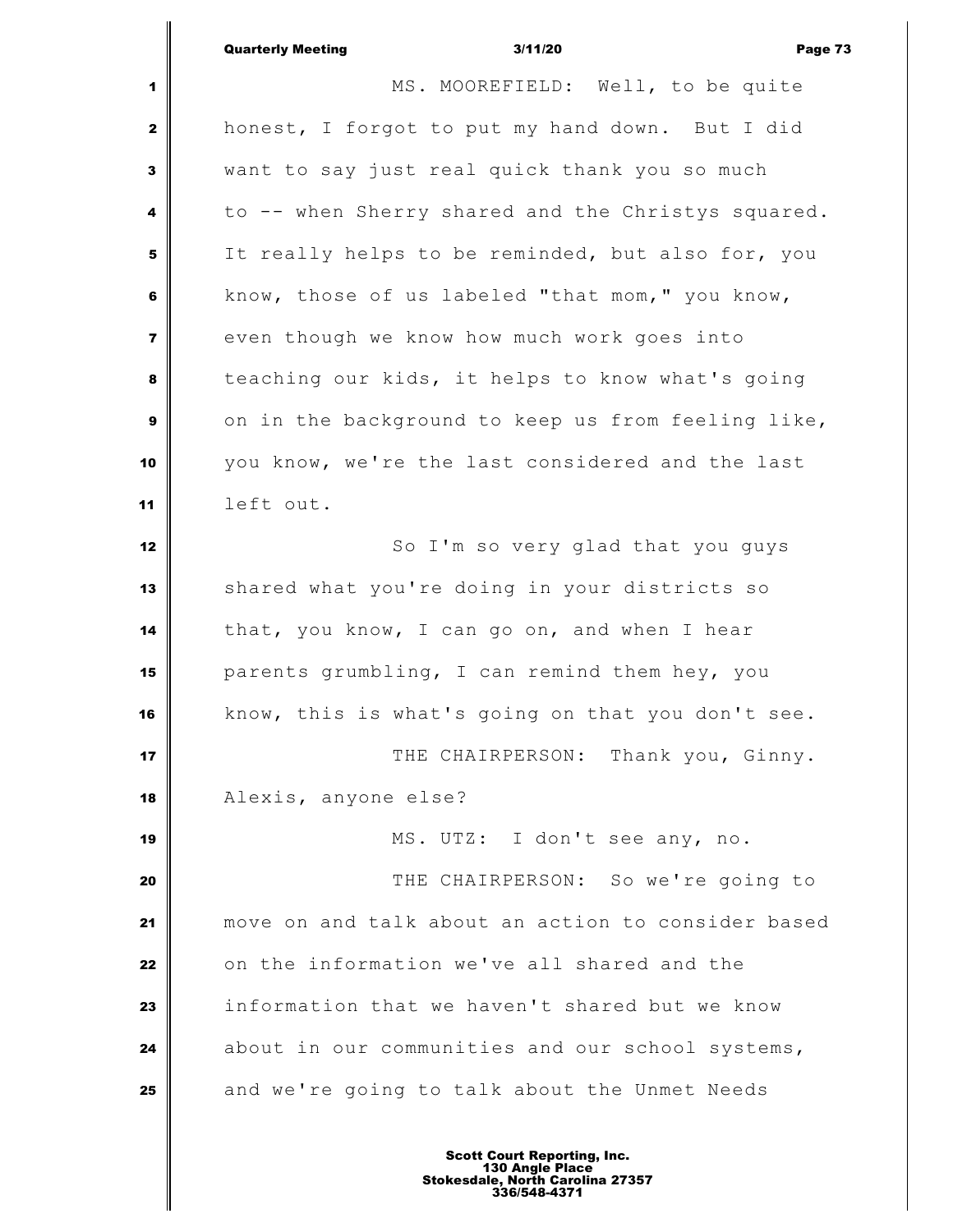|                | <b>Quarterly Meeting</b><br>3/11/20<br>Page 74     |
|----------------|----------------------------------------------------|
| 1              | Committee maybe doing a survey.                    |
| $\mathbf{2}$   | And, Diane, do you want to talk a                  |
| 3              | little bit about that, and do you see -- I guess I |
| 4              | would ask the whole Council -- do you see a need   |
| 5              | for a survey in light of the fact that ECAC has    |
| 6              | already done one?                                  |
| $\overline{7}$ | MS. GRANT: Cynthia, one thing---                   |
| 8              | MS. TERHAAR: This is Marge. Do you                 |
| $\mathbf{9}$   | want people on the committee to answer now,        |
| 10             | Cynthia?                                           |
| 11             | THE CHAIRPERSON: Well, I want Diane                |
| 12             | to talk a little bit about what the Unmet Needs    |
| 13             | Committee might talk about in their work group.    |
| 14             | MS. TERHAAR: Got it. Thank you.                    |
| 15             | MS. COFFEY: Hey, everybody. This is                |
| 16             | Diane. We -- this got talked about a little bit    |
| 17             | in our conference call that we do monthly prior to |
| 18             | these meetings, and we just were talking do we     |
| 19             | need to do an unmet needs survey, and I am even in |
| 20             | question of like do we need to do one for teachers |
| 21             | and school staff, do we need to do one for         |
| 22             | families, one for both.                            |
| 23             | I mean there's room to discuss this,               |
| 24             | I guess, and that's sort of what we wanted to      |
| 25             | throw out, is before we even come into the Unmet   |
|                |                                                    |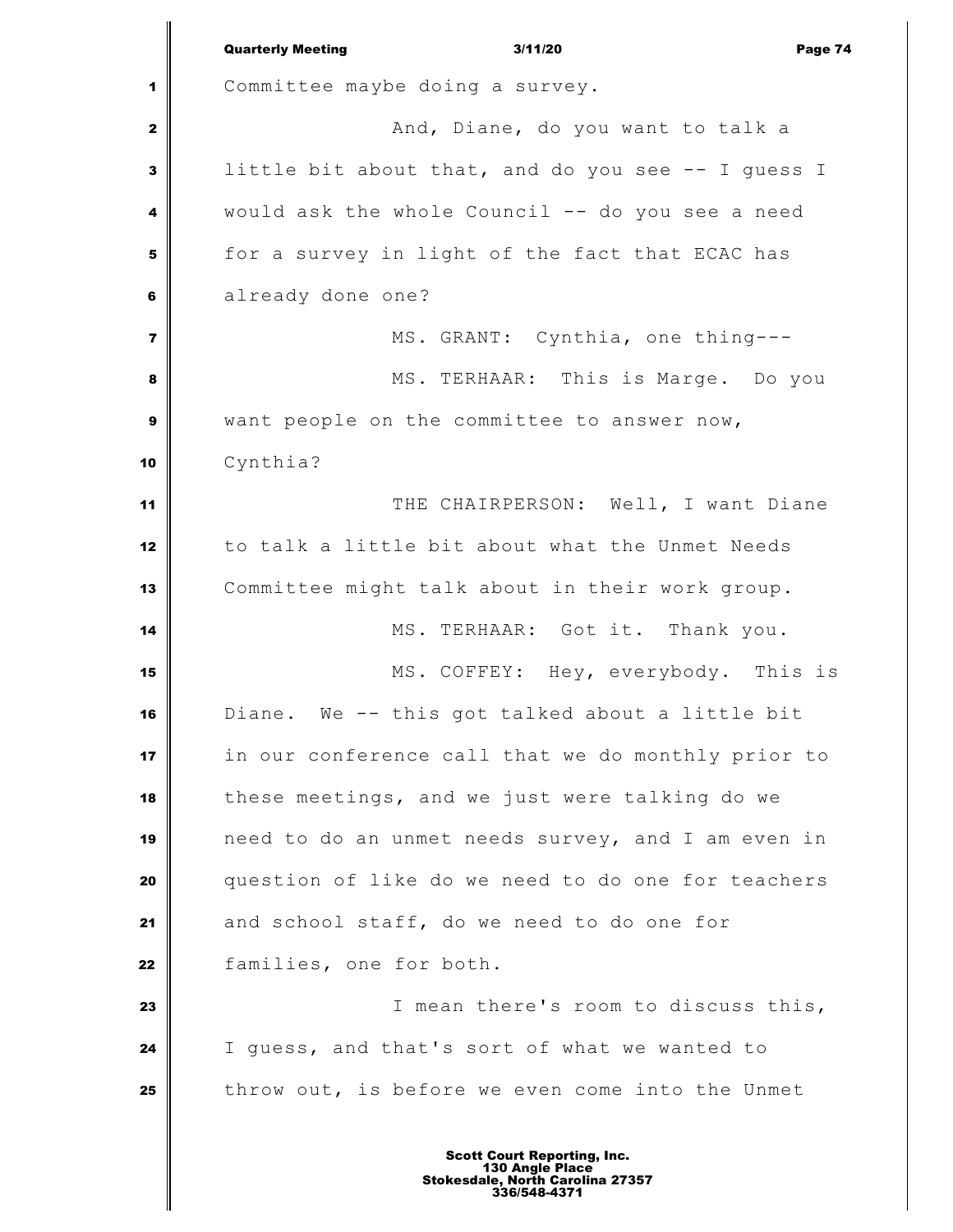|                | <b>Quarterly Meeting</b><br>3/11/20<br>Page 75     |
|----------------|----------------------------------------------------|
| 1              | Needs Committee and actually create a survey is,   |
| $\mathbf{2}$   | yes, those questions: Do we need one; do we feel   |
| 3              | like it's important to do one around COVID-19      |
| 4              | issues; you know, if we do feel it's important to  |
| 5              | do it, then what types of ways you think we should |
| 6              | do one.                                            |
| $\overline{7}$ | So I definitely -- this is all to be               |
| 8              | talked about, considered, figure out where we want |
| 9              | to go from here, and then the Unmet Needs          |
| 10             | Committee will fine-tune it and get it back out    |
| 11             | and try to get it all ready to go actually be      |
| 12             | submitted, if we do decide to do one.              |
| 13             | THE CHAIRPERSON: Thank you, Diane.                 |
| 14             | So now it's time for this committee to share their |
| 15             | thoughts.                                          |
| 16             | I wonder what's<br>MS. HUTCHINSON:                 |
| 17             | already out there because I know, from a school    |
| 18             | perspective, we've had to -- or we're in the       |
| 19             | process of having to submit our new e-learning     |
| 20             | plan for next school year, as we're now required   |
| 21             | to add five additional calendar days into our      |
| 22             | schedule. And I believe question number 10 -- and  |
| 23             | I'm going from memory here, but question number 10 |
| 24             | was how you're addressing special education        |
| 25             | services, related services, ESL services, those    |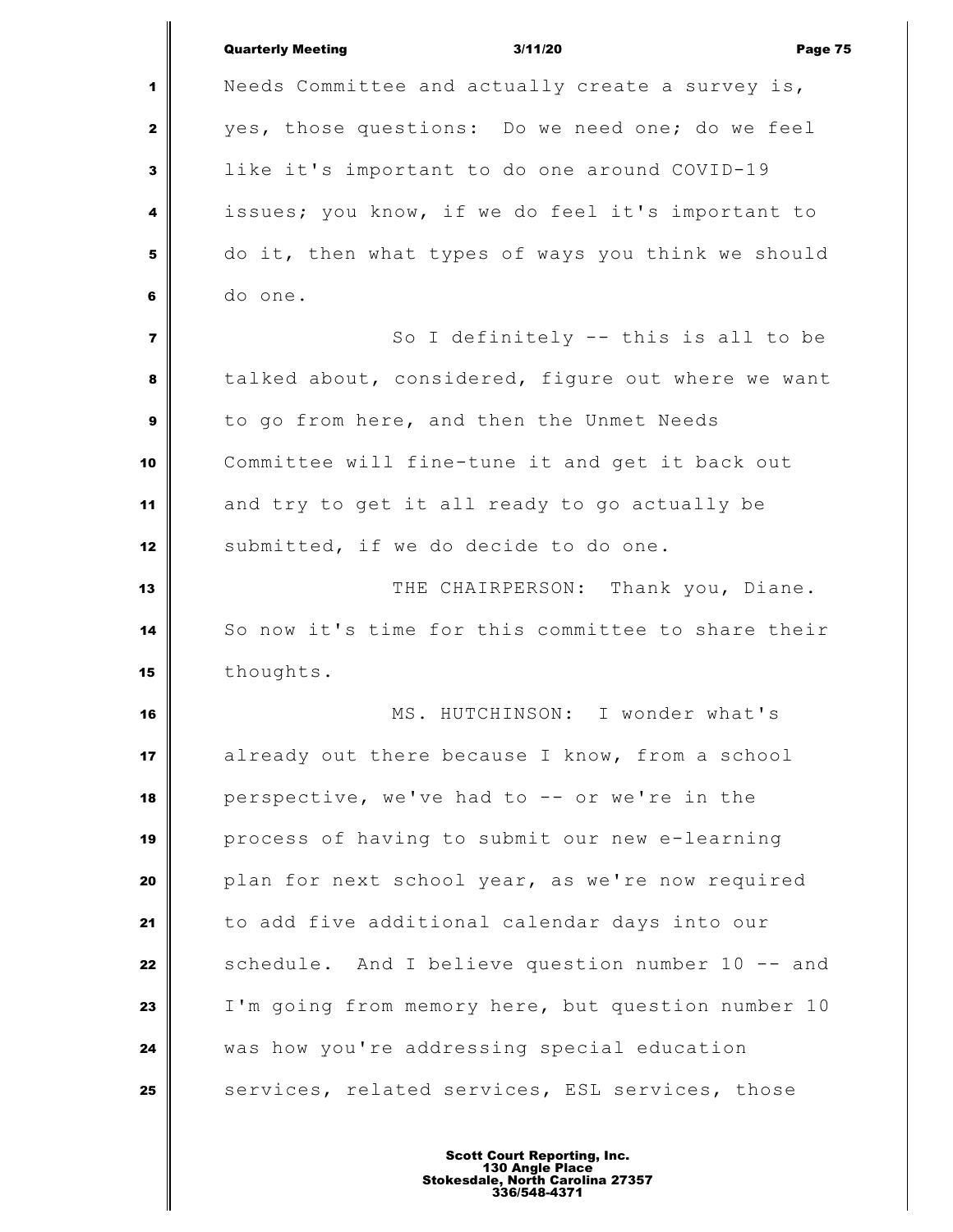|                         | <b>Quarterly Meeting</b><br>3/11/20<br>Page 76     |
|-------------------------|----------------------------------------------------|
| 1                       | kinds of things. I could be off on the number of   |
| $\mathbf{2}$            | the question.                                      |
| 3                       | But we've also had to respond to some              |
| 4                       | financial surveys out there to business            |
| 5                       | services -- financial business services to let     |
| 6                       | them know the impact of this on our district. So   |
| $\overline{\mathbf{z}}$ | part of me is wondering, like as a school system,  |
| 8                       | we've got to come up with our jumpstart plan.      |
| 9                       | That's going to have to address some of our        |
| 10                      | students with special needs.                       |
| 11                      | How much of it has already been                    |
| 12                      | gathered that we could get -- and maybe that's a   |
| 13                      | Carol Ann or a Sherry question -- that we could    |
| 14                      | just pull from what's already been gathered?       |
| 15                      | Because I think, from a school perspective, we are |
| 16                      | getting several surveys to respond to from various |
| 17                      | departments.                                       |
| 18                      | THE CHAIRPERSON: Thank you.                        |
| 19                      | MS. MOOREFIELD: This is Ginny                      |
| 20                      | Moorefield. And kind of going along with what      |
| 21                      | Christy just said, as parents, we're also getting  |
| 22                      | surveys about like -- you know, just asking about  |
| 23                      | the reopening, and I kind of feel like there's     |
| 24                      | going to be a lot more of those, and I wouldn't    |
| 25                      | want to burn parents out with surveys.             |
|                         |                                                    |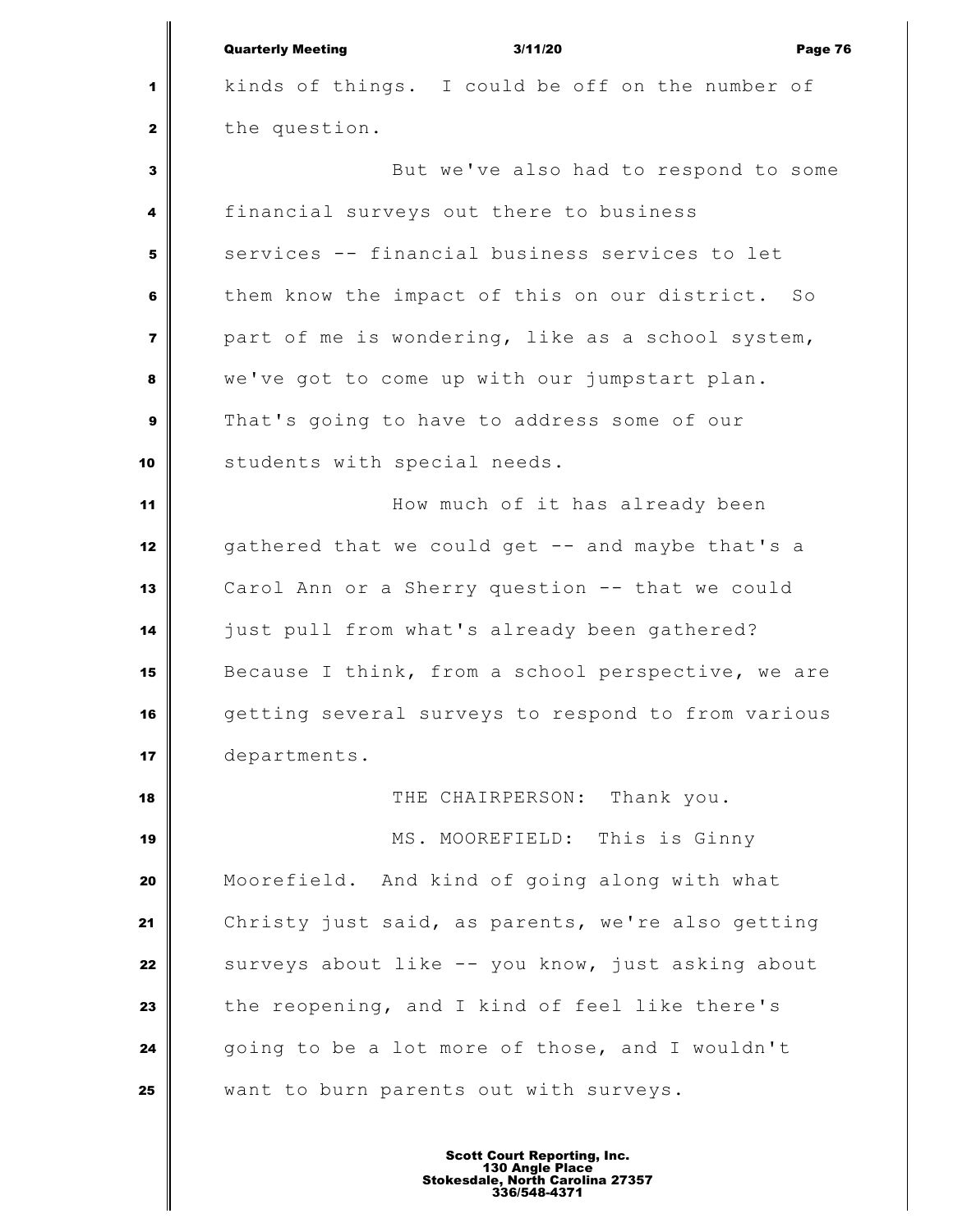|                         | <b>Quarterly Meeting</b><br>3/11/20<br>Page 77                                                            |
|-------------------------|-----------------------------------------------------------------------------------------------------------|
| 1                       | So if the ECAC is already going to do                                                                     |
| $\mathbf{2}$            | one with needs specifically for families with                                                             |
| $\mathbf{3}$            | special needs like any -- you know, any unmet                                                             |
| 4                       | needs for them, maybe we could just partner with                                                          |
| 5                       | them and then use their -- use their data.                                                                |
| 6                       | THE CHAIRPERSON: Okay. Thank you.                                                                         |
| $\overline{\mathbf{z}}$ | Anyone else?                                                                                              |
| 8                       | MS. GEORGE: Yeah. I kind of                                                                               |
| $\mathbf{9}$            | agree -- this is Leanna. I kind of agree with                                                             |
| 10                      | Ginny. It feels like there's already a lot of                                                             |
| 11                      | surveys out there and, as Cache mentioned earlier,                                                        |
| 12                      | possibly doing one for ECAC. If we have any                                                               |
| 13                      | specific questions as the Council, maybe we can                                                           |
| 14                      | ask ECAC if they could include those or consider                                                          |
| 15                      | including those in their survey if they haven't                                                           |
| 16                      | already had the same questions as we have. That's                                                         |
| 17                      | my two cents.                                                                                             |
| 18                      | MS. TERHAAR: I agree. And another                                                                         |
| 19                      | thought I have is, is there a way we could merely                                                         |
| 20                      | contact school systems to ask if they are sending                                                         |
| 21                      | out surveys with any relevant questions                                                                   |
| 22                      | specifically for parents of children in EC                                                                |
| 23                      | programs. Then that way, if they don't, we're                                                             |
| 24                      | planting the seed.                                                                                        |
| 25                      | And then the second part of that is,                                                                      |
|                         | <b>Scott Court Reporting, Inc.</b><br>130 Angle Place<br>Stokesdale, North Carolina 27357<br>336/548-4371 |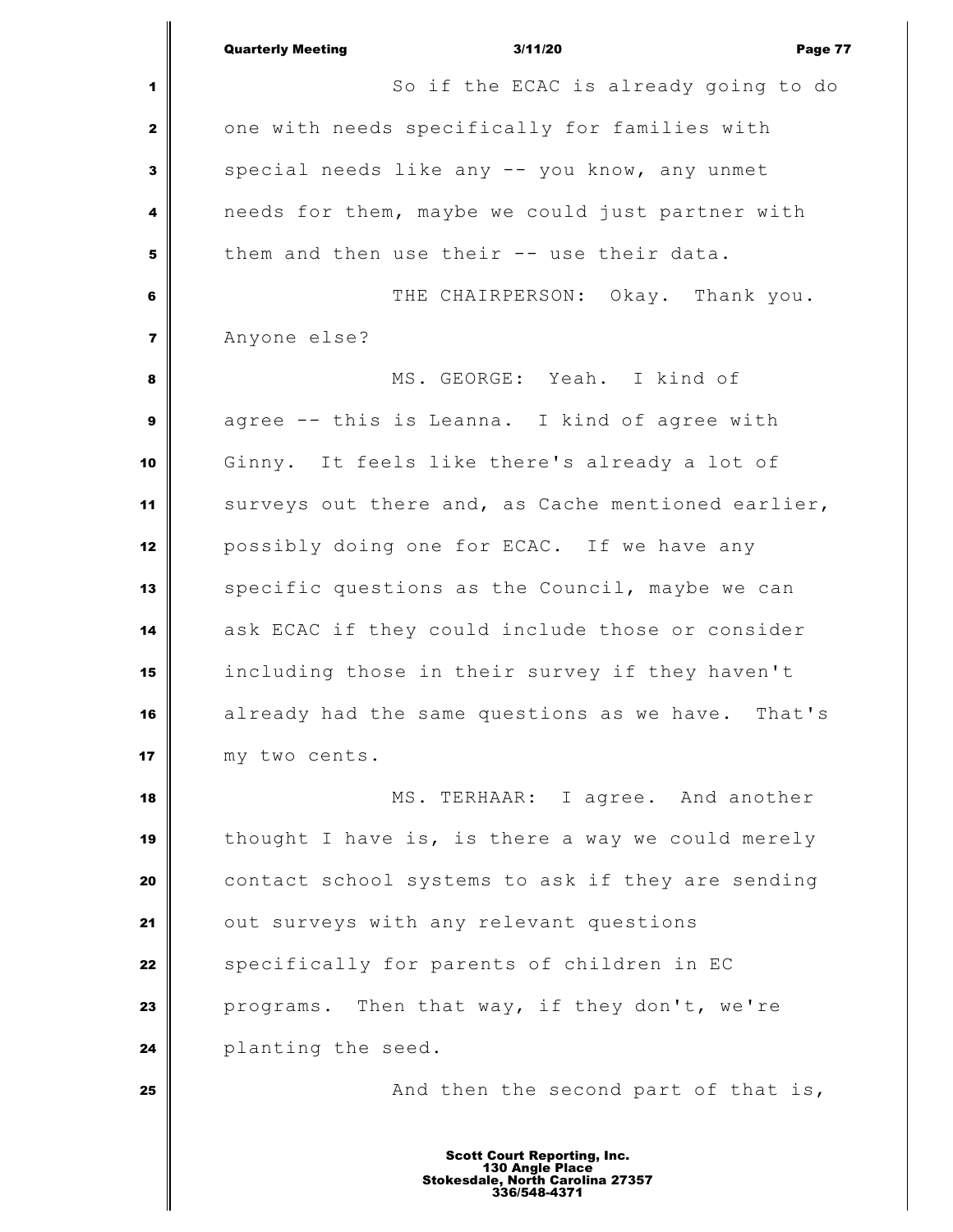|                         | <b>Quarterly Meeting</b><br>3/11/20<br>Page 78     |
|-------------------------|----------------------------------------------------|
| 1                       | if so, we're requesting that they share that       |
| $\mathbf{2}$            | report -- it's tricky to ask people to share data, |
| $\mathbf{3}$            | right, because that crosses some boundaries, but   |
| 4                       | to ask if they could share their report so that we |
| 5                       | could synthesize it. Does that sound good to       |
| 6                       | people?                                            |
| $\overline{\mathbf{z}}$ | MS. HUTCHINSON: To speak to that                   |
| 8                       | point just a little, one of the components of the  |
| $\mathbf{9}$            | e-learning plan is that you are required to survey |
| 10                      | all of your stakeholder groups so students,        |
| 11                      | parents, teaching staff. So that is a required     |
| 12                      | component of that e-learning, is to go ahead and   |
| 13                      | send that survey out and have that data in your    |
| 14                      | e-learning plan.                                   |
| 15                      | So to Ginny's point and to your                    |
| 16                      | point, those surveys are required by every         |
| 17                      | district to be sent out right now. So we are       |
| 18                      | automatically sending surveys to parents, and like |
| 19                      | Ginny said, do we want to. But that doesn't speak  |
| 20                      | to the point about are they tailored-towards-      |
| 21                      | students-with-special-needs-type questions. They   |
| 22                      | are general questions about access and such.       |
| 23                      | MS. TERHAAR: Yes. Yes. And maybe                   |
| 24                      | we could even make a recommendation that -- I      |
| 25                      | don't know if it's too late because I don't know   |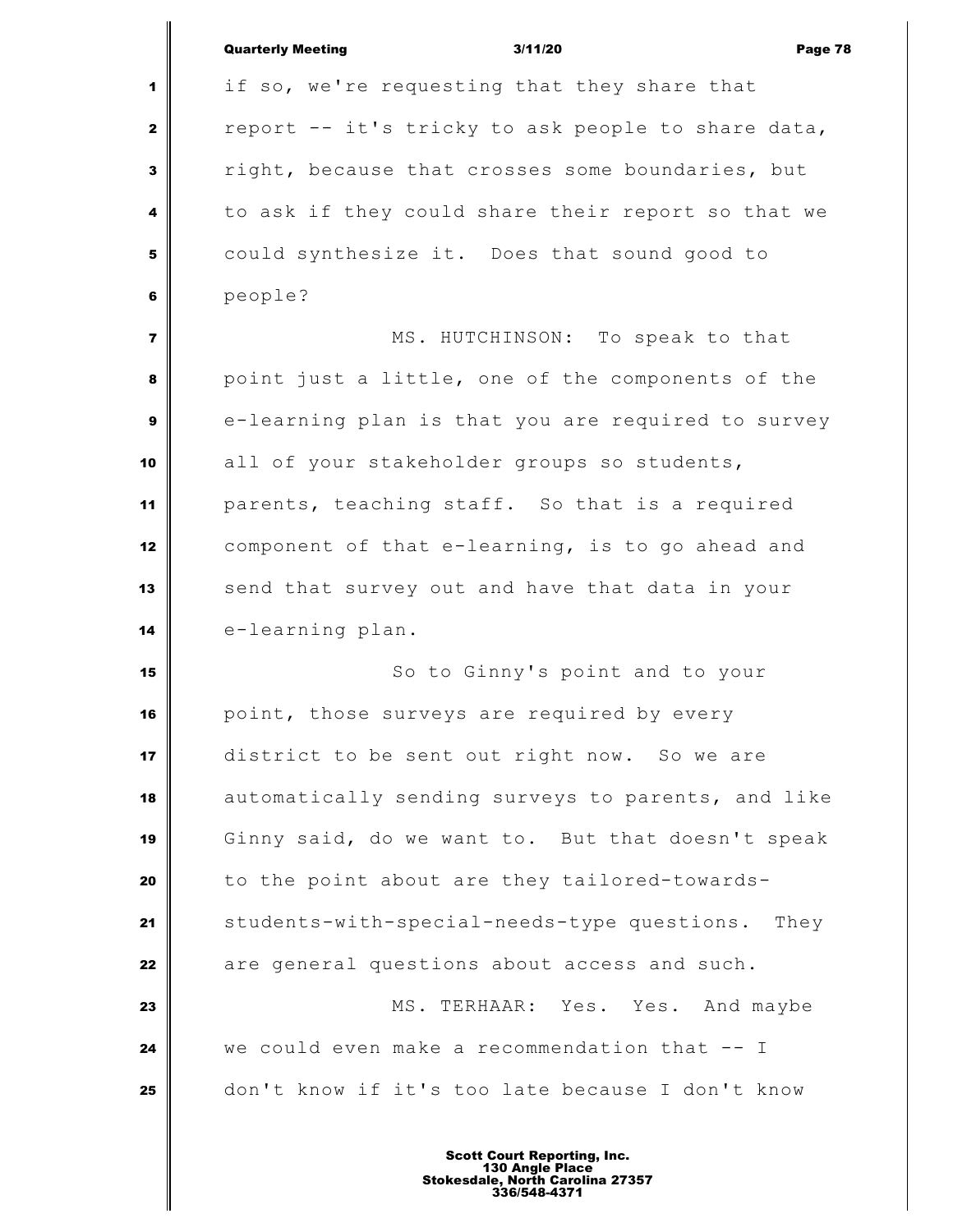|                         | <b>Quarterly Meeting</b><br>3/11/20<br>Page 79     |
|-------------------------|----------------------------------------------------|
| 1                       | what the timing is for any of this, but could we   |
| $\mathbf{2}$            | make a recommendation to them to consider some     |
| $\mathbf{3}$            | specific items that address this?                  |
| 4                       | MS. GRANT: And, Marge, I think that                |
| 5                       | would be a idea. This is Christy Grant. But a      |
| 6                       | lot of those districts have already sent the       |
| $\overline{\mathbf{z}}$ | surveys out.                                       |
| 8                       | MS. TERHAAR: Okay.                                 |
| $\boldsymbol{9}$        | MS. GRANT: You know, it would just                 |
| 10                      | be hard to go back and include additional          |
| 11                      | questions, if they haven't already -- already done |
| 12                      | that. And that was one of the things I was going   |
| 13                      | to say, was -- was just if there's a way that we   |
| 14                      | could partner with ECAC and do it there. We've     |
| 15                      | done a survey and we've done one specific outside  |
| 16                      | of our district survey internally for our EC       |
| 17                      | staff, and just hearing from some of them, they're |
| 18                      | like, "We don't know which survey we've done and   |
| 19                      | which one we've had, " and "We keep getting        |
| 20                      | bombarded with surveys right now during this time  |
| 21                      | of the year."                                      |
| 22                      | Because it's "How did it go during                 |
| 23                      | COVID?" "Oh, well, let's look at remote -- let's   |
| 24                      | also look at remote learning." And then, you       |
| 25                      | know, some districts are going through             |
|                         |                                                    |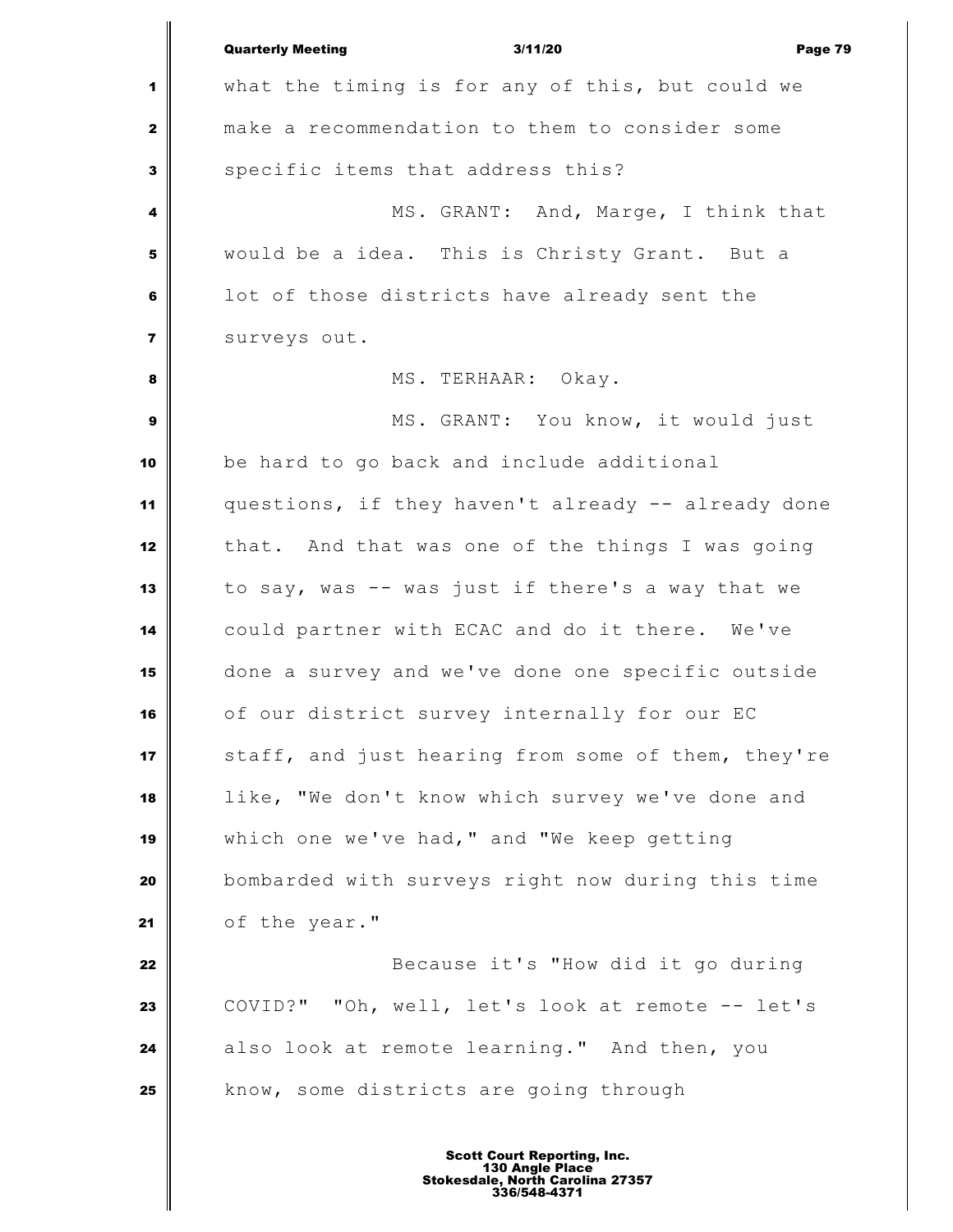|                         | <b>Quarterly Meeting</b><br>3/11/20<br>Page 80     |
|-------------------------|----------------------------------------------------|
| 1                       | accreditation next year. Then, guess what? We're   |
| $\mathbf{2}$            | doing surveys for that as well. So there's just a  |
| 3                       | lot of surveys being thrown out, and I'm really    |
| 4                       | worried that even with parents, there's going to   |
| 5                       | be this overwhelmed feeling of oh, my gosh, one    |
| 6                       | more survey, and they just won't do it.            |
| $\overline{\mathbf{z}}$ | So I just $--$ that is one of my $--$ you          |
| 8                       | know, the other thing is, maybe you could $-$ if   |
| 9                       | you wanted to do a survey to kind of see what are  |
| 10                      | the needs in the districts, because I do feel like |
| 11                      | there's very different needs depending on where    |
| 12                      | you are within the state.                          |
| 13                      | MS. TERHAAR: Absolutely.                           |
| 14                      | MS. GRANT: Maybe it could go to EC                 |
| 15                      | directors and having them kind of do the survey,   |
| 16                      | you know, and it may be based on some survey data  |
| 17                      | that they had done from parents.                   |
| 18                      | Cache, if you-all could also send --               |
| 19                      | when you-all do the survey, if you could send it   |
| 20                      | out to EC directors, then we could also send it    |
| 21                      | out to our parents. We may get a higher return     |
| 22                      | rate on that as well.                              |
| 23                      | MS. MOOREFIELD: And this is Ginny                  |
| 24                      | Moorefield. Just another idea. One thing that we   |
| 25                      | could do is maybe come up with just a list of      |
|                         |                                                    |

I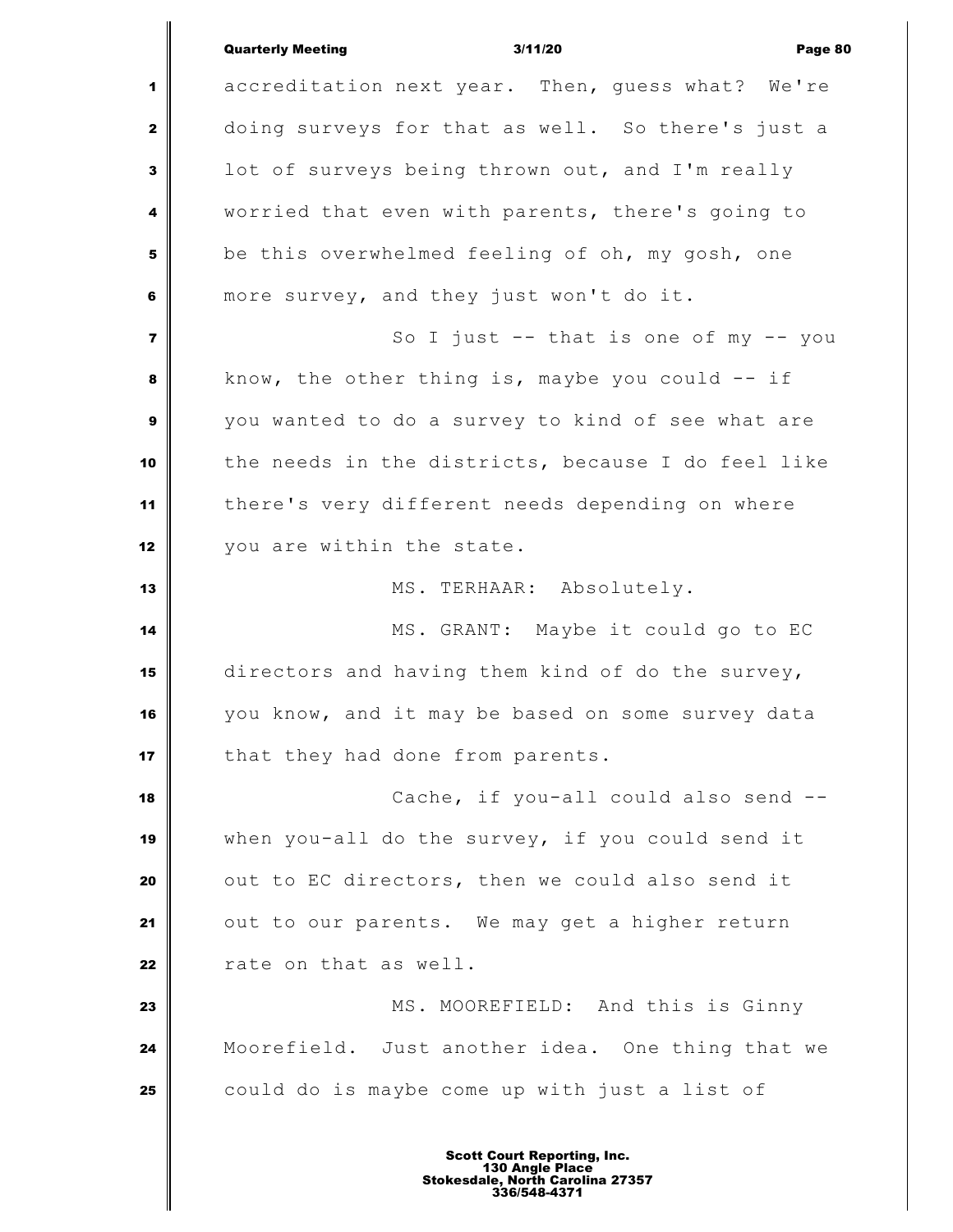|                | <b>Quarterly Meeting</b><br>3/11/20<br>Page 81                                                            |
|----------------|-----------------------------------------------------------------------------------------------------------|
| 1              | recommended questions that we could send the ECAC                                                         |
| 2              | to consider, to LEA EC directors, county                                                                  |
| 3              | directors, and things like, just -- like just some                                                        |
| 4              | recommended questions to consider that would fit                                                          |
| 5              | with their district and that they could -- you                                                            |
| 6              | know, they could pick and choose to add to                                                                |
| $\overline{7}$ | their -- whatever they're sending out so we don't                                                         |
| 8              | send out an additional survey, but that, you know,                                                        |
| 9              | we still get, you know, like you said, those seeds                                                        |
| 10             | planted.                                                                                                  |
| 11             | THE CHAIRPERSON: So, Cache, are you                                                                       |
| 12             | still on the line?                                                                                        |
| 13             | MS. UTZ: I don't see her anymore. I                                                                       |
| 14             | think she had to go.                                                                                      |
| 15             | THE CHAIRPERSON: Okay. So Diane---                                                                        |
| 16             | MS. COFFEY: Yes.                                                                                          |
| 17             | THE CHAIRPERSON: ---in the Unmet                                                                          |
| 18             | Needs Committee, do you think you have enough                                                             |
| 19             | information from what we've all shared here that                                                          |
| 20             | you're able to think about how you would work with                                                        |
| 21             | or try to partner with Cache and ECAC?                                                                    |
| 22             | MS. COFFEY: Yes, I definitely think                                                                       |
| 23             | I do on that side. Let me ask one clarifying                                                              |
| 24             | question, though, for the school personnel that                                                           |
| 25             | was answering. Is every single county                                                                     |
|                |                                                                                                           |
|                | <b>Scott Court Reporting, Inc.</b><br>130 Angle Place<br>Stokesdale, North Carolina 27357<br>336/548-4371 |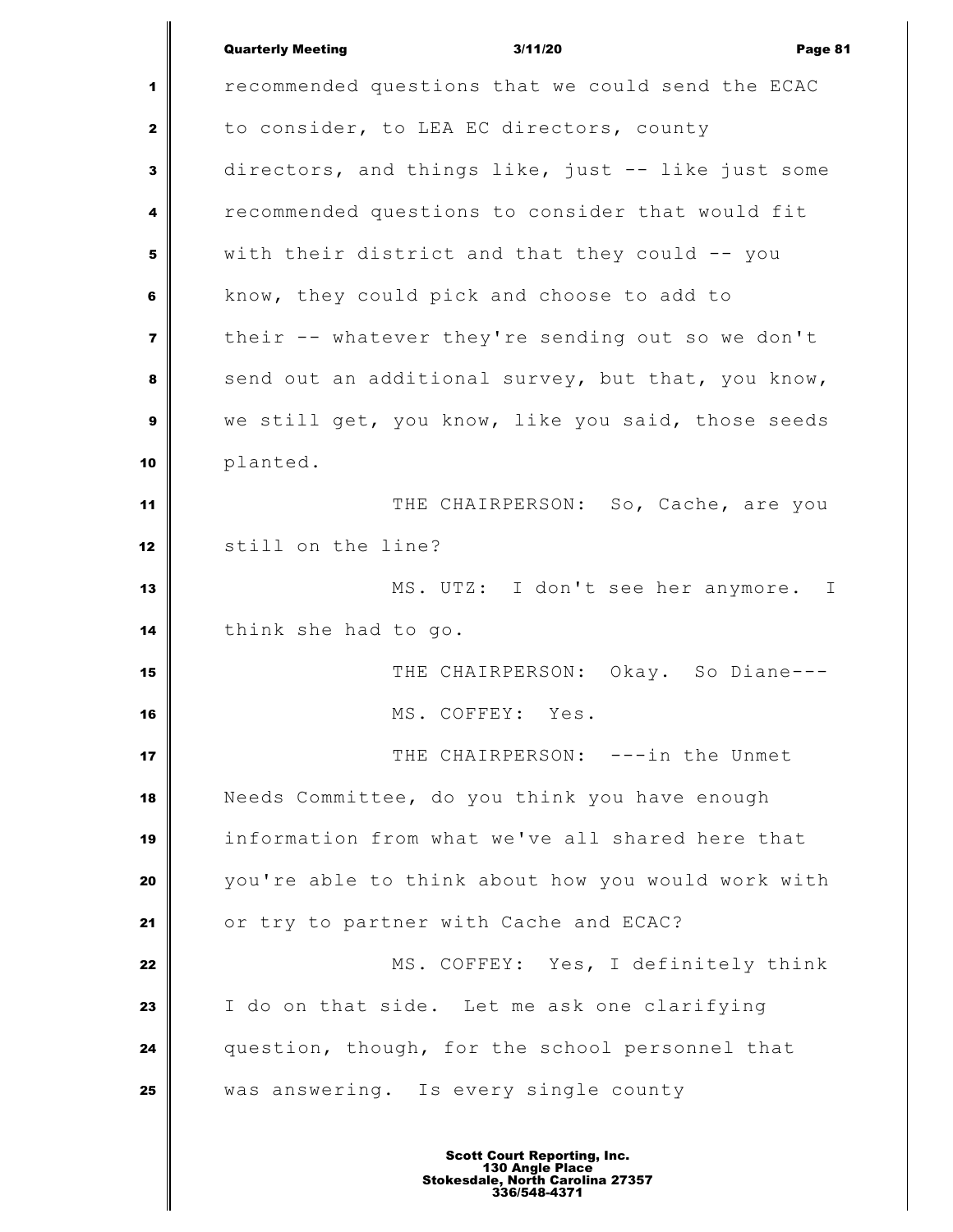Quarterly Meeting 3/11/20 Page 82 automatically reaching out to all parents, or are they picking parents? MS. GRANT: That's a good question. I'm not sure. We sent the survey out to everybody. I'm not sure how other districts did it. You know, we also have our LEA self- assessments for the EC Division where we -- we have to look at information specific to EC parents. I just don't know where like -- we sent it out to everybody. I don't know if some were just doing it within their parent groups or not. Does that make sense? I'm not sure how -- if that's consistent across the state or not. So that might be a good thing with a suggestion to send it out to all parents. MS. COFFEY: Yeah. I can say for the counties I'm working in, there's not been surveys to every parent. So that's the reason why I was asking that, is what the requirement was. So, okay, that makes sense. **THE CHAIRPERSON:** So, Diane, that could be one of the recommendations we make, as the person just said previously. I'm sorry. I didn't catch who it was. That could be one of the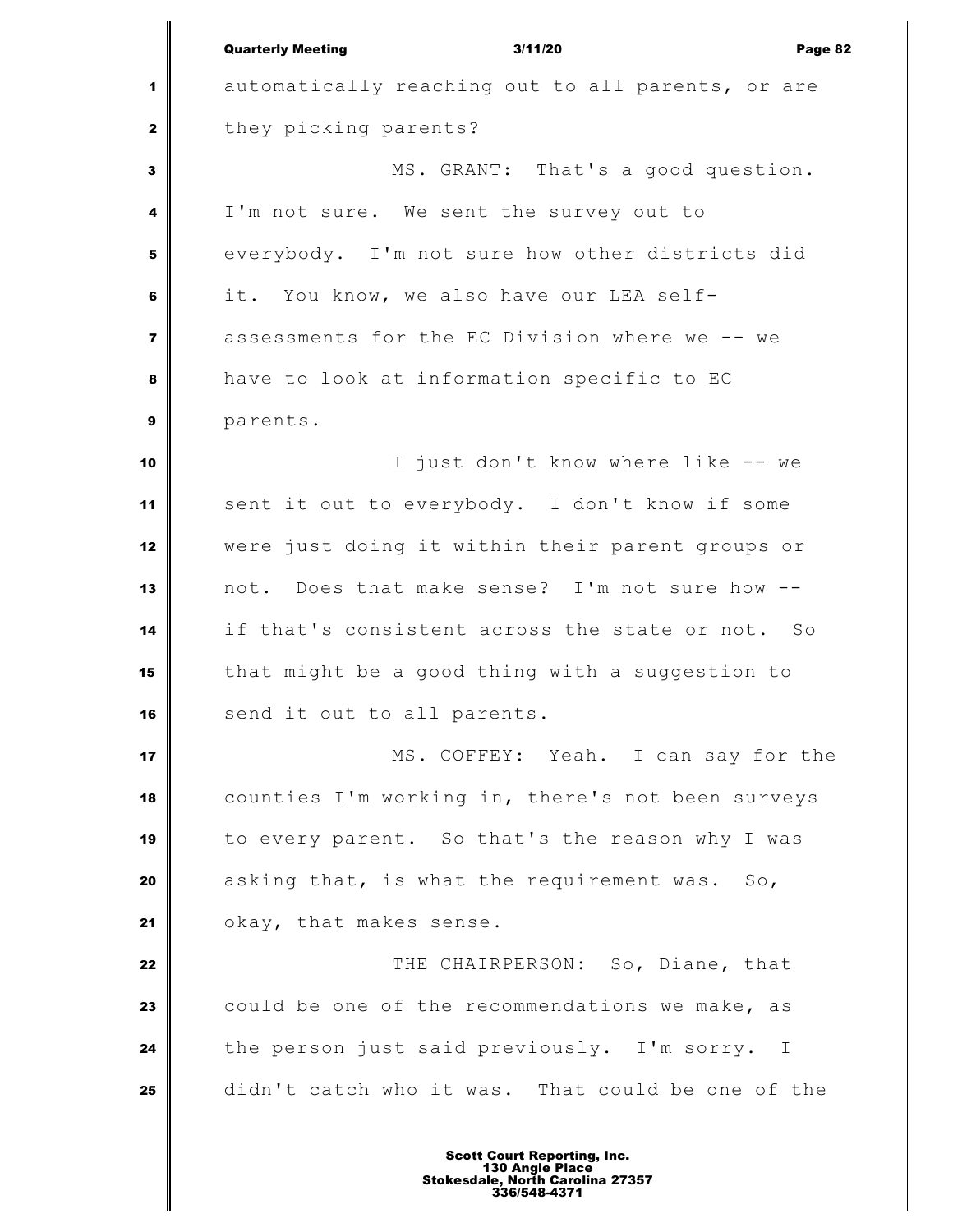|                         | <b>Quarterly Meeting</b><br>3/11/20<br>Page 83     |
|-------------------------|----------------------------------------------------|
| 1                       | questions that the Unmet Needs Committee works on  |
| $\mathbf{z}$            | and also how ECAC can expand their outreach        |
| $\mathbf{3}$            | because I think 600 surveys, that is great, but    |
| 4                       | when we have 200,000 kids across the state with    |
| 5                       | IEPs, it looks a little sparsely.                  |
| 6                       | MS. COFFEY: Yes, I agree that needs                |
| $\overline{\mathbf{z}}$ | to be increased. So definitely, yeah, I think      |
| 8                       | there's some room to work with here. So thank      |
| $\mathbf{9}$            | you, everybody, for the input.                     |
| 10                      | THE CHAIRPERSON: Okay. We move on                  |
| 11                      | to public comments. Do we have anybody, Alexis?    |
| 12                      | MS. UTZ: Let me do a quick scan                    |
| 13                      | through again, but I did not see anyone. No, it    |
| 14                      | is all council members that are present.           |
| 15                      | THE CHAIRPERSON: Okay. So according                |
| 16                      | to policy, do we have to wait? Do we have a        |
| 17                      | timeline that they had to sign up by?              |
| 18                      | MS. UTZ: Yeah. They would have had                 |
| 19                      | to sign up already and notify us that they were    |
| 20                      | here in order to---                                |
| 21                      | THE CHAIRPERSON: Okay. So we'll                    |
| 22                      | move on to establish goals of committee work. So   |
| 23                      | we have our committees. We have the Policies and   |
| 24                      | Procedures Committee, we have the Unmet Needs      |
| 25                      | Committee, we have the Reports and Data Committee, |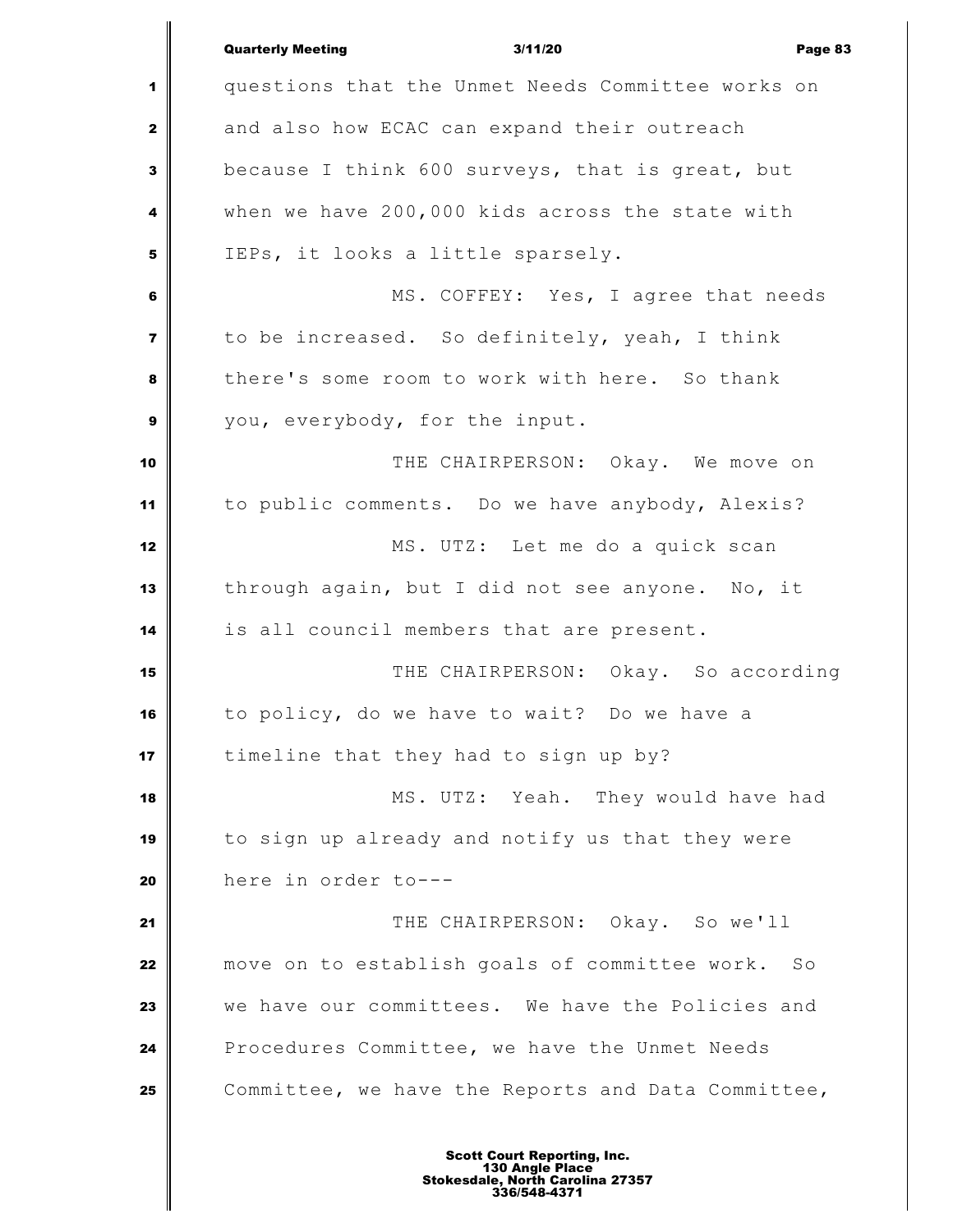|                         | <b>Quarterly Meeting</b><br>3/11/20<br>Page 84     |
|-------------------------|----------------------------------------------------|
| 1                       | we have the Executive Committee, but mostly we're  |
| $\mathbf{2}$            | going to talk about Reports and Data, Unmet Needs, |
| $\mathbf{3}$            | and Policies and Procedures.                       |
| 4                       | So those committees will get together              |
| 5                       | in the afternoon to do some committee work, but we |
| 6                       | sort of want to talk about what kind of goals do   |
| $\overline{\mathbf{z}}$ | we want for those committees. So anybody from      |
| 8                       | Reports and Data want to---                        |
| $\mathbf{9}$            | MS. HUTCHINSON: Cynthia, I don't                   |
| 10                      | know which team this falls under, but I know that  |
| 11                      | we have our council meetings set through December  |
| 12                      | of 2020. I always think there's some value to      |
| 13                      | folks knowing in the summertime, and I know that   |
| 14                      | we're penciling things in pending that we can      |
| 15                      | actually physically meet in person, and the backup |
| 16                      | plan is virtual, but it would be nice if one of    |
| 17                      | those teams kind of looked at dates.               |
| 18                      | And we always sort of try and precede              |
| 19                      | the State Board meetings, so I appreciate that     |
|                         |                                                    |
| 20                      | those are on there for the 2020-21 school year,    |
| 21                      | but maybe one of the teams could look at getting   |
| 22                      | those dates established in March -- in the         |
| 23                      | springtime.                                        |
| 24                      | THE CHAIRPERSON: So would Policies                 |
| 25                      | and Procedures Committee -- would you want to take |
|                         |                                                    |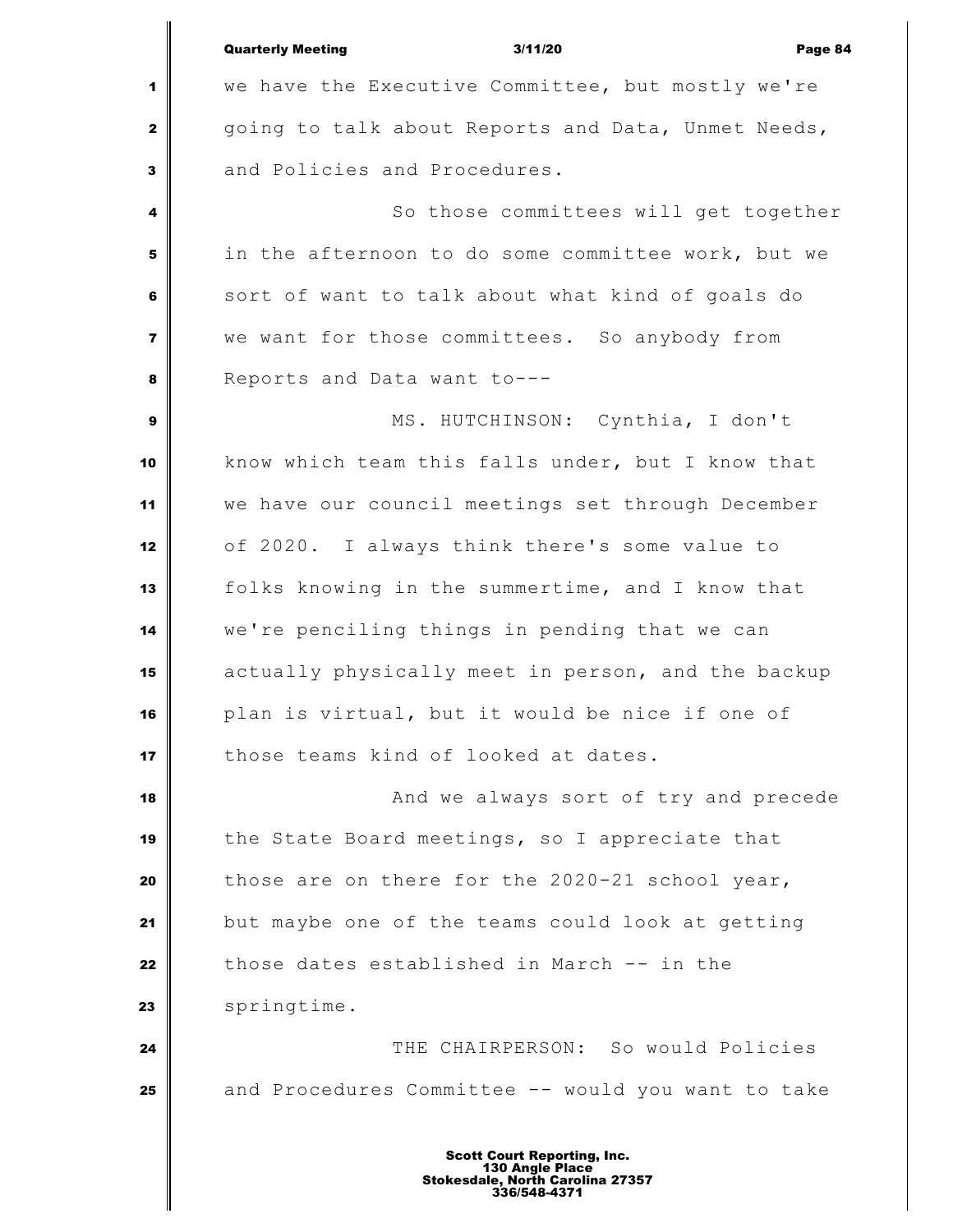|                         | 3/11/20<br><b>Quarterly Meeting</b><br>Page 85     |
|-------------------------|----------------------------------------------------|
| 1                       | that on?                                           |
| 2                       | MS. HUTCHINSON: I mean that's fine                 |
| 3                       | with me if that works for others, and I don't know |
| 4                       | if Alexis wants to join us because we typically do |
| 5                       | reserve the State Board Meeting Room, and we try   |
| 6                       | and jump ahead of the State Board of Ed meeting.   |
| $\overline{\mathbf{z}}$ | So it might be a little coordinating, or if the    |
| 8                       | Board meetings are not booked out that far at this |
| 9                       | point.                                             |
| 10                      | MS. GRANT: Right. Are those set                    |
| 11                      | dates each year, or do we set -- do we set those,  |
| 12                      | though?                                            |
| 13                      | THE CHAIRPERSON: Alexis, do you want               |
| 14                      | to -- because I think they're pretty set dates,    |
| 15                      | $but --$                                           |
| 16                      | MS. UTZ: So I am not exactly sure.                 |
| 17                      | Like the bylaws say that you guys set them, but I  |
| 18                      | have not had to do this yet. I've come into it as  |
| 19                      | being already scheduled.                           |
| 20                      | So, Danyelle, are you online still?                |
| 21                      | MS. SANDERS: Yes. Those dates were                 |
| 22                      | already set even when I got here, and I guess it's |
| 23                      | because it's quarterly. So I'm not sure, you       |
| 24                      | know, how that works as far as the dates being     |
| 25                      | changed because I came into it when they were      |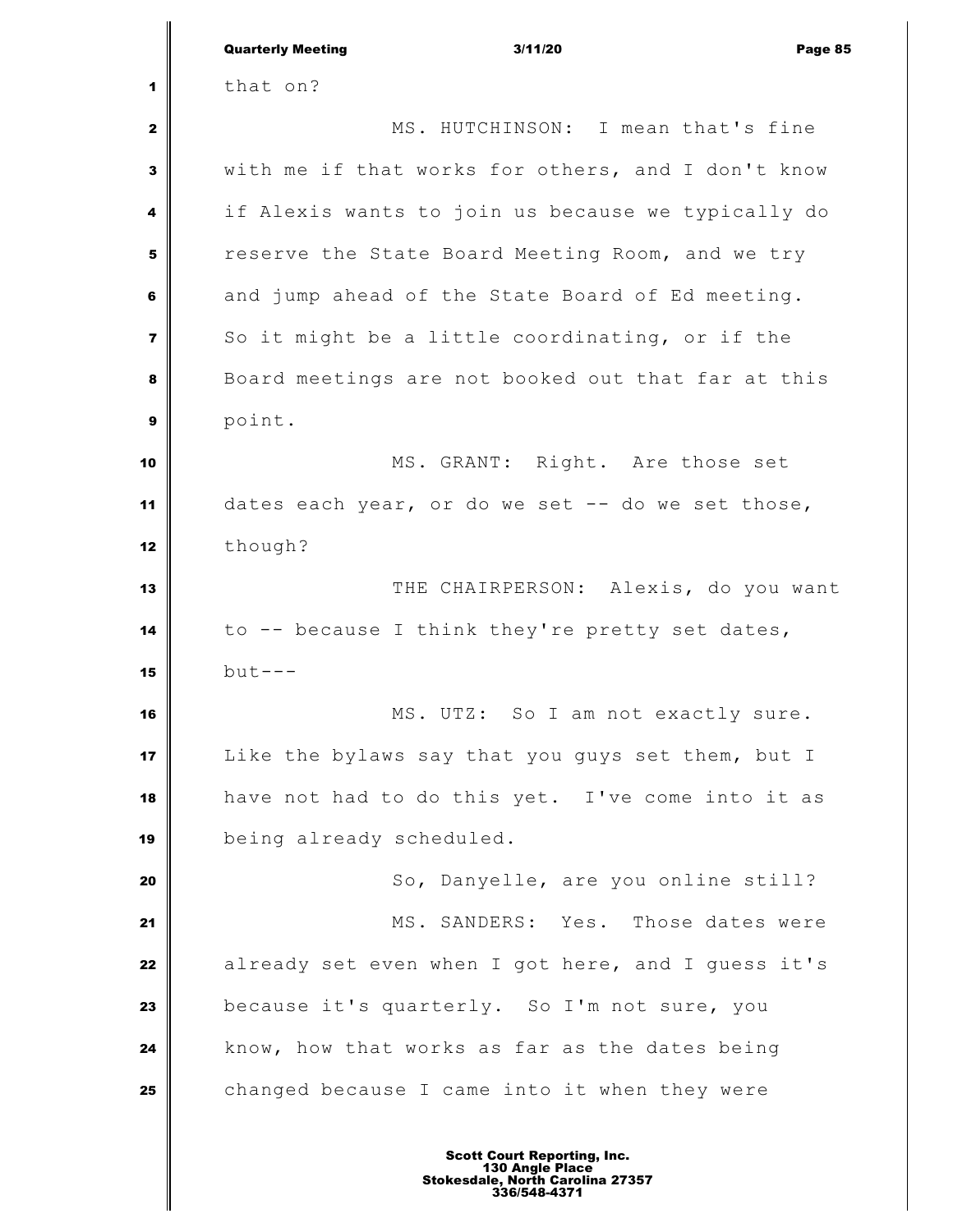|                         | <b>Quarterly Meeting</b><br>3/11/20<br>Page 86     |
|-------------------------|----------------------------------------------------|
| 1                       | already set for 2020.                              |
| 2                       | THE CHAIRPERSON: So it's been a                    |
| 3                       | practice, to my knowledge, that they were the      |
| 4                       | second Wednesday of every month that we met, so    |
| 5                       | quarterly second Wednesday. Leanna or Carol Ann?   |
| 6                       | MS. UTZ: I think it's up to you                    |
| $\overline{\mathbf{z}}$ | guys. If that's what you want to keep, then we     |
| 8                       | can keep it, and we can double-check and make sure |
| 9                       | the boardroom's available, and as long as it's     |
| 10                      | available, I think we can go with that.            |
| 11                      | THE CHAIRPERSON: So Policies and                   |
| 12                      | Procedures Committee along with Alexis, if she'd   |
| 13                      | like to join and maybe Danyelle, and have a        |
| 14                      | conversation about those meeting dates---          |
| 15                      | MS. UTZ: Yeah, we can do that.                     |
| 16                      | THE CHAIRPERSON: ---and make some                  |
| 17                      | recommendations?                                   |
| 18                      | MS. GRANT: Sure.                                   |
| 19                      | THE CHAIRPERSON: Okay. Thank you.                  |
| 20                      | Data and Reports, and I know Lisa Phillips is not  |
| 21                      | here. She's the chair. But anyone in that          |
| 22                      | committee want to think about or express some of   |
| 23                      | your thoughts on some of the things that you can   |
| 24                      | work on or some of the things that we need to      |
| 25                      | think about as goals for that committee.           |
|                         |                                                    |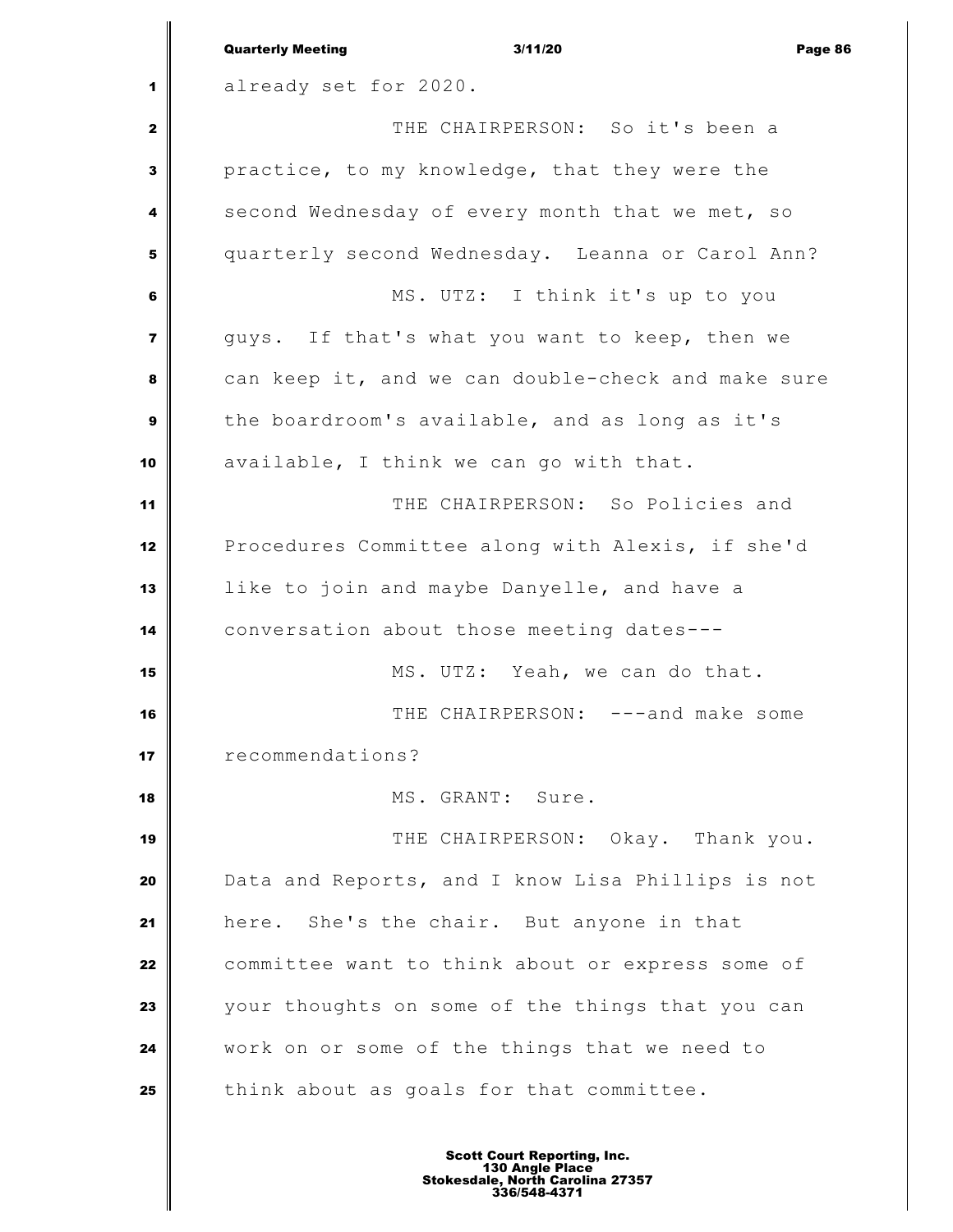|                         | <b>Quarterly Meeting</b><br>3/11/20<br>Page 87     |
|-------------------------|----------------------------------------------------|
| 1                       | MS. MOOREFIELD: Cynthia, this is                   |
| $\mathbf{2}$            | Ginny Moorefield. I just had a question. So the    |
| 3                       | Data committee, should they be the ones to come up |
| 4                       | with any kind of like survey questions?            |
| 5                       | THE CHAIRPERSON: No. I thought that                |
| 6                       | should be, in my opinion -- but we can discuss     |
| $\overline{\mathbf{z}}$ | it -- the Unmet Needs Committee.                   |
| 8                       | MS. MOOREFIELD: Okay. I wasn't                     |
| $\boldsymbol{9}$        | sure. I mean there are questions about unmet       |
| 10                      | needs, but then, you know -- but we're gathering   |
| 11                      | information. So I wasn't sure like who -- who be   |
| 12                      | $best---$                                          |
| 13                      | THE CHAIRPERSON: So Data and Reports               |
| 14                      | handles all the data and reports that come through |
| 15                      | us from the EC Department. So things like the      |
| 16                      | reports that we get annually on the annual plan,   |
| 17                      | the reports that we get on things like well, now   |
| 18                      | we're going to be talking about                    |
| 19                      | disproportionality, any reports like that.         |
| 20                      | And also I think -- this is something              |
| 21                      | that's just a thought of mine. One of the things   |
| 22                      | that IDEA recommends that we as a council do is    |
| 23                      | that we look at how different due process          |
| 24                      | hearings, facilitated -- IEP facilitations,        |
| 25                      | mediations as well as any state complaints, that   |
|                         |                                                    |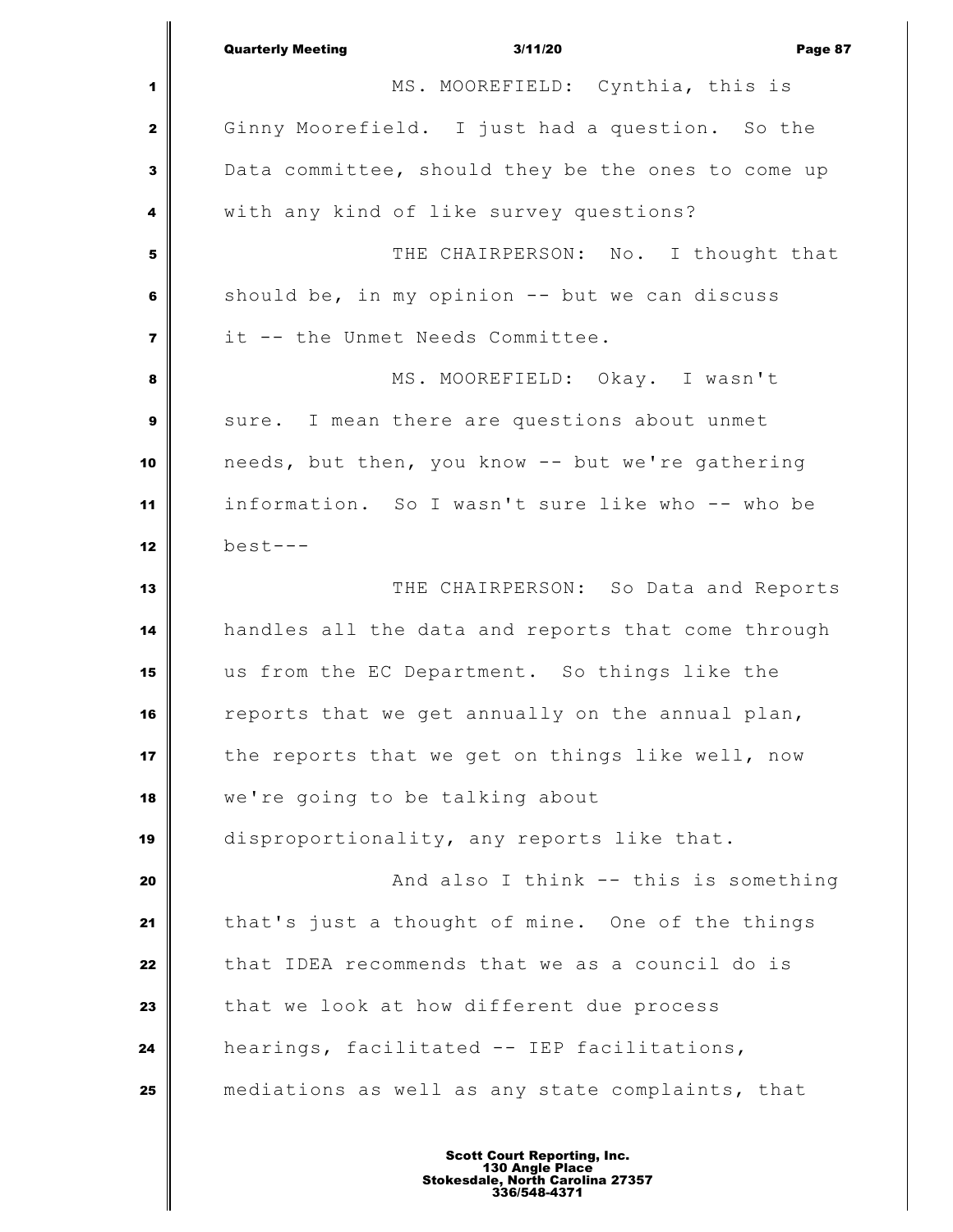|              | <b>Quarterly Meeting</b><br>3/11/20<br>Page 88     |
|--------------|----------------------------------------------------|
| 1            | we look at those and make recommendations to the   |
| $\mathbf{z}$ | Council. That's something we haven't done          |
| 3            | previously, but it's something that would probably |
| 4            | fall under the Reports and Data.                   |
| 5            | So the committee chairs, do you feel               |
| 6            | that that's enough information for you to, at the  |
| 7            | appointed time, go into meetings?                  |
| 8            | MS. COFFEY: I do. The only question                |
| 9            | I have is with the annual reports. We have         |
| 10           | information that we need to give you, and if so,   |
| 11           | have you got that laid out as far as what we need  |
| 12           | to get to you?                                     |
| 13           | THE CHAIRPERSON: So I did provide to               |
| 14           | the Executive Committee, I think, a copy of the    |
| 15           | draft annual report that Leanna provided to me for |
| 16           | the 2018-2019 annual report. For the 2019-2020     |
| 17           | annual report, I don't have a draft outline        |
| 18           | because I'd like to expand the report a little     |
| 19           | bit. So I can -- if each committee -- we usually   |
| 20           | $have--$                                           |
| 21           | Danyelle, we had a form that we were               |
| 22           | using for the committees to report out on the      |
| 23           | work.                                              |
| 24           | MS. SANDERS: I'll have to look into                |
| 25           | it. I'm not aware. I'll look into my documents     |
|              |                                                    |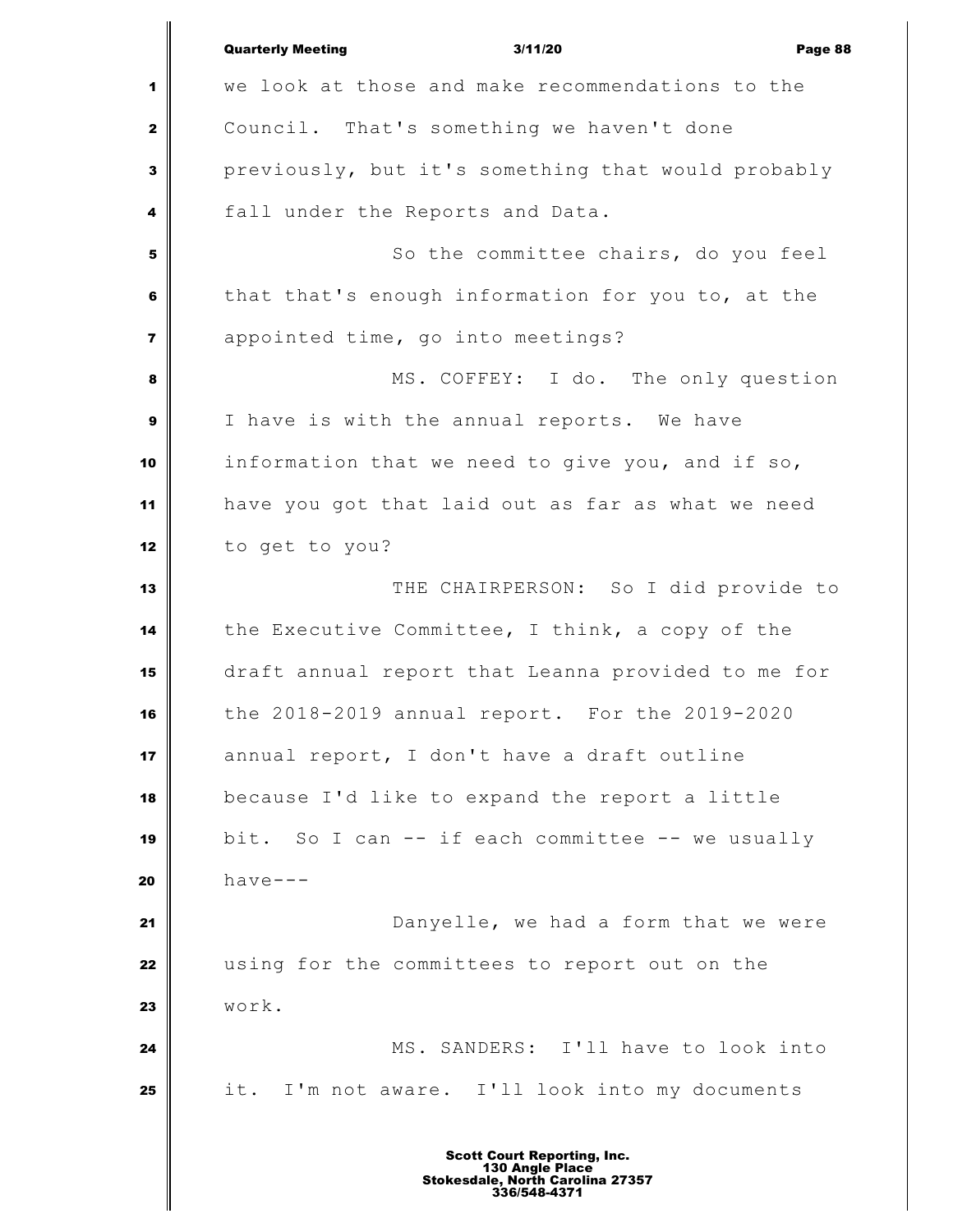|              | 3/11/20<br><b>Quarterly Meeting</b><br>Page 89     |
|--------------|----------------------------------------------------|
| 1            | and see if I can find it.                          |
| $\mathbf{2}$ | THE CHAIRPERSON: Okay. Thank you.                  |
| 3            | So I think that if the committee can meet -- if    |
| 4            | the committees can meet, have a discussion about   |
| 5            | the goals that they would like to see going        |
| 6            | forward, the work that they want to do, and share  |
| 7            | that back out with Alexis and Danyelle, and she    |
| 8            | can get that out to the Executive Committee or to  |
| 9            | myself in a timely fashion, I think we should be   |
| 10           | able to pull together 2019-2020 draft report and   |
| 11           | get that out to you guys.                          |
| 12           | Because I think -- if I remember                   |
| 13           | correctly, I think that Sherry and Carol Ann would |
| 14           | like to get that report together prior, I think -- |
| 15           | was it July, Carol Ann?                            |
| 16           | MS. UTZ: It actually is supposed to                |
| 17           | be drafted this month so that we can get it to the |
| 18           | State Board in July before they approve it in      |
| 19           | August, or something like that.                    |
| 20           | THE CHAIRPERSON: Okay. Because in                  |
| 21           | our bylaws our report is due to the Board by       |
| 22           | September, but---                                  |
| 23           | MS. UTZ: Yes. And the Board needs                  |
| 24           | it a month ahead of time to review it to be able   |
| 25           | to then approve it in September.                   |
|              |                                                    |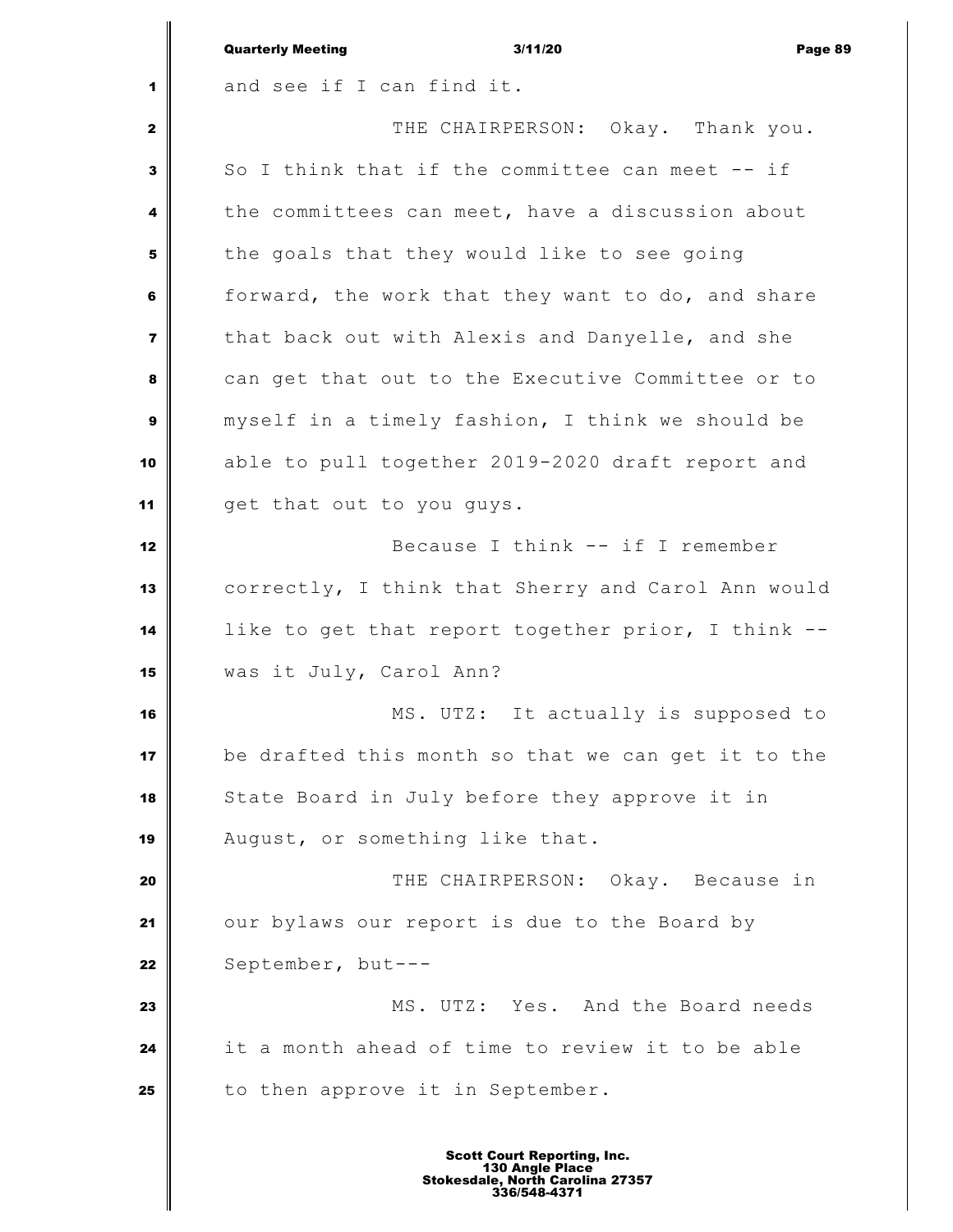|                | <b>Quarterly Meeting</b><br>3/11/20<br>Page 90     |
|----------------|----------------------------------------------------|
| 1              | THE CHAIRPERSON: Okay. That's fine.                |
| $\mathbf{2}$   | So if we could do some work on that, and I can     |
| 3              | work on getting a draft, and I think Christy       |
| 4              | Hutchinson is working on the annual report as      |
| 5              | well. So I'll be sharing the information with      |
| 6              | her, and then we will share it out to the entire   |
| $\overline{7}$ | Council.                                           |
| 8              | MS. HUTCHINSON: Cynthia, just to                   |
| 9              | clarify real quick, we were given a second link by |
| 10             | Alexis to log in to do our committee work. Were    |
| 11             | we still going to continue to plan to have a       |
| 12             | little break and then jump into that committee     |
| 13             | work at 1:00, or were you trying to scooch it up   |
| 14             | and go ahead into that committee work now?         |
| 15             | THE CHAIRPERSON: No. I was planning                |
| 16             | to stick with our agenda and go into our committee |
| 17             | work at 1:00. Is that still available to us,       |
| 18             | Danyelle and Alexis?                               |
| 19             | MS. UTZ: Yeah. Yeah, the committee                 |
| 20             | work is set up to do that---                       |
| 21             | THE CHAIRPERSON: Now we are way                    |
| 22             | ahead of schedule, so if we wanted to jump into    |
| 23             | that committee work earlier, would that also be    |
| 24             | possible and would the Council think that that     |
| 25             | works?                                             |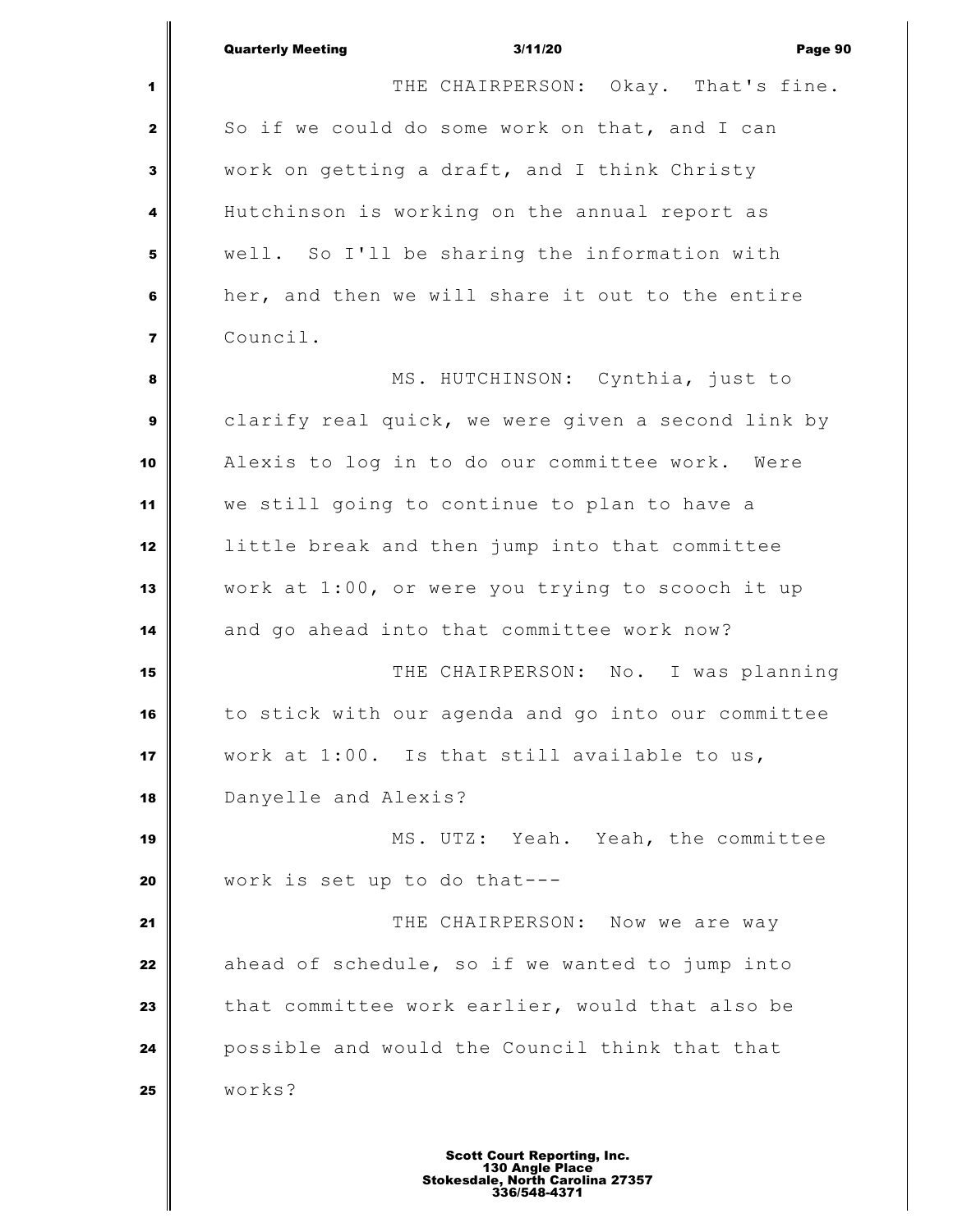Quarterly Meeting 3/11/20 Page 91 MS. UTZ: I can start the committee session link meeting whenever you guys want. THE CHAIRPERSON: Okay. Council? MS. GRANT: I'm fine with going ahead and doing it. I do have one question, though, one clarifying question maybe once after the Council responds to that request. **I** THE CHAIRPERSON: So can we get a motion from the Council to go ahead into committee work earlier? MS. GRANT: I'm sorry. I make a motion that we go into committee work earlier. THE CHAIRPERSON: Can we get a second? MS. HUTCHINSON: If we could just get like a five-minute, quick, go-grab-a-drink break?  $\parallel$  THE CHAIRPERSON: Sure. MS. HUTCHINSON: I'd second Christy's motion. This is Christy Hutchinson. THE CHAIRPERSON: All in favor? **(Multiple Council Members responded aye.)** THE CHAIRPERSON: Any -- we did the all in favor. Any in disagreement or not in favor? Scott Court Reporting, Inc. 130 Angle Place Stokesdale, North Carolina 27357 336/548-4371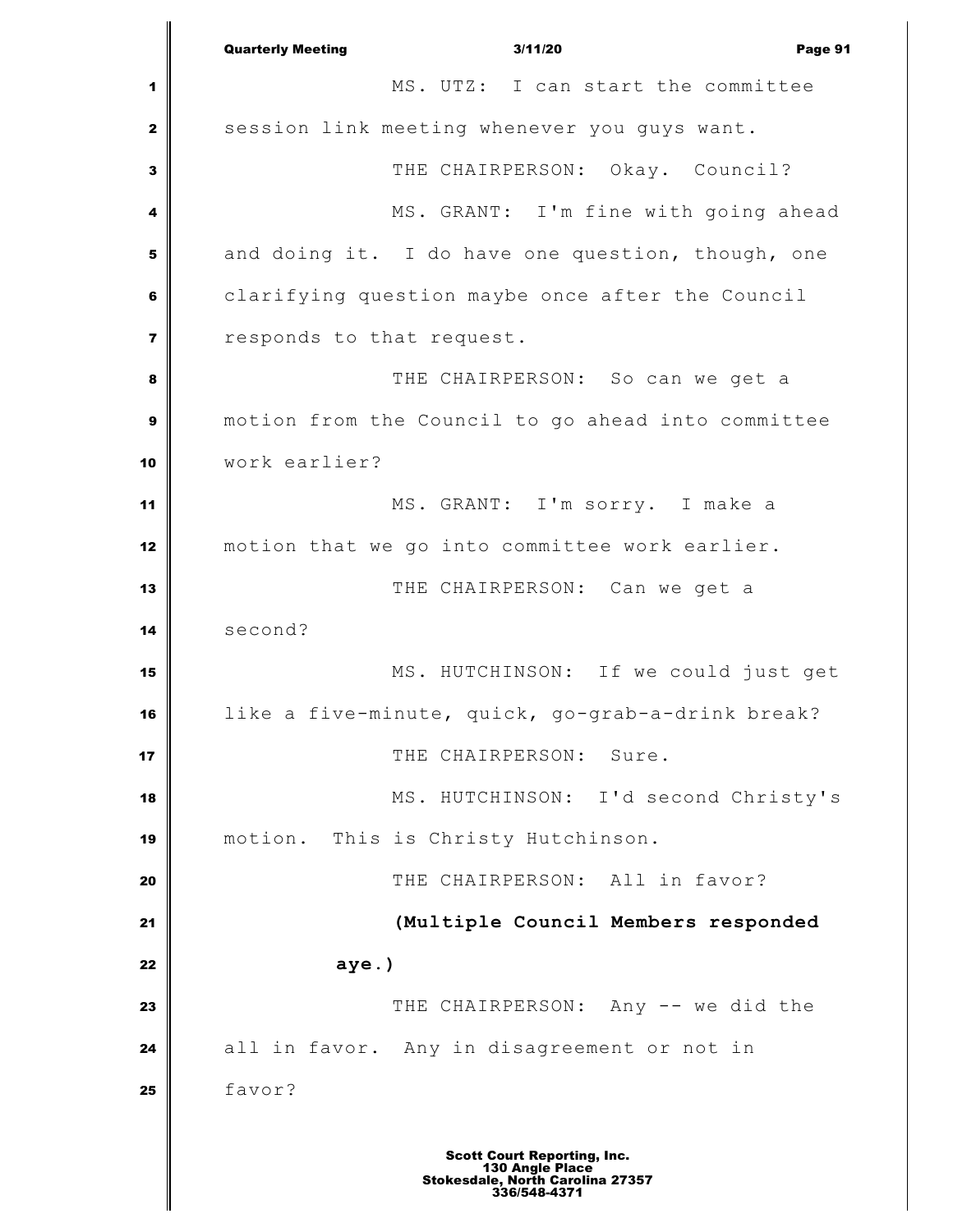|                         | 3/11/20<br><b>Quarterly Meeting</b><br>Page 92     |
|-------------------------|----------------------------------------------------|
| 1                       | (No audible response.)                             |
| $\mathbf{2}$            | THE CHAIRPERSON: Any abstentions?                  |
| 3                       | (No audible response.)                             |
| 4                       | THE CHAIRPERSON: Okay. It looks                    |
| 5                       | like the ayes have it. We'll take a break, and     |
| 6                       | about 11:45, we'll go into committee work. Is      |
| $\overline{\mathbf{z}}$ | that good for you, Alexis?                         |
| 8                       | MS. UTZ: Yes. But the one thing on                 |
| $\mathbf{9}$            | the agenda that's noted is that we have to adjourn |
| 10                      | this meeting since we're not going to -- to end    |
| 11                      | this and close it so that we don't have to come    |
| 12                      | back after you guys are done with your committee   |
| 13                      | work.                                              |
| 14                      | THE CHAIRPERSON: Okay. So can we                   |
| 15                      | get a motion to--- Any other further business?     |
| 16                      | MS. GRANT: Cynthia, I did have one                 |
| 17                      | clarifying question. Maybe it's just because I've  |
| 18                      | really tried, since I've been on the committee, to |
| 19                      | wrap my head around the committee work. Abby's     |
| 20                      | been the leader. I think she's only been at one    |
| 21                      | or two of the committees we've been in.            |
| 22                      | But with the work of the committee --              |
| 23                      | and I tried to look in the bylaws -- like are      |
| 24                      | there things that we should be doing or can or     |
| 25                      | can't? Is the work of the committee that is like   |
|                         |                                                    |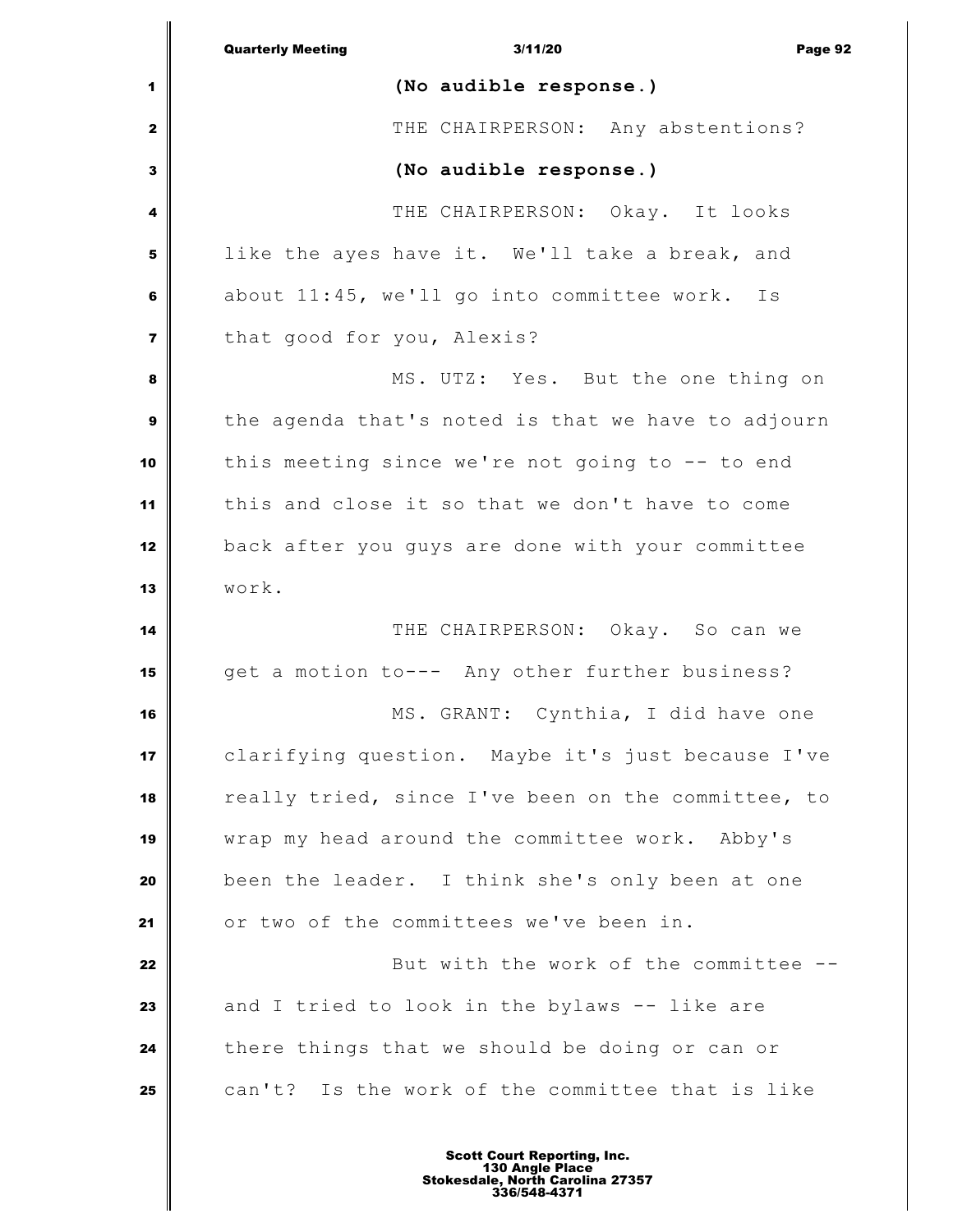|                         | <b>Quarterly Meeting</b><br>3/11/20<br>Page 93     |
|-------------------------|----------------------------------------------------|
| 1                       | meant to be done outlined somewhere? Does that     |
| $\mathbf{2}$            | make sense? I may be the only one feeling this     |
| 3                       | way.                                               |
| 4                       | THE CHAIRPERSON: So do you mean                    |
| 5                       | other than in our meetings the committees coming   |
| 6                       | together to chat and decide on different work?     |
| $\overline{\mathbf{z}}$ | MS. GRANT: Well, when we're talking                |
| 8                       | about goals for moving forward, like when I think  |
| $\boldsymbol{9}$        | of the Policies and Procedures, my mind goes       |
| 10                      | immediately to like EC director policies and       |
| 11                      | procedures, but are there certain things like that |
| 12                      | we should be doing within that?                    |
| 13                      | And Leanna may, since she's on that                |
| 14                      | committee now -- can lead in that, but are there   |
| 15                      | things that we should be looking to develop? I     |
| 16                      | want to make sure we're developing the right goals |
| 17                      | and that they're doable goals that we're allowed   |
| 18                      | to do, I guess, as the Council.                    |
| 19                      | THE CHAIRPERSON: So I think all                    |
| 20                      | council members need to take a review of our       |
| 21                      | actual bylaws.                                     |
| 22                      | MS. GRANT: I looked there and maybe                |
| 23                      | I just -- maybe I missed it.                       |
| 24                      | THE CHAIRPERSON: I will say our                    |
| 25                      | bylaws are not very clear on what our committees   |
|                         |                                                    |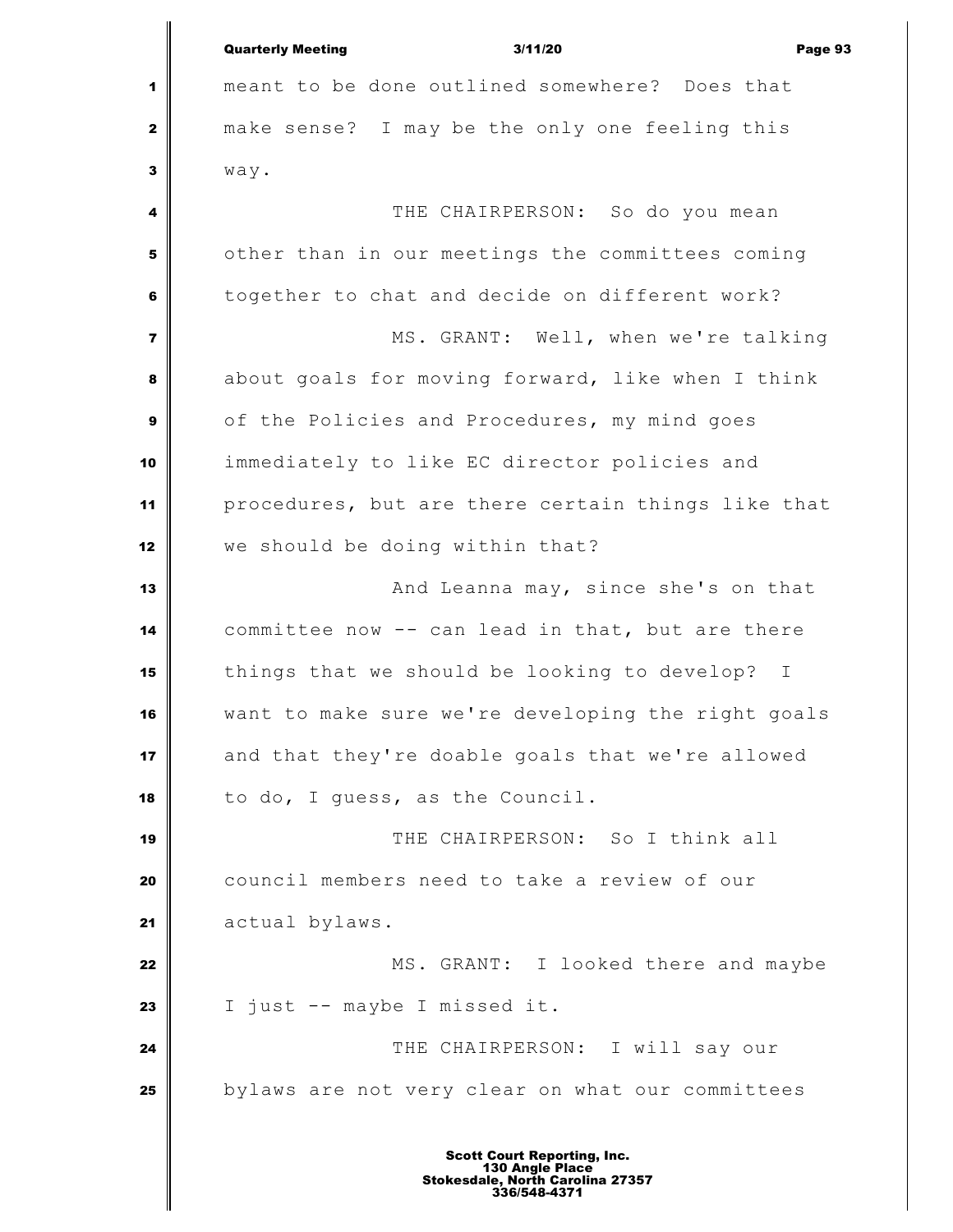|                         | <b>Quarterly Meeting</b><br>3/11/20<br>Page 94     |
|-------------------------|----------------------------------------------------|
| 1                       | actually do and what their roles are, but I think  |
| $\mathbf{2}$            | if you take a look at the bylaws, you can see what |
| 3                       | we are, the functions of the Council, and from     |
| 4                       | that, I think you can come up with ideas about     |
| ${\bf 5}$               | where the committees fit and what they need to do. |
| 6                       | So if you look under the functions of              |
| $\overline{\mathbf{z}}$ | the bylaws, "Comment publicly via written formal   |
| 8                       | statements on any rules or regulations proposed by |
| 9                       | the State regarding the education of children with |
| 10                      | disabilities. The chairperson, the designee of     |
| 11                      | $the---$                                           |
| 12                      | So you have the Unmet Needs. So                    |
| 13                      | "Review the current information and advise the     |
| 14                      | state education agency in developing evaluations   |
| 15                      | and reporting on data." So that kind of            |
| 16                      | information would probably be under Data and       |
| 17                      | Reports.                                           |
| 18                      | MS. MOOREFIELD: Our job is to have                 |
| 19                      | opinions.                                          |
| 20                      | THE CHAIRPERSON: Yes.                              |
| 21                      | MS. GRANT: I didn't know if we had                 |
| 22                      | to be asked first, or do we just -- any public --  |
| 23                      | any rules or regulations the State Board proposes  |
| 24                      | that we comment publicly on those?                 |
| 25                      | THE CHAIRPERSON: That we make public               |
|                         |                                                    |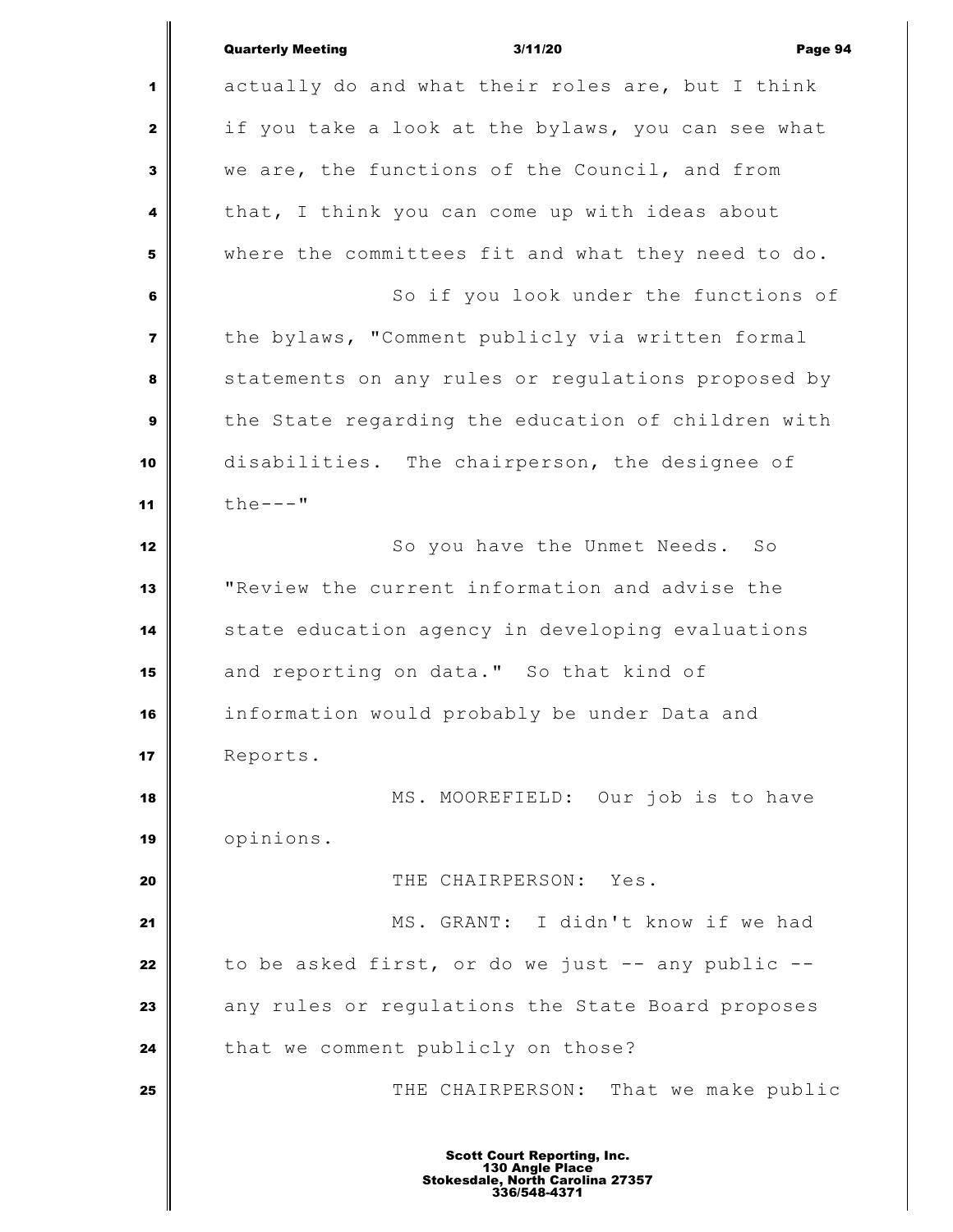|                         | 3/11/20<br><b>Quarterly Meeting</b><br>Page 95       |
|-------------------------|------------------------------------------------------|
| 1                       | comment. That would mean we through the Council,     |
| $\mathbf{2}$            | we, the Council, not we individually, but I think    |
| 3                       | we, the Council, make public comment on those.<br>SO |
| 4                       | just like the SLD policy, the Council had an         |
| 5                       | opportunity to join the task force, to make public   |
| 6                       | comment, to do all of that.                          |
| $\overline{\mathbf{z}}$ | MS. GRANT: Got it. Okay. Thank                       |
| 8                       | you.                                                 |
| 9                       | THE CHAIRPERSON: So I do think we'll                 |
| 10                      | come to the bylaws at another time. I think they     |
| 11                      | need to be a little more clear. We're planning --    |
| 12                      | based on this COVID, we don't know how that's        |
| 13                      | going to work -- to have a training that we've       |
| 14                      | done previously to help new council members as       |
| 15                      | well as the older council members to be able to      |
| 16                      | function better as a council.                        |
| 17                      | So, Alexis, do you want to talk a                    |
| 18                      | little bit about that before we adjourn?             |
| 19                      | MS. UTZ: Sure. So I know it's from                   |
| 20                      | an organization in Oregon. I can't remember the      |
| 21                      | whole name right now, but the guy's name is          |
| 22                      | Jonathan. And in September, he is going to           |
| 23                      | present information about how state advisory         |
| 24                      | councils work, how their roles are, and how to       |
| 25                      | make the most and be most productive.                |
|                         |                                                      |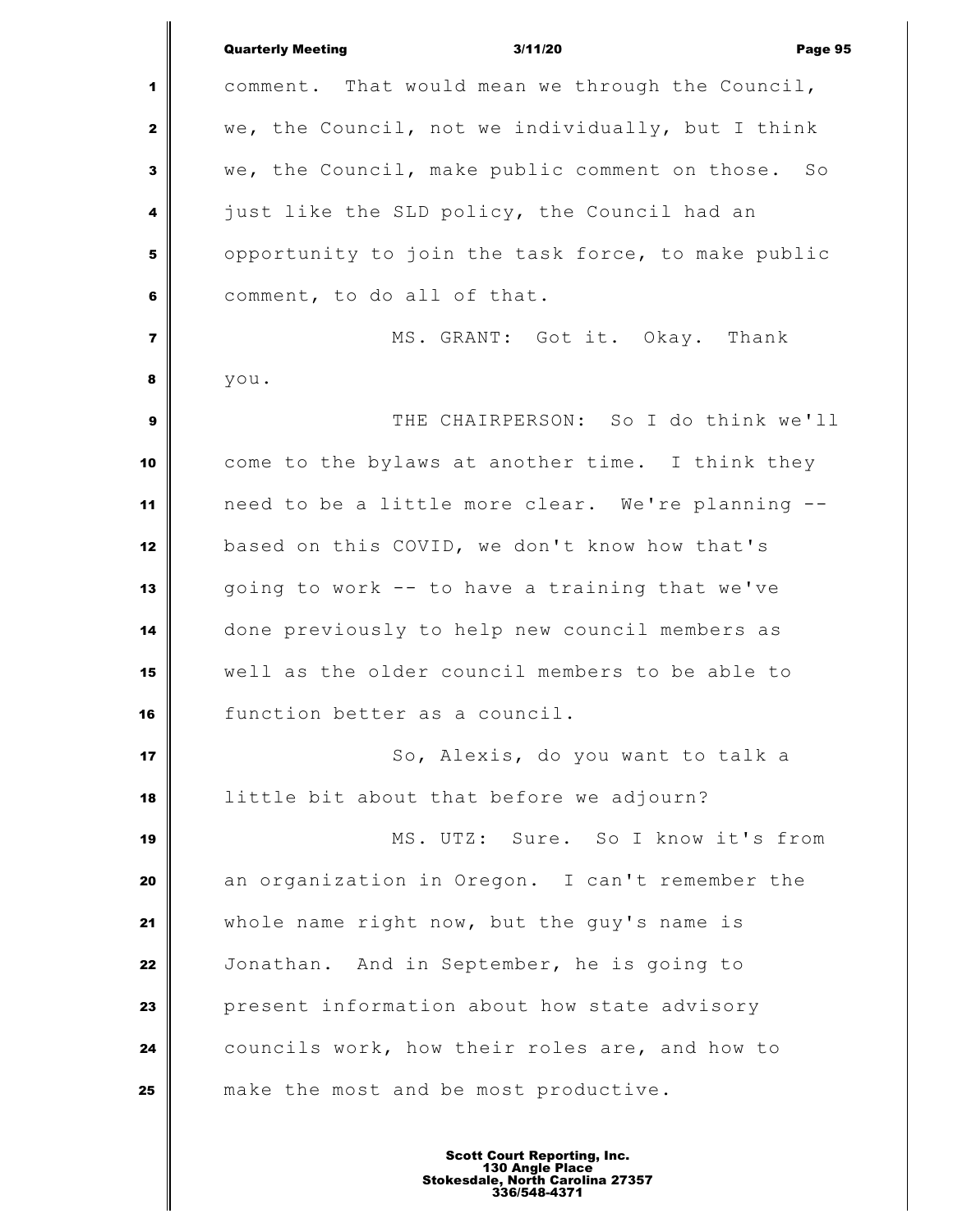|                | <b>Quarterly Meeting</b><br>Page 96<br>3/11/20     |
|----------------|----------------------------------------------------|
| 1              | So he has not emailed me a final like              |
| $\mathbf{2}$   | activity list yet, but it should be activities to  |
| 3              | help the Council just kind of review things like   |
| 4              | this and maybe to set up roles and what each       |
| 5              | committee needs to do and stuff. So it will just   |
| 6              | be information of how councils work in general.    |
| $\overline{7}$ | THE CHAIRPERSON: Thank you. So are                 |
| 8              | we ready to have that adjourn vote? So can we get  |
| $\mathbf{9}$   | $a - - -$                                          |
| 10             | MS. HUTCHINSON: I move that we                     |
| 11             | adjourn and maybe get back together at 11:50 so we |
| 12             | have a quick little drink break.                   |
| 13             | MS. GRANT: I second that.                          |
| 14             | THE CHAIRPERSON: So we have a motion               |
| 15             | to adjourn. All those in favor?                    |
| 16             | (Multiple council members responded                |
| 17             | $aye.$ )                                           |
| 18             | THE CHAIRPERSON: Anyone not in                     |
| 19             | favor?                                             |
| 20             | (No audible response.)                             |
| 21             | THE CHAIRPERSON: And anyone                        |
| 22             | abstaining?                                        |
| 23             | (No audible response.)                             |
| 24             | THE CHAIRPERSON: So, Council, we are               |
| 25             | adjourned until 11:50, and we will come back       |
|                | <b>Scott Court Reporting, Inc.</b>                 |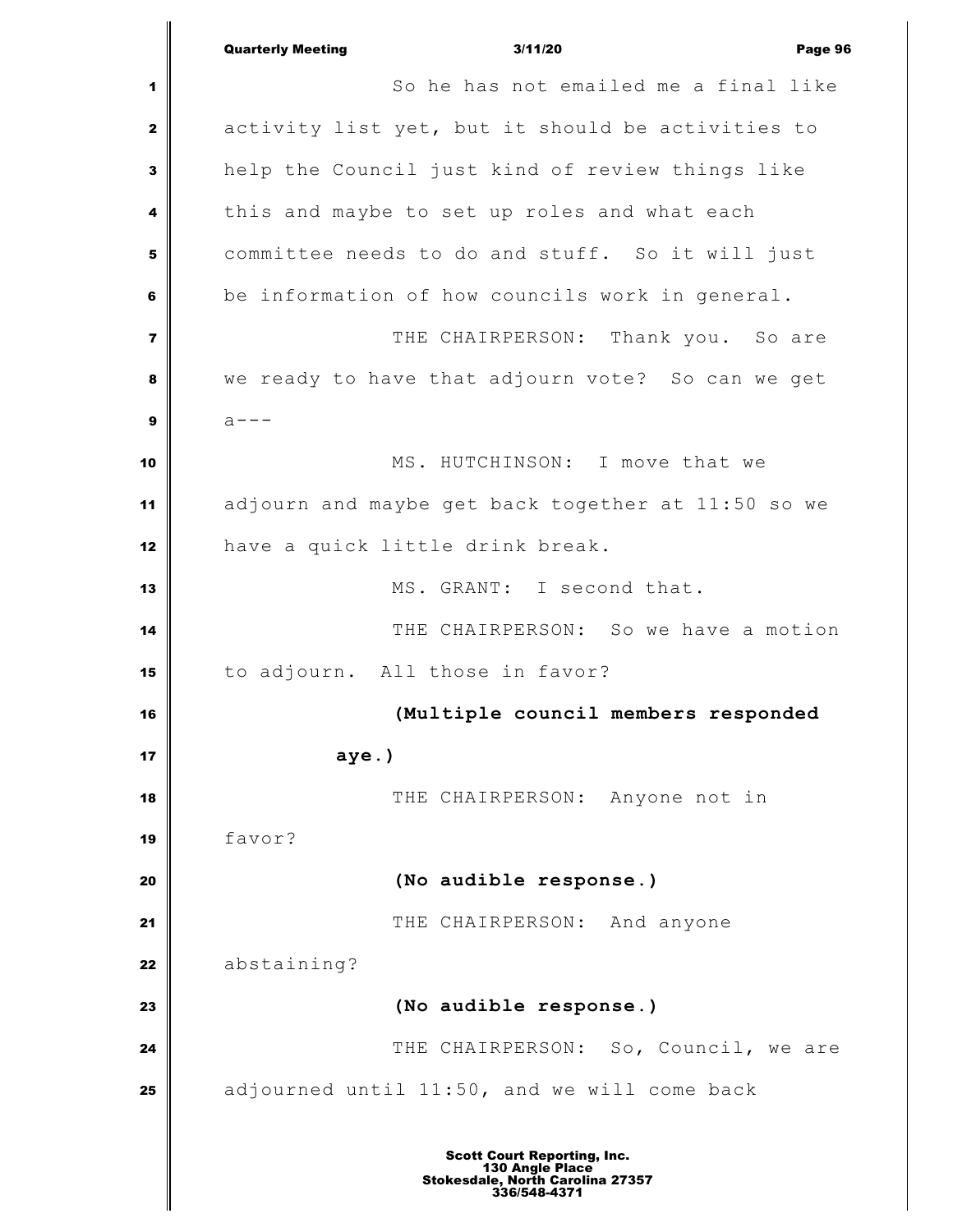|                         | <b>Quarterly Meeting</b>                        | 3/11/20<br>Page 97                                                                                 |  |
|-------------------------|-------------------------------------------------|----------------------------------------------------------------------------------------------------|--|
| $\mathbf 1$             | together in those committees. Thank you all for |                                                                                                    |  |
| $\mathbf 2$             | joining us today.                               |                                                                                                    |  |
| $\mathbf 3$             | MS. UTZ: Go ahead.                              |                                                                                                    |  |
| 4                       |                                                 | THE CHAIRPERSON: Thank you all for                                                                 |  |
| ${\bf 5}$               | joining us today and stay safe.                 |                                                                                                    |  |
| $\bf 6$                 |                                                 | (At 11:43 a.m., the council meeting                                                                |  |
| $\overline{\mathbf{z}}$ | adjourned.)                                     |                                                                                                    |  |
| $\pmb{8}$               |                                                 |                                                                                                    |  |
| $\boldsymbol{9}$        |                                                 |                                                                                                    |  |
| 10                      |                                                 |                                                                                                    |  |
| 11                      |                                                 |                                                                                                    |  |
| 12                      |                                                 |                                                                                                    |  |
| 13                      |                                                 |                                                                                                    |  |
| 14                      |                                                 |                                                                                                    |  |
| 15                      |                                                 |                                                                                                    |  |
| 16                      |                                                 |                                                                                                    |  |
| 17                      |                                                 |                                                                                                    |  |
| 18                      |                                                 |                                                                                                    |  |
| 19                      |                                                 |                                                                                                    |  |
| 20                      |                                                 |                                                                                                    |  |
| 21                      |                                                 |                                                                                                    |  |
| 22                      |                                                 |                                                                                                    |  |
| 23                      |                                                 |                                                                                                    |  |
| 24                      |                                                 |                                                                                                    |  |
| 25                      |                                                 |                                                                                                    |  |
|                         |                                                 | Scott Court Reporting, Inc.<br>130 Angle Place<br>Stokesdale, North Carolina 27357<br>336/548-4371 |  |